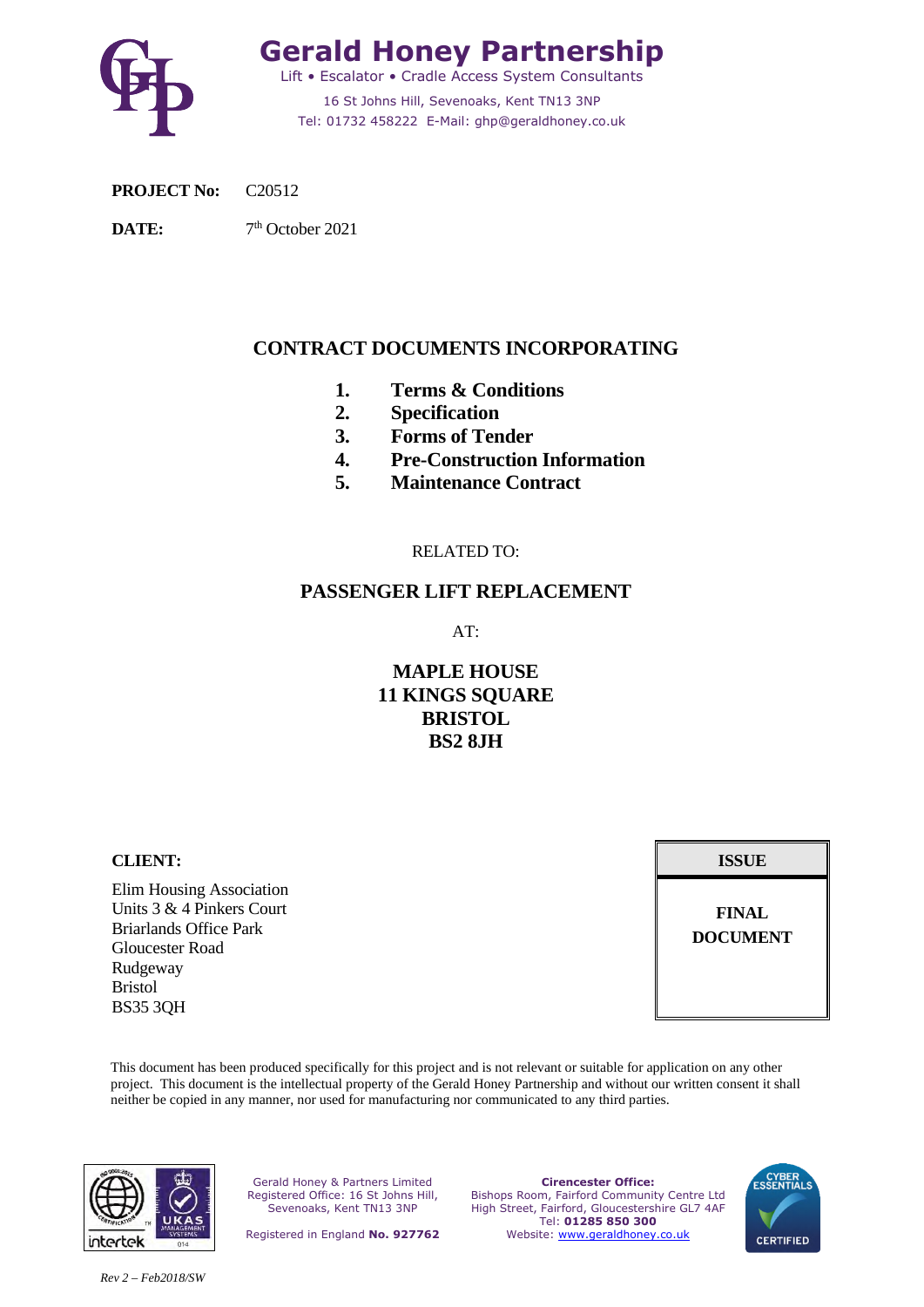

Project No. C20512

# **MAIN INDEX**

|                                                                         | Page N°             |
|-------------------------------------------------------------------------|---------------------|
| <b>INTRODUCTION &amp; PREAMBLE</b>                                      |                     |
| <b>Section 1</b>                                                        | 1-1 to $1-17$       |
| <b>Section 2</b>                                                        | $2-1$ to $2-5$      |
| <b>Section 3</b>                                                        | $3-1$ to $3-4$      |
| <b>Schedule 1</b><br><b>GENERAL REQUIREMENTS</b>                        |                     |
| <b>Schedule 2</b><br><b>LANDING FIXTURES AND FINISHES</b>               |                     |
| <b>Schedule 3</b><br><b>LIFT CAR FIXTURES AND FINISHES</b>              |                     |
| <b>Schedule 4</b><br><b>OUTLINE SCOPE OF WORKS</b>                      |                     |
|                                                                         | 1, 2, 3, 4, 5, 8, 9 |
| <b>Section 4</b>                                                        | 4-1 to 4-46         |
| <b>Section 5</b><br>TECHNICAL & CONSTRUCTIONAL DETAILS OF EQUIPMENT     | $5-1$ to $5-6$      |
| <b>Section 6</b>                                                        | $6-1$               |
| <b>Section 7</b>                                                        | $7-1$ to $7-3$      |
| <b>Section 8</b>                                                        | 8-1 to 8-2          |
| <b>Section 9</b>                                                        | $9-1$ to $9-3$      |
| <b>Section 10</b><br>DETAILS OF PROPOSED SUB-CONTRACTOR'S & SPECIALISTS | $10-1$              |
| <b>Section 11</b>                                                       | $11 - 1$            |
|                                                                         | 12-1 to 12-2        |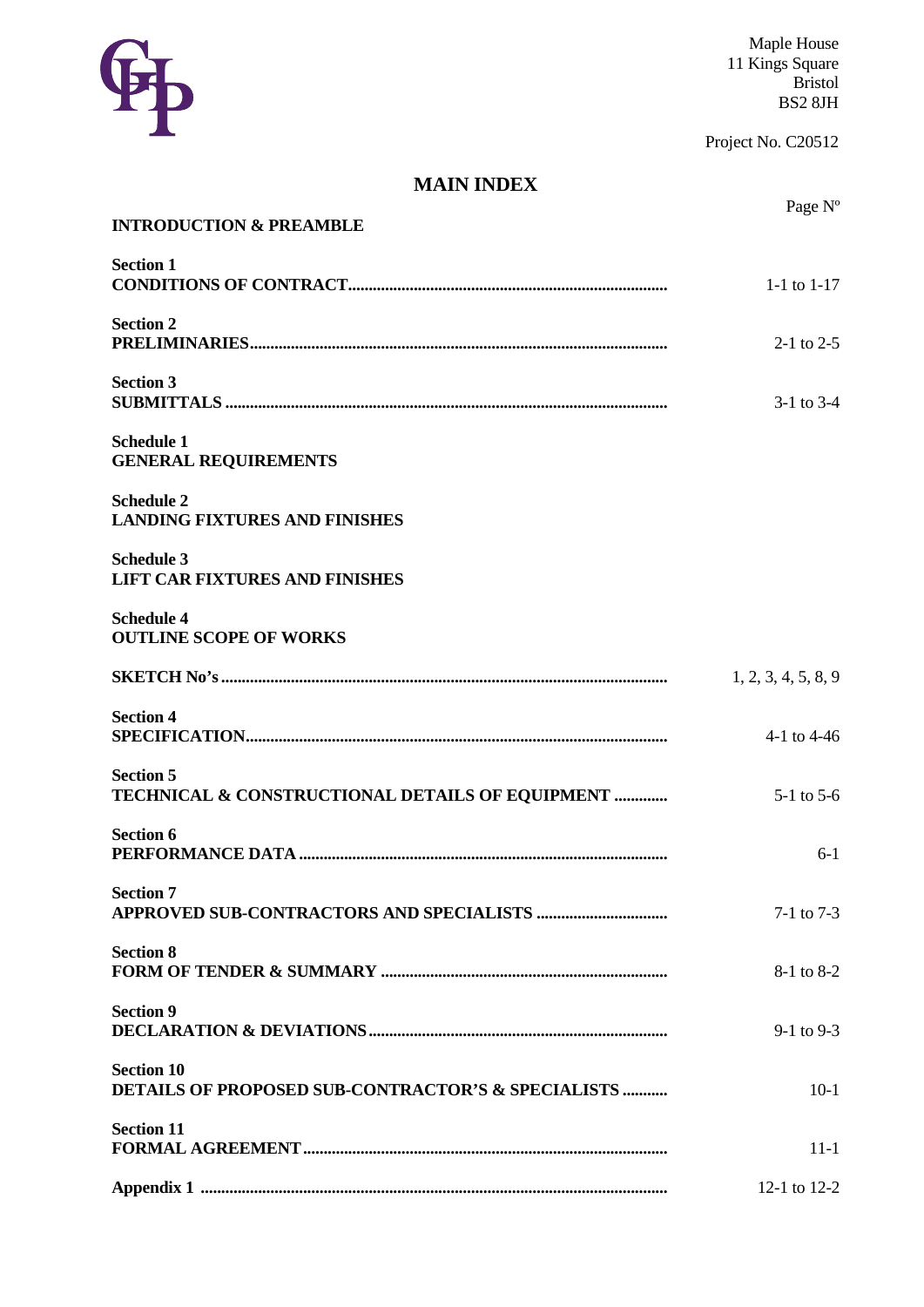

Maple House 11 Kings Square<br>Bristol<br>BS2 8JH

Project No. C20512

# **INDEX TO SECTIONS**

Page N°

|      | <b>CONDITIONS OF CONTRACT</b> |                |
|------|-------------------------------|----------------|
| 1:1  |                               | $1 - 1$        |
| 1:2  |                               | $1-2$          |
| 1:3  |                               | $1-3$          |
| 1:4  |                               | $1-3$          |
| 1:5  |                               | $1 - 4$        |
| 1:6  |                               | $1 - 4$        |
| 1:7  |                               | $1 - 5$        |
| 1:8  |                               | $1-5$          |
| 1:9  |                               | $1 - 5$        |
| 1:10 |                               | $1-8$          |
| 1:11 |                               | $1 - 8$        |
| 1:12 |                               | $1-9$          |
| 1:13 |                               | $1-9$          |
| 1:14 |                               | $1-10$         |
| 1:15 |                               | $1-10$         |
| 1:16 |                               | $1 - 11$       |
| 1:17 |                               | $1 - 11$       |
| 1:18 |                               | $1 - 12$       |
| 1:19 |                               | $1 - 13$       |
| 1:20 |                               | $1 - 13$       |
| 1:21 |                               | $1 - 13$       |
| 1:22 |                               | $1 - 14$       |
| 1:23 |                               | $1 - 14$       |
| 1:24 |                               | $1 - 16$       |
| 1:25 |                               | $1-16$         |
| 1:26 |                               | $1 - 17$       |
|      |                               | $2-1$ to 2-5   |
|      |                               | $3-1$ to $3-4$ |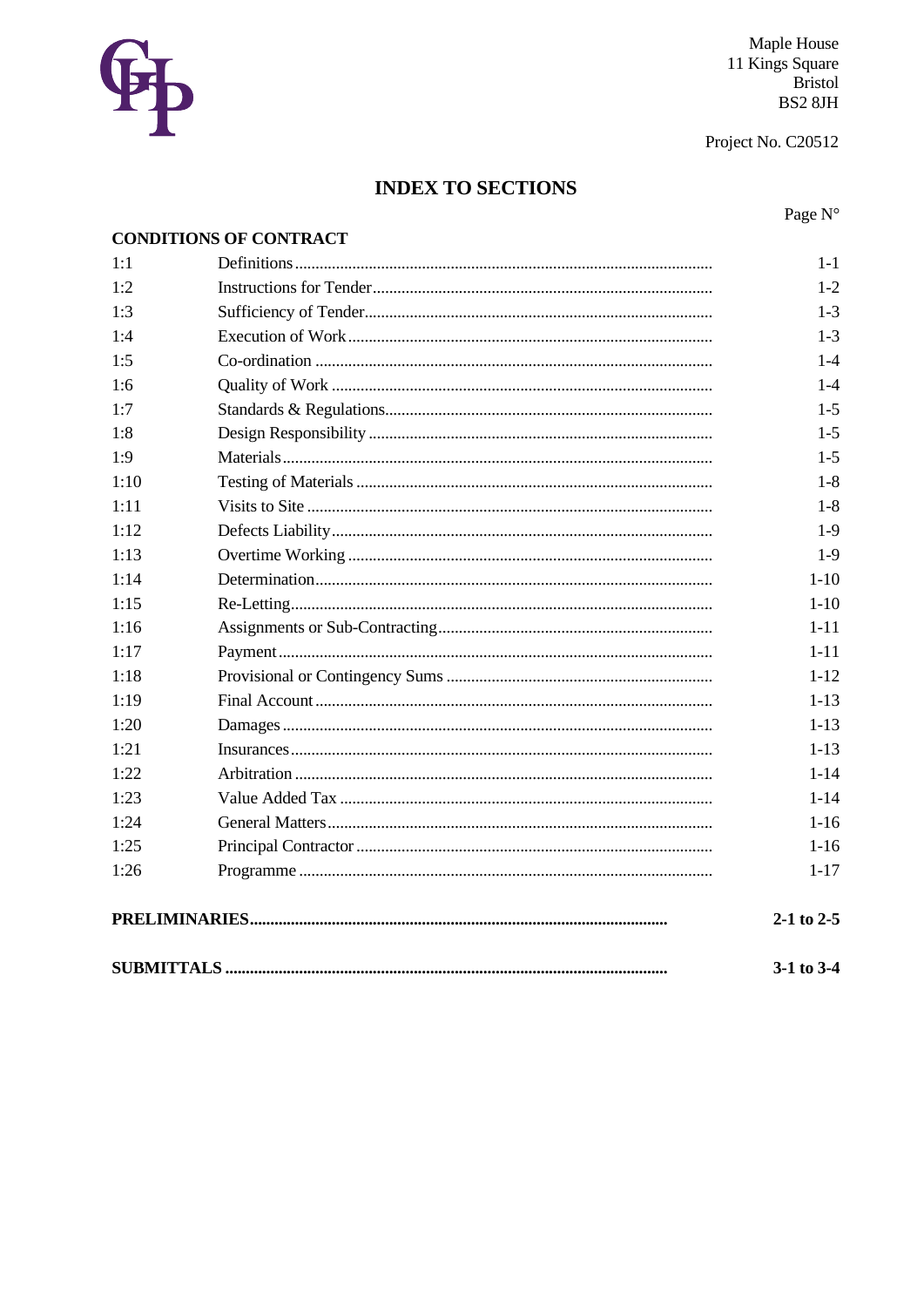

Maple House 11 Kings Square<br>Bristol<br>BS2 8JH

Project No. C20512

# **INDEX TO SECTIONS**

Page N°

| $4 - 1$<br>$4 - 3$<br>$4 - 3$<br>Emergency Handwinding Equipment (Machine Roomless) - New<br>$4 - 5$<br>$4 - 5$<br>$4 - 6$<br>$4 - 6$<br>$4 - 8$<br>$4-9$<br>$4 - 10$<br>$4 - 10$<br>$4 - 11$<br>$4 - 11$<br>$4 - 12$<br>$4 - 13$<br>$4 - 13$<br>$4 - 18$<br>$4 - 18$<br>$4-19$<br>$4 - 20$<br>$4 - 21$<br>$4 - 21$<br>$4 - 22$<br>$4 - 23$<br>$4 - 23$<br>$4 - 23$<br>$4 - 24$<br>$4 - 27$<br>$4 - 28$<br>$4 - 30$<br>$4 - 30$<br>$4 - 30$<br>$4 - 32$<br>$4 - 34$<br>$4 - 34$<br>$4 - 34$<br>$4 - 36$<br>$4 - 37$<br>$4 - 37$ |      | <b>LIFT SPECIFICATION</b> |          |
|---------------------------------------------------------------------------------------------------------------------------------------------------------------------------------------------------------------------------------------------------------------------------------------------------------------------------------------------------------------------------------------------------------------------------------------------------------------------------------------------------------------------------------|------|---------------------------|----------|
|                                                                                                                                                                                                                                                                                                                                                                                                                                                                                                                                 | 4:1  |                           |          |
|                                                                                                                                                                                                                                                                                                                                                                                                                                                                                                                                 | 4:2  |                           |          |
|                                                                                                                                                                                                                                                                                                                                                                                                                                                                                                                                 | 4:3  |                           |          |
|                                                                                                                                                                                                                                                                                                                                                                                                                                                                                                                                 | 4:4  |                           |          |
|                                                                                                                                                                                                                                                                                                                                                                                                                                                                                                                                 | 4:5  |                           |          |
|                                                                                                                                                                                                                                                                                                                                                                                                                                                                                                                                 | 4:6  |                           |          |
|                                                                                                                                                                                                                                                                                                                                                                                                                                                                                                                                 | 4:7  |                           |          |
|                                                                                                                                                                                                                                                                                                                                                                                                                                                                                                                                 | 4:8  |                           |          |
|                                                                                                                                                                                                                                                                                                                                                                                                                                                                                                                                 | 4:9  |                           |          |
|                                                                                                                                                                                                                                                                                                                                                                                                                                                                                                                                 | 4:10 |                           |          |
|                                                                                                                                                                                                                                                                                                                                                                                                                                                                                                                                 | 4:11 |                           |          |
|                                                                                                                                                                                                                                                                                                                                                                                                                                                                                                                                 | 4:12 |                           |          |
|                                                                                                                                                                                                                                                                                                                                                                                                                                                                                                                                 | 4:13 |                           |          |
|                                                                                                                                                                                                                                                                                                                                                                                                                                                                                                                                 | 4:14 |                           |          |
|                                                                                                                                                                                                                                                                                                                                                                                                                                                                                                                                 | 4:15 |                           |          |
|                                                                                                                                                                                                                                                                                                                                                                                                                                                                                                                                 | 4:16 |                           |          |
|                                                                                                                                                                                                                                                                                                                                                                                                                                                                                                                                 | 4:17 |                           |          |
|                                                                                                                                                                                                                                                                                                                                                                                                                                                                                                                                 | 4:18 |                           |          |
|                                                                                                                                                                                                                                                                                                                                                                                                                                                                                                                                 | 4:19 |                           |          |
|                                                                                                                                                                                                                                                                                                                                                                                                                                                                                                                                 | 4:20 |                           |          |
|                                                                                                                                                                                                                                                                                                                                                                                                                                                                                                                                 | 4:21 |                           |          |
|                                                                                                                                                                                                                                                                                                                                                                                                                                                                                                                                 | 4:22 |                           |          |
|                                                                                                                                                                                                                                                                                                                                                                                                                                                                                                                                 | 4:23 |                           |          |
|                                                                                                                                                                                                                                                                                                                                                                                                                                                                                                                                 | 4:24 |                           |          |
|                                                                                                                                                                                                                                                                                                                                                                                                                                                                                                                                 | 4:25 |                           |          |
|                                                                                                                                                                                                                                                                                                                                                                                                                                                                                                                                 | 4:26 |                           |          |
|                                                                                                                                                                                                                                                                                                                                                                                                                                                                                                                                 | 4:27 |                           |          |
|                                                                                                                                                                                                                                                                                                                                                                                                                                                                                                                                 | 4:28 |                           |          |
|                                                                                                                                                                                                                                                                                                                                                                                                                                                                                                                                 | 4:29 |                           |          |
|                                                                                                                                                                                                                                                                                                                                                                                                                                                                                                                                 | 4:30 |                           |          |
|                                                                                                                                                                                                                                                                                                                                                                                                                                                                                                                                 | 4:31 |                           |          |
|                                                                                                                                                                                                                                                                                                                                                                                                                                                                                                                                 | 4:32 |                           |          |
|                                                                                                                                                                                                                                                                                                                                                                                                                                                                                                                                 | 4:33 |                           |          |
|                                                                                                                                                                                                                                                                                                                                                                                                                                                                                                                                 | 4:34 |                           |          |
|                                                                                                                                                                                                                                                                                                                                                                                                                                                                                                                                 | 4:35 |                           |          |
|                                                                                                                                                                                                                                                                                                                                                                                                                                                                                                                                 | 4:36 |                           |          |
|                                                                                                                                                                                                                                                                                                                                                                                                                                                                                                                                 | 4:37 |                           |          |
|                                                                                                                                                                                                                                                                                                                                                                                                                                                                                                                                 | 4:38 |                           |          |
|                                                                                                                                                                                                                                                                                                                                                                                                                                                                                                                                 | 4:39 |                           |          |
|                                                                                                                                                                                                                                                                                                                                                                                                                                                                                                                                 | 4:40 |                           | $4 - 38$ |
| $4 - 39$                                                                                                                                                                                                                                                                                                                                                                                                                                                                                                                        | 4:41 |                           |          |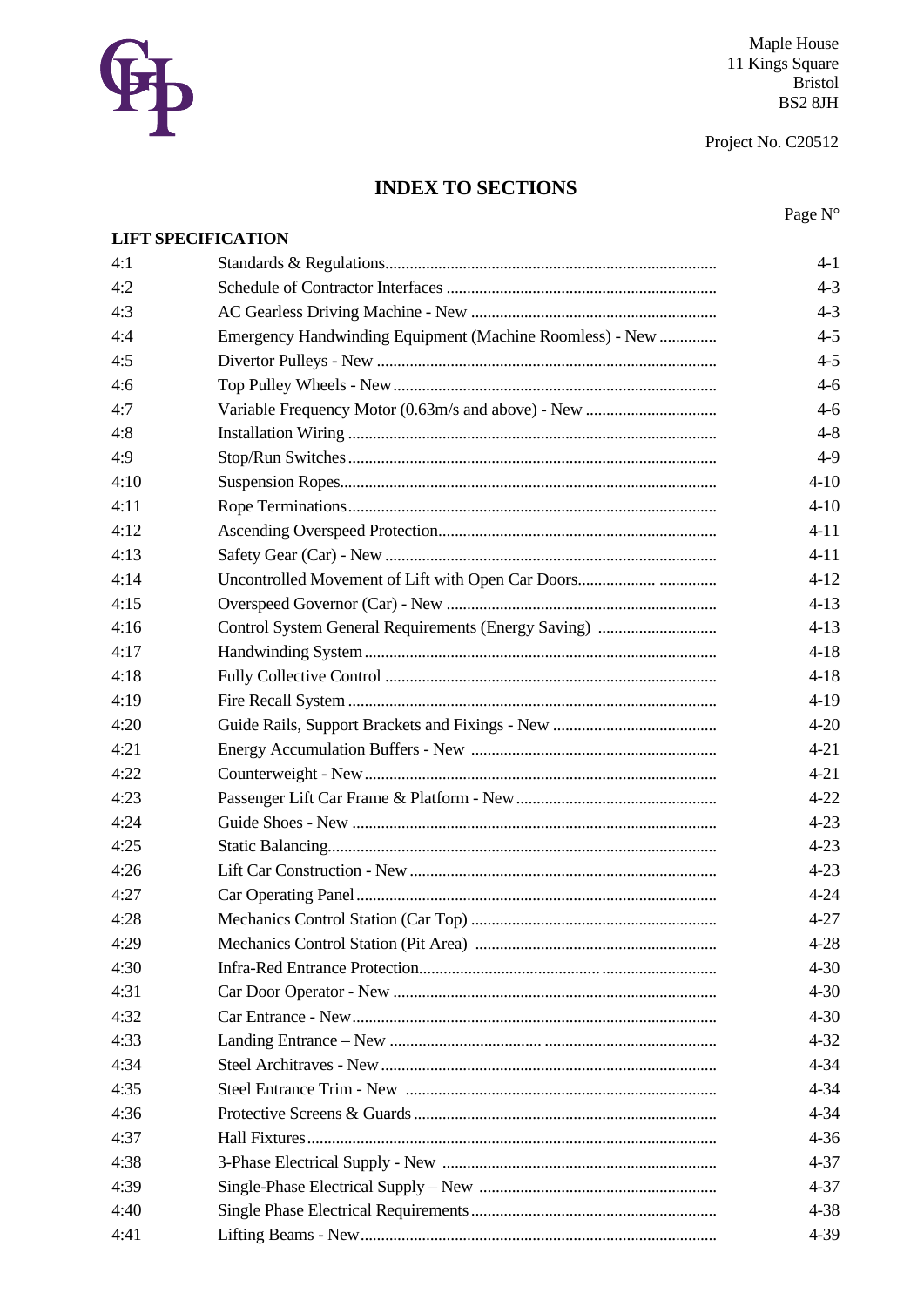

Maple House 11 Kings Square<br>Bristol<br>BS2 8JH

Project No. C20512

# **INDEX TO SECTIONS**

Page N°

| <b>LIFT SPECIFICATION</b> |          |
|---------------------------|----------|
| 4:42                      | 4-39     |
| 4:43                      | $4 - 40$ |
| 4:44                      | $4 - 40$ |
| 4:45                      | $4 - 40$ |
| 4:46                      | $4 - 40$ |
| 4:47                      | $4 - 42$ |
| 4:48                      | $4 - 43$ |
| 4:49                      | $4 - 44$ |
| 4:50                      | $4 - 45$ |
| 4:51                      | $4 - 46$ |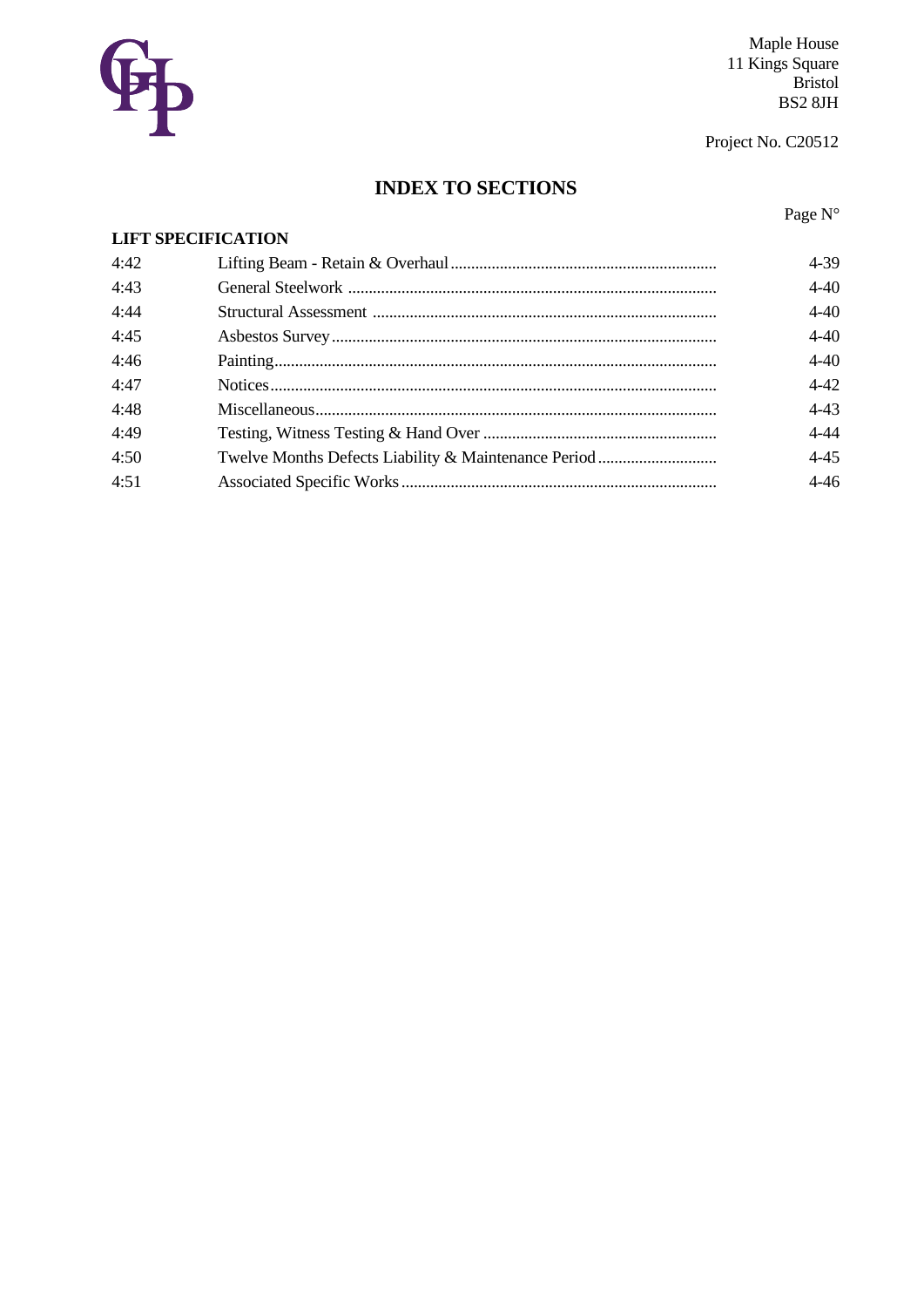

Project No. C20512

### **INTRODUCTION & PREAMBLE**

On behalf of our client, Elim Housing Association you are invited to provide a competitive **FIXED PRICE TENDER** for the design, manufacture, supply, delivery, installation, all associated builders and electrical works, testing, commissioning and 12 months maintenance relative to the renewal of the passenger lift at Maple House, 11 Kings Square, Bristol BS2 8JH, all as detailed within the specification.

The tender may only be presented in the prescribed form with the Specification document duly completed in full and returned with Technical Sections (5 & 6) and Financial Sections (8, 9 & 10) signed by a Director of your company. Should you find any necessity to deviate from the Specification this should be indicated in your covering letter and fully detailed within section 9 of the Specification returned, including confirmation of any financial implications relevant to any deviations. Any incomplete tender in this respect may not be considered further, this includes items such as the technical information sheets and request of programming details.

Special care and adequate supervision must be given in maintaining safe working conditions on site, no breaches will be acceptable. All work areas, including the lift machine room, must be kept secure when not occupied by the Lift Contractor and fully guarded under normal working conditions. These conditions, particularly supervision, must be carried out to the letter with all specialised sub-contracted, as well as direct employed labour. A responsible Foreman must be on site during all working hours, including periods when sub-contracted labour may only be present.

### **Suitably qualified and competent personnel shall carry out the extent and scope of the works detail within this specification, proof of competence shall be provided to the engineer upon request.**

All site operatives are to wear clean overalls at all times and these are to display not only the company's logo but also a sealed photographic company identification pass.

All refuse and items of old equipment are to be stored within the Contractors agreed work area and as it accumulates must be removed at least weekly from site. All deliveries are to be to an agreed access point. When equipment is to be delivered to site, prior notice must be given to site engineers so that disturbances are kept to a minimum. The client or his representatives will not be available for any unloading or acceptance of packages or delivery notes.

It is anticipated that the Lift Contractor will offer the best and most economical solution that shall result in the minimum of work required to comply with the specification.

All associated builders and electrical works are to be included and are to form an integral part of the pricing and programme details submitted. It is essential that any specialist sub-contractor works are carefully integrated to ensure completion by the agreed date. As engineers holiday breaks occur replacement personnel are to be made available to maintain programme. It is imperative that your most competitive delivery and on site periods are provided at the time of tendering, but with full consideration given to your ability to maintain progress as detailed.

The Contractor shall establish whether the rating, capacity and condition of the existing lift mains power supply is suitable for retention with their proposed new equipment, including new main drive system and if applicable new hoisting machine. If it is determined that the existing supply is not adequate then due allowance shall be made by the Contractor for the installation of a new, suitably, rated power supply from an appropriate position in the building within his tender.

Any additional visits by the Lift Consultant later than two weeks following the agreed completion date necessitated by the Lift Contractor not having fulfilled the works specified or agreed, will be contra charged to the Lift Contractor at the Lift Consultant's hourly rate applicable at the time.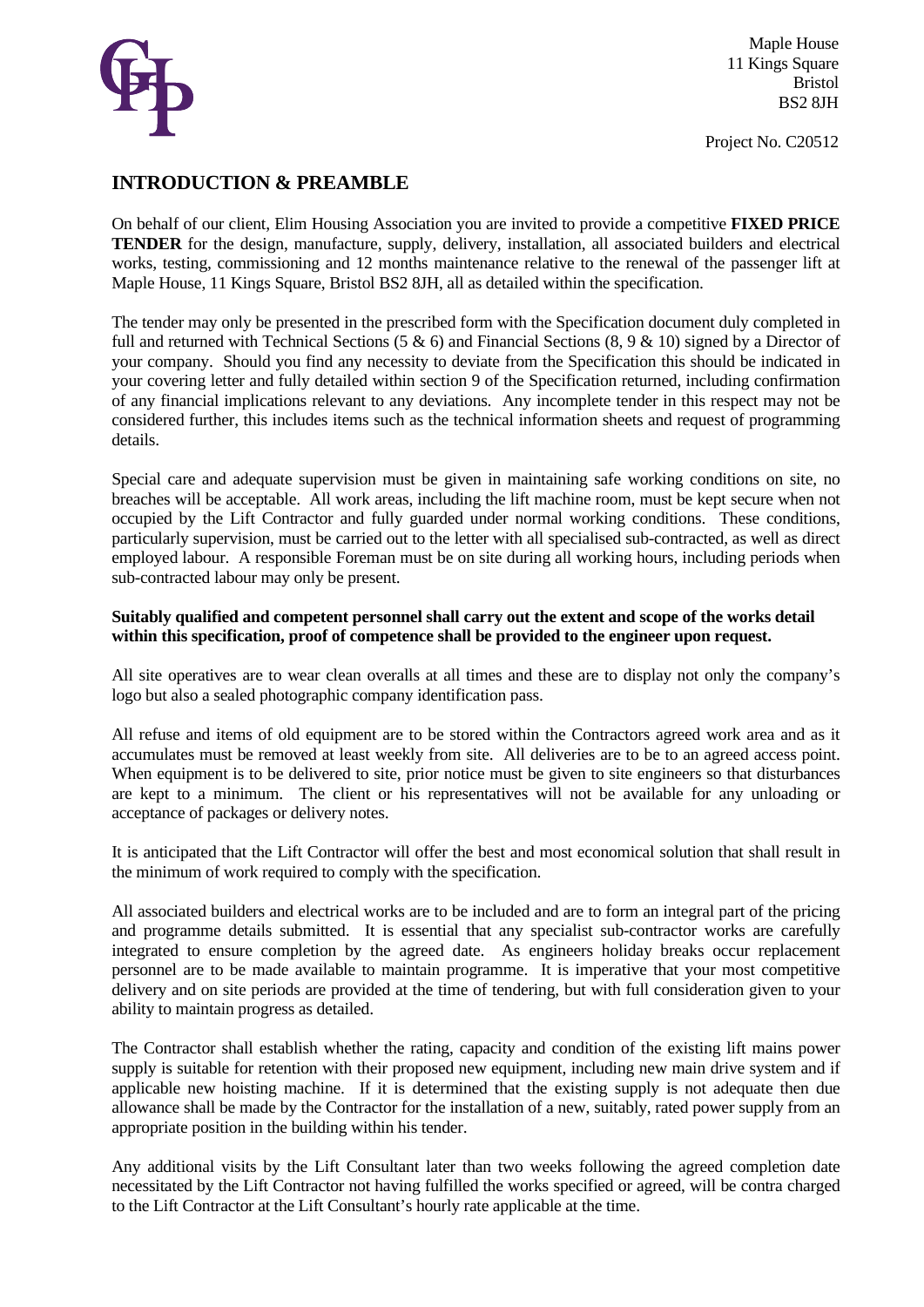

Project No. C20512

### **INTRODUCTION & PREAMBLE**

The tender shall be open for a period of 26 weeks from the date of return.

Any queries or clarifications required relating to this specification document shall be referred to the Lift Consultant before completion of the tender submission.

### **CDM 2015**

The Contractor will be required to provide a Construction Phase Plan which is to include site specific Risk Assessment and Method Statements (RAMS) as required for the works being carried out as part of the contract.

The information and requirements of the INTRODUCTION & PREAMBLE form an integral part of the Contract requirements.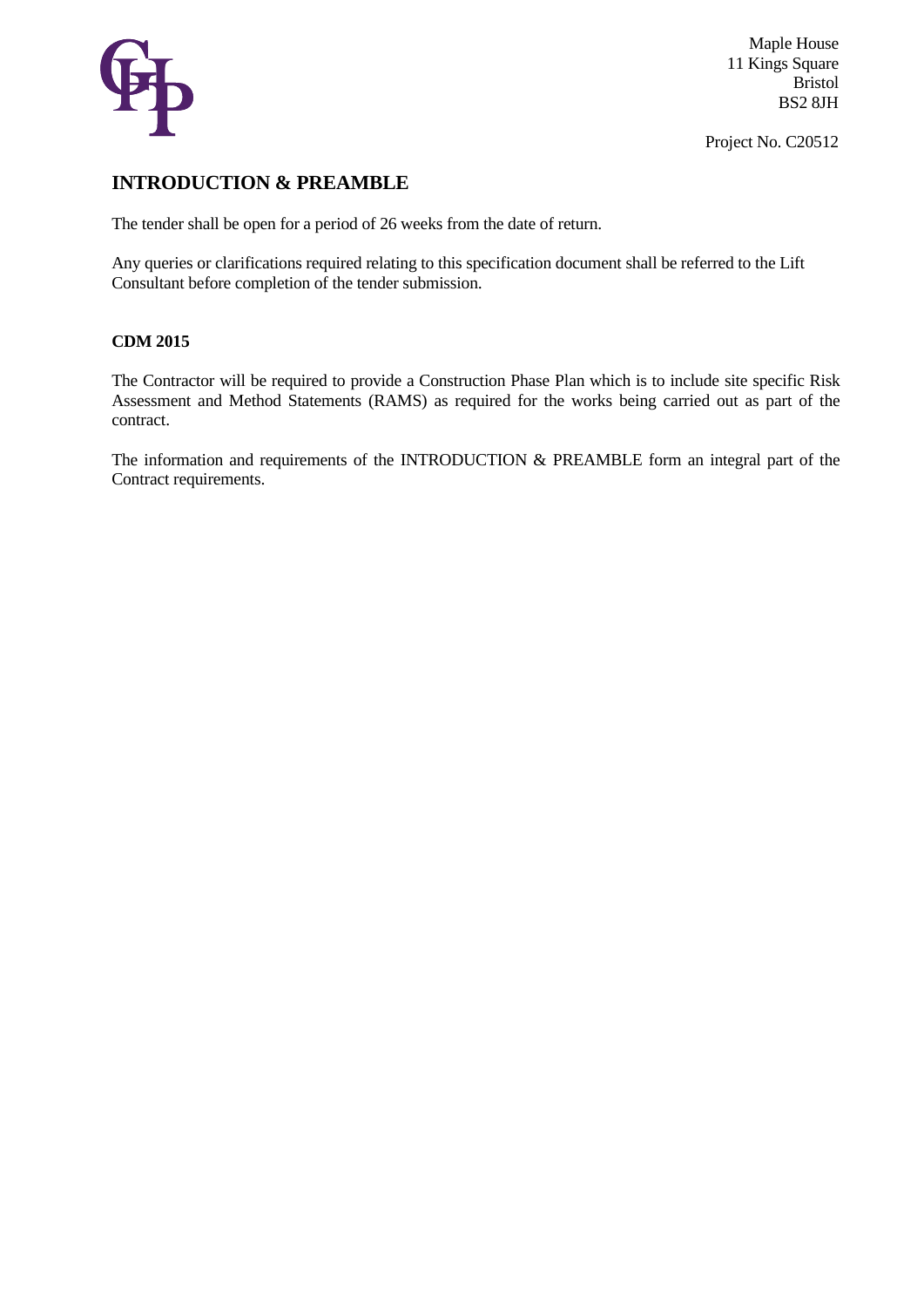

Project No. C20512

### **SECTION 1**

### **CONDITIONS OF CONTRACT**

### **1:1 DEFINITIONS**

- 1:1:1 In this contract (which will be made by the acceptance of a Tender and will comprise the accepted tender, an order (from the Employer) and/or other documents (if any) referred to therein) the following words and expressions used in the Contract Documents shall have the meanings attached to them as defined below:
- 1:1:2 The **"Employer"** shall mean Elim Housing Association, Units 3 & 4 Pinkers Court, Briarlands Office Park, Gloucester Road, Rudgeway, Bristol BS35 3QH.
- 1:1:3 The **"Engineer"** shall mean Gerald Honey & Partners Limited, 16 St John's Hill, Sevenoaks, Kent TN13 3NP.
- 1:1:4 The **"Contractor"** shall mean the successful and appointed Contractor.
- 1:1:5 The **"Architect"** shall mean Not applicable.
- 1:1:6 The **"Principal Contractor"** shall mean the successful Lift Contractor.
- 1:1:7 The "**Principal Designer**" shall be Gerald Honey & Partners Limited, 16 St John's Hill, Sevenoaks, Kent TN13 3NP.
- 1:1:8 **Practical Completion** shall be the date on which the Installation is placed into service and on which minor outstanding items may remain incomplete, following the Engineer's witness test. **However, where a LEIA contract Guarantee Bond is offered, Practical Completion will only be issued following the completion of all defects identified during the Witness test, from which the LEIA bond shall become effective.**
- 1:1:9 **Completion** shall be the date upon which the Engineer shall have certified that the outstanding items have all been completed and is the commencement date for the 12 months Defects Liability and Maintenance Period (See section 4 for details). **However, where a LEIA contract Guarantee Bond is offered this will be issued on the same date as the Practical Completion.**
- 1:1:10 **Non-Completion** shall be where the agreed date for completion is not met by the Contractor and where items remain outstanding and from when any liquidated and ascertained damages may apply.
- 1:1:11 **Final Completion** shall be the date on which retention monies shall be released and which will normally be 12 months after the date of Completion.
- 1:1:12 **The Works** shall be the removal and safe disposal of the existing lift and the installation a new traction MRL passenger lift including all associated builders and electrical works as specified in C20512.
- 1:1:13 **Maintenance** shall mean the fully comprehensive service care of the lifts in their entirety.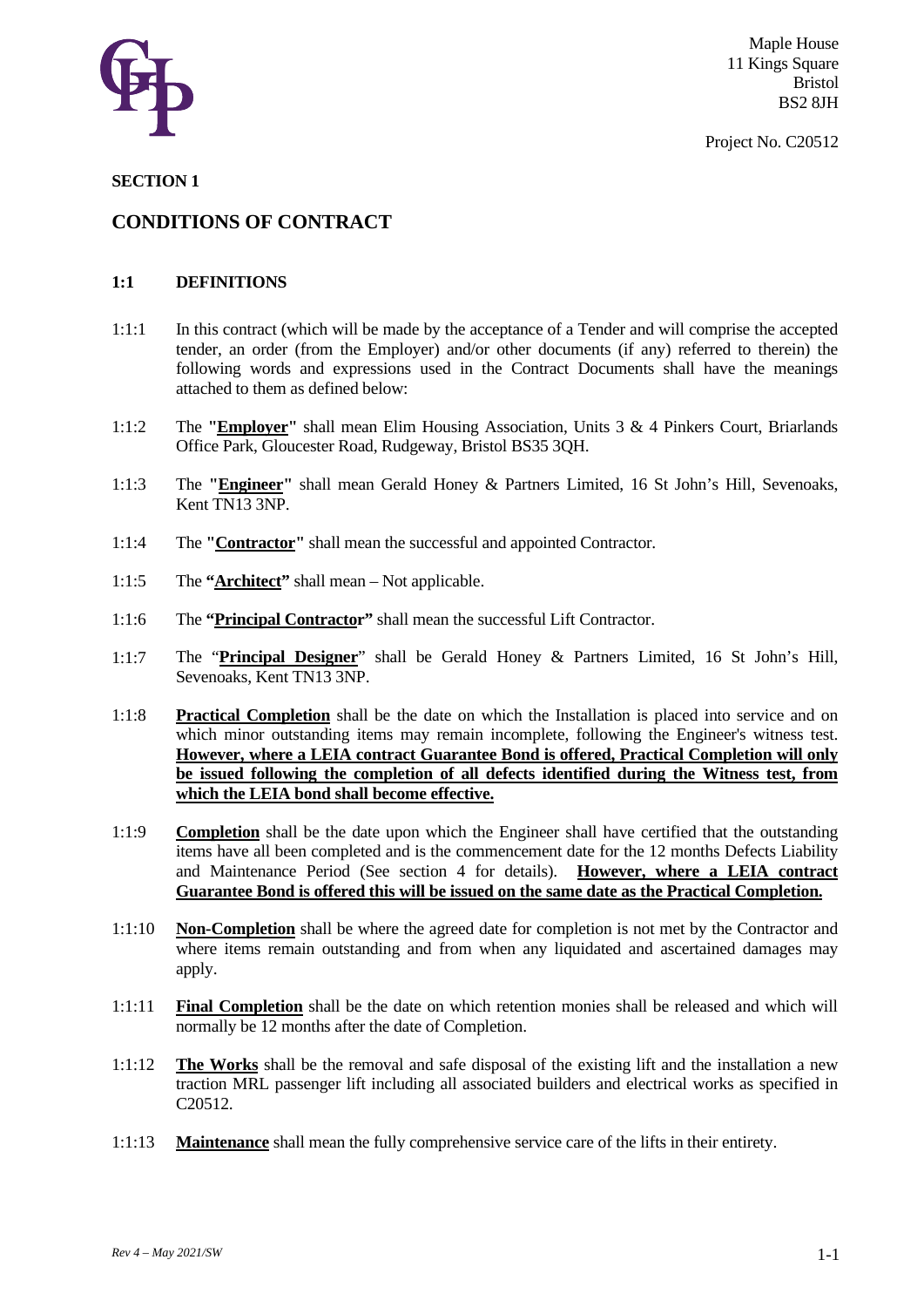

Project No. C20512

#### **SECTION 1**

### **CONDITIONS OF CONTRACT**

### **1:2 INSTRUCTIONS FOR TENDER**

1:2:1 The contractor should immediately acknowledge receipt of the tender documents and either confirm his intention to submit a tender by the required date in accordance with the documentation, or return all documentation advising of the reason for non-submission of a tender. (Returning a tender invitation with suitable explanation will not preclude the contractor from being invited to tender on other projects).

When completing the tender documents, the contractor should complete the following sections as applicable in their entirety and return them with the original tender documents.

- (1) TECHNICAL & CONSTRUCTIONAL DETAILS OF EQUIPMENT
- (2) PERFORMANCE DATA
- (3) FORM OF TENDER & SUMMARY (Both Financial & Programme)
- (4) DECLARATION
- (5) SCHEDULE OF DEVIATIONS FROM THE CONTRACT.

Any other submittals specifically requested at tender stage should also be attached.

- 1:2:2 The completed tender should be returned in the envelope provided by the due-in time and date.
- 1:2:3 The contractor shall tender in accordance with the provisions laid out in the Tender documents and any drawings made available.
- 1:2:4 The tender submitted shall be held not to be modified or varied by any conditions which may be printed on the Contractor's letter paper which may accompany the tender, except where such conditions shall have been discussed with the Engineer prior to the submission of the tender and accepted by the Engineer in writing.
- 1:2:5 A detailed method statement is to accompany the tender highlighting key operations and processes and paying particular attention to Health & Safety issues for both installation engineers and the general public.
- 1:2:6 The Specification indicates generally the requirements of the installation. Where the Contractor's tender for carrying out the work is based on any deviations from the Specification, in respect of any materials, method of installation, performance, builder's work or the like, such deviations shall be clearly set out in a covering letter or schedule to be submitted with this Tender.
- 1:2:7 In the absence of such a covering letter or schedule it will be deemed that the price quoted by the Contractor includes for the whole of the work to be carried out as specified herein. No such later requests for deviations will be considered.
- 1:2:8 Any qualifications made must be specific: any generalisations will be interpreted by the Engineer as meaning that the terms of the Specification are **not** being met.
- 1:2:9 Any tender submitted with literature or standard printed forms other than that required by the Specification may not receive further consideration.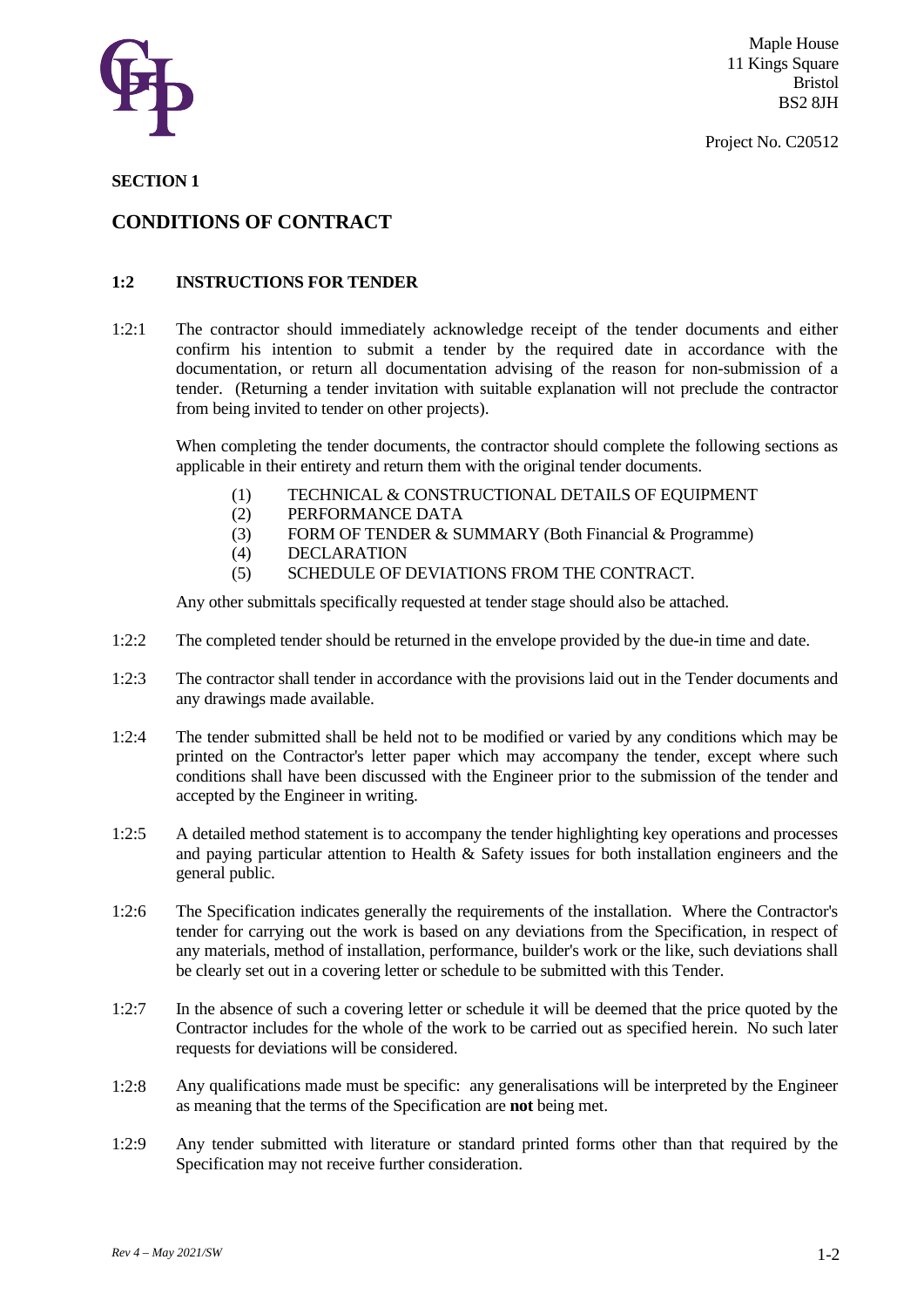

### **SECTION 1**

### **CONDITIONS OF CONTRACT**

- 1:2:10 No alteration to the text of these Contract Documents will be permitted. Any qualifications to the Contract Documents must have been agreed in writing by the Engineer prior to the submission of the Tender.
- 1:2:11 The Employer does not bind himself to accept the lowest or any tender and will not be liable for any costs incurred by any Contractor in the preparation of such tender.
- 1:2:12 The delivery and installation periods are of great importance and will be taken into strict account in the tender analysis. The tenderer is to indicate his most competitive delivery and installation periods based upon receipt of instructions within the acceptance period of the tender.
- 1:2:13 Where a detailed maintenance specification and tender is to be submitted at the same time as the Tender for the main works you should be aware that both tenders will be evaluated jointly. You may return both tenders in the same envelope.

### **1:3 SUFFICIENCY OF TENDER**

- 1:3:1 The Contractor shall satisfy himself as to the correctness and sufficiency of his tender/quotation to cover all his obligations under the Contract and all matters and things for the proper completion and maintenance of the works. The prices shall include for the detailed design, manufacture, supply, delivery, installation, test and maintenance, undertaking and carrying out of everything required by the documentation or, in the opinion of the Employer or his appointed representative reasonably to be inferred therefrom.
- 1:3:2 Any other conditions submitted by the Tenderer with this tender which conflict in any way with its terms and conditions will not be accepted unless agreed by the Engineer in writing prior to the tender return date.
- 1:3:3 Submission of a tender will imply that this is understood and agreed.
- 1:3:4 Where the tender is requested as fixed price, the fixed price element will relate to the manufacturing and installation periods which have been given in the programme.
- 1:3:5 The Contractor shall, at the time of tender:
	- (1) where builder's and electrical work are included with his tender, give a detailed list of works, or
	- (2) where builder's and electrical work are to be provided by "others" give detailed breakdown of all his requirements, including electrical loadings, structural load, scaffold requirements and temporary power and lighting requirements.
- 1:3:6 One "site copy" of the Specification will be provided by the Engineer to the successful contractor.

#### **1:4 EXECUTION OF WORK**

1:4:1 The Contractor shall provide all necessary and proper superintendence on site and all operatives must be familiar with and experienced in the specific works being undertaken.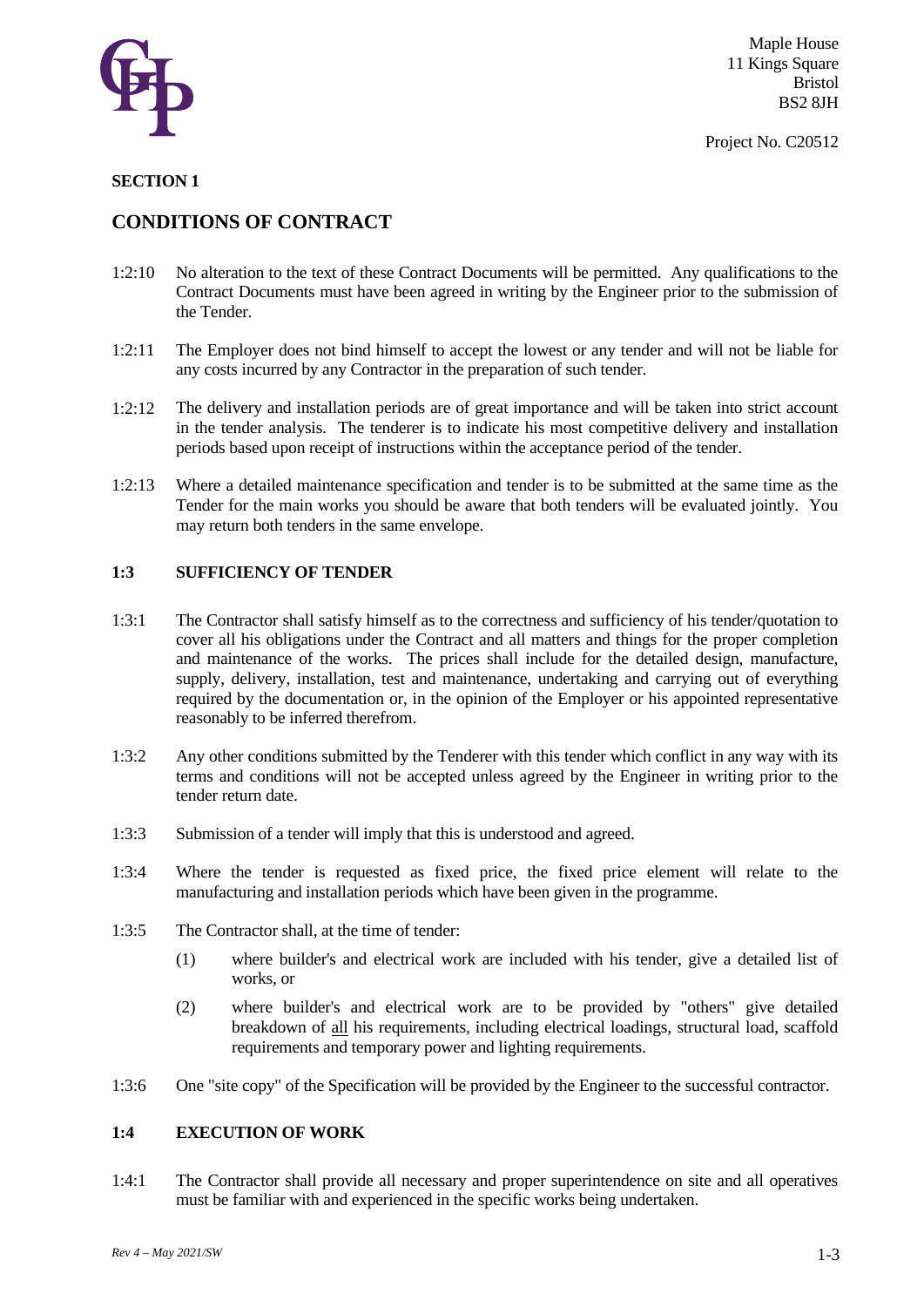

#### **SECTION 1**

### **CONDITIONS OF CONTRACT**

- 1:4:2 One of the Contractor's operatives (the "responsible operative") shall assume responsibility for the site management and shall in the absence of the Contractor direct other operatives until a certificate of Completion has been issued by the Engineer.
- 1:4:3 This responsible operative shall have charge of all documents, drawings, specifications and the like concerning the installation and shall receive and execute any instructions which may be given from time to time by the Engineer. He shall be responsible for the "site copy" of the Specification and shall make it available upon request.
- 1:4:4 The responsible operative shall also have charge of the Construction Phase Plan, and shall ensure completion of all appropriate documents required and the issuing of all instructions to other site operatives to ensure compliance with the agreed method of working and all safety procedures.
- 1:4:5 Work involving multiple installations must be attended to by an experienced charge hand and such person shall be fully familiar with all aspects of the contract, including those areas where programme and costs are concerned.
- 1:4:6 Where the size and complexity of the Contract dictates and this is agreed by the Engineer, the Contractor shall provide a Project Manager to be responsible for all areas of the Contract.
- 1:4:7 The Contractor shall cease to employ upon the site any person who in the opinion of the Engineer or Employer is incompetent or in any other way conducts himself in a manner prejudicial to the progress of the Works.

#### **1:5 CO-ORDINATION**

1:5:1 During the progress of the Contract the contractor will be required to co-ordinate his work and liaise with the Engineer and any other contractors on site at all times to ensure that the installation is completed within the contract period agreed.

### **1:6 QUALITY OF WORK**

- 1:6:1 The design, manufacture, supply, delivery, installation, test and maintenance of the equipment and associated works shall be to the entire satisfaction of the Engineer and Employer who reserve the right to inspect any part of the installation whether on site or at the manufacturer's works and to call for samples of any materials it is proposed to use on this Contract. Design responsibility remains with the Contractor and the satisfaction of the Employer or Engineer does not alter this.
- 1:6:2 The site engineers employed shall be fully experienced in all aspects of the works including setting out and other preliminary procedures.
- 1:6:3 Any work required under this Specification, the quality and/or method of installation of which has not been specified shall conform to good practice for the type of work involved.
- 1:6:4 The Contractor is to be fully accredited to ISO 9001 Quality Management Assurance, which will cover design and manufacture of the Works in all aspects and that all proposed sub-contractors are equally accredited. The Quality Management System must be checked for full compliance by the Contractor's nominated notified body no less than once every 6 months.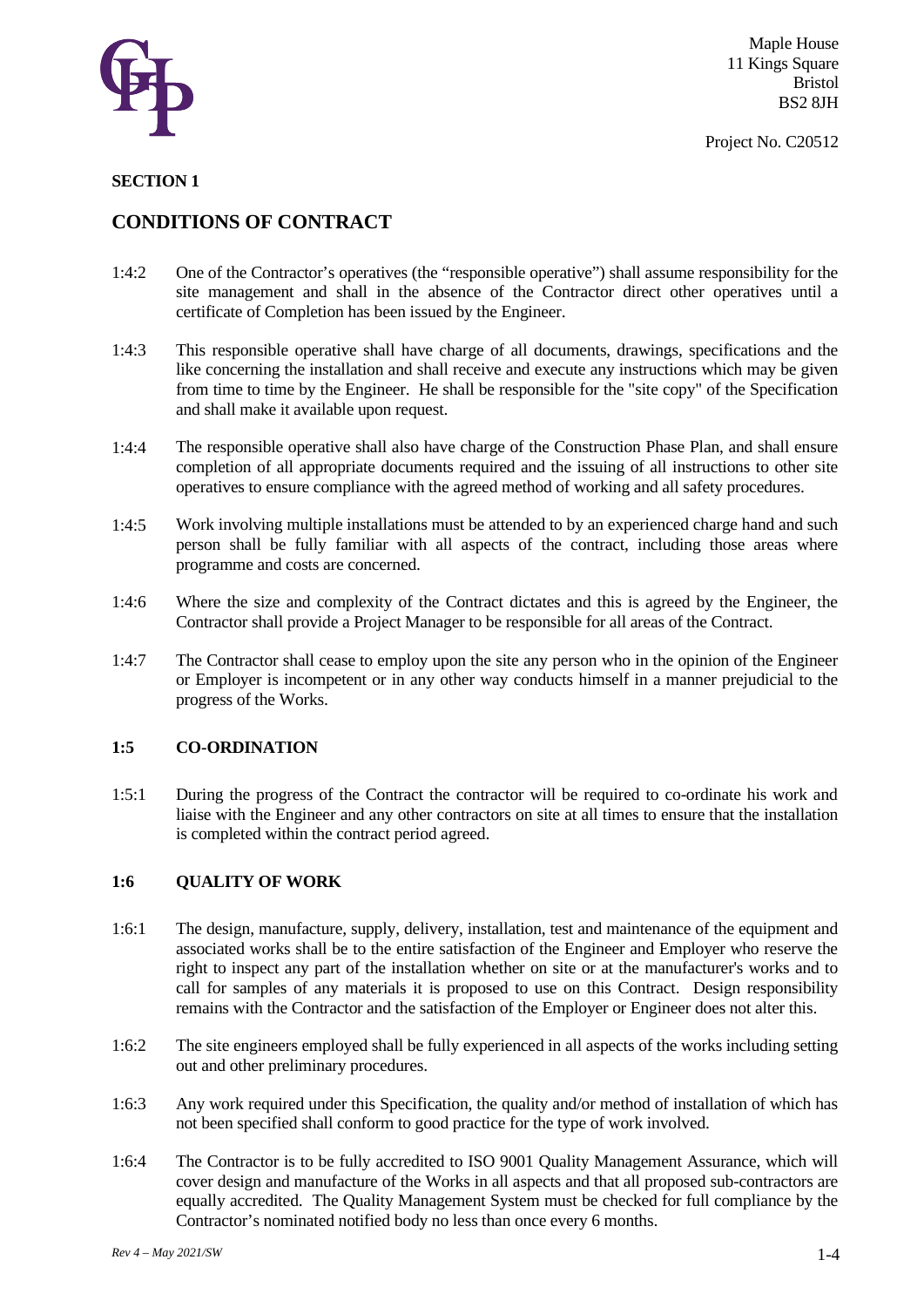

Project No. C20512

### **SECTION 1**

### **CONDITIONS OF CONTRACT**

1:6:5 Where it is necessary for the Contractor to deviate from British Standard Specification BS5655, European Standard BSEN81 series or other appropriate Standards, the Engineer is to be advised and his written agreement obtained before submission of a Tender.

### **1:7 STANDARDS & REGULATIONS**

1:7:1 These shall be as defined within Section 4, Specification of Work, of the Contract Document.

#### **1:8 DESIGN RESPONSIBILITY**

- 1:8:1 This tender shall be read in conjunction with the Introduction & Preamble, Specification, Drawings, Schedules and Conditions of Contract and Preliminaries being construed as a whole and the Contractor shall carry out such work accordingly. The Contractor will be held responsible for the works embodied therein and shall take all necessary particulars and provide at his own expense all other necessary working and detailed drawings of equipment specified or to be supplied herein, copies of which must first be submitted for approval before the work is put into hand.
- 1:8:2 THE CONTRACTOR IS RESPONSIBLE FOR ANY DEFECT OR INSUFFICIENCY IN The design of the work as contained in the Contractor's proposal and in what the Contractor is to complete in accordance with the Employer's requirements and conditions (including any further design which the Contractor is to carry out as a result of change in the Employer's requirements) NOTWITHSTANDING THAT A THIRD PARTY MAY HAVE SUPPLIED THAT DESIGN.
- 1:8:3 The Contractor's liability for loss of use, loss of profit or other consequential loss arising in respect of the Contractor's design liability (where indicated in the immediately proceeding paragraph) shall be separately considered in the amounts due to those amounts or rates set out and payable as liquidated and ascertained damages in the event that the lift Contractor fails to complete the work by the Completion date.
- 1:8:4 The Contractor shall be responsible for any designs, drawings, specification, orders or other particulars supplied by him and for any discrepancies, errors or omissions in the same.
- 1:8:5 This Contract includes for materials, designs, manufacturing, supply, delivery, installation, tests and maintenance for the whole of the work necessary commencing from the incoming supply or disconnector, all in accordance with the Sections of this Specification whether specifically mentioned, inferred, or otherwise agreed, together with the remedying of defects period as provided herein. Where components are replaced due to failure within the 12 months Defects Liability and Maintenance Period such replaced equipment shall also be covered by a further 12 months Defects Liability and Maintenance Period subject to the Contractor retaining an interest in the maintenance of the plant.

### **1:9 MATERIALS**

1:9:1 Where materials and manufacturers have not been specified the materials shall be of the highest possible grades of their respective kinds and shall conform where relevant to the British and / or European Standard Specification for such materials.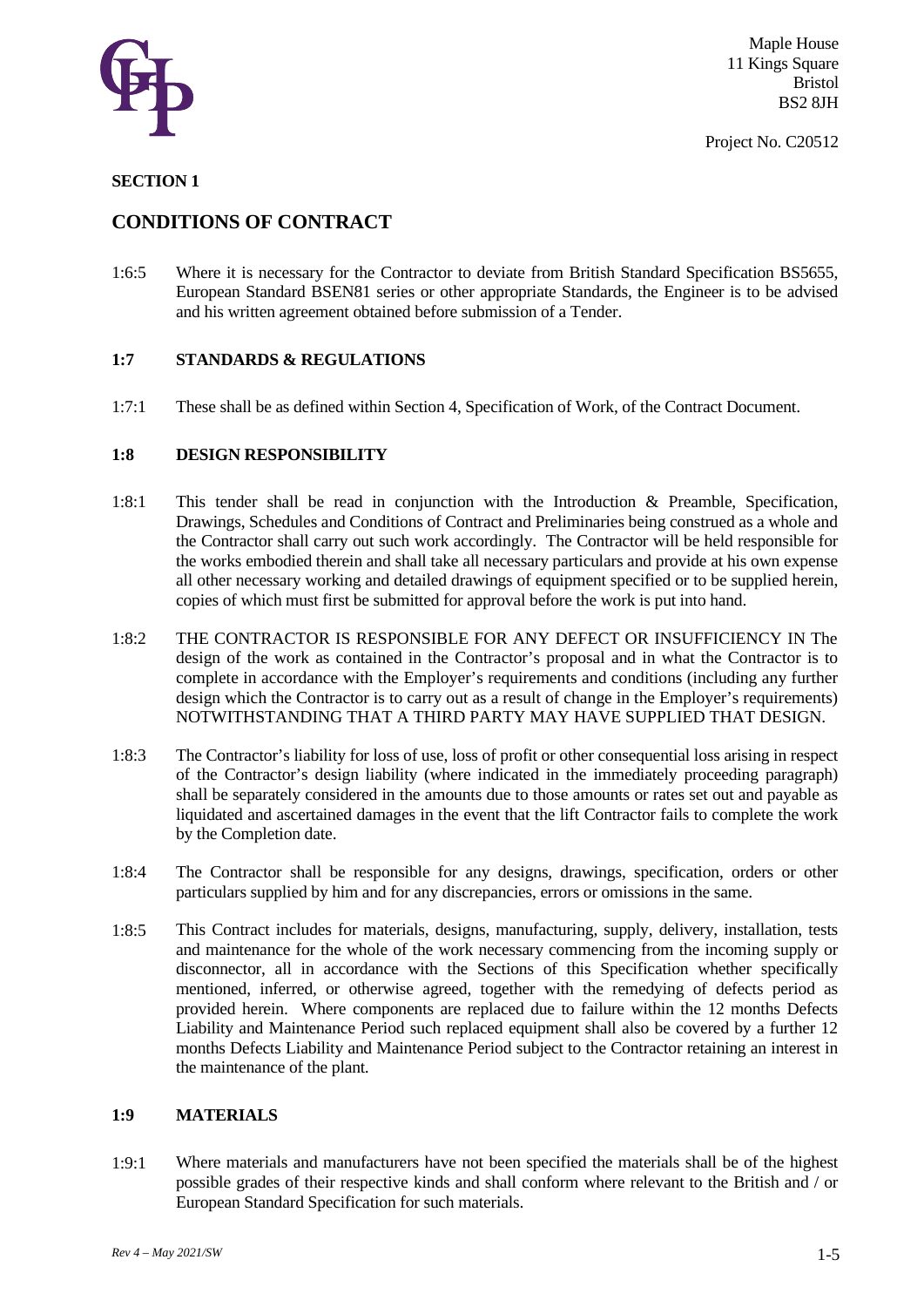

Project No. C20512

### **SECTION 1**

### **CONDITIONS OF CONTRACT**

- 1:9:2 All unspecified materials proposed for use by the Contractor on the Contract will only be considered by the Engineer if in his opinion the material is acceptable and is equal in all respects and is in no way inferior to that which has been specified by manufacture or duty. The decision as to whether any material is "equal" or "approved" will be determined solely by the Engineer whose decision in this respect will be final.
- 1:9:3 Materials approved for use on other contracts will not necessarily be approved for use under this contract. Where written approval is given for the use of certain materials those materials will be used throughout. Any samples which have been submitted shall be retained by the Engineer.
- 1:9:4 All specified materials to be used under this Contract shall be new, shall comply fully with the relevant British and / or European Standard Specifications and on delivery to site shall not be removed without the consent of the Engineer or Employer. If any material is considered by the Engineer to be in any way unsuitable or inferior in quality, damaged, or not of the required standard it shall be removed by the Contractor forthwith at his own expense. Suitable material approved by the Engineer shall be substituted for any rejected.
- 1:9:5 Any of the Contractor's plant and material on or off site must be properly stored and protected to prevent damage to the material itself and is to be packed or protected even on a temporary basis so as to prevent any form of safety hazard. Extensions to the programme shall not be granted for items mislaid or stolen due to incorrect or insecure storage.
- 1:9:6 The Contractor shall provide information sufficient to allow the Employer or his agent to access the control system and where appropriate interrogate or modify the operation of the system within its operating parameters. Replacement or new components shall be supplied at reasonable rates and in reasonable times as may be necessary to maintain the installation in the proper working order.
- 1:9:7 The Contractor shall warrant that all software, systems and equipment shall not contain any value or date that will cause any interruption to the safe operation of the lift.
- 1:9:8 The Contractor shall not transport to, use, generate, dispose of or install at the site of the Works any Deleterious Materials or Hazardous Substances except in accordance with Environmental Laws applicable at the time of performing the Works. The Contractor shall use the Standard of Care not to cause any release of Deleterious Materials or Hazardous Substances into, or contamination of the environment, including soil, the atmosphere, any water course or ground water, except in accordance with Environmental Laws applicable at the time of performing the Works. It is the Contractor's responsibility to comply with this Clause 2.1.8 based on the Environmental Laws in effect at the time its services are rendered."

The Contractor will not specify or use in the Works any substance and/or material that is not in conformity with any relevant British or European Standards or Codes of Practice or which is generally known to the UK construction industry to be deleterious to health and safety or the durability of the Project and/or the Works in the particular circumstances in which it is used or which is not used in accordance with the guidance contained in the publication "Good Practice in the Selection of Construction Materials" British Council for Offices (edition current as at time of such specification).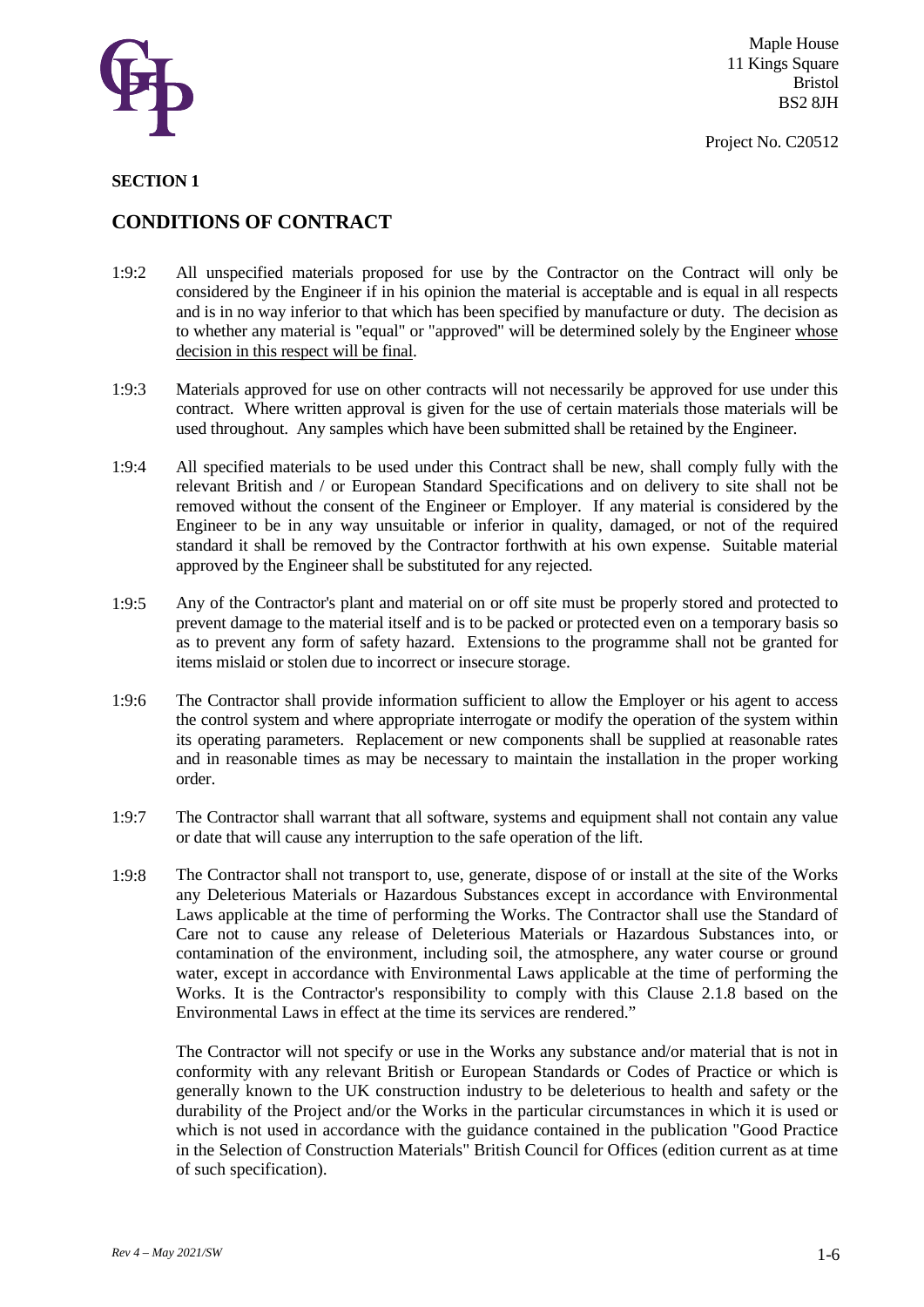

#### **SECTION 1**

### **CONDITIONS OF CONTRACT**

#### Deleterious Materials

The following materials are not to be used in the works unless it can be demonstrated, to the satisfaction of the Engineer , that they are safe during manufacture, installation and use, and that they are suitable:

- a) Asbestos or asbestos-containing products, as defined in the United Kingdom's The Control of Asbestos Regulations 2012, or any statutory modification or re-enactment thereof.
- b) Lead, where the metal or its corrosive products may be directly ingested, inhaled or absorbed. Applications of lead such as roofing, flashings, rainwater goods and copper alloy fittings containing lead which are specifically required will be acceptable, until equal or better alternatives are available.
- c) Lead based paints and primers.
- d) Urea formaldehyde foam or materials which may release formaldehyde beyond British Standard limits.
- e) Pitch polymer DPC.
- f) Materials which generally comprise mineral fibres, either man-made or naturally occurring, which have a diameter of 3 microns or less and a length of 200 microns or less, or which contain any fibres not sealed, encapsulated, or otherwise stabilised to prevent fibre migration. Products that may contain these fibres include insulation, fire protection and air filters. For mineral fibre insulation products, test evidence must be available and produced confirming that the materials fulfil the requirements of European Directive 2014/33/EU or Lifts Regulations 2016 and the CLP Regulation (EC) No 1272/2008 (The Classification, Labelling and Packaging of Substances and Mixtures) and consequently are not classified as a possible human carcinogen.
- g) Chlorofluorocarbons or hydro chlorofluorocarbons or any goods and/or materials containing the same (e.g. materials in which CFCs, HCFCs or HFAs have been used as blowing agents).
- h) High alumina cement in structural elements.
- i) Wood wool slabs in permanent formwork to concrete or in structural elements.
- j) Calcium chloride in admixtures for use in reinforced concrete.
- k) Aggregates for use in reinforced concrete that do not comply with BS EN 12620:2013 and aggregates for use in concrete that do not comply with the provisions of BS EN 1992-1-1:2004 + A1:2014.
- l) Polychlorinated biphenyls (PCBs), polychlorinated terphenyls (PCTs) or any goods and/or materials containing the same.
- m) Sea dredged aggregates that do not comply with the chloride limits specified in BS EN206:2013+A1:2016, BS EN 12620:2013, BS EN 1744-1:2009+A1:2012 1 and BS 8500-1:2015
- n) Lindane wood treatment / insecticidal spray.
- o) Pentachlorophenol (PCP) or timber treated with Pentachlorophenol biocide / wood preservative.
- p) Chromated Copper Arsenate (CCA) timber preservative treatment.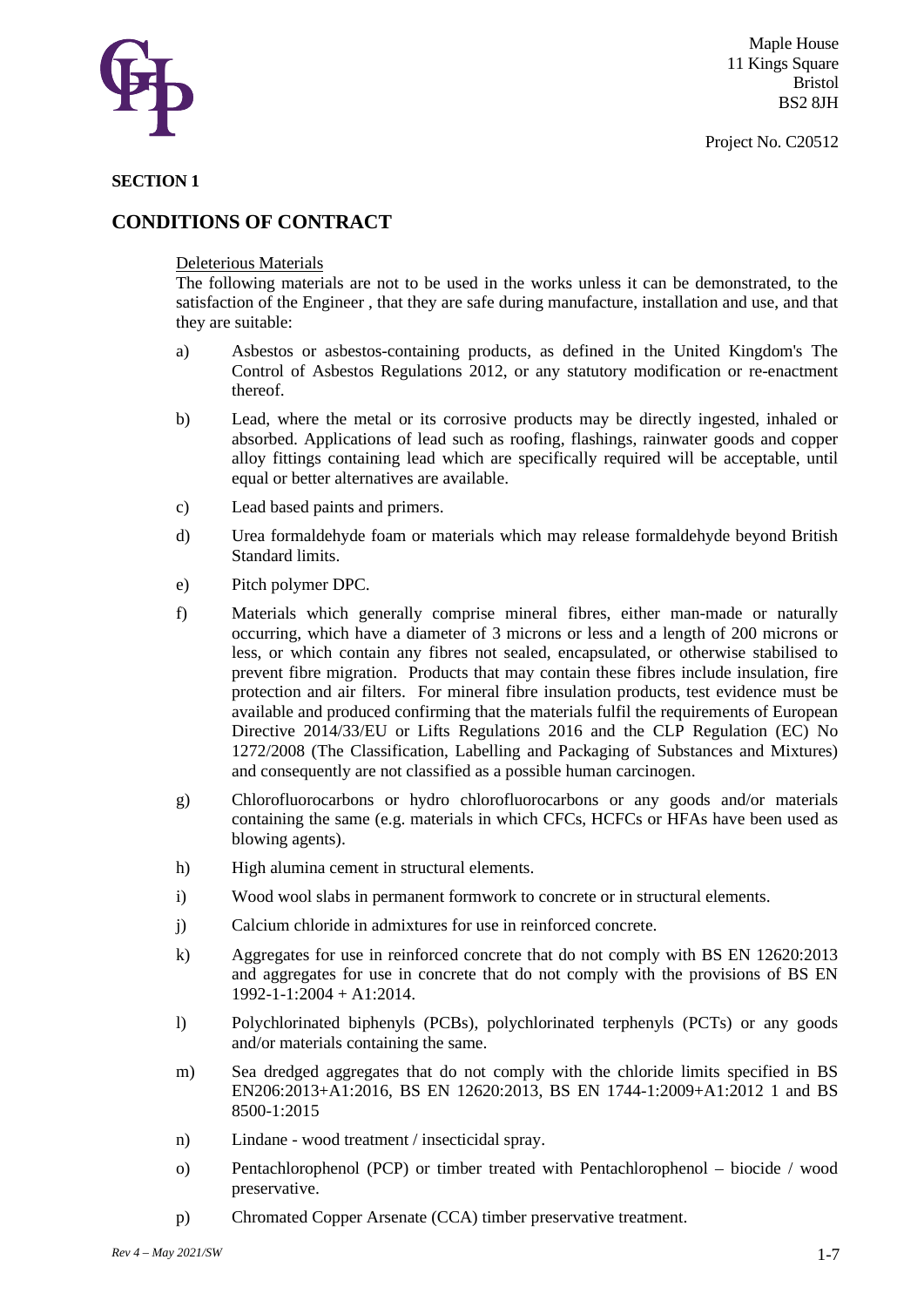

#### **SECTION 1**

### **CONDITIONS OF CONTRACT**

- q) Tributyltin (TBT).
- r) Medium density fibreboard (MDF) that is neither zero formaldehyde nor conforms to class E1 according to BS EN 13986:2004 + A1:2015.

If wishing to use any of the materials that are listed above, detailed observations shall be prepared for the Engineer based upon the guidelines contained within the document

'Good Practice in the Selection of Construction Materials' published by the British

Council for Offices (BCO:2019).

**Note: Latest edition, any subsequent addendum, upgrade or revision to the above.**

**Note: The contractor is required to confirm within the tender document section 8, and provide written confirmation as part of the tender submission and signed by an Executive Director of the company as evidence of full compliance with this clause.** 

#### **1:10 TESTING OF MATERIALS**

- 1:10:1 The Engineer shall have the power to charge against and recover (by deduction or otherwise) from the Contractor the cost of testing materials or components which may have to be submitted to the Engineer for testing and which, upon test, are found to be faulty or not in accordance with the requirements of this Specification.
- 1:10:2 In the event that a test proves any materials or components to be faulty the Contractor shall, at his own cost, prove to the Engineer the acceptability of all replacements and/or other works.

### **1:11 VISITS TO SITE**

- 1:11:1 Where the specification calls for works on existing lifts the Contractor must visit the site before submitting his tender to satisfy himself as to the local conditions which may influence his tender. The submission of a tender shall be deemed to confirm that the provisions of this clause have been complied with.
- 1:11:2 No subsequent claim for any extra costs incurred by the Contractor in carrying out work not included for in this Specification, but the necessity for which should have been foreseen by the Contractor by inspecting the site will be considered by the Engineer.
- 1:11:3 The site may be inspected on application to the Engineer or Employer.
- 1:11:4 Contractor's staff visiting the site must comply with local house safety rules and permit to work systems.
- 1:11:5 Any representatives of the Contractor shall carry formal identification including an authorised photograph.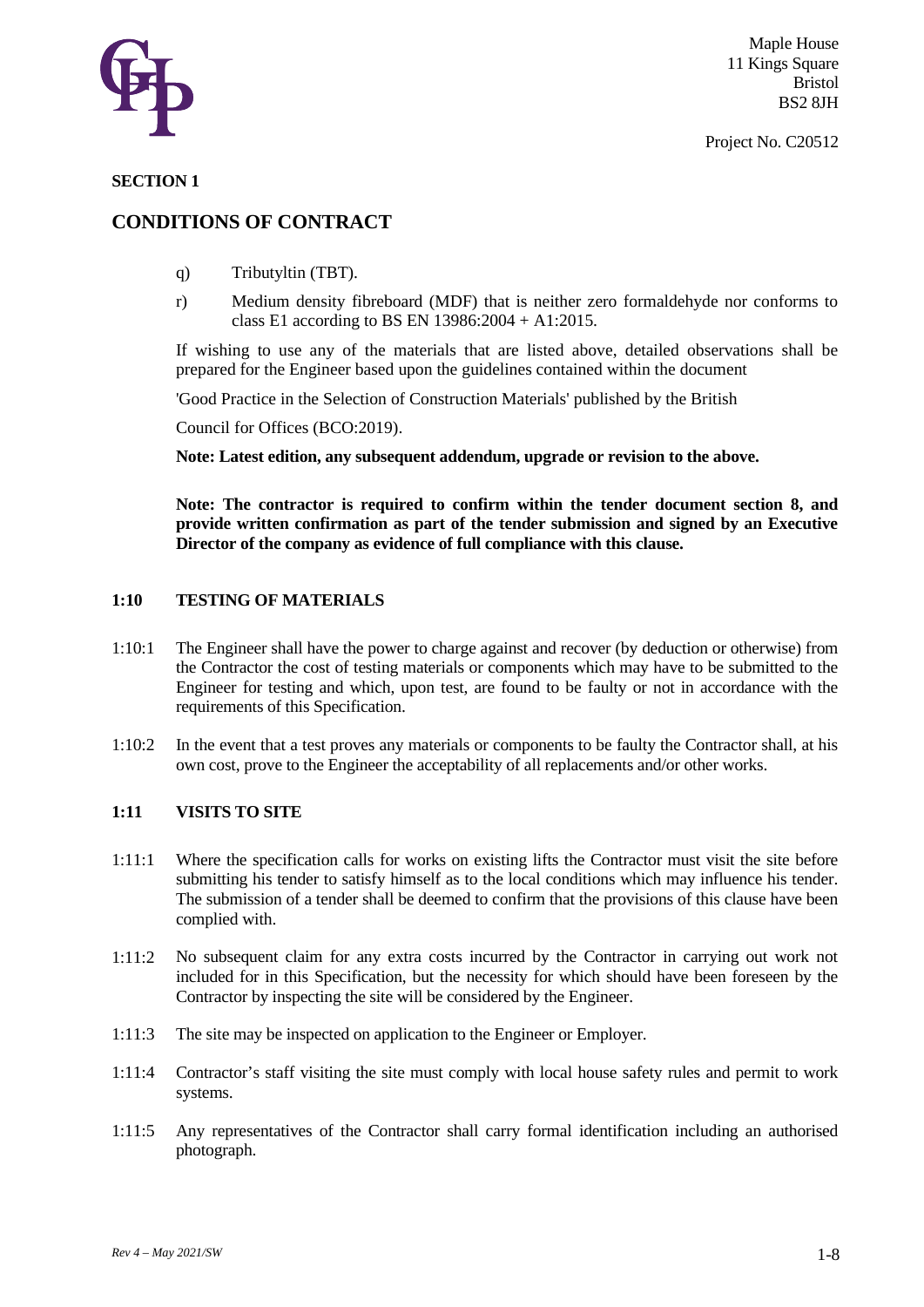

#### **SECTION 1**

### **CONDITIONS OF CONTRACT**

1:11:6 Where drawings are provided as part of the contract particulars, they shall not infer that the Contractor need not visit the site, and any discrepancies on drawings shall be brought to the attention of the Engineer and Architect for verification and clarification.

#### **1:12 DEFECTS LIABILITY**

- 1:12:1 The Defects Liability and Maintenance Period shall commence from the issue of the Completion Certificate and shall continue in force for 12 months from that date unless extended in accordance with the requirements of this Specification.
- 1:12:2 If after carrying out witness tests the Engineer's decision is to place the lift in service pending the completion of items, then the Contractor will be required to maintain the lift free of charge until Completion. This arrangement is in addition to the 12 months included maintenance period which would normally follow on from Completion.
- 1:12:3 On group or multiple lift installations the 12 months Defects Liability and Maintenance Period will not commence until all lifts have been accepted by the Engineer and a Completion Certificate issued.
- 1:12:4 Where a lift installation is completed before the main contract for the building the Defects Liability and Maintenance Period must run from the main contract completion date. Where this is unknown, the Contractor must indicate a cost on a per month per lift basis for extending the Defects Liability and Maintenance Period as necessary. This cost must include the associated maintenance which is necessary to validate the Defects Liability and Maintenance Period.
- 1:12:5 Where the Contract provides for phased completion, the 12 months Defects Liability and Maintenance Period will run on each phase from completion of all lifts in that phase.
- 1:12:6 During the 12 months Defects Liability Period the Contractor shall provide all cleaning material and necessary lubricants and make good or replace at his own expense any part that shall be found to be defective or show signs of any weakness or undue wear in consequence of faulty design, workmanship, material or maintenance.

#### **1:13 OVERTIME WORKING**

- 1:13:1 The Contractor shall give at least 48 hours written notice of his desire to carry out work at any other time outside the normal working hours of the site.
- 1:13:2 Additional overtime working at the Employer's expense will only be allowed on the written instruction of the Engineer and only the nett cost in respect of the non-productive element of such overtime will be reimbursed to the Contractor.
- 1:13:3 Where the contract programme is delayed by the Contractor, overtime working shall take place to re-establish the programme at no additional cost to the Employer. Where other contractors may also be required to work overtime or otherwise incur extra costs as a result of such delays, the Contractor will be liable for the reimbursement of all such costs.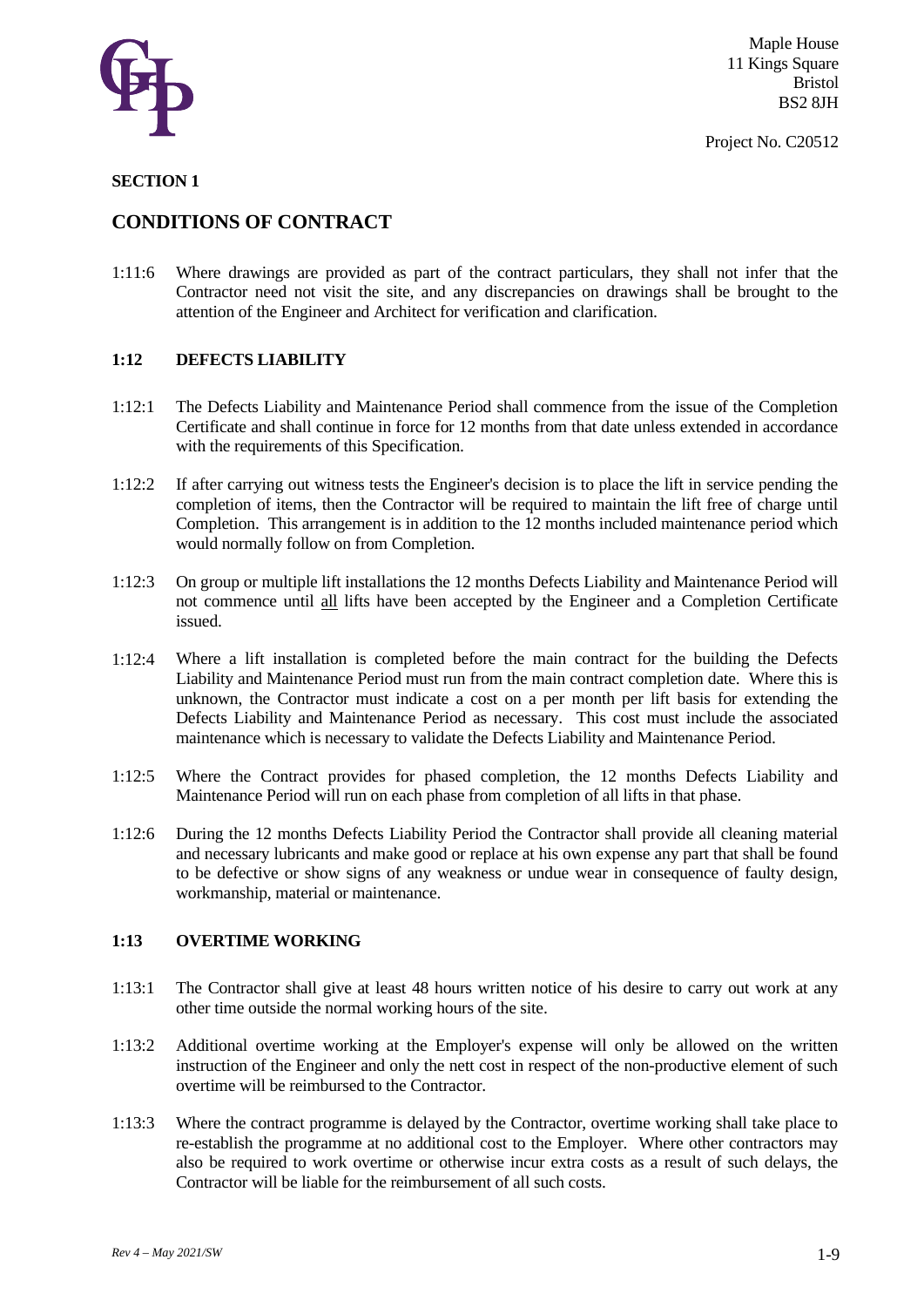

#### **SECTION 1**

### **CONDITIONS OF CONTRACT**

- 1:13:4 No extension to programme will be accepted for delays where it can be established that the Contractor did not voluntarily work overtime or employ additional labour in order to meet the agreed programme, nor will the voluntary working of overtime reduce the Contractor's responsibility for the delay.
- 1:13:5 Extensions to programme will only be considered where contract variations have been issued or if the regular progress of the Contractor's work is materially affected by any of the following events. The Contractor must give immediate notice of the fact to the Engineer, as soon as it becomes reasonably apparent. The Engineer may, if he agrees with the Contractor's submissions, grant a fair and reasonable extension of time to the agreed completion date if the Works are directly affected by any of the following:
	- 1. Force majeure
	- 2. Exceptionally adverse weather
	- 3. Fire and flood damage unless caused by the Contractor's negligence
	- 4. Civil commotion
	- 5. Unreasonable delay in Engineer's or Employer's instructions
	- 6. Variations issued by the Engineer or Employer.

#### **1:14 DETERMINATION**

1:14:1 In the event of the Contractor committing an act of bankruptcy or being a company going into liquidation whether voluntary or compulsory (other than voluntary liquidation for the purpose of reconstruction or amalgamation) or if the Engineer shall certify to the Employer that in the opinion of the Engineer the Contractor has committed a breach of material provision of the Contract or have in the opinion of the Engineer failed to make proper progress with the works for 14 days after receiving from the Engineer written notice of default, then the Employer may give to the Contractor notice in writing of their intention to take the whole or any specified part of the Works out of the hands of the Contractor and may thereupon enter upon the site and the works and expel the Contractor therefrom and may themselves use the materials and plant thereon for the completion of the Works and employ any other contractors to complete or may themselves complete the work and upon such entry this Contract shall either wholly or with reference to the part of the work so specified (as the case may be) be determined save as to the rights and powers conferred upon the Employer and the Engineer thereby. Any notice given by the Employer under this Section shall state expressly that it is a notice under Section 1 Item 1:13 of these conditions.

#### **1:15 RE-LETTING**

- 1:15:1 In the event that determination of the Contract takes place, the Employer and Engineer may re-let any or all of the outstanding works as they may see fit, provided that they have made a fair and reasonable assessment of the work carried out already and have properly paid the Contractor.
- 1:15:2 Any retentions held from the Contract shall be held for a period of 12 months from completion of the project and released on application by the Contractor, provided he has delivered a true and proper claim for the outstanding amount.
- 1:15:3 Any damages, losses or extra costs incurred by the Employer or Engineer will be taken into account in assessment of the sum outstanding to the Contractor at determination.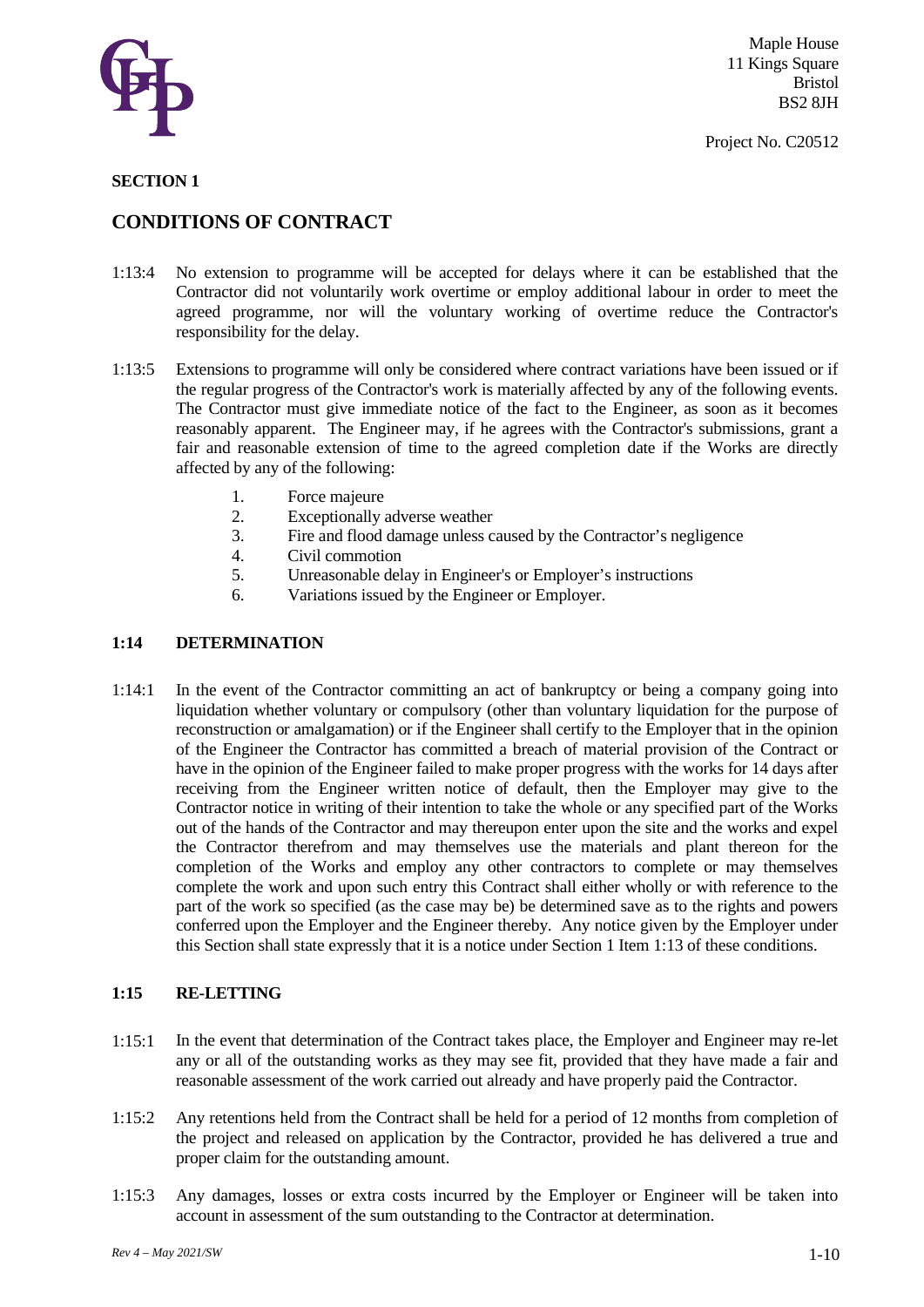

Project No. C20512

### **SECTION 1**

### **CONDITIONS OF CONTRACT**

### **1:16 ASSIGNMENTS OR SUB-CONTRACTING**

- 1:16:1 The Contractor shall not without the written consent of the Employer, which consent may be given subject to such conditions, if any, as the Employer may think fit to impose, transfer, assign or sublet, directly or indirectly, the Contract or any portion thereof for the benefit or burdens thereof to any person, company or firm.
- 1:16:2 The Contractor may, with the prior written permission of the Engineer, sub-contract any portion of the Contract where such sub-contracting is customary in the trade. The Engineer retains the right to vet and approve any proposed sub-contractors. (A list of approved sub-contractors and suppliers is provided at the end of this document).
- 1:16:3 Where the Contractor proposes to use installation engineers on a sub-contract basis, such engineers must be engaged for the full course of the work including the testing period and completion of outstanding items and **under no circumstances** must sub-contract labour be responsible for the purchase or supply of materials, or testing of the completed works.
- 1:16:4 Where sub-contracting takes place the Contractor shall be responsible for the observance of these conditions by the sub-contractor and shall be responsible to the Employer in respect of any claims resulting from this work. A list of proposed sub-contractors who may be used shall be submitted by the Contractor at the time of the tender, and where these are not from the approved list, approval shall be sought from the Engineer by the Contractor for their use.

#### **1:17 PAYMENT**

- 1:17:1 No payment for any work executed under this Contract shall be made unless and until the Contractor shall have delivered a true and proper claim therefore in such form and containing such details of value as the Engineer may require.
- 1:17:2 Claims for payment shall be set out as in the attached format and shall relate to the value of material delivered to site and the actual work completed. In exceptional circumstances and by prior agreements the contractor may apply for up to 30% of the contract sum at material order or placement of instruction.
- 1:17:3 Where material has been manufactured but not delivered to site, a claim may be submitted provided that the material is permanently labelled, stored and bonded by the Contractor and that this has been verified by the Engineer.
- 1:17:4 Payment for works and materials shall be made generally as follows:
	- (i) Once all material has been delivered to site at the commencement of the installation up to 70% of the Contract Sum.
	- (ii) During site progress and up to Practical Completion stage payment up to 90% of the Contract Sum.
	- (iii) At issue of Completion Certificate up to 97.5% of the Contract Sum.
	- (iv) At issue of Final Completion Certificate 100% of the Contract Sum.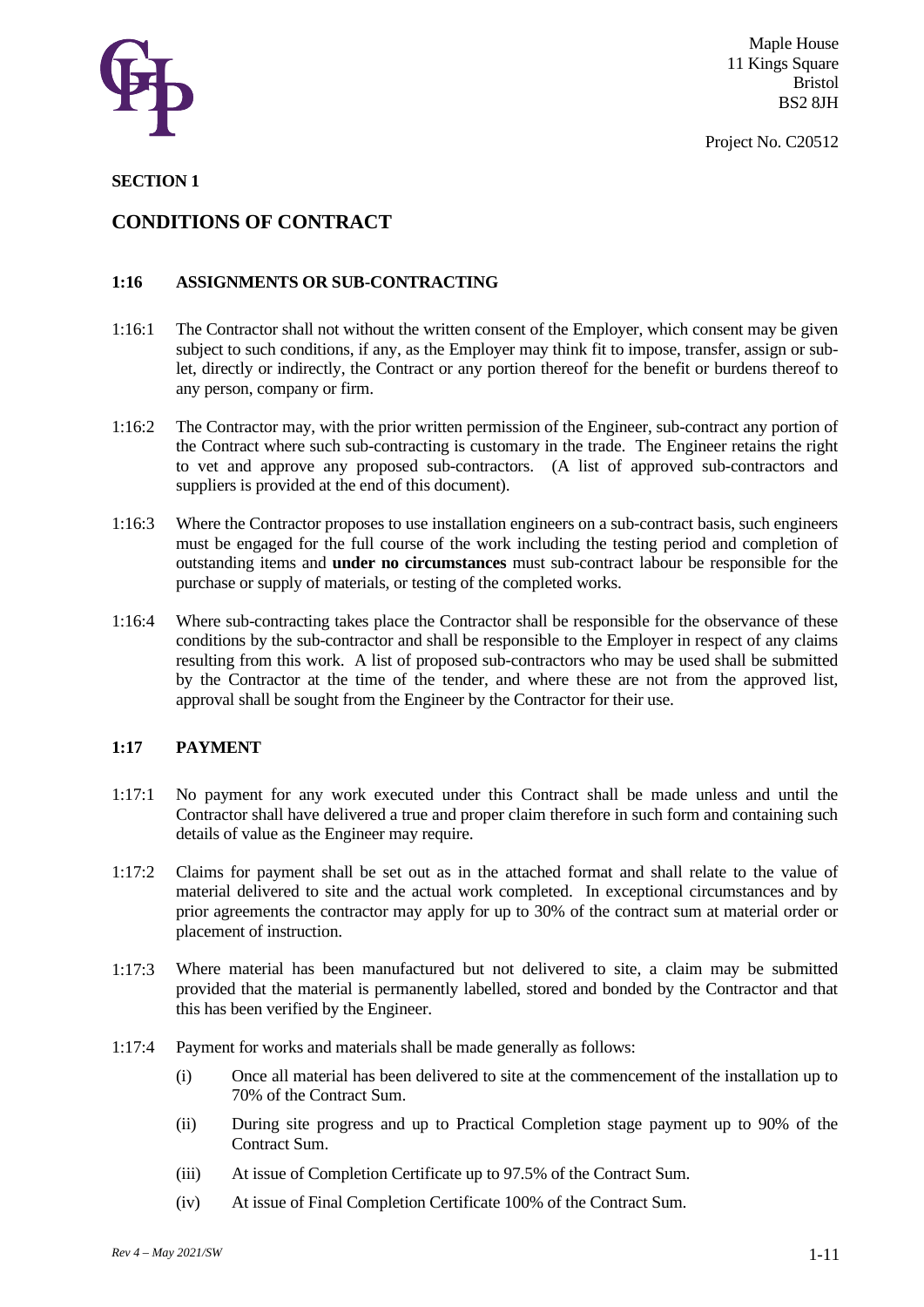

#### **SECTION 1**

### **CONDITIONS OF CONTRACT**

- 1:17:5 The Contractor is responsible for submitting payment application in the prescribed format for release of retentions.
- 1:17:6 Any variations to the Contract Sum must be substantiated by variation orders or agreed price variation and confirmed in writing by the Engineer.
- 1:17:7 The Employer undertakes to make payment to the full value of the Payment Certificate issued by the Engineer and such payments will be made by the Employer within 45 days of receipt of the Engineer's Payment Certificate.
- 1:17:8 The value of any application submitted by the Contractor may be reduced, if in the view of the Engineer, the passing of any such application in its original form will be an over-valuation. In this event Payment Certificates will be issued showing a lesser amount as determined by the Engineer and depending upon the stage of work reached.
- 1:17:9 Where delivery of materials may affect the conditions of payment, the Engineer will make the necessary visit to the Contractor's Works to establish the full extent of materials available. In this circumstance any materials stored at the Contractor's Works will be labelled and held in bond as the property of the Employer. The Contractor hereby agrees that the property in such materials shall pass irrevocably to the Employer upon issue of the Engineer's certificate.
- 1:17:10 PAYMENT ALTERNATIVE (where a Contract Guarantee is offered).
- 1:17:11 Where the Contractor does not accept retentions from the Contract Sum the following terms of payment shall apply:
	- (i) Upon work commencing on site and delivery of all materials up to 65% of the Contract Sum.
	- (ii) Monthly Valuations and Certification of works done up to the issue of the Practical Completion Certificate up to 95% of the Contract Sum.
	- (iii) At issue of the Completion Certificate up to 100% of the Contract Sum.
	- (iv) Following the completion of the 12 months defects liability period the Contract Guarantee Bond shall deemed to have expired.

### **1:18 PROVISIONAL OR CONTINGENCY SUMS**

1:18:1 Any provisional sum that may be indicated in the Tender Summary Sheet hereof shall be used in whole or in part, or otherwise deducted as the Engineer shall direct.

No provisional sum is to be indicated in the documents by the contractor, unless specifically requested.

- 1:18:2 Expenditure from provisional or contingency sums will be determined and agreed in writing by the Engineer and substantiated by a detailed cost from the Contractor.
- 1:18:3 Funds for provisional or contingency sums will not form any element of the contract value until expenditure from the funds has been agreed and notified in writing. Accordingly, contractors should not base their tenders on further expectation of payment or profit from these sources.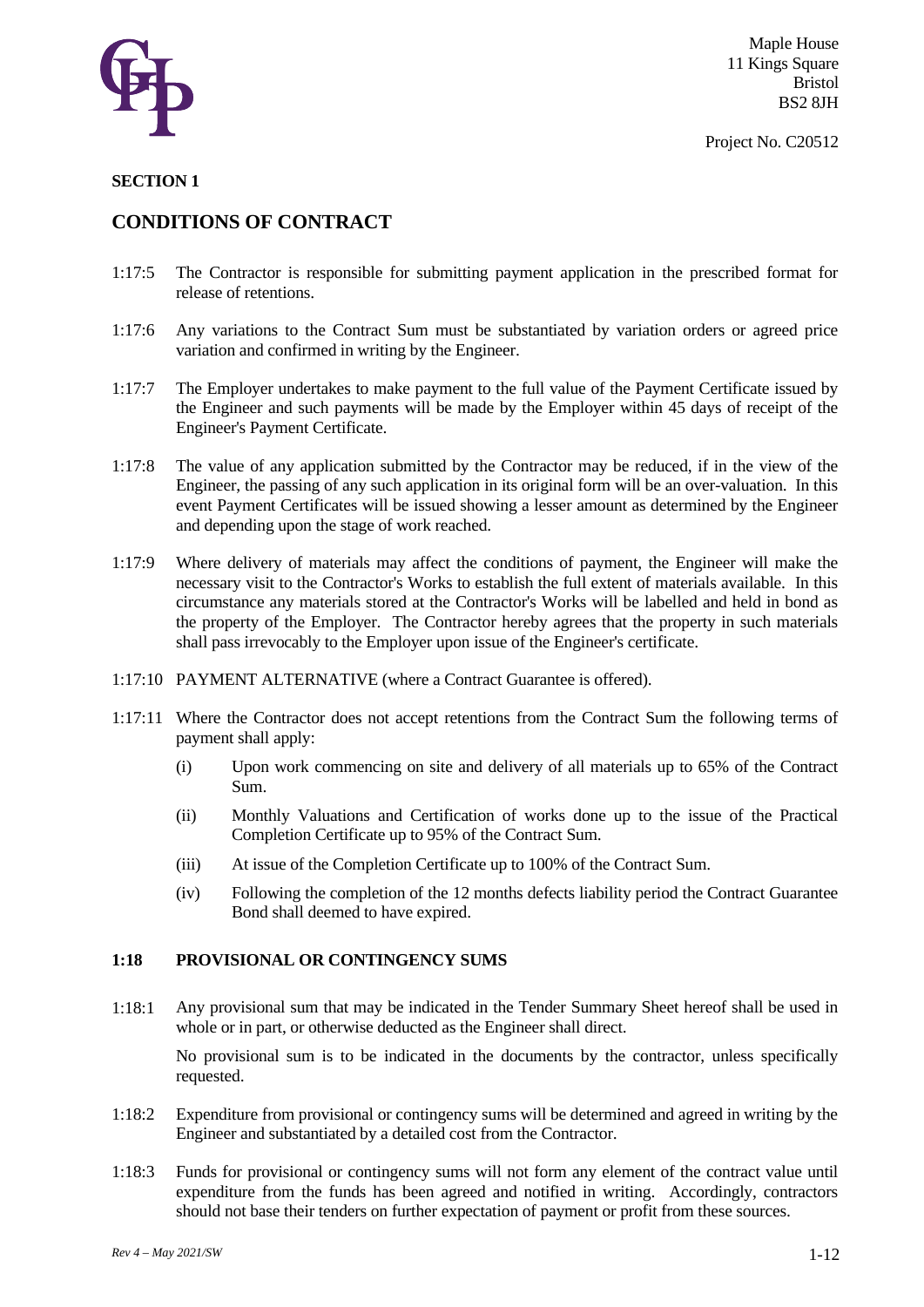

#### Project No. C20512

### **SECTION 1**

### **CONDITIONS OF CONTRACT**

### **1:19 FINAL ACCOUNT**

- 1:19:1 The Final Account when submitted shall show all details of variation orders together with the dates of all relevant correspondence.
- 1:19:2 Where a fixed price period has been exceeded through no fault of the Contractor, then price variation may apply from date of the proposed completion to the actual completion date.
- 1:19:3 Price variation, where applicable, shall be calculated in accordance with the LEIA Formula of Contract Price Adjustment, and shall be submitted only with the final account.
- 1:19:4 Prices quoted are to be in £ Sterling and fluctuations in exchange rate will not be accepted.

#### **1:20 DAMAGES**

- 1:20:1 The Contractor shall indemnify the Employer against all costs arising as a result of his failure to perform his obligations in accordance with the Contract. For the purpose of this Contract, the Employer's liquidated and ascertained damages will be applied at the rate of **1%** of the Contract Sum per week or part thereof up to a maximum of ten weeks. In addition, any further costs incurred by other parties affected by such delay but which cannot be pre-estimated, such as other Contractors' costs, will be charged to the Contractor.
- 1:20:2 If the Contractor fails to complete the Works by the agreed date for Completion, or any extension thereto as set out in Clause 1:26 then the Engineer shall issue to the Contractor a notice to that effect in which the extent of the delay shall be quantified and the total amount of Employer's liquidated and ascertained damages and other parties' costs will be summarised and totalled. As a minimum, the liquidated and ascertained damages for late Completion will be 1% of the Contract Sum per week.
- 1:20:3 This total sum shall be payable by the Contractor to the Employer and may be offset against any monies otherwise due from the Employer to the Contractor.
- 1:20:4 Where the programme involves phased completions, damages shall be restricted to lateness only incurred within each phase.

#### **1:21 INSURANCES**

- 1:21:1 The Contractor shall produce annually to the Employer or on request at any time a certificate of insurance or satisfactory evidence that he is fully insured with a reputable insurer for all purposes of this Contract against all third party risks in relation to persons and property and against liability whether at common law or under statute in respect of accident or injury to workmen employed on the work whether or not being employees of the Contractor.
- 1:21:2 This certificate of insurance must be furnished within 15-days of request. Failure to provide such a certificate of insurance may be taken by the Employer to indicate that the Contractor has failed to meet his obligations to provide the insurance cover under this Contract.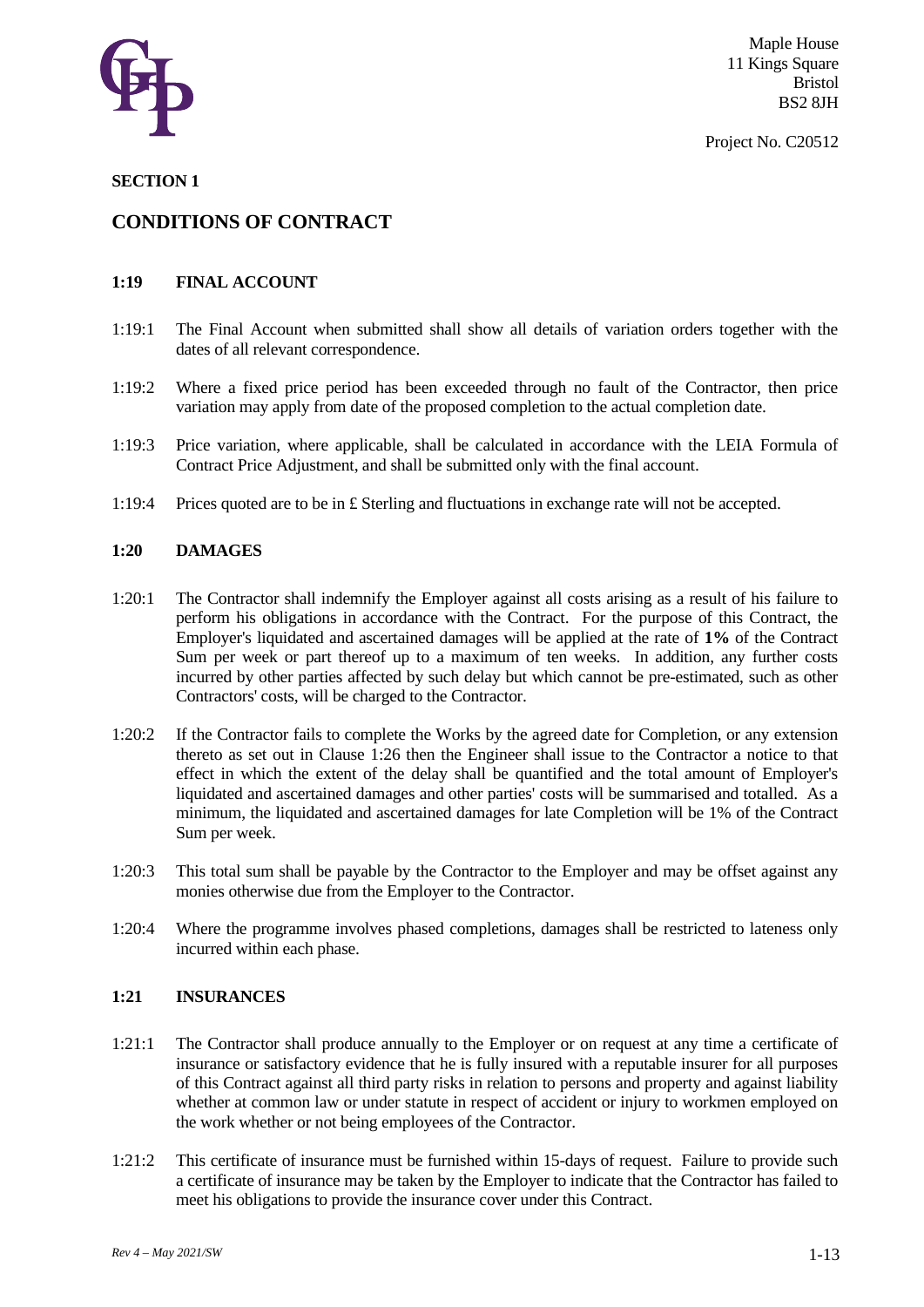

#### **SECTION 1**

### **CONDITIONS OF CONTRACT**

- 1:21:3 The Contractor shall immediately give notice in writing to the Employer and all insured parties in the event of cancellation or material change of its insurance policy which may affect the Employers or any insured party's interest.
- 1:21:4 If the Contractor does not furnish proof of insurance as requested under Clause 1:20:2 then the Employer may take up such insurance and deduct the premiums and any other costs from the Contractor's annual premium.
- 1:21:5 The Contractor shall not be liable for any loss, damage, injury or delay due to any cause beyond its control including (without prejudice to the generality of the foregoing expression) act of government, strike, lockout, fire, lightning, aircraft, explosion, flooding, riot, civil commotion, act of war, malicious mischief or theft, PROVIDED THAT if the Works in respect of any lift or lifts shall be materially interrupted for a period of 72 hours or more by such cause as aforesaid and as a result thereof there is a failure in the equipment resulting in loss of use then the annual premium payable in respect of the period of such interruption shall be reduced to such extent as may be reasonable having regard to such loss of use and the proportion that the affected equipment bears to the whole PROVIDED FURTHER that such reduction of annual premium shall not apply insofar as the Employer is insured against such loss.
- 1:21:6 Under normal circumstances gas or electric burning or welding or dry disc grinding is not permitted. Where special circumstances necessitate this operation, the Contractor shall provide specific insurance coverage and shall take all necessary fire and other safety precautions where required by the Insurer, Local Fire Officer or other Authority.

#### **1:22 ARBITRATION**

1:22:1 If any dispute or difference should arise not being a matter or thing in respect of which by the Contract the Engineer or the Employer are expressly or by implication required or permitted to decide then such dispute or difference shall be referred to and be determined by a single arbitrator under the provisions of the Arbitration Act 1996, or any statutory modifications or re-enactments thereof. At this time the arbiter shall be appointed by the President of the Institution of Mechanical Engineers.

### **1:23 VALUE ADDED TAX**

- (1) In this clause "tax" shall mean value added tax and "exempt supply" "invoice" "value added tax" "taxable persons" and "taxable supply" have the same meaning as in the Value Added Tax A 1994 or any amendment to or replacement thereof (hereinafter referred to as "the Act") including any amendment (Value Added Tax Regulation (Amendment) 2017) or re-enactment thereof.
- (2) The Contractor shall be deemed not to have allowed in his tender for any tax payable by him as a taxable person to the Commissioners of HM Revenue & Customs being tax chargeable on any taxable supplies to the Employer which are to be made under the contract.
- (3) The Contractor shall not in any application for payment for the supply of any goods and services under the Contract include any element on account of tax in any items or claims contained in such application or in any item or claim contained in such application show any amount of money on account of tax as a separate item or claim.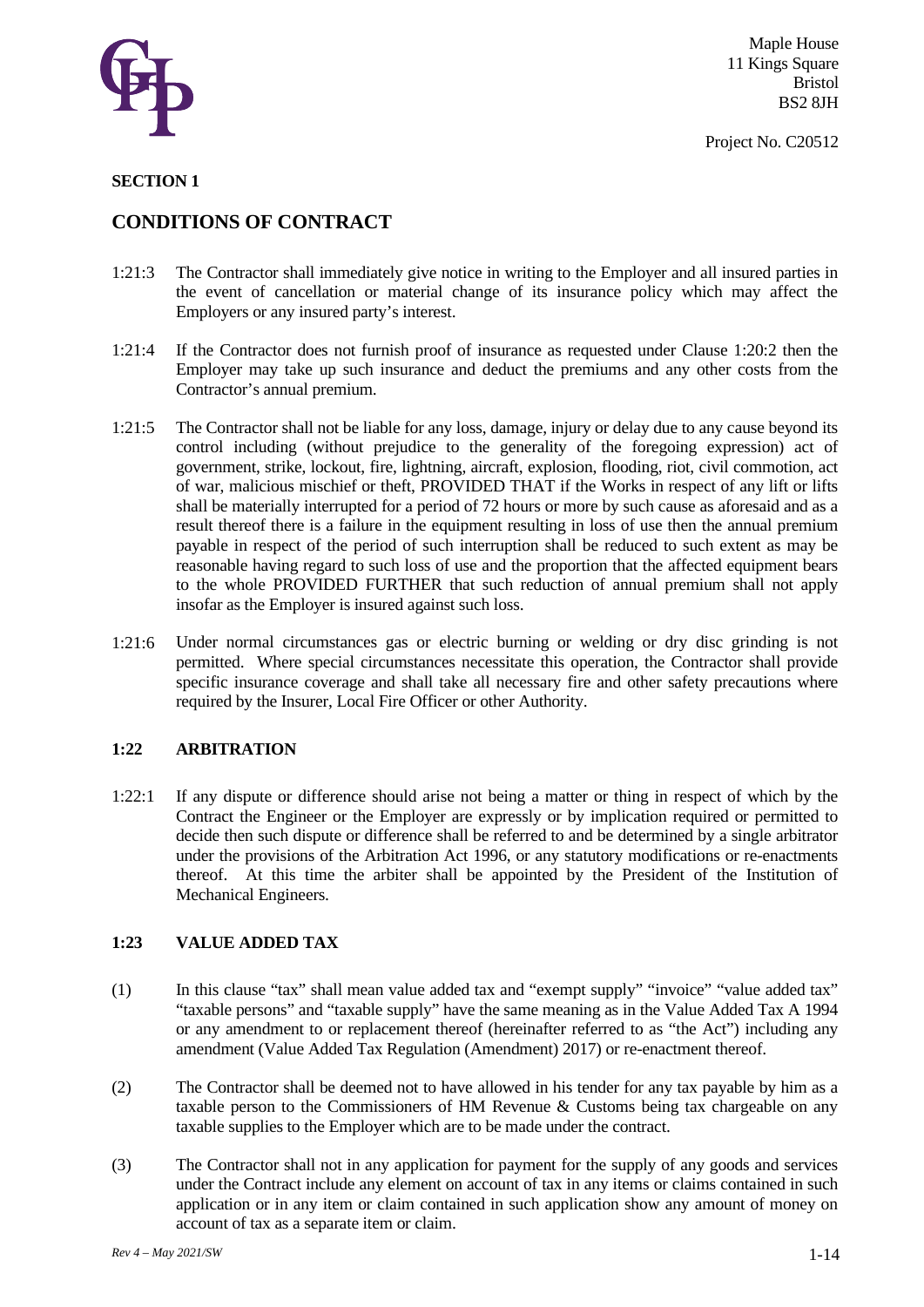

#### **SECTION 1**

### **CONDITIONS OF CONTRACT**

- (4) At the same time as payment (other than payment in accordance with this sub-clause) for goods or services which were the subject of a taxable supply provided by the Contractor as a taxable person to the Employer is made in accordance with the Contract there shall be paid by the Employer a sum (separately identified by the building owners and in this Clause referred to as "the tax payment") equal to the amount of tax chargeable on that supply. Within seven days of each payment the Contractor shall:
	- (a) if he agrees with that payment or any part thereof issue to the Employer an authenticated receipt of the kind referred to in the Regulation 13(4) of the Value Added Tax Regulations 1995 (1995/2518), together with Value Added Tax (Amendment No.2) Regulations SI 2012/1899, in respect of that payment or that part, or:
	- (b) if he disagrees, notify the Employer in writing that he disagrees stating at the same time the grounds of his disagreement, and for the purpose of this sub-clause the reference to Regulation 13(4) of the said Regulations of 1995 shall be treated as a reference to any enactment corresponding to that Regulation for the time being in force in consequence of any amendment or re-enactment of the said Regulation 1995.
- (5) (a) If any dispute difference or question arises between the Employer and the Contractor in relation to any of the matters specified in Section 83 of the Act, then:
	- (i) if the Employer so requires the Contractor shall refer the matter to the Commissioners for their decision on it.
	- (ii) if the Contractor refers the matter to the said Commissioners (whether or not in pursuance of sub-paragraph (i) above) and the Employer is dissatisfied with their decision on the matter the Contractor shall at the Employer's request refer the matter to a Value Added Tax Tribunal by way of appeal under Section 40 of the Act whether the Contractor is so dissatisfied or not.
	- (iii) a sum of money equal to the amount of tax which the Contractor in making a deposit with the said Commissioners under Section 84(3) of the Act is required so to deposit shall be paid to the Contractor, and
	- (iv) if the Employer requires the Contractor to refer such matter to the Tribunal in accordance with (ii) above then the Employer shall reimburse the Contractor any costs or expenses reasonably and properly incurred in making that reference less any costs awarded to the Contractor by the Tribunal.
- (5) (b) The Employer shall without prejudice to their rights under any Clause hereof be entitled to recover from the Contractor:
	- (i) any tax payment made to the Contractor of a sum, which is in excess of the sum (if any), which in all the circumstances was due in sub-clause (4) of this Clause.
	- (ii) in respect of any sum of money deposited by the Contractor pursuant to sub-clause (5)(a)(iii) of this Clause a sum equal to the amount repaid under Section 84(8) of the Act together with any interest thereon which may have been determined thereunder.
- (6) If after the date for the return of tenders any supply of goods or services which are to be provided to the Employer by the Contractor in accordance with the Contract shall as a result of an order made by the Treasury under Section 31(2) of the Act become an exempt supply then there shall be paid to the Contractor any amount of account of tax in respect of those goods and services comprised in that supply which the Contractor has had to pay and which he has due to that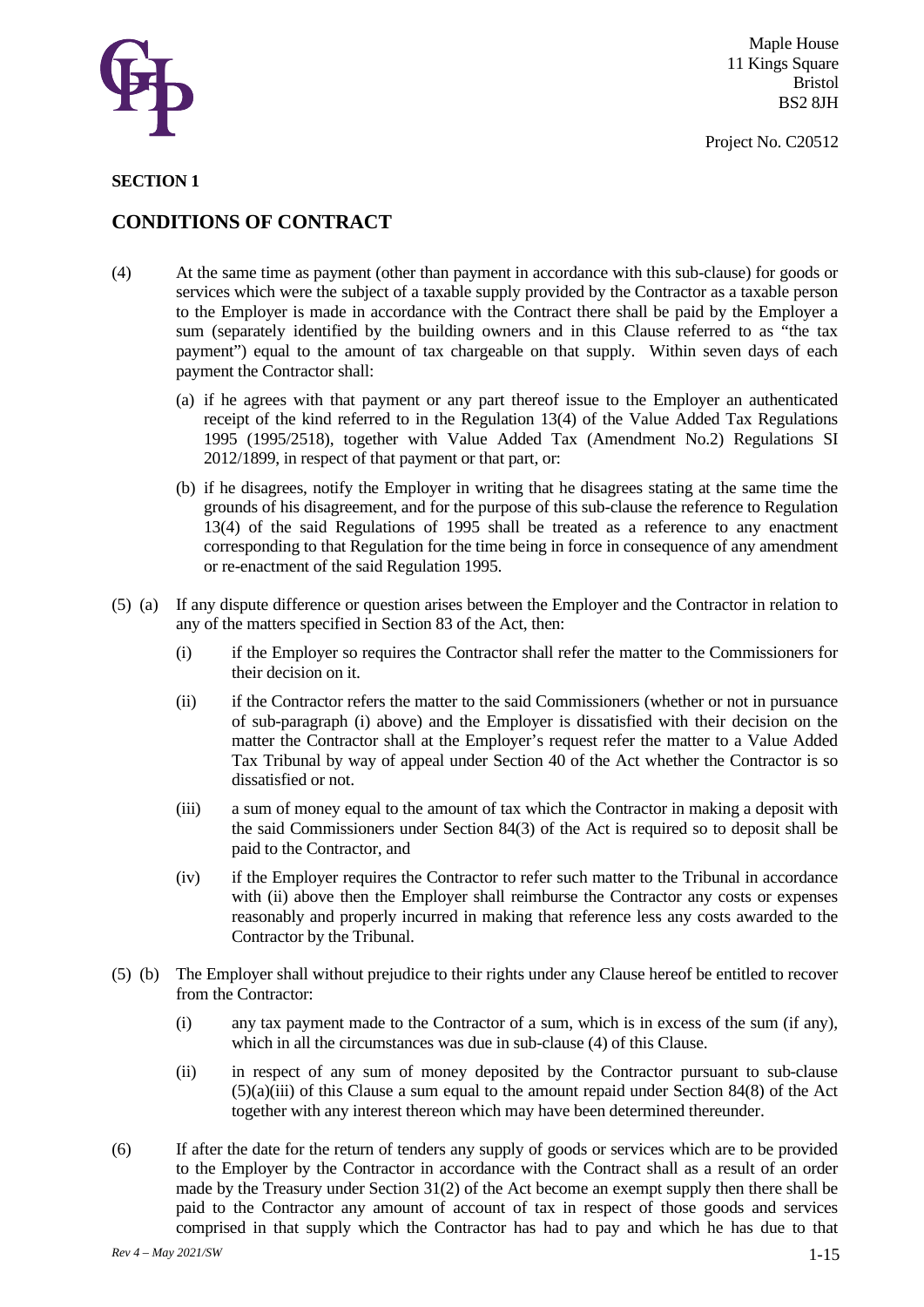

#### **SECTION 1**

### **CONDITIONS OF CONTRACT**

exemption been unable to recover from the said Commissioners. Provided always that before such amount is included in any contract the Employer requires to satisfy themselves as to the Contractor's entitlement under this sub-clause.

### **1:24 GENERAL MATTERS**

- 1:24:1 In the interest of safety it will not be permissible for site staff to play radios, cassette recorders or other similar devices irrespective of whether or not these items are audible to others or are of the headphone type.
- 1:24:2 All site staff are to wear regularly cleaned close fitting overalls bearing the company's full trading name and it is expected that at all times staff will be required to conduct themselves in an orderly and well-mannered fashion.
- 1:24:3 Unless with the agreement of the Engineer, under no circumstances must the Contractor take instruction from other contractors under separate terms of employment. Only the Employer or Engineer is empowered to give direct instruction outside of the Contractor's supervisory and management staff.
- 1:24:4 Access for personnel and materials shall be discussed and agreed with the Employer and Engineer prior to commencement of work on site. Normally these shall be restricted to the immediate vicinity of the lift shaft and machine room/space although where special access is needed, this shall be approved by the Employer or his representative on site and any abuse of this requirement may result in the person being prohibited from the site and any resulting extra costs being charged to the Contractor.

#### **1:25 PRINCIPAL CONTRACTOR**

- 1:25:1 From commencement of appointment the Contractor will assume the role of Principal Contractor for the purposes of the Construction (Design & Management) Regulations 2015 (or any amendment or replacement thereof). He shall liaise at all times with the Principal Designer and provide information/advice as and when required.
- 1:25:2 From commencement of work the Construction Phase Plan shall become the responsibility of the contractor, who will be passed the file by the Principal Designer and who must then maintain and the Construction Phase Plan through to site completion of the Works.
- 1:25:3 The Principal Contractor shall complete the appropriate method statements and risk assessments as called for within the pre-tender Pre-Construction Information and as is appropriate to the scope of the Works envisaged and method for undertaking the Works.
- 1:25:4 At the conclusion of the Works, the Construction Phase Plan is to be developed into Health & Safety File and passed back to the Principal Designer fully completed with all appropriate records for onward transmission to the Employer, together with a copy of the Operating and Maintenance Manual.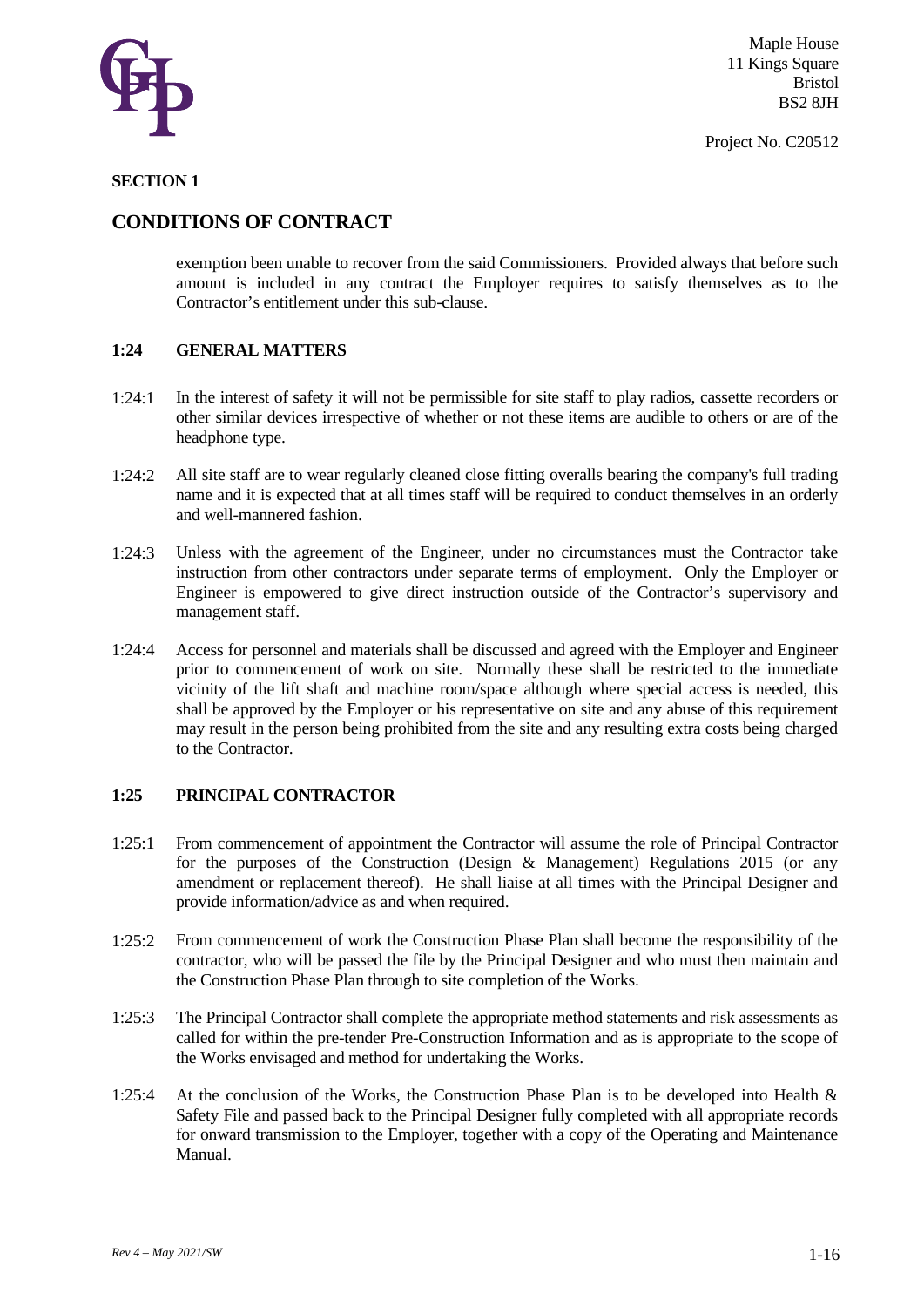

Project No. C20512

### **SECTION 1**

### **CONDITIONS OF CONTRACT**

### **1:26 PROGRAMME**

- 1:26:1 The Contractor will, either as agreed or within one month of acceptance of his tender, produce for the Engineer's approval, a detailed programme for the whole works, indicating all essential key dates for the provision of information or data, procurement of materials and labour, approvals, site events and the like, and completion to enable regular monitoring of the progress of the works throughout the whole Contract period.
- 1:26:2 The Contractor shall satisfy the Engineer that materials which have been placed on order will be delivered in due time for the satisfactory execution of the works within the target programme as agreed with the Engineer.
- 1:26:3 Visits may be made to the Contractor's offices, workshops and suppliers by the Engineer to ensure that the manufacturing process is proceeding in accordance with the agreed programme.
- 1:26:4 The Contractor shall ensure that the dates of deliveries covered by orders placed with other manufacturers, suppliers or sub-contractors are confirmed at regular periods between the placing of the order and the date of delivery. Any variations to the dates of supply must immediately be given to the Engineer with revised sequencing of the project to fulfil the original agreed Completion date.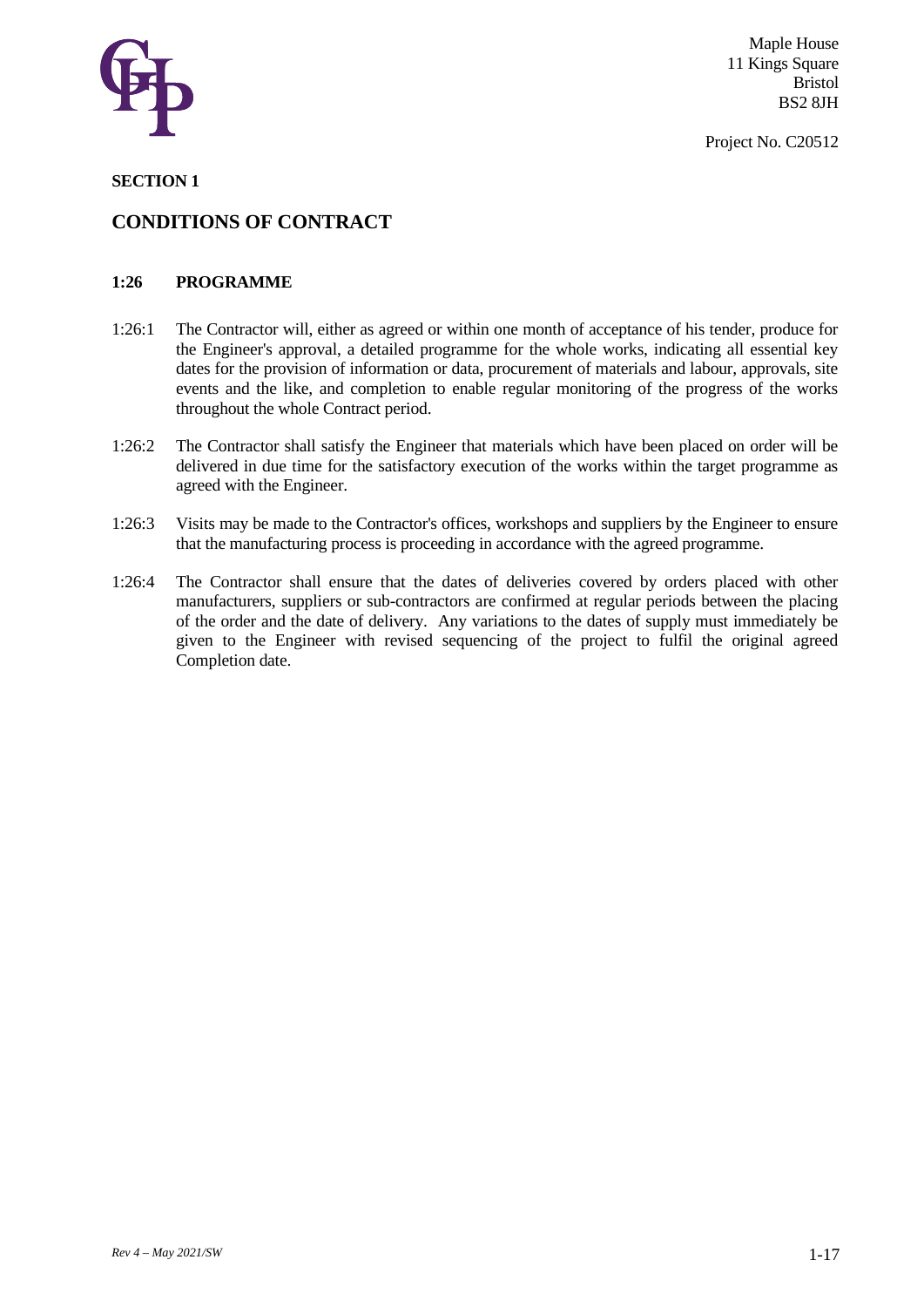

Project No. C20512

### **SECTION 2**

### **PRELIMINARIES**

**The Contractor shall ensure that his tender sum covers for the provision of the following lift specific preliminaries in addition to the specified works, where these are necessary for the proper execution of the Contract.** 

- 2:1:1 Safety, health and welfare of workpeople. It is a requirement of this Contract that the Contractor uses the appropriate numbers and skill level staff such that each operation is undertaken safely.
- 2:1:2 Holidays for workpeople.
- 2:1:3 Transport for workpeople.
- 2:1:4 First Aid facilities, to include on site First Aid trained personnel.
- 2:1:5 Site Welfare Facilities.
- 2:1:6 Keeping clean public and private roads, paths, drains and sewers where such works become necessary as a direct result of the lift contract works.
- 2:1:7 Demolition, excavation and the removal of all spoil to an authorised tip.
- 2:1:8 All gangways and passages shall be kept free of obstruction.
- 2:1:9 Floors shall be kept free of oil, water and any other spilled liquid, swarfs, wires, paints and tools.
- 2:1:10 All exits, entrances, stairways and ramps are to be kept clear.
- 2:1:11 No shavings or other inflammable waste shall be allowed to accumulate.
- 2:1:12 All working areas to be kept as tidy as possible and to be left tidy when work stops each day. All areas including the immediate places of work are to be left locked and secured during those times when the areas are unattended.
- 2:1:13 In the interest of safety it will not be permissible for site staff to play radios, cassette recorders or other similar devices irrespective of whether or not these items are audible to others or are of the headphone type.
- 2:1:14 Toilet, washing and messing facilities.
- 2:1:15 All site staff are to wear regularly cleaned close fitting overalls bearing the company's full trading name and it is expected that at all times staff will be required to conduct themselves in an orderly and well-mannered fashion.
- 2:1:16 When special permission is granted for gas burning/welding equipment, pressurised gas bottles must be stored external to the building and removed from the premises following the completion of each item of work. Where works extend beyond the close of the working day then all pressurised gas bottles, inert or otherwise, must be removed from the premises and immediate areas.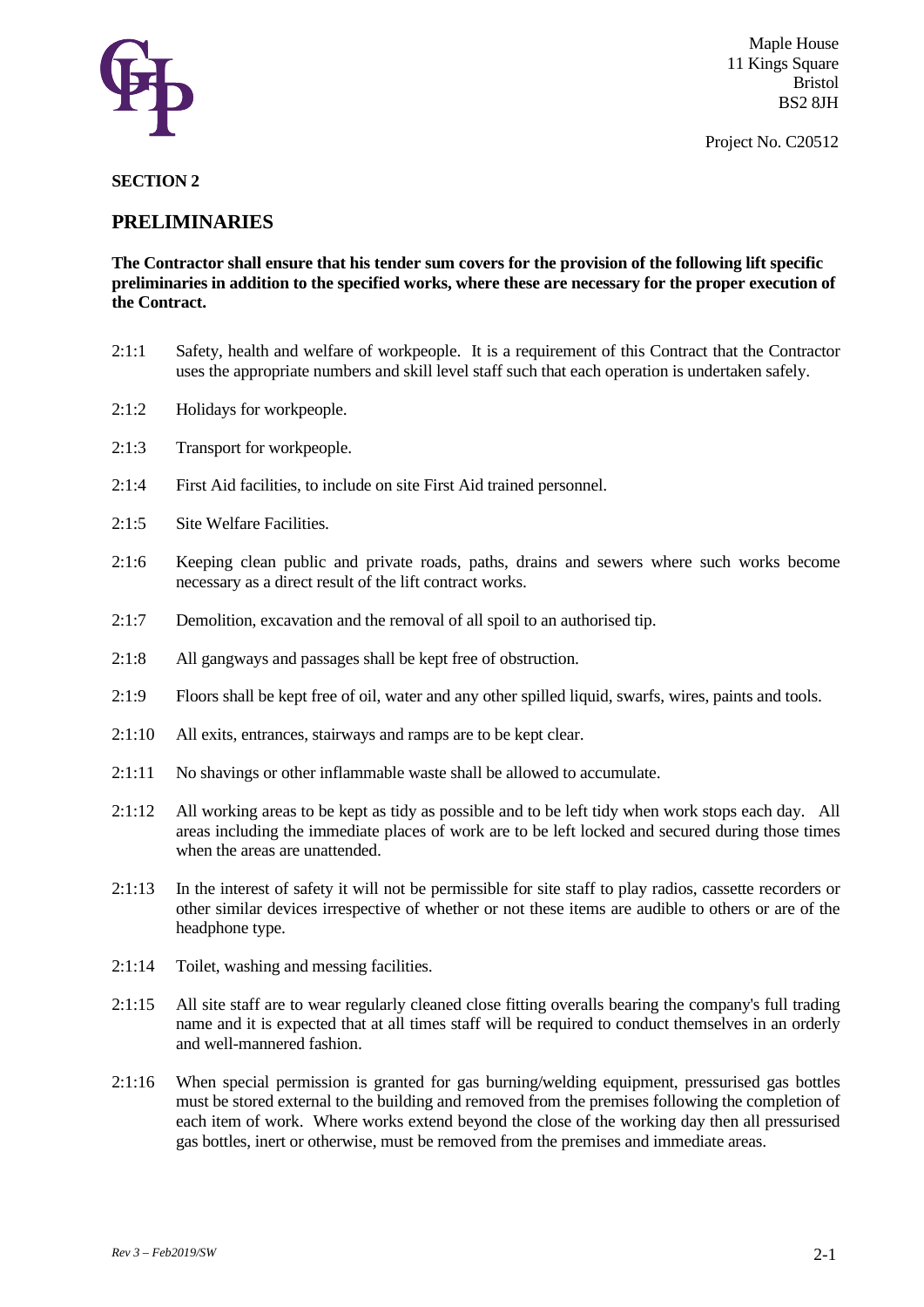

Project No. C20512

### **SECTION 2**

- 2:1:17 Any accident or dangerous occurrence must be reported in writing to the Lift Consultant and Employer. Where the incident is serious it must be reported to the Health & Safety Executive on the appropriate form. Any action to be taken must be immediate.
- 2:1:18 Safeguarding the works, material and plant against damage and theft.
- 2:1:19 Police regulations and Local Authority licences.
- 2:1:20 The particular requirements of the Electricity Supply Company within the area shall be identified and complied with having particular regard to power factor and power factor correction.
- 2:1:21 Wherever the works present a safety hazard, purpose-made hoardings using new materials must be provided and maintained throughout. Their construction is to be in accordance with the enclosed sketch. [**See Sketch Nº1**] and must include secondary entrance protection in the form of a barrier rail and kick board when landing doors are removed. These hoardings must be firmly secured to avoid unauthorised removal, and shall be repainted between each phase of works.
- 2:1:22 Hazard warning notices to be provided to all protective screens and hoardings in accordance with the drawings enclosed.
- 2:1:23 Protection to all floors, walls and ceilings in the vicinity of the works.
- 2:1:24 Protection to all architraves and entrances.
- 2:1:25 Fencing and security of any storage area provided by the Employer.
- 2:1:26 Weatherproofing where the works result in the building being temporarily exposed to the elements.
- 2:1:27 Prevention of the spread of dust.
- 2:1:28 Temporary protection of completed finishes including car interiors, doors, architraves, pushes and enclosures.
- 2:1:29 The Contractor shall cover up and protect the equipment and work from rough treatment, dust, grit, frost or injury from other causes.
- 2:1:30 Deliveries shall be made in the manufacturer's packing cases and when these are to be stored outside, then a secure waterproof covering shall also be provided.
- 2:1:31 All parts of plant which are liable to rust shall be covered for protection during the progress of the work. Upon completion this covering shall be removed and all parts restored. The completed installation shall be handed over perfectly clean with all finishes unimpaired.
- 2:1:32 Only properly certified coded welders shall be used, where welding is necessary and when permitted.
- 2:1:33 Only suitably qualified lift adjusters/testers shall be employed to test and witness test the lift installation.
- 2:1:34 Prior to painting all welds shall be cleaned and all traces of flux residue removed.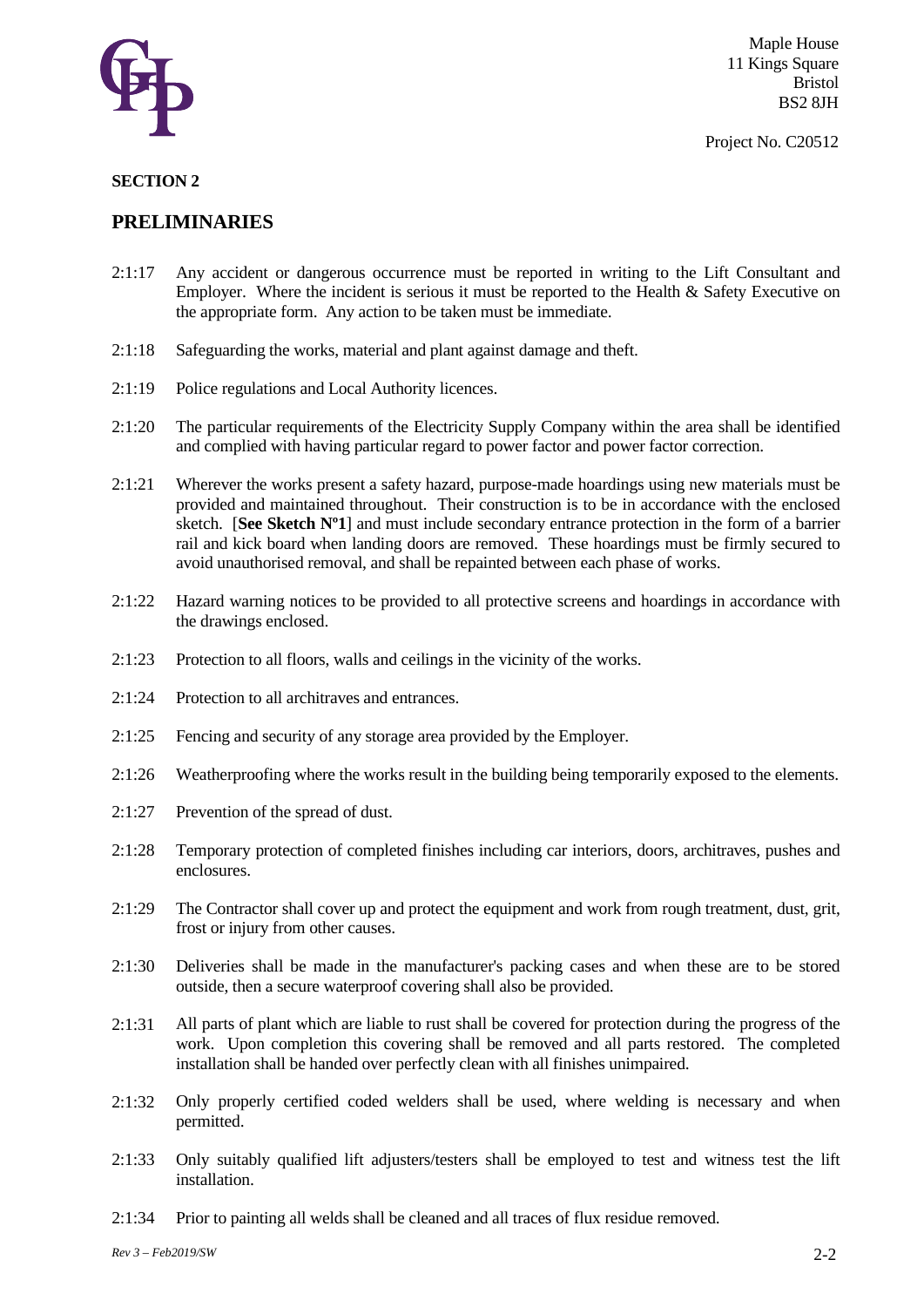

#### Project No. C20512

### **SECTION 2**

- 2:1:35 Plant, tools and vehicles, barriers and lifting facilities, whether temporary or permanent.
- 2:1:36 Site office facilities and communications equipment.
- 2:1:37 Craneage and associated Road Closure licenses
- 2:1:38 Certified scaffolding required for the successful and safe completion of the contract. Where scaffold free installation is to be undertaken the contractor should highlight this in his method statement accompanying his tender.
- 2:1:39 Final cleaning in preparation for hand-over.
- 2:1:40 Chasing apertures forming new and making good for landing pushes, indicators and other signals.
- 2:1:41 Where holes must be formed in existing machine room/space slabs, these must be referred to the contractors Structural Engineers for confirmation and acceptance.
- 2:1:42 Where any structural modification to the lift shaft, pit, machine room/space or wheelhouse is necessary or if there is any increase in the load bearing factor on the building structure a structural engineer's assessment and report must be provided.
- 2:1:43 Co-ordination and notification of the delivery of materials and receipt of equipment on site.
- 2:1:44 Lifting beams to be supplied and fitted (or supplied only for building-in on new construction sites) to suit all lifting requirements in the machine room/space and head of the lift shaft if appropriate.
- 2:1:45 All lifting beams are to be tested and marked with their safe working load using a purpose-made permanently fixed label, bearing the current certificate number.
- 2:1:46 Controllers are to be fully simulation tested prior to delivery to site and the Lift Consultant may elect to view these tests at the Contractor's Works.
- 2:1:47 All test weights, test tools, thermometers, instruments and personnel required for testing and equipment examination are to be provided. All test instruments are to be marked with the current and next due calibration dates.
- 2:1:48 Provide sufficient inserts in due time to be built into the lift shaft structure by others in locations determined on the general arrangement drawings. If other forms of fixings are proposed they shall be the lift contractor's responsibility.
- 2:1:49 Where the method of guide or other fixing is not into inserts the Contractor will be responsible for all fixings and the forming of suitable holes or pockets and the provision of any special bolts, clips etc., together with any supporting or secondary steelwork that may be necessary.
- 2:1:50 All supplementary steelwork and fixings are to be provided by the Contractor.
- 2:1:51 All works shall be performed by fully qualified trade's person.
- 2:1:52 Temporary power and task lighting together with an adequate supply of replacement lamps.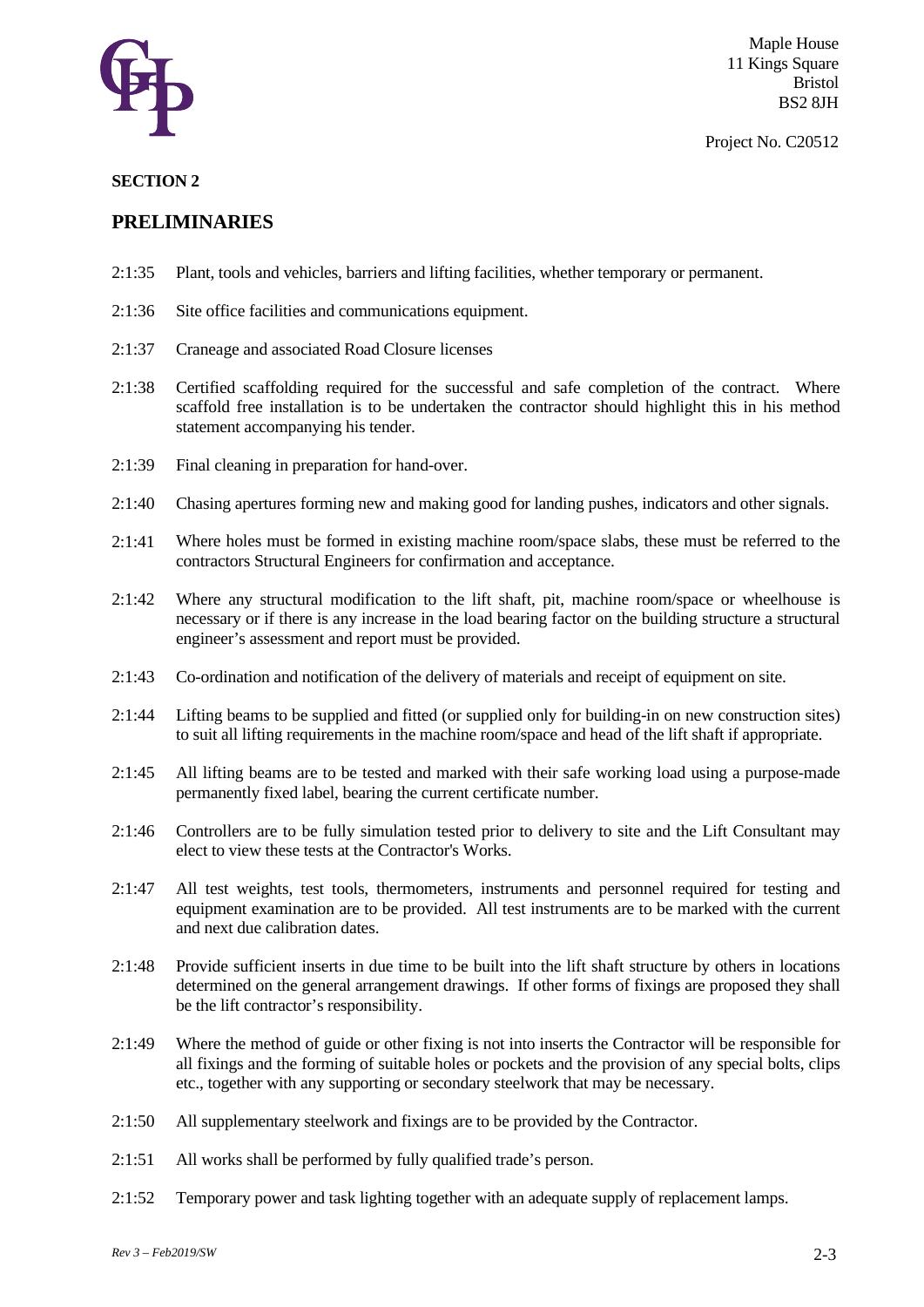

Project No. C20512

#### **SECTION 2**

- 2:1:53 Where work is being undertaken to multiple Lift installations with a common set of landing pushes, allowance shall be made for providing temporary pushes in the event that the final pushes cannot be fitted without disruption to the Lifts remaining in service. Any disconnection and/or reconnection necessary shall be carried out outside normal working hours to ensure the minimum of inconvenience to the Employer.
- 2:1:54 Arrangements for transporting to the site the equipment and plant required for the execution of the work. All items of equipment and material shall be off-loaded, hoisted, distributed, positioned and handled on site by the Contractor. The Contractor will be required to manufacture and deliver the materials at such time as may be necessary to achieve the agreed programme.
- 2:1:55 Full site meetings will be held at regular intervals during the currency of the on-site works. The Contractor will be required to have representatives in regular attendance at these meetings. The representative shall be totally familiar with the particular contract and shall be authorised to make decisions on behalf of the Contractor. If it is warranted then additional site meetings may be called on the same basis.
- 2:1:56 The Lift Consultant may require the attendance of sub-contractor's representatives at certain of the site meetings.
- 2:1:57 If an adequate area within the premises is not available for the storage of removed and redundant equipment on a consolidated basis, then the Contractor must allow for piecemeal removal of equipment. Proper protection of areas allocated for storage must be provided for any material stored on site prior to its removal.
- 2:1:58 The Contractor is to allow in his tender for the cost of overtime working which is to avoid excessive disruption or inconvenience and to meet the agreed programme. Disruption or inconvenience is, for example: spray cellulosing in occupied premises or the disconnection / interconnection of multiple Lift installations or noisy and disruptive works.
- 2:1:59 The Employer will provide free of charge a 240 volt electrical power supply for use by the Contractor of small power tools, temporary lights and power. The Contractor will be responsible for providing all necessary 110V transformers, leads, plugs, &c, from this supply and ensure that these shall be kept in a safe condition.
- 2:1:60 Where the presence of asbestos has been highlighted, removal or treatment shall be carried out in accordance with Guidance Notes issued by the Health & Safety at Work Executive available at HMSOs. It shall be carried out by qualified specialists who shall furnish certification of proper disposal.
- 2:1:61 Lubricant and hydraulic fluid must be removed and disposed of by a licensed waste disposal contractor.
- 2:1:62 The Lift Contractor shall be responsible for the removal of the redundant lift equipment and shall ensure that such works are carried out in a careful and workmanlike manner to avoid damage or nuisance to the occupiers and/or users of the building or adjacent property.
- 2:1:63 Equipment shall be degreased and drained of any lubricant before removal from the machine room/space.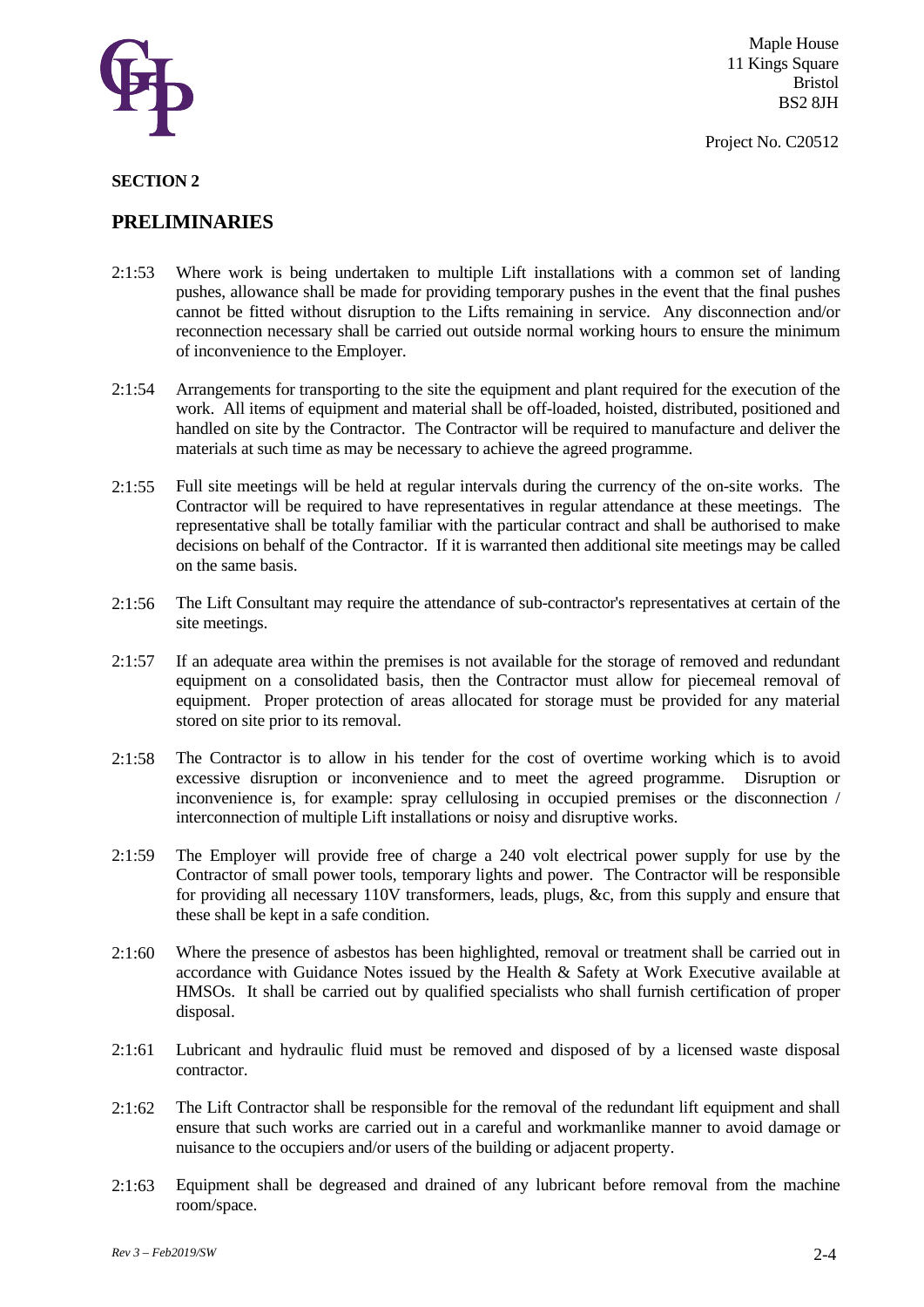

Project No. C20512

### **SECTION 2**

- 2:1:64 Removed or redundant equipment will not be allowed to build-up on site and must be removed regularly by the Contractor. Adequate protection must be supplied to protect any area allocated for redundant material consolidation on site, or where the transport of waste through the site may cause damage.
- 2:1:65 Adequate protection to existing finishes will be provided by the Contractor at all times and any damage made good at the conclusion of the contract by the Contractor, or by the appropriate specialist at the cost of the Contractor.
- 2:1:66 A minimum of two experienced lift engineers must be employed at all times on site.
- 2:1:67 Adequate allowance shall be made for off-site storage of all materials unless otherwise stated.
- 2:1:68 The contractor will be required to provide a Construction Phase Plan which is to include site specific Risk Assessment and Method Statements (RAMS) as required for the works being carried out as part of the contract.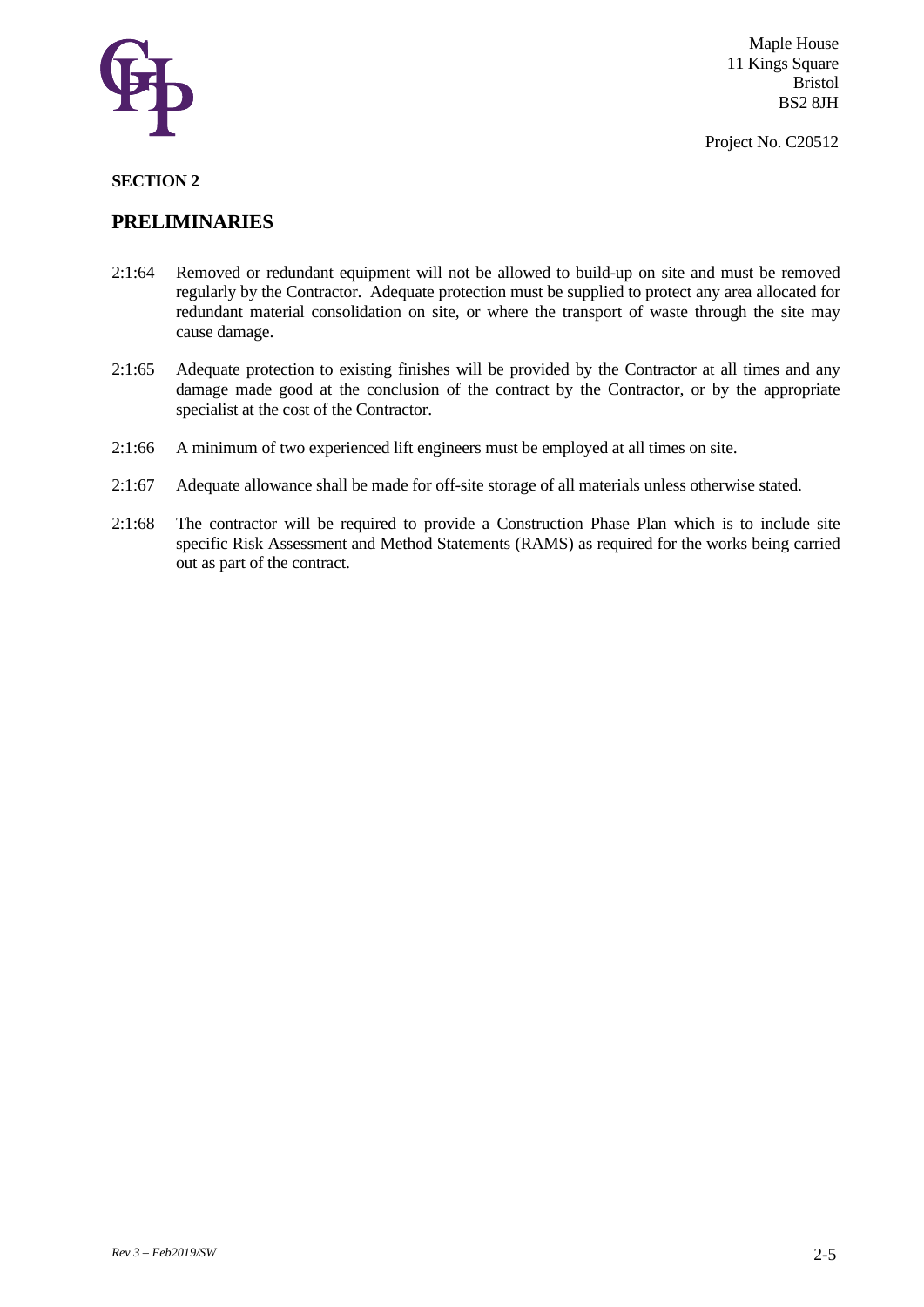

Project No. C20512

### **SECTION 3**

### **SUBMITTALS**

The following shall be provided by the Contractor in the quantities and at the time indicated in the schedules unless otherwise advised by the Engineer.

**Brochures and Other Information:** To be submitted with the Tender.

|                | <b>Type of Brochure/Information</b>                                           | <b>Number of Copies</b> |
|----------------|-------------------------------------------------------------------------------|-------------------------|
| 1              | Pushes and Indicators                                                         | 1                       |
| $\overline{2}$ | Door Construction                                                             | 1                       |
| 3              | <b>Communication System</b>                                                   | $\mathbf{1}$            |
| $\overline{4}$ | Auto Recharge Units                                                           | $\mathbf{1}$            |
| 5              | Group System Operation                                                        | N/A                     |
| 6              | Drive System Operation                                                        | 1                       |
| $\tau$         | <b>Electronic Detection Equipment</b>                                         | $\mathbf{1}$            |
| 8              | Details of Fire Fighting Control Operation                                    | N/A                     |
| 9              | Door Drive System                                                             | 1                       |
| 10             | <b>Full Electrical Details</b>                                                | 1                       |
| 11             | Fire Certificate for Total New Landing Entrances                              | 1                       |
| 12             | <b>Heat Output Details</b>                                                    | 1                       |
| 13             | Hand Winding Device [gearless only]                                           | 1                       |
| 14             | Details of Proposed Overlay System                                            | N/A                     |
| 15             | <b>Motor-Drive Details</b>                                                    | $\mathbf{1}$            |
| 16             | Noise Level in Machine Room/Space                                             | As requested            |
| 17             | Traffic Analysis Report for morning up-peak and lunch time two way<br>traffic | N/A                     |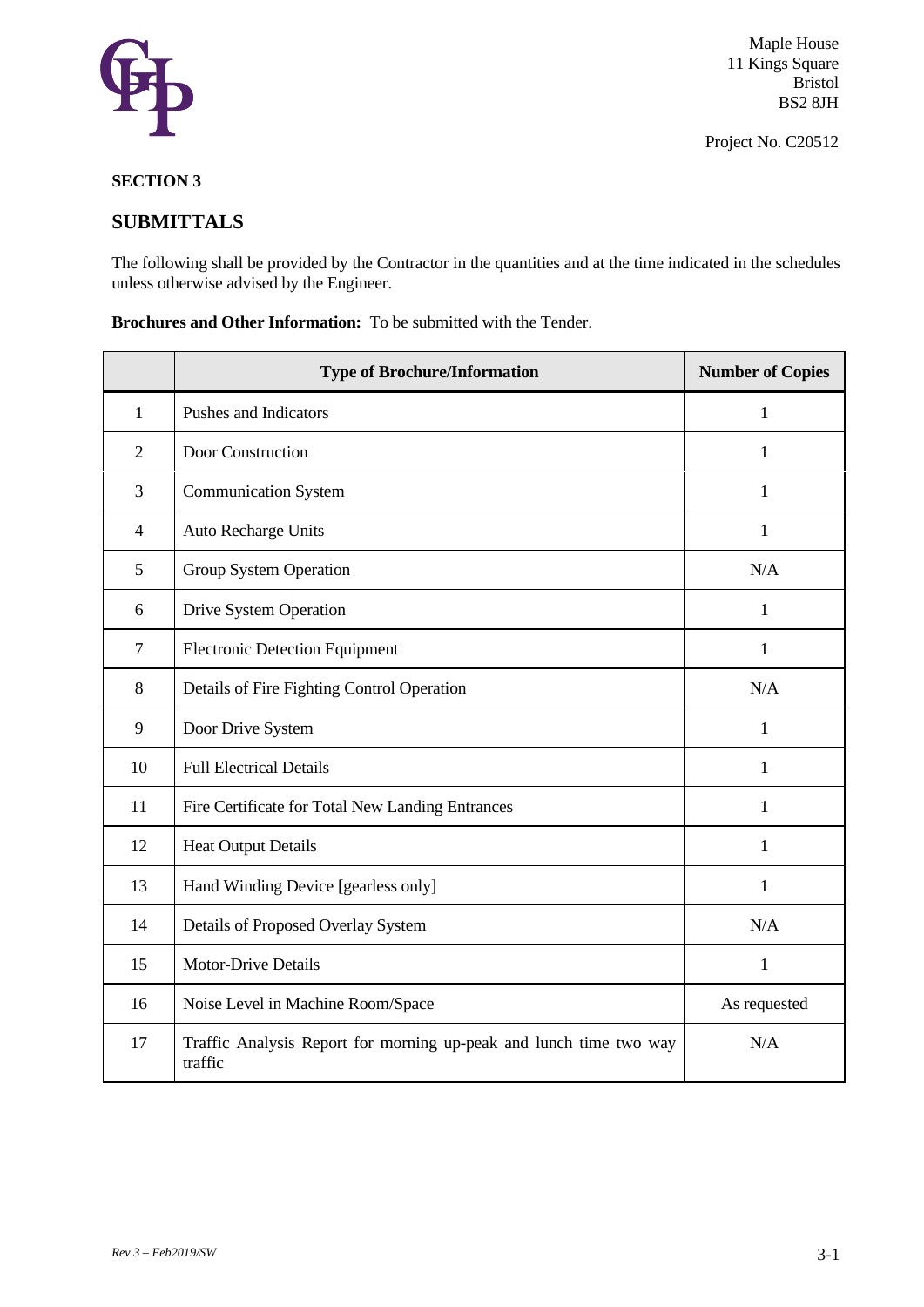

Project No. C20512

### **SECTION 3**

### **SUBMITTALS**

**Drawings for Review:** To be provided no later than 6-weeks after instruction to proceed has been given.

|                | <b>Type of Drawing</b>                      | <b>Number of Copies</b> |
|----------------|---------------------------------------------|-------------------------|
| $\mathbf{1}$   | Machine Room/Space General Arrangement      | $\overline{2}$          |
| $\overline{2}$ | Shaft & Pit General Arrangement             | $\overline{2}$          |
| 3              | Lift Car Interior [Coloured Pictorial]      | $\overline{2}$          |
| 4              | <b>Lift Car Construction</b>                | $\overline{2}$          |
| 5              | Car Station Panel [quarter full size]       | $\overline{2}$          |
| 6              | Guide Fixing Detail                         | $\overline{2}$          |
| $\overline{7}$ | <b>Scaffolding Detail</b>                   | $\overline{2}$          |
| 8              | Access Door & Hatch Location                | N/A                     |
| 9              | Switch and Lighting Locations               | $\overline{2}$          |
| 10             | <b>Entrance Fixing Detail</b>               | $\overline{2}$          |
| 11             | Machine Supporting Steelwork                | $\overline{2}$          |
| 12             | General Builders Work Drawing               | $\overline{2}$          |
| 13             | Landing Push Station & Indicator Faceplates | 2                       |

Samples: To be submitted no later than 4-weeks after instruction to proceed has been given.

|   | <b>Type of Sample</b>                                             | <b>Number</b> |
|---|-------------------------------------------------------------------|---------------|
|   | <b>Operational Push Button</b>                                    |               |
| ↑ | <b>Typical Key Switch</b>                                         |               |
| 3 | Rigid Sample Board with permanent attached samples fully labelled | As called for |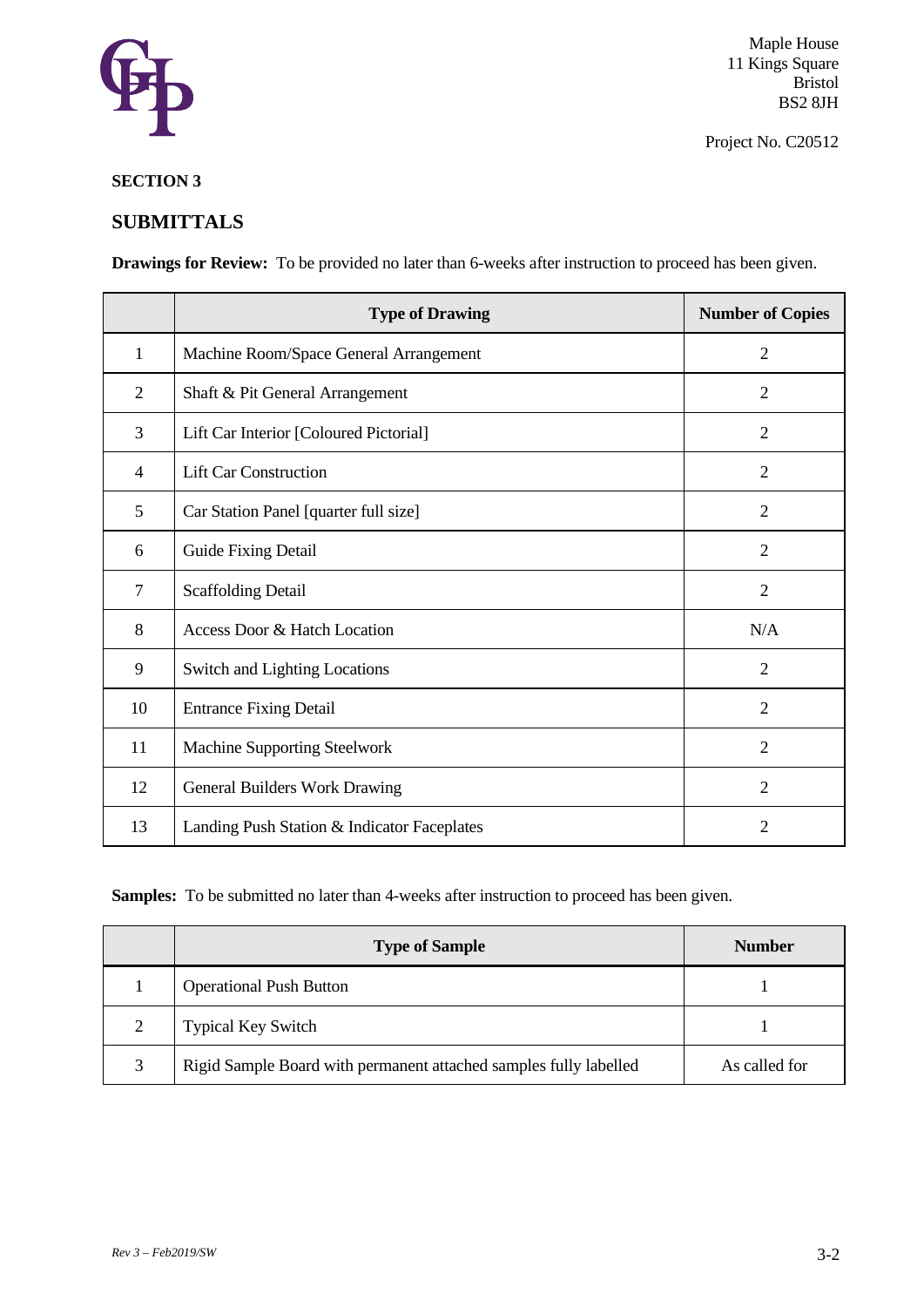

Project No. C20512

### **SECTION 3**

### **SUBMITTALS**

**Drawings for Distribution:** To be submitted 2-weeks after final comment and revisions:

|    | <b>Type of Drawing</b>                      | <b>Number of Copies</b> |
|----|---------------------------------------------|-------------------------|
| 1  | Machine Room/Space General Arrangement      | $\overline{2}$          |
| 2  | Shaft & Pit General Arrangement             | 2                       |
| 3  | Lift Car Interior [Coloured Pictorial]      | $\overline{2}$          |
| 4  | <b>Lift Car Construction</b>                | $\overline{2}$          |
| 5  | Car Station Panel [quarter full size]       | $\overline{2}$          |
| 6  | <b>Guide Fixing Detail</b>                  | $\overline{2}$          |
| 7  | <b>Scaffolding Detail</b>                   | $\overline{2}$          |
| 8  | Access Door & Hatch Location                | 2                       |
| 9  | Switch and Lighting Locations               | $\overline{2}$          |
| 10 | <b>Entrance Fixing Detail</b>               | $\overline{2}$          |
| 11 | Machine Supporting Steelwork                | $\overline{2}$          |
| 12 | General Builders Work Drawing               | $\overline{2}$          |
| 13 | Landing Push Station & Indicator Faceplates | 2                       |

**Owner Manual(s):** A draft copy shall be submitted to the engineer for comment and approval at least 2 weeks before the date of Practical Completion with the final document being submitted on Completion.

The Manual(s) shall be in the form of A4 sized hard-backed ring binders with a copy provided in electronic format on recordable media. The Owner Manual(s) shall contain, as a minimum, the following information:

The complete maintained on site Construction Phase Plan developed into a Health & Safety File. Full Drawing Issue "As Installed" Wiring Diagrams Test Certificates in accordance with BS5655 Part 10.1.1:1995 / PAS 32-1:1999 / / BS8486-3:2017 (New Lifts) Stainless Steel Grade Specification Certificate Rope Test Certificates Component Type Test Certificates CE Certificate of Conformity (where applicable) Electrical Installation Test Certificates (where applicable) Structural Engineers Report (where applicable) Landing Entrance Fire Test Certificate (where applicable)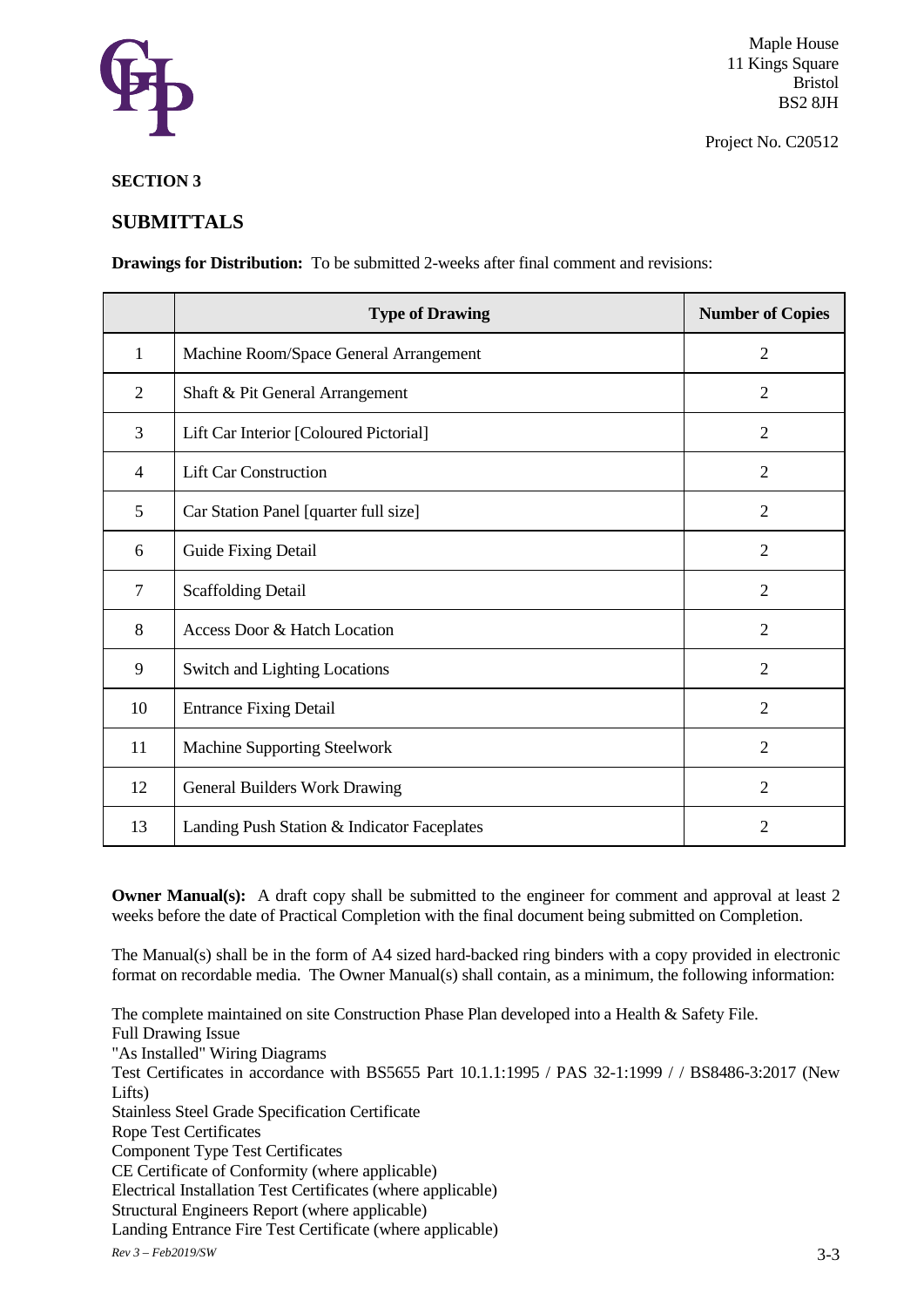

Project No. C20512

### **SECTION 3**

### **SUBMITTALS**

Maintenance Instructions Lubrication Chart Handwinding Instructions Operating Instructions Component Description and Part Number List Diagnostic Check Chart Full description of Control System Specialist Finish Cleaning Schedule

Manuals, "As Installed" drawings and operating instructions may also be required in electronic format. You should indicate the extra cost for current AutoCAD system compatibility.

#### **Sub-Contractors:**

Tenderer's are to state the proposed sub-contractors to be used for the following work at the time of the tender in addition to the technical and constructional details of equipment requested:

- 1. Builders Work
- 2. Electrical Work
- 3. Lift Engineers (where sub-contracted)
- 4. Specialist Finishes
- 5. Steel Fabrication and Enclosure work
- 6. Access and Guarding
- 7. Layout Draughtsman

Please see the approved list of sub-contractors and specialists at the rear of the Specification.

Where the Contractor proposes the use of named specialists, sub-contractors or suppliers at the time of tender, these may not be varied without the written approval of the Engineer.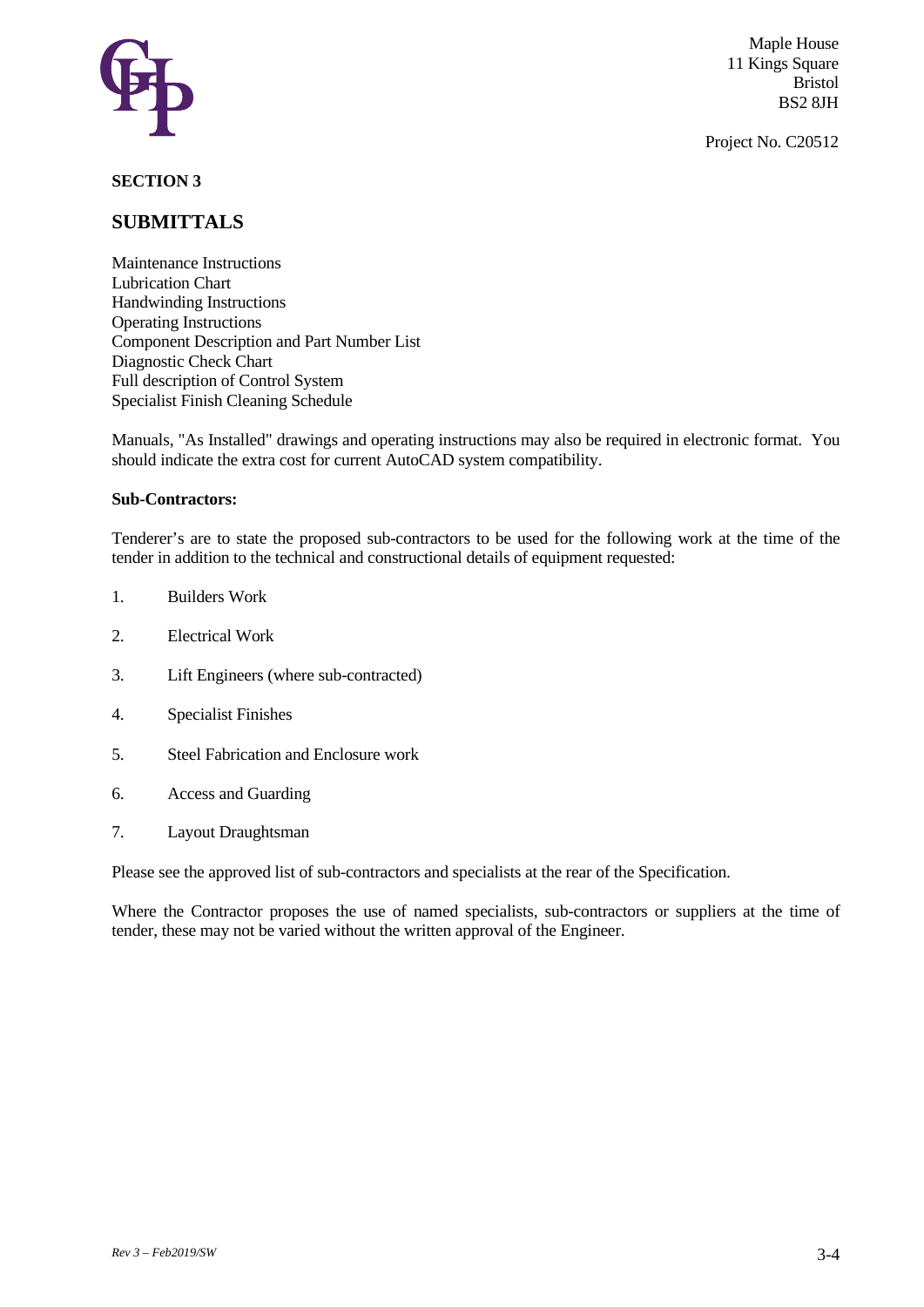

Project No. C20512

# **SCHEDULE Nº1: GENERAL REQUIREMENTS**

| <b>Details</b>                                                                   |                        | Lift No.                             |
|----------------------------------------------------------------------------------|------------------------|--------------------------------------|
| Type of Lift                                                                     | Passenger              |                                      |
| <b>Carrying Capacity</b>                                                         | 8 Persons / 630kg      |                                      |
| <b>Operating Speed</b>                                                           | $1.0 \text{ m/s}$      |                                      |
| Roping Arrangement                                                               | <b>System Standard</b> |                                      |
| Motor Drive System                                                               | <b>VVVF</b>            |                                      |
| <b>Control System</b>                                                            |                        | Simplex Full Collective              |
| <b>Floors Served</b>                                                             | 5                      |                                      |
| <b>Floor Designation</b>                                                         | B, G, 1, 2 & 3.        |                                      |
| <b>Machine Room Location</b>                                                     | <b>MRL</b>             |                                      |
| Car Entrance Type                                                                |                        | 2 Panel Side Opening Automatic       |
| Landing Entrance Type                                                            |                        | 2 Panel Side Opening                 |
| <b>DIMENSIONS (Information Only: Lift Contractor to verify within Section 5)</b> |                        |                                      |
| Lift Shaft                                                                       | Width                  | 1580mm                               |
|                                                                                  | Depth                  | 1700mm                               |
| Lift Car                                                                         | Width                  | 1100mm                               |
|                                                                                  | Depth                  | 1400mm                               |
|                                                                                  | Height<br>Width        | 2200mm<br>800mm                      |
| Entrance                                                                         | Height                 | 2000mm                               |
| <b>Machine Room</b>                                                              | Width                  | N/A                                  |
|                                                                                  | Depth                  | N/A                                  |
| <b>Total Travel</b>                                                              | 10720mm                |                                      |
| Pit Depth                                                                        | 1210mm                 |                                      |
| Headroom                                                                         |                        | 3390mm to underside of lifting beam. |
| <b>SPECIAL REQUIREMENTS</b>                                                      |                        |                                      |
| Fire Fighting Lift to BS EN 81 - 72                                              |                        |                                      |
| Fire Fighting Control Only to<br><b>BS8899</b>                                   |                        |                                      |
| <b>Standby Generator Interface</b>                                               |                        |                                      |
| <b>BMS</b> Interface                                                             |                        |                                      |
| <b>Fire Recall</b>                                                               | <b>YES</b>             |                                      |
| <b>Fire Evacuation</b>                                                           |                        |                                      |
| Eco-Mode Control System                                                          | <b>YES</b>             |                                      |
| Regenerative Drive System                                                        |                        |                                      |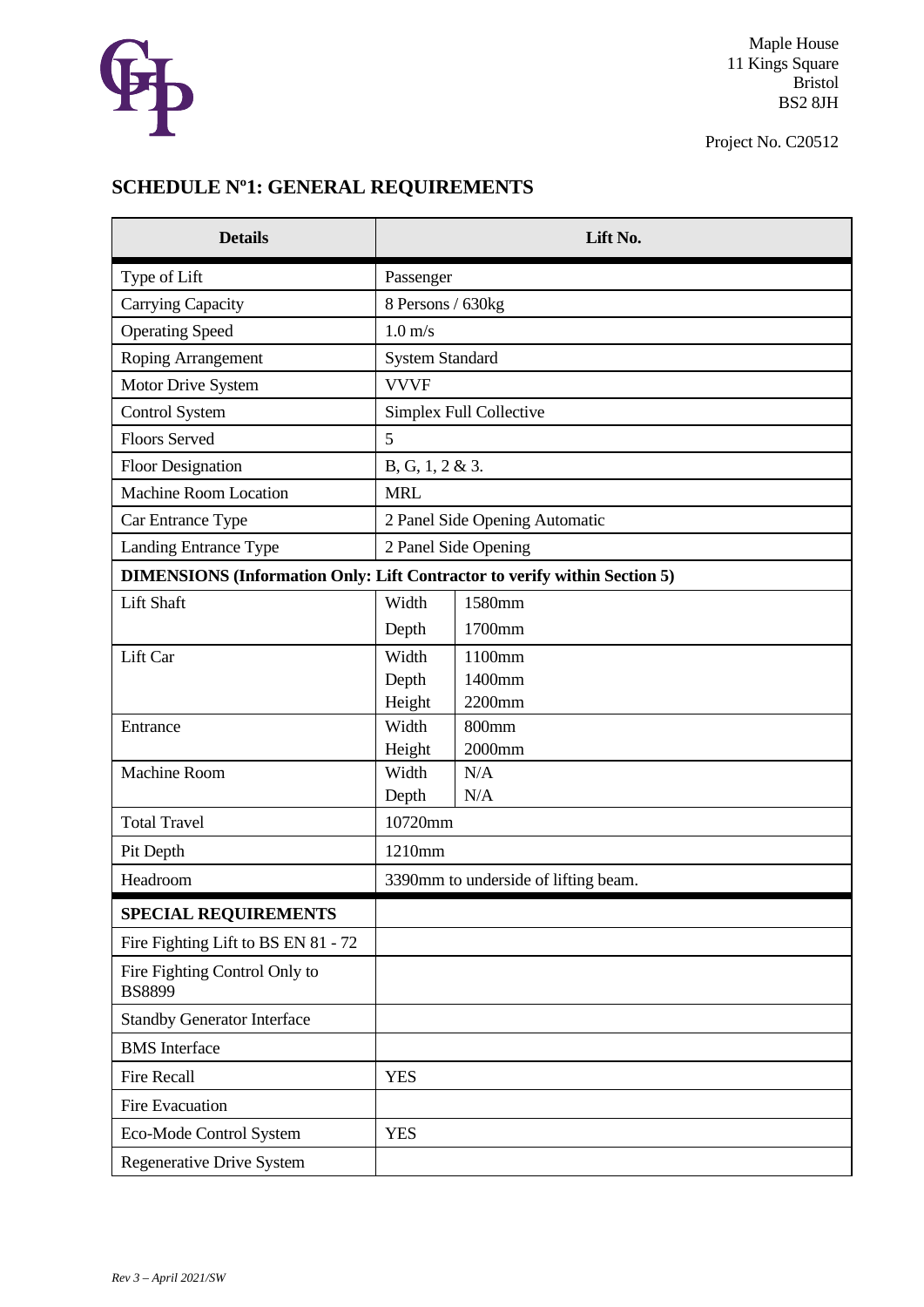

Project No. C20512

# **SCHEDULE Nº2: LANDING FIXTURES AND FINISHES**

| <b>Detail</b>                               | Lift No.                                                                |
|---------------------------------------------|-------------------------------------------------------------------------|
| <b>Landing Door Finish</b><br>Ground        | Stainless steel.                                                        |
| Others                                      | Stainless steel.                                                        |
| <b>Landing Entrance Finish</b><br>Ground    | Stainless steel.                                                        |
| Others                                      | Stainless steel.                                                        |
| <b>Extended Architrave Finish</b><br>Ground | Stainless steel.                                                        |
| Others                                      | Stainless steel.                                                        |
| <b>Sill Type</b>                            | Heavy duty aluminium extrusion.                                         |
| <b>Pushplate Finish</b><br>Ground           | Stainless steel.                                                        |
| Others                                      | Stainless steel.                                                        |
| <b>Other Faceplates</b><br>Ground           | Stainless steel.                                                        |
| Others                                      | Stainless steel.                                                        |
| <b>Pushbutton Type</b>                      | Micro movement with halo LED dual illumination, BSEN81-70<br>compliant. |
| <b>Number of Risers</b>                     | $\mathbf{1}$                                                            |
| <b>Landing Indicators</b><br>Ground         | Colour TFT                                                              |
| Others                                      | Colour TFT                                                              |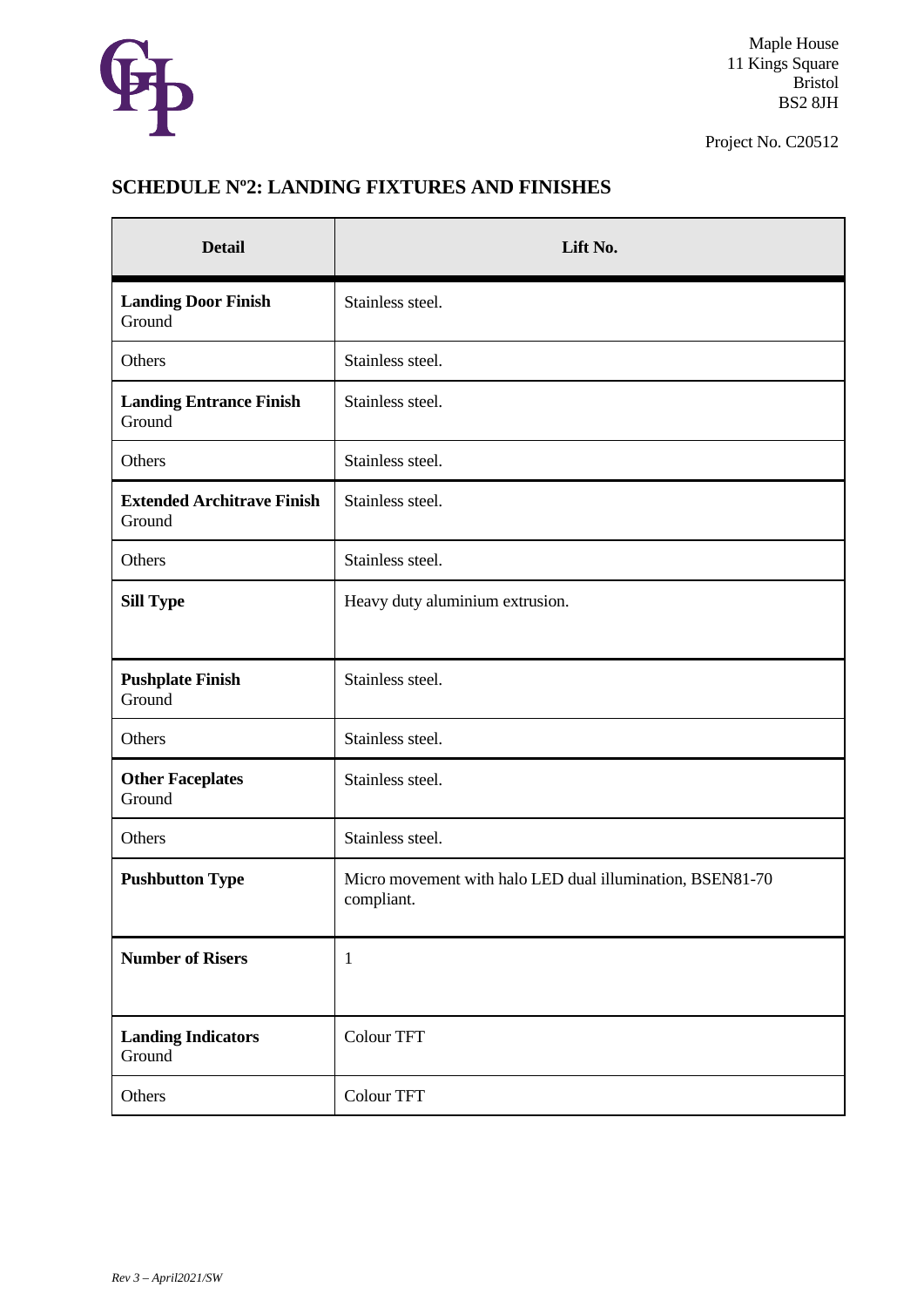

Project No. C20512

# **SCHEDULE Nº3: LIFT CAR FIXTURES AND FINISHES**

| <b>Details</b>                            | Lift No.                                                                |
|-------------------------------------------|-------------------------------------------------------------------------|
| Car Door Finish                           | Stainless steel.                                                        |
| Car Sill Finish                           | Heavy duty aluminium extrusion.                                         |
| Front Return and Overgate<br>Panel Finish | Stainless steel.                                                        |
| Position Indicator Type                   | Colour TFT.                                                             |
| Separate Faceplate                        | N/A                                                                     |
| Pushbutton Type                           | Micro movement with dual halo LED illumination, BSEN81-70<br>compliant. |
| <b>Number of Car Stations</b>             | $\mathbf{1}$                                                            |
| Faceplate Finish                          | Stainless steel.                                                        |
| Side Wall Finish                          | Stainless steel.                                                        |
| Rear Wall Finish                          | Stainless steel with half mirror.                                       |
| Skirting                                  | 100mm stainless steel.                                                  |
| Ventilation                               | Natural                                                                 |
| Flooring                                  | Altro Suprema safety flooring.                                          |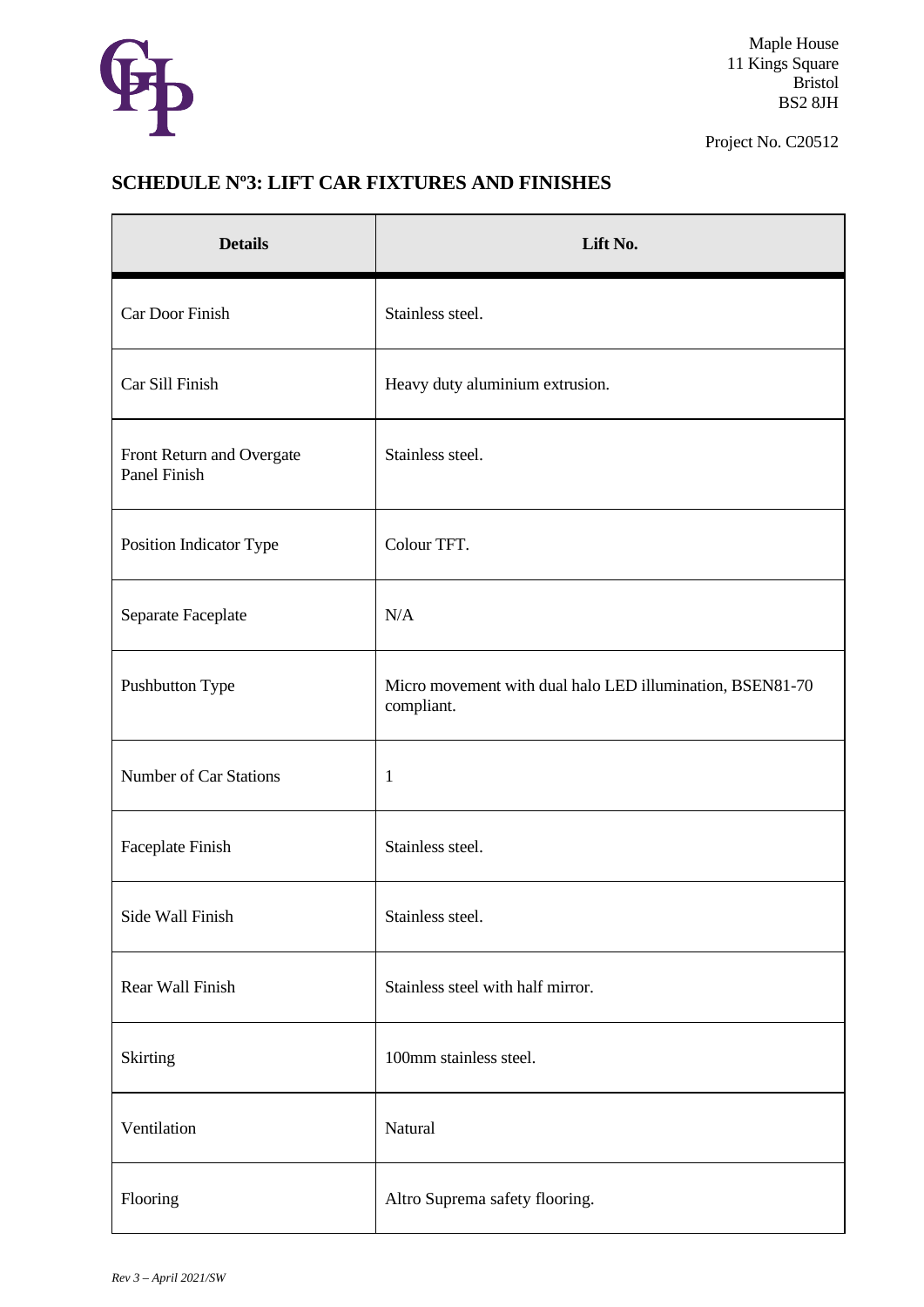

Project No. C20512

## **SCHEDULE Nº3: LIFT CAR FIXTURES AND FINISHES**

| <b>Details</b>                                              |        | Lift No.                                    |
|-------------------------------------------------------------|--------|---------------------------------------------|
| Ceiling                                                     |        | White powder coated.                        |
| Lighting                                                    |        | LED with combined 3 hour emergency.         |
| Handrail                                                    | Type   | Round section BSEN81-70 compliant.          |
|                                                             | Finish | Stainless steel.                            |
|                                                             | Walls  | $\overline{2}$                              |
| <b>Drapes and Studs</b>                                     |        | N/A                                         |
| Telephone Unit-Emergency<br><b>Communication System</b>     |        | Hands free BSEN81-70 & BSEN81-28 compliant. |
| Fan Unit                                                    |        | N/A                                         |
| Air Purifier Unit                                           |        | N/A                                         |
| Lift Car weight allowance (where<br>finishes not specified) |        |                                             |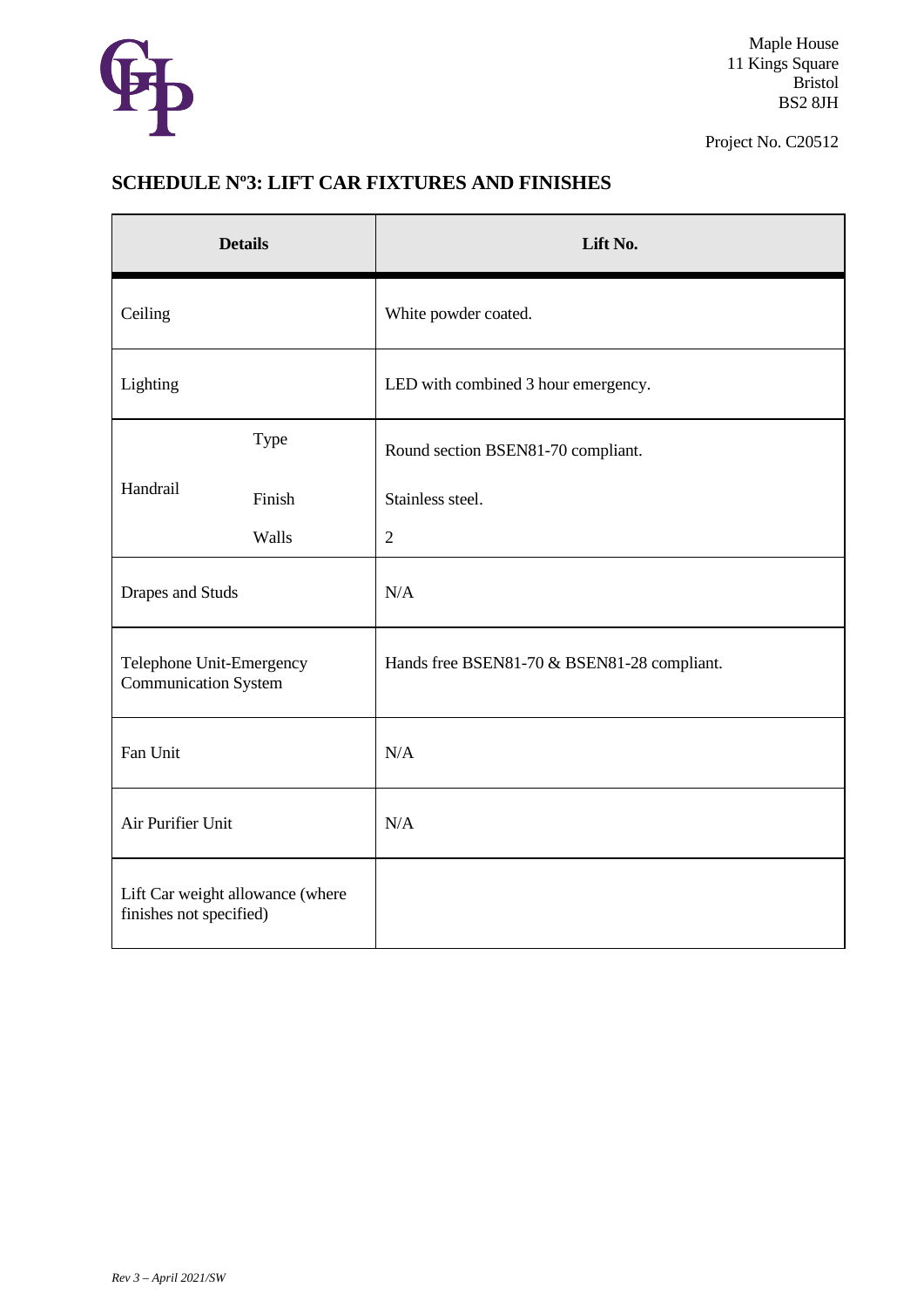

Project No. C20512

## **SCHEDULE 4**

## **OUTLINE SCOPE OF WORKS**

**The following list will indicate generally the project outline. The tenderer must refer to the relevant sections within the main body of the Specification for full details of requirements.** 

| KEY: R = Retain; $R/O = Retain & Overhaul; N = New; * = Contractor's Option to Renew$ |                |  |  |
|---------------------------------------------------------------------------------------|----------------|--|--|
| <b>Equipment</b>                                                                      | <b>Lift No</b> |  |  |
| <b>Control Panel</b>                                                                  |                |  |  |
| Control Panel (Eco-Mode)                                                              | $\mathbf N$    |  |  |
| Control Panel (Regenerative Drive)                                                    |                |  |  |
| Gearbox/Brake                                                                         | $\mathbf N$    |  |  |
| Drive Motor                                                                           | N              |  |  |
| <b>Emergency Handwinding System</b><br>(Machine Roomless)                             | N              |  |  |
| <b>Position Reference Device</b>                                                      | N              |  |  |
| Car Overspeed Governor                                                                | N              |  |  |
| Car Guides                                                                            | $\mathbf N$    |  |  |
| Counterweight Guides                                                                  | N              |  |  |
| Car Sling                                                                             | $\mathbf N$    |  |  |
| Car Guide Shoes                                                                       | N              |  |  |
| Car Safety Gear                                                                       | N              |  |  |
| Car Platform                                                                          | N              |  |  |
| Car Sill                                                                              | N              |  |  |
| Car (Base)                                                                            | N              |  |  |
| Car Interior                                                                          | $\mathbf N$    |  |  |
| Car Operating Panel(s)                                                                | $\mathbf N$    |  |  |
| Car Door Operator (Front)                                                             | $\mathbf N$    |  |  |
| Car Door Operator (Rear)                                                              |                |  |  |
| Car Door Top Track(s)                                                                 | ${\bf N}$      |  |  |
| Car Door Hanger Rollers                                                               | $\mathbf N$    |  |  |
| <b>Car Door Bottom Shoes</b>                                                          | ${\bf N}$      |  |  |
| Car Door Lock(s)                                                                      | $\mathbf N$    |  |  |
| Car Door Panels                                                                       | ${\bf N}$      |  |  |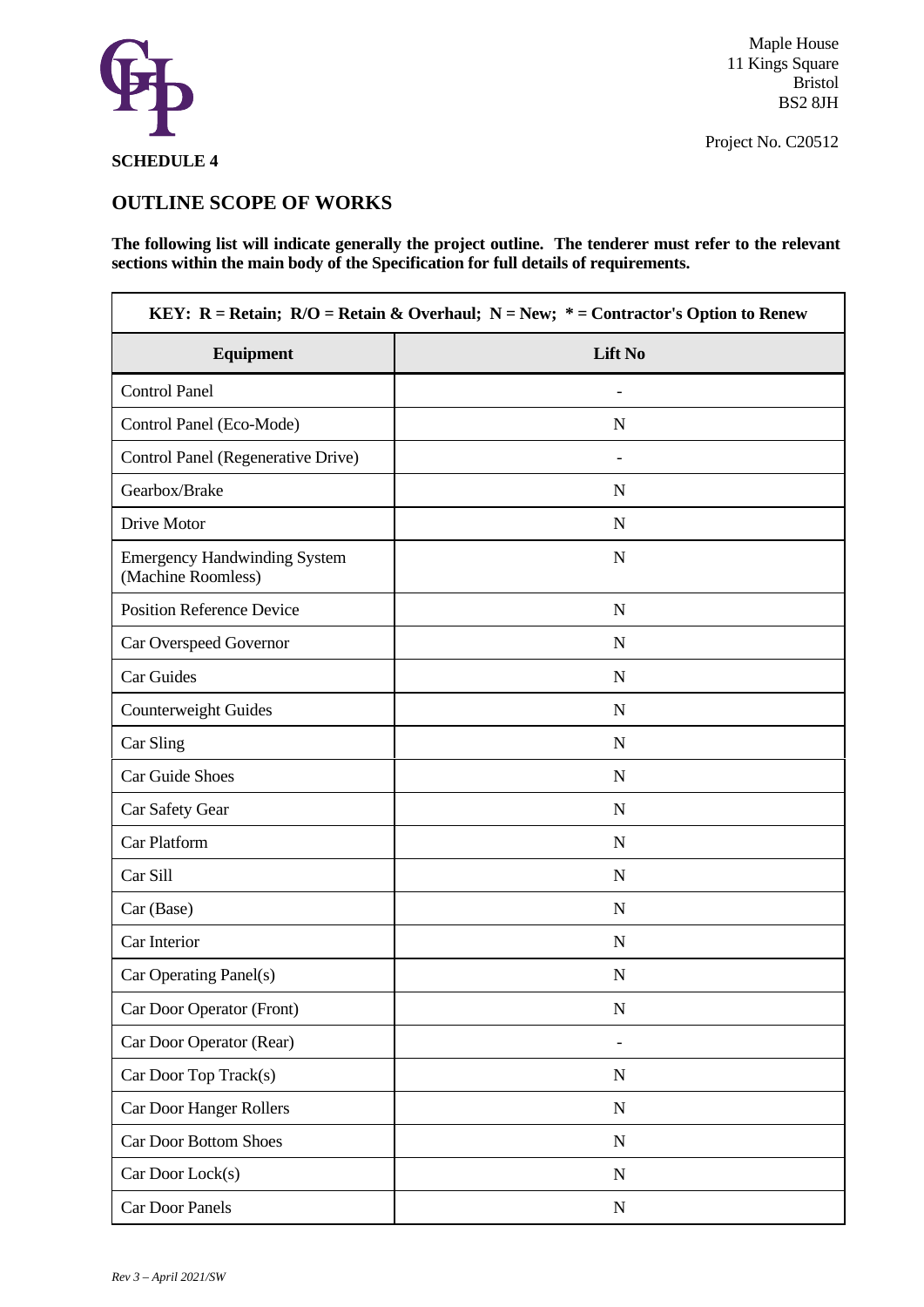

Project No. C20512

## **SCHEDULE 4**

## **OUTLINE SCOPE OF WORKS**

| Equipment                                                                  | Lift No     |
|----------------------------------------------------------------------------|-------------|
| <b>Car Door Detectors</b>                                                  | N           |
| Car Toe Guard(s)                                                           | N           |
| Car Top Control                                                            | $\mathbf N$ |
| Pit Controls                                                               | N           |
| <b>Divertor Pulleys</b>                                                    | N           |
| Top Pulley Wheels                                                          | N           |
| Counterweight                                                              | $\mathbf N$ |
| Counterweight Overspeed Governor                                           |             |
| <b>Counterweight Guide Shoes</b>                                           | $\mathbf N$ |
| Counterweight Safety Gear                                                  |             |
| <b>Landing Door Top Tracks</b>                                             | N           |
| <b>Landing Door Hangers</b>                                                | $\mathbf N$ |
| <b>Landing Door Rollers</b>                                                | $\mathbf N$ |
| <b>Landing Door Locks</b>                                                  | $\mathbf N$ |
| <b>Landing Door Panels</b>                                                 | N           |
| <b>Landing Door Bottom Shoes</b>                                           | N           |
| <b>Landing Door Sills</b>                                                  | N           |
| <b>Landing Door Closers</b>                                                | N           |
| Landing Door Cording Systems                                               | N           |
| <b>Shaft Fascia Panels</b>                                                 | $\mathbf N$ |
| <b>Car Buffers</b>                                                         | $\mathbf N$ |
| <b>Counterweight Buffers</b>                                               | $\mathbf N$ |
| <b>Ascending Overspeed Protection</b>                                      | $\mathbf N$ |
| Protection Against Involuntary<br>Movement from Landing with Doors<br>Open | $\mathbf N$ |
| <b>Automatic Battery Recovery System</b>                                   |             |
| Reduced Headroom and Pit Protection                                        |             |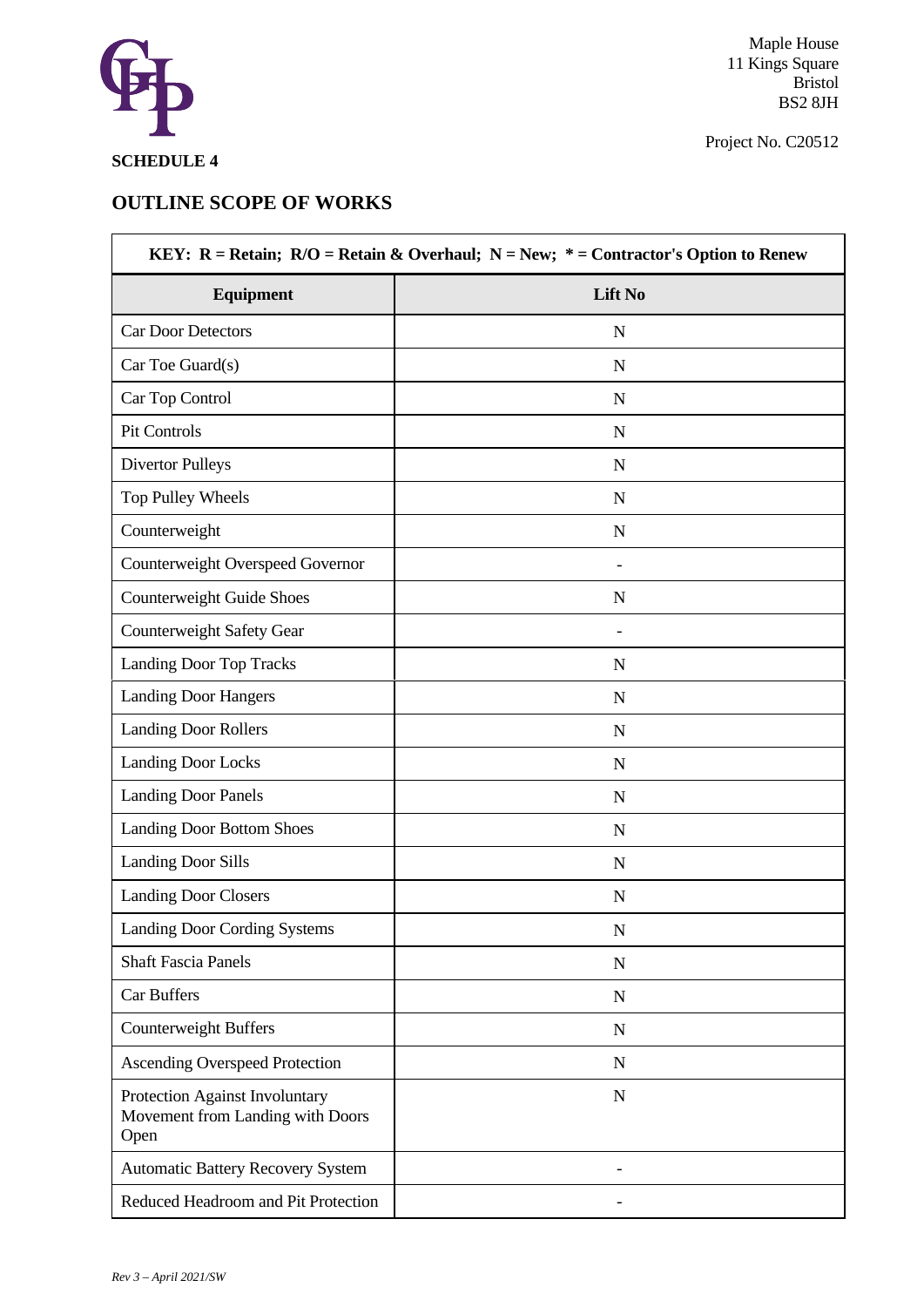

Project No. C20512

## **SCHEDULE 4**

## **OUTLINE SCOPE OF WORKS**

| KEY: R = Retain; $R/O = Retain & Overhaul; N = New; * = Contractor's Option to Renew$ |                |  |  |
|---------------------------------------------------------------------------------------|----------------|--|--|
| <b>Equipment</b>                                                                      | <b>Lift No</b> |  |  |
| <b>Pit Mechanical Device</b>                                                          |                |  |  |
| <b>Hoist Ropes</b>                                                                    | $\mathbf N$    |  |  |
| Governor Rope(s)                                                                      | $\mathbf N$    |  |  |
| Compensation                                                                          |                |  |  |
| <b>Travelling Cables</b>                                                              | $\mathbf N$    |  |  |
| Wiring                                                                                | $\mathbf N$    |  |  |
| Car Position Indicator(s)                                                             | $\mathbf N$    |  |  |
| <b>Hall Position Indicators</b>                                                       | $\mathbf N$    |  |  |
| <b>Hall Lanterns</b>                                                                  | $\mathbf N$    |  |  |
| <b>Landing Push Buttons</b>                                                           | ${\bf N}$      |  |  |
| Architraves/Transoms                                                                  | $\mathbf N$    |  |  |
| <b>Shaft Lighting</b>                                                                 | $\mathbf N$    |  |  |
| Guarding                                                                              | ${\bf N}$      |  |  |
| Painting                                                                              | $\mathbf N$    |  |  |
| 3-PH Supply                                                                           | $\mathbf N$    |  |  |
| 1-PH Supply                                                                           | ${\bf N}$      |  |  |
| <b>Remote Monitoring</b>                                                              |                |  |  |
| <b>Building Management System</b>                                                     |                |  |  |
| <b>Associated Specific Works</b>                                                      | $\mathbf N$    |  |  |
| Air Purifier System                                                                   |                |  |  |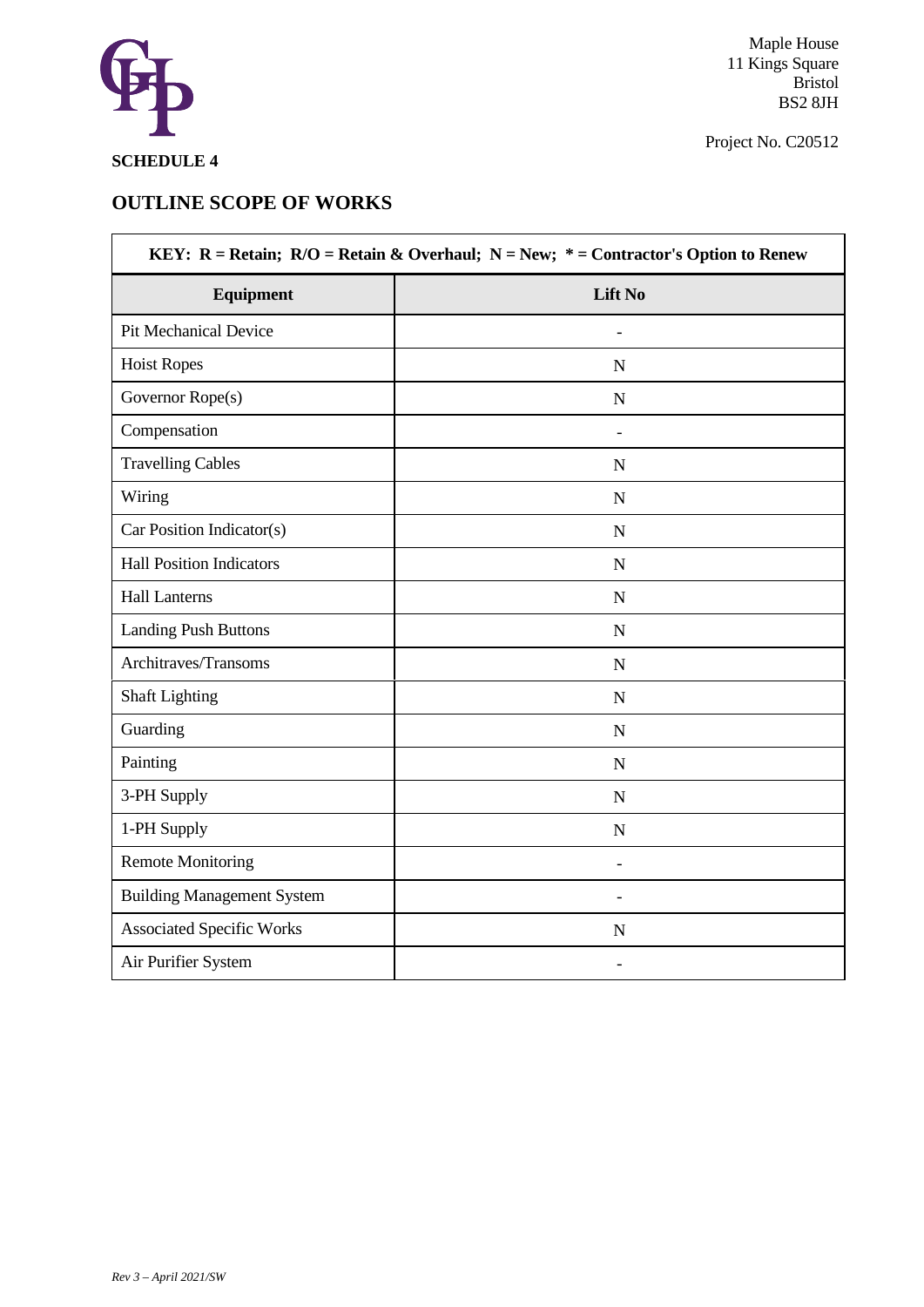

Typical examples of safety signs and warning notices on outside of Escalator entry.



Typical examples of safety signs and warning notices on outside of machine





**Symbols 120 mm** 

Typical examples of safety signs and warning notices associated with trap doors.

#### **TYPICAL DETAIL OF LANDING HOARDINGS**



Hoarding constructed from 50x50 framing with cladding, flooring and roof from adequate thickness plywood, 6mm min.. Outside to be free from dangerous projections.

- 1.Hinged doors to be self closing and fitted with Danger Notice, bolted on the inside and fitted with a Yale type latch on outside with common key for all locks.
- 2.Hoardings to be painted white emulsion and repainted where dismantled and reused.
- 3.Secondary entrance protection in the form of a barrier rail and kick board must be provided when landing doors are removed .

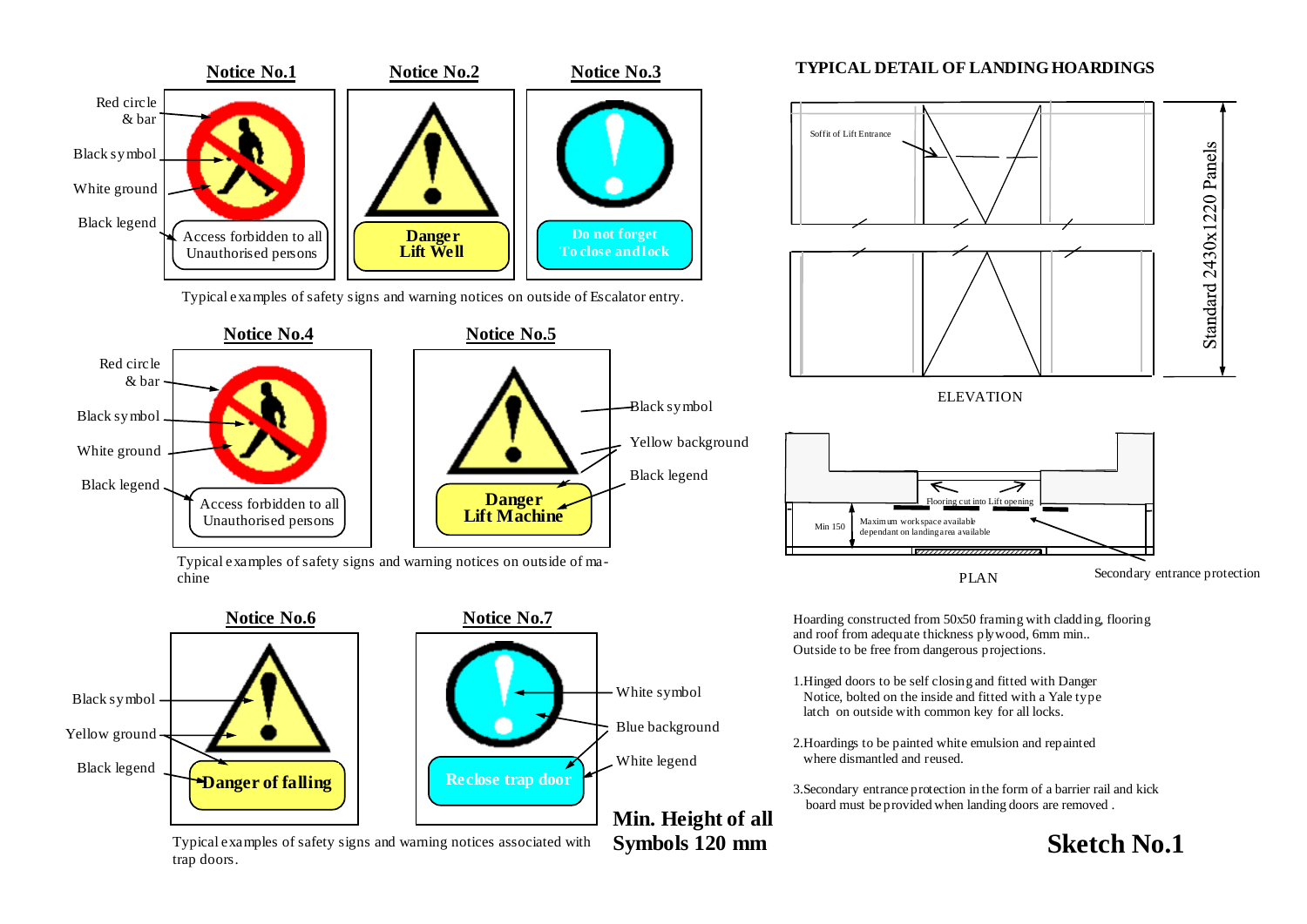

## **TYPICAL PAN CONSTRUCTED DOOR**



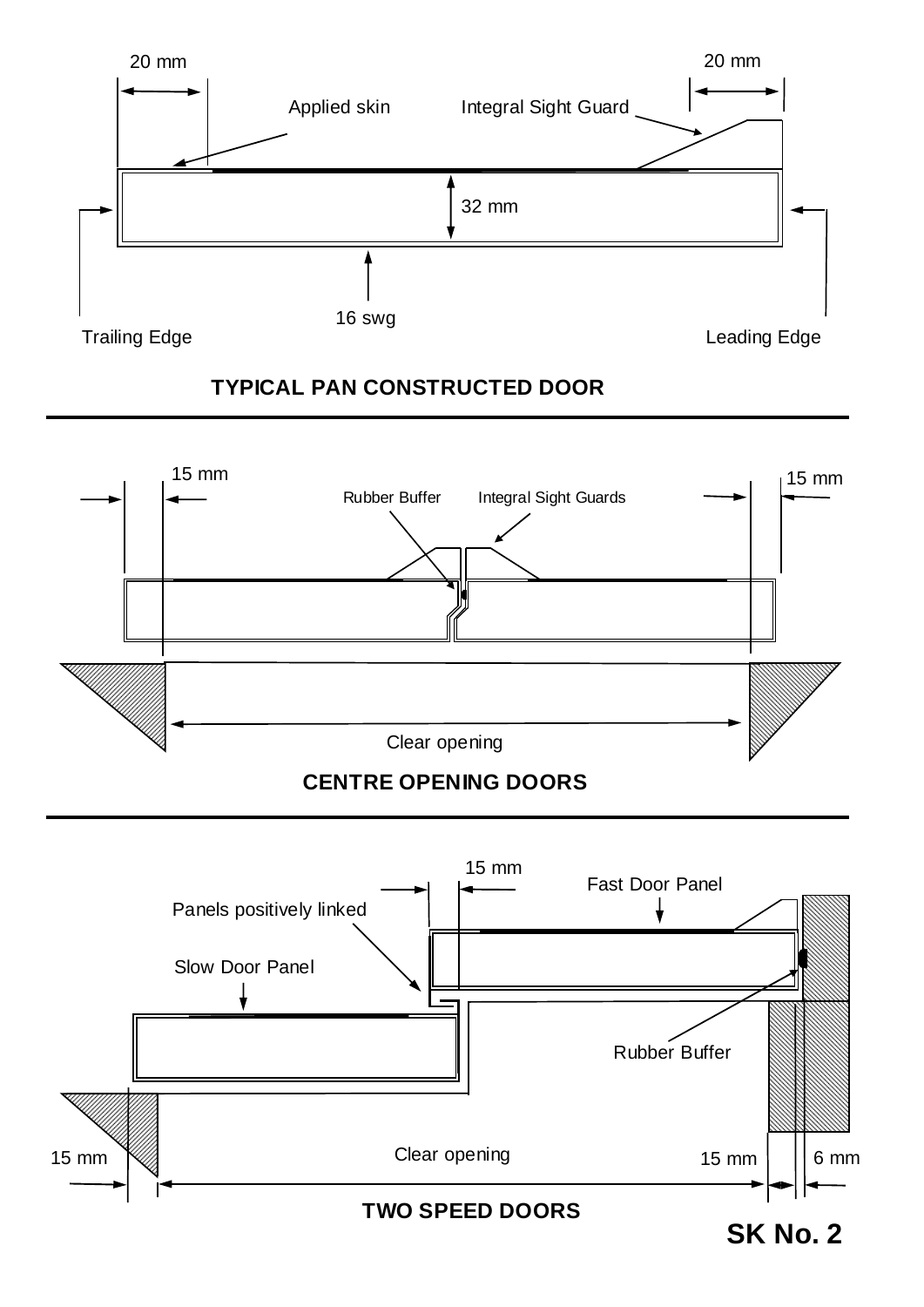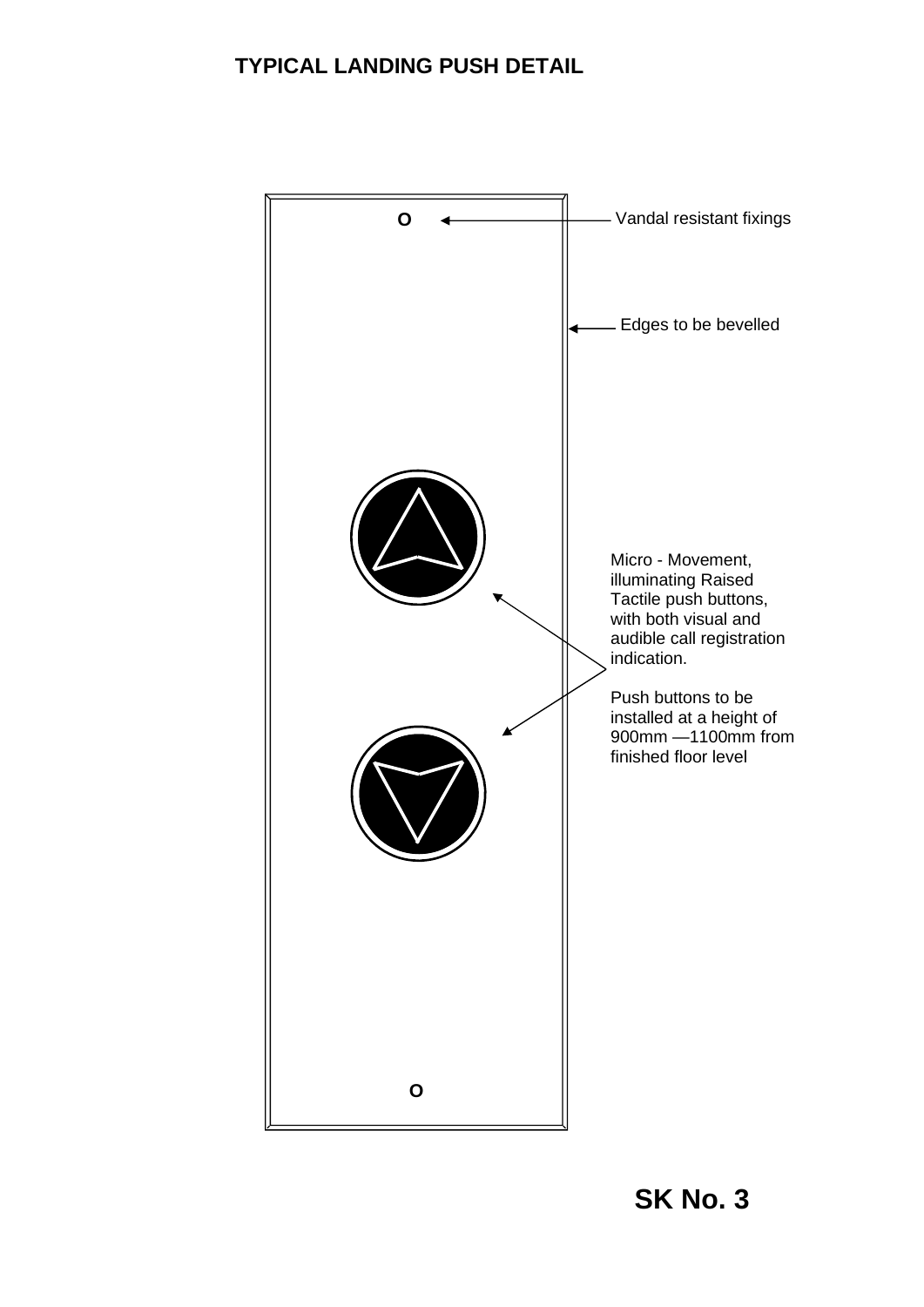## **TYPICAL ARRANGEMENT OF STEEL LIFT CAR PANELS**



**SK No.4**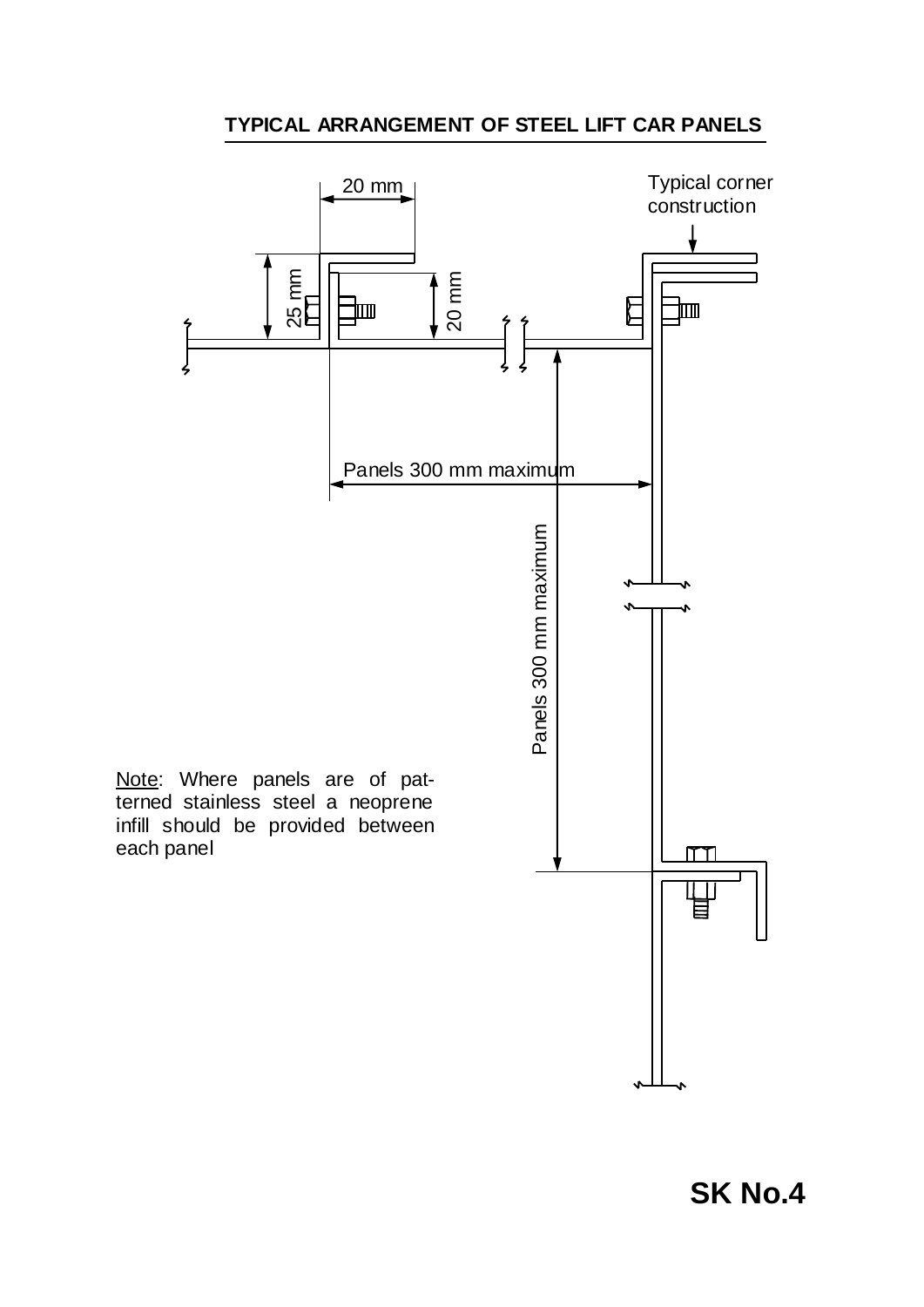# **CAR OPERATING PANEL [Diagrammatic only]**



## **FINAL DESIGN AND LAYOUT TO BE APPROVED BY THE ENGINEER**

**SK No. 5**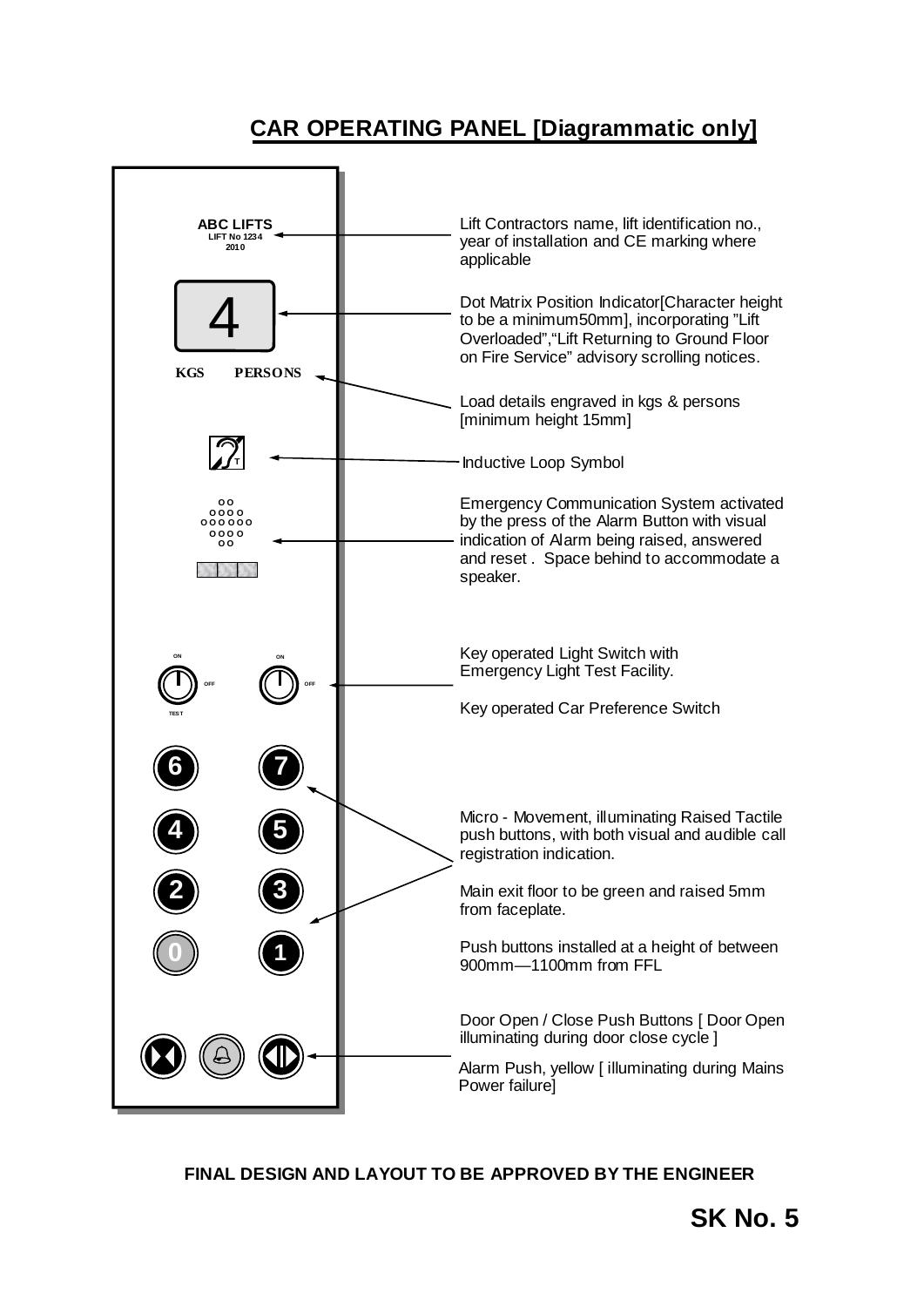## **STANDARD DDA COMPLIANT LIFT CAR PERSPECTIVE**

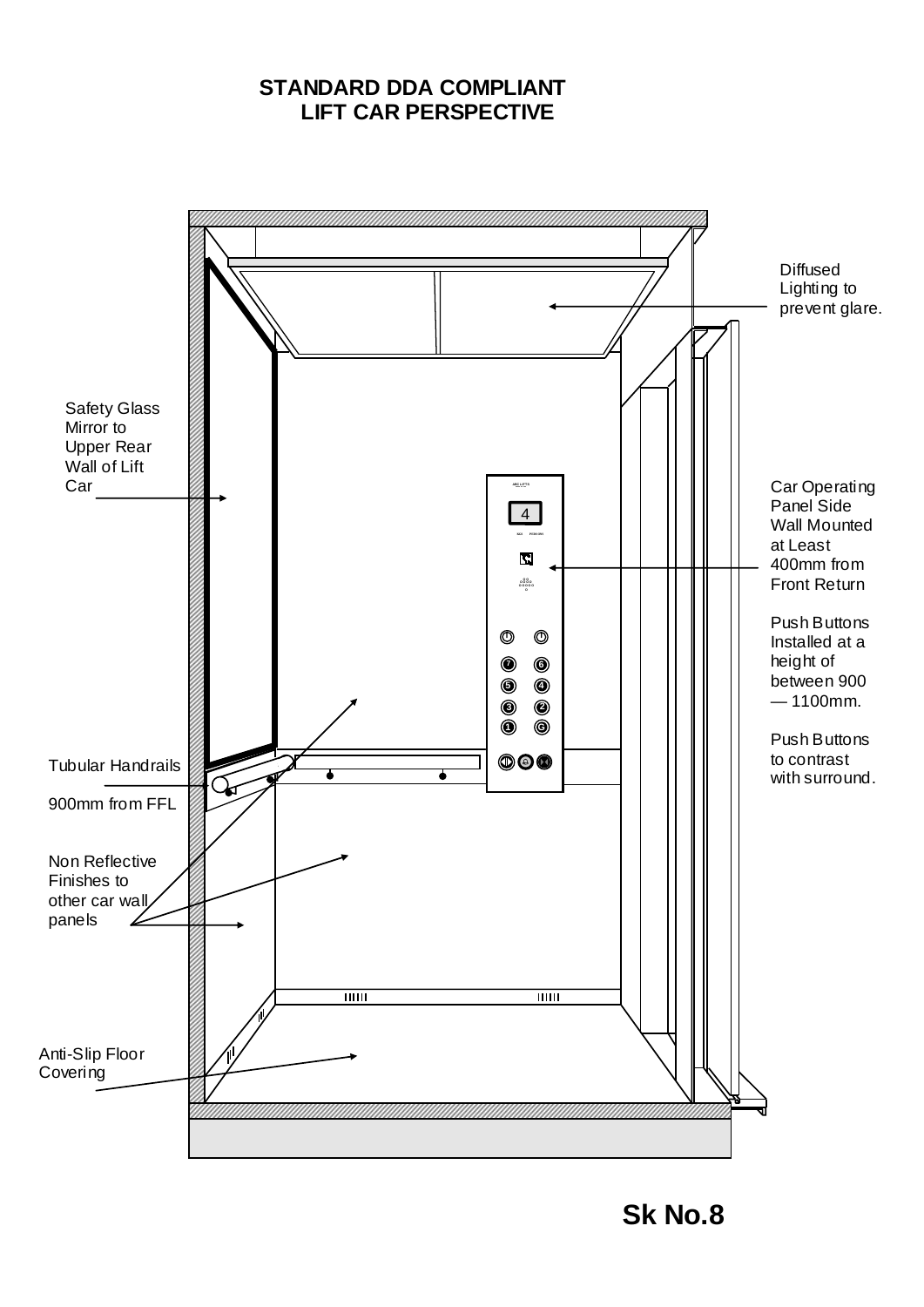## **TYPICAL HALL POSITION & DIRECTION OF TRAVEL INDICATOR**



**FINAL DESIGN & LAYOUT TO BE APPROVED BY THE ENGINEER**

**SK No. 9**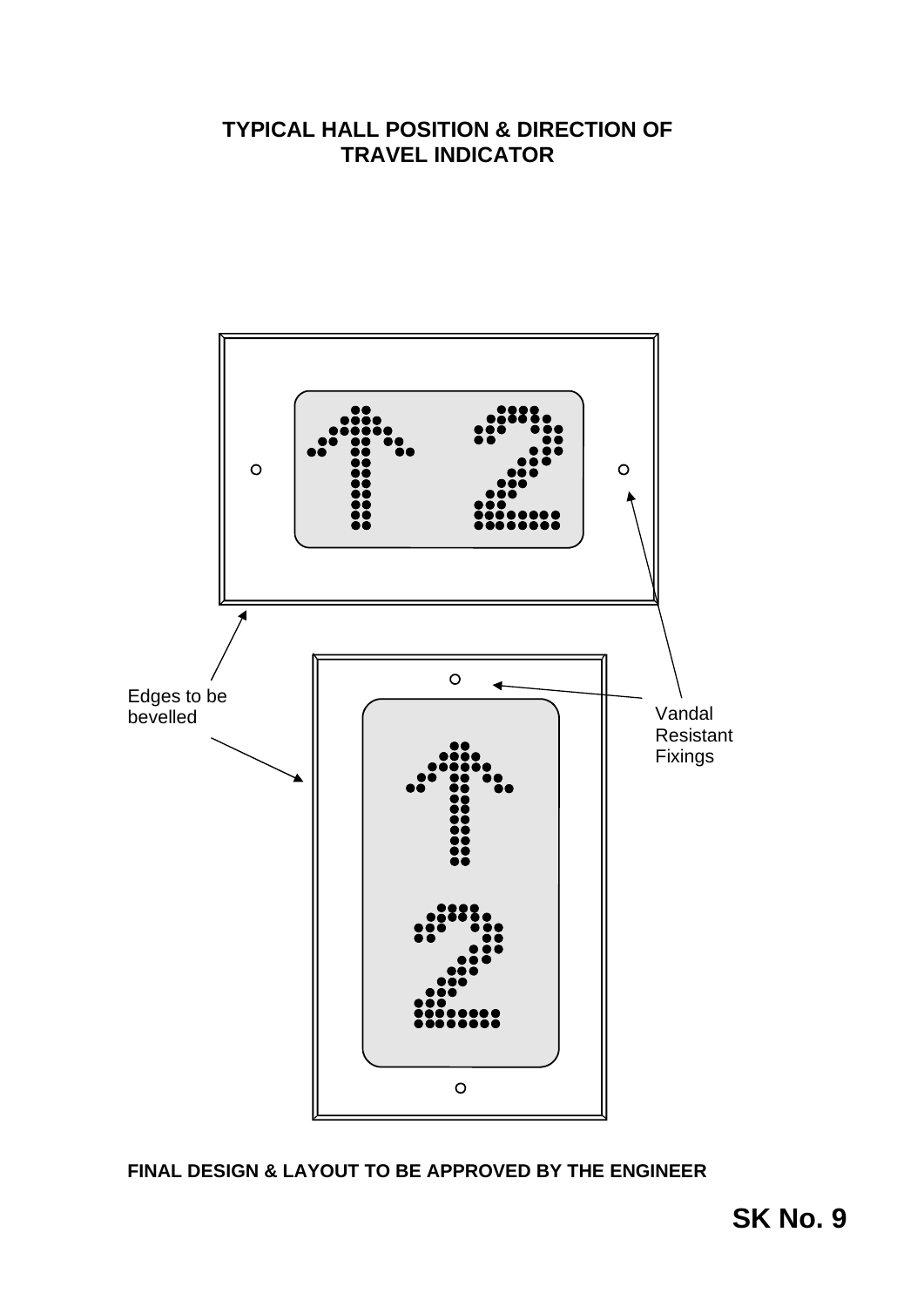

#### **SECTION 4**

### **SPECIFICATION**

#### **4:1 STANDARDS & REGULATIONS**

The installation shall as a minimum conform to the following current British (BS) and European (EU) Code & Standard where applicable together with any amendments or updates issued.

The references below shall not be considered to be fully exhaustive, and any other applicable Standards & Regulations shall be included where the contractor considers them appropriate for the Scope of works.

- 1. Asbestos removal or protection must be carried out in accordance with Control of Asbestos Regulations 2012.
- 2. British Code & Standards including the following series: 2655, 5655; 5656; 8899 9999.
- 3. European Codes & Standards EN81 series.
- 4. International Codes & Standards BS ISO 8100 series.
- 5. BS 7255:2012 Code of practice for safe working on lifts.
- 6. BS 7671:2018/A:1 2020 Requirements for electrical installations, IET Wiring Regulations current edition.
- 7. BS 8300: 2018 Design of an accessible and inclusive built environment. Buildings Code of practice.
- 8. BS 8486-series Examination and tests of new lifts before putting into service. Specification for means of determining compliance with BS EN 81-20. Electric / Hydraulic lifts, can be used for guidance when testing existing lifts.
- 9. BS EN12015: 2014 Electro-Magnetic compatibility. Product family standard for lifts, escalators and moving walkways. Emission.
- 10. BS EN12016:2013 Electro-Magnetic compatibility. Product family standard for lifts, escalators and moving walkways. Immunity.
- 11. BS EN12385-5: 2002 Steel wire ropes. Safety. Stranded ropes for lifts.
- 12. BS EN13015:2001 + A1:2008 Maintenance for lifts and escalators. Rules for maintenance instructions.
- 13. BS EN13411-6:2004 + A1:2008 Terminations for steel wire ropes. Safety Asymmetrical wedge sockets.
- 14. BS EN13411-7:2004 + A1:2008 Terminations for steel wire ropes. Safety Symmetrical wedge sockets.
- 15. EN ISO 13857:2019 Safety of machinery Safety distances to prevent hazard zones being reached by upper and lower limbs.
- 16. BS ISO 14798:2013. Lifts (elevators), escalators and moving walks. Risk assessment and reduction methodology.
- 17. BS ISO 18738-1:2012. Measurement of ride quality. Lifts
- 18. BS EN50214:2006 Flat polyvinyl chloride sheathed flexible cables.
- 19. BS EN60204-1:2006 + A1:2009 Safety of machinery. Electrical equipment of machines. General requirements.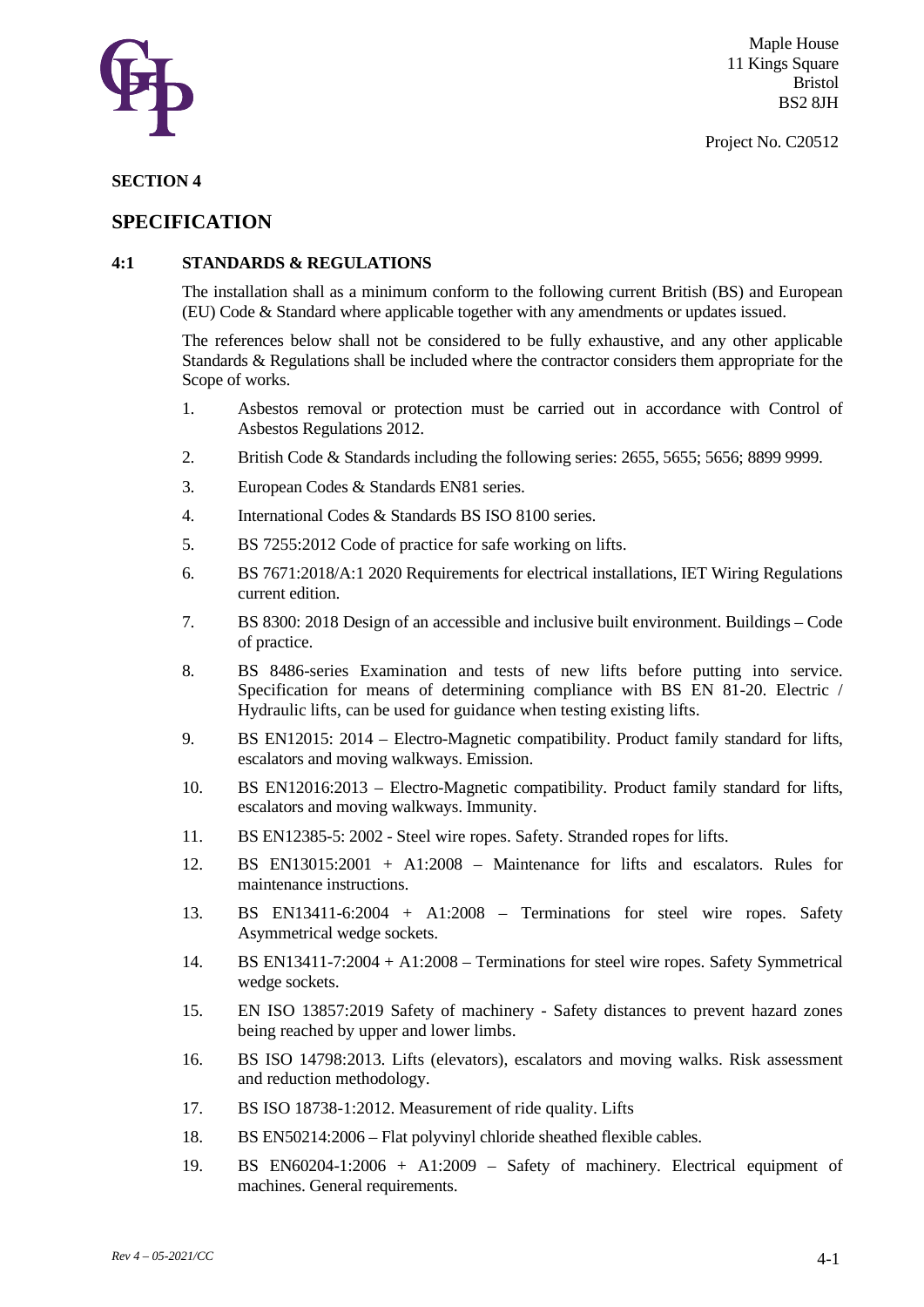

#### **SECTION 4**

## **SPECIFICATION**

- 20. BS EN61000 series (including 3.2, 4.3, 4.4 and 6.3) Electromagnetic compatibility (EMC). Limits.
- 21. BS EN 61111:2009. Live working. Electrical insulating matting.
- 22. Building Regulations (including Part M & P).
- 23. COSHH Regulations 2002.
- 24. Fire Authority requirements.
- 25. Fire Regulatory Reform (Fire Safety) Order 2005.
- 26. SAFed LG1 Guidelines on the supplementary tests of in service lifts 2020 .
- 27. SAFed LR1 Recommendations Safe working on lifts Car top controls and pit access 2016.
- 28. Health and Safety at Work Act 1974.
- 29. Management of Health & Safety at Work Regulation 1999, plus amendment 2006.
- 30. Manual Handling Operations Regulations 1992 plus amendment 2002.
- 31. Personal Protective Equipment Regulations 2002.
- 32. Provision and Use of Work Equipment Regulations 2018 (EU) 2016/425.
- 33. The Electricity at Work Regulations 1989.
- 34. Reporting of Injuries, Diseases and Dangerous Occurrences Regulations 2013 (RIDDOR).
- 35. Requirements of the Health & Safety Executive.
- 36. Scaffolding (Working at Height Regulation 2005).
- 37. Supply of Machinery (Safety) Regulations 2008, and amendments 2011.
- 38. Site Waste Management Plans Regulations 2008.
- 39. The Construction (Design & Management) Regulations 2015.
- 40. The Electric Equipment (Safety) Regulations 2016.
- 41. The Equality Act 2010 including (Specific Duties and Public Authorities) Regulation 2017.
- 42. The Lifting Operations and Lifting Equipment Regulations 1998 (LOLER).
- 43. The Lift Directive 2014/33/EU.
- 44. Lifts Regulations 2016 (UKCA)
- 45. The Working at Height Regulations 2005, plus Amendment 2007.
- 46. Work Place Health Safety and Welfare Regulations 1992, including L24 (second addition).
- 47. Local Democracy, Economic Developments and Construction Act 2009.
- 48. Control of Noise at work 2005.
- 49. Control of Vibration at work 2005.
- 50. Local by-laws and any other statutory requirements.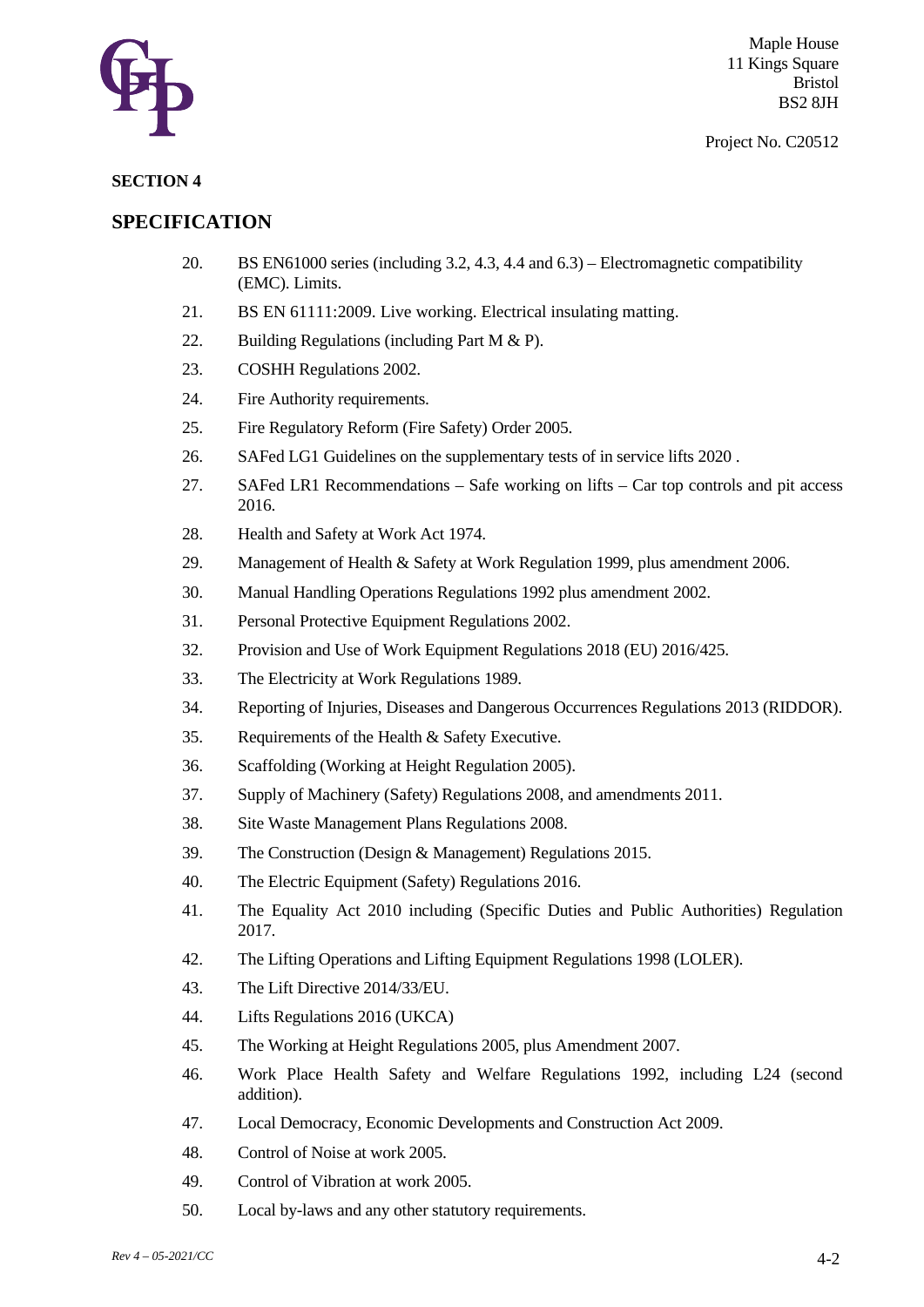

#### **SECTION 4**

## **SPECIFICATION**

- 51. ISO 3008-2:2017. Fire-resistance tests. Lift landing door assemblies.
- 52. DD CEN/TS 81-76:2011 Safety rules for the construction and installation of lifts. Particular applications for passengers and goods passenger lifts. Evacuation of disabled persons using lifts.
- 53. DD CEN/TS 81-83:2009. Safety rules for the construction and installation of lifts. Existing lifts. Rules for the improvement of the resistance against vandalism.
- 54. EN 81-82:2013 Safety rules for the construction and installation of lifts. Existing lifts. Rules for the improvement of the accessibility of existing lift for persons with disability.
- 55. BS EN ISO 25745-3:2015. Energy performance of lifts, escalators and moving walks. Energy calculation and classification of escalators and moving walks.
- 56. BS ISO 8102-6:2019 Electrical requirements for Lifts Escalators and Moving Walkways
- 57. BS EN ISO 12100:2010 Safety of machinery. General principles for design. Risk assessment and risk reduction.

#### **4:2 SCHEDULE OF CONTRACT INTERFACES**

See attached Appendix 1.

#### **4:3 AC GEARLESS DRIVING MACHINE - NEW**

#### **Main Drive Shaft**

The motor shaft shall be machined from a single steel forging. The motor shaft shall incorporate a rim which shall be bolted to the brake assembly and incorporate a flange for the sheave to be bolted too in such a manner that the sheave can be quickly replaced should this become necessary.

#### **Traction Sheave**

The sheave shall be separate, it shall not be integral with its shaft and it shall incorporate a bolted rim.

The sheave diameter shall not be less than 40 times the diameter of the hoisting ropes.

The traction sheave shall have a minimum hardness of Brinell 210. A certificate of test to be provided by the Contractor.

Where the design or positioning of the machine requires a smaller traction sheave to achieve the required angle of wrap, the number of suspension ropes shall be increased to achieve the required traction/rope pressures.

#### **Pedestal Bearing**

Where an outboard pedestal bearing is provided it shall be of a proprietary manufacture, and where appropriate, suitably designed for bottom drive arrangement.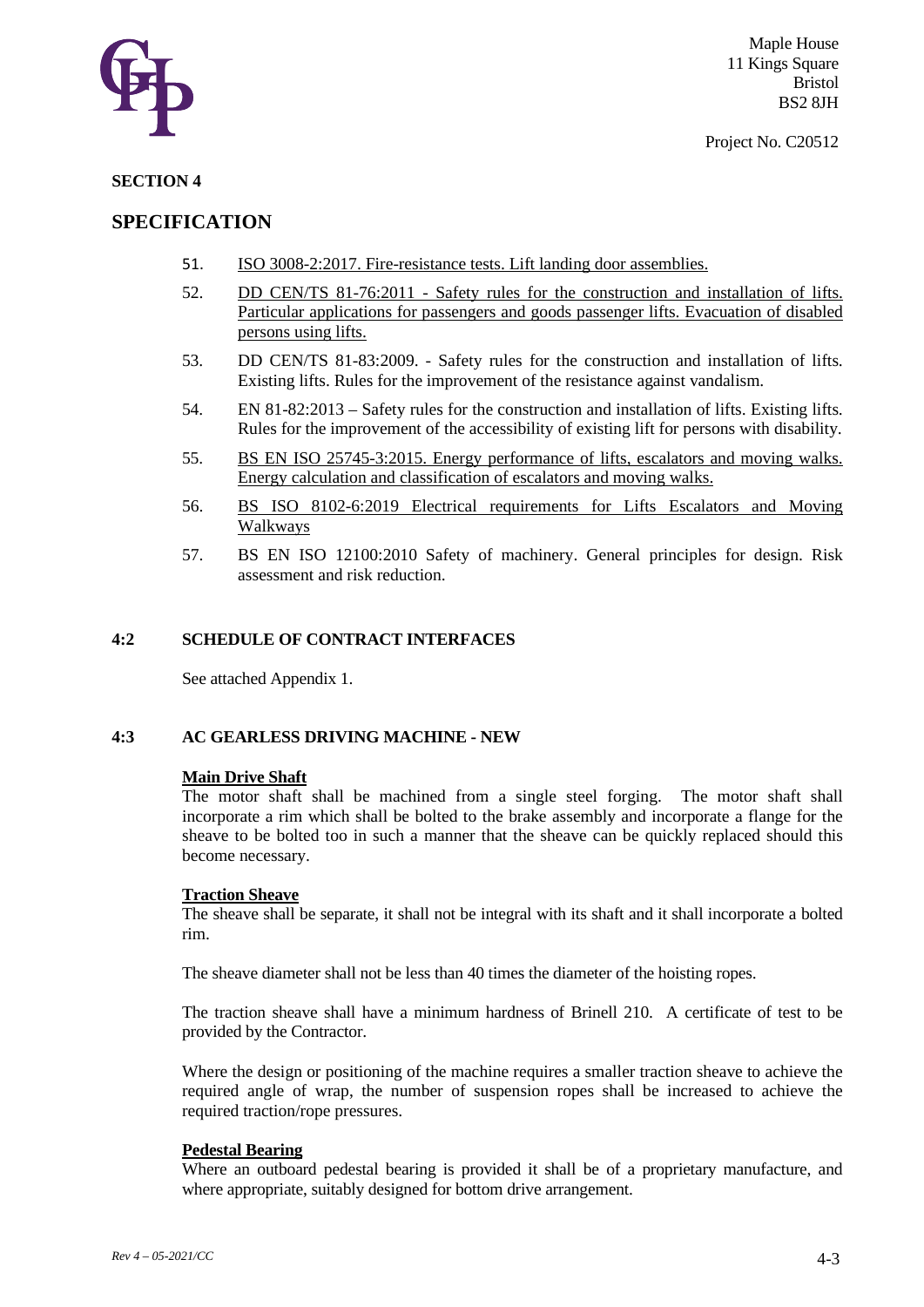

Project No. C20512

#### **SECTION 4**

## **SPECIFICATION**

#### **Bearings**

Bearings must be sleeve or roller type and may be of the sealed-for-life type. All bearings on a common shaft shall be of the same type.

#### **Bedplate and Supporting Steelwork**

Where the machine requires a separate bedplate or supporting steelwork it shall be manufactured from standard steelwork sections. The machine supports shall have machined faces. Packing other than fine shimming shall not be accepted and designs for supporting steelwork shall be by proven calculation.

#### **Isolation**

Suitable sound isolation to the approval of the Engineer shall be provided to prevent the transmission of noise and vibration from the machine to the building structure. The assembly is to be suitably fixed to prevent any pitching or tilting.

#### **Drilling of Steels**

The Lift Contractor shall supply, drill and tap the main supporting and all secondary steels as necessary.

#### **Rope Retainers**

The main machine and any associated pulleys are to have rope retainers, which shall prevent the main hoisting ropes leaving their respective grooves through rope bounce, &c.

#### **Brake**

The brake shall:

Be fail safe and self-adjusting.

Under any normal load and speed conditions, smoothly bring the car to a standstill.

Sustain a static load 25% in excess of contract load.

Have an approved means of mechanical release.

Incombustible brake linings are to be used and where the linings are not bonded, they shall be riveted with a minimum of 8 copper or soft rivets per shoe, each firmly clenched with the correct form of oversetting tool.

Brake springs, when used, shall be supported and in compression.

Brake linings shall not contain asbestos.

Any device for the adjustment of spring tensioning must be fitted with lock nuts.

The brake shall be mechanically applied at all times until the hoisting machine is under power.

If the brake shoes do not lift, power will be disconnected from the driving machine through an over-torque detection device and/or a brake disconnector proving switch.

The brake coil terminals shall be fully enclosed.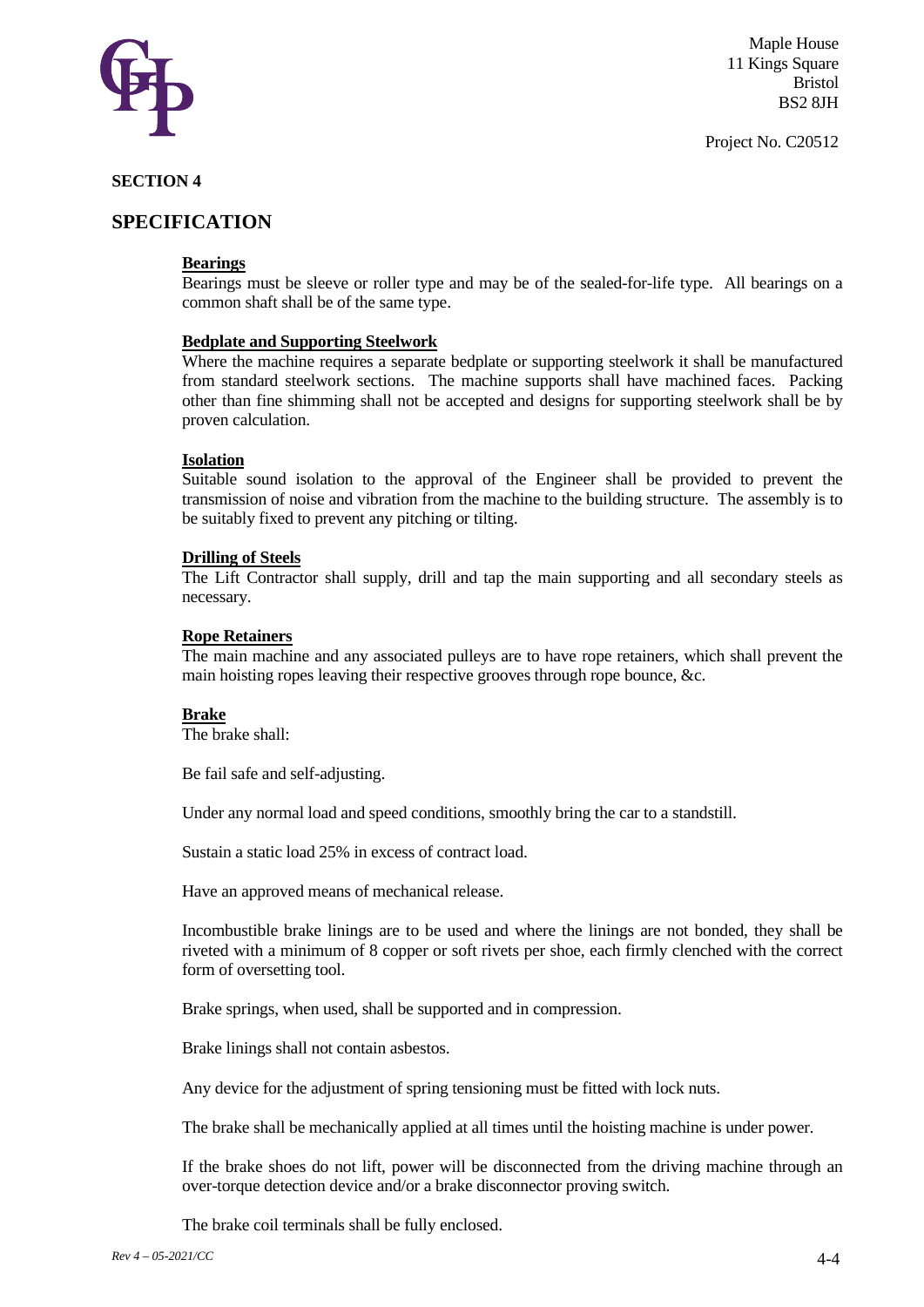

Project No. C20512

#### **SECTION 4**

## **SPECIFICATION**

The bearing surface of the brake coupling shall be formed from a single forging.

#### **Double Wrap Pulley**

Where secondary double wrap pulleys are used these shall be formed from high quality cast iron. All retaining rings shall feature locking tabs or if bolt fixed these shall be drilled and wired to maintain adjustment.

The divertor pulley shall have a minimum hardness of Brinell 210. A certificate of test to be provided by the Contractor.

Sealed for life roller bearings shall be used.

#### **Emergency Handwinding**

If not already provided as part of the hoisting machine design, the machine shall be modified to incorporate an emergency handwinding device.

Where a mechanical device is provided it shall comprise a self-sustaining reduction gearbox and handwinding wheel.

The device must be manually operated and designed such that when placed in situ the electrical supply to the lift motor will be positively disconnected.

Where the design is such that the device can be moved to individual hoisting machines an appropriate storage facility shall be included.

The handwinding device is to include all necessary electrical circuits, mountings, retaining devices and instruction notices.

Where an electrical or other means of emergency hand winding device is provided, this must be agreed with the lift consultant prior to submission of the tender return.

#### **4:4 EMERGENCY HANDWINDING EQUIPMENT (MACHINE ROOMLESS) - NEW**

The Lift Contractor shall provide suitable means to hand wind the lift from a remote point. The method shall be in accordance with BSEN81 and have the approval of the HSE. If the system relies on the lift being out of balance to move the lift car, suitable safe means of ensuring an out of balance condition shall be provided as part of the contract.

#### **4:5 DIVERTOR PULLEYS - NEW**

New rope divertor pulley(s) shall be provided by the Contractor. These shall be formed from high quality cast iron. All retaining rings shall feature locking tabs or if bolt fixed these shall be drilled and wired to maintain adjustment.

The divertor pulley(s) shall have a minimum hardness of Brinell 210. A certificate of test to be provided by the Contractor.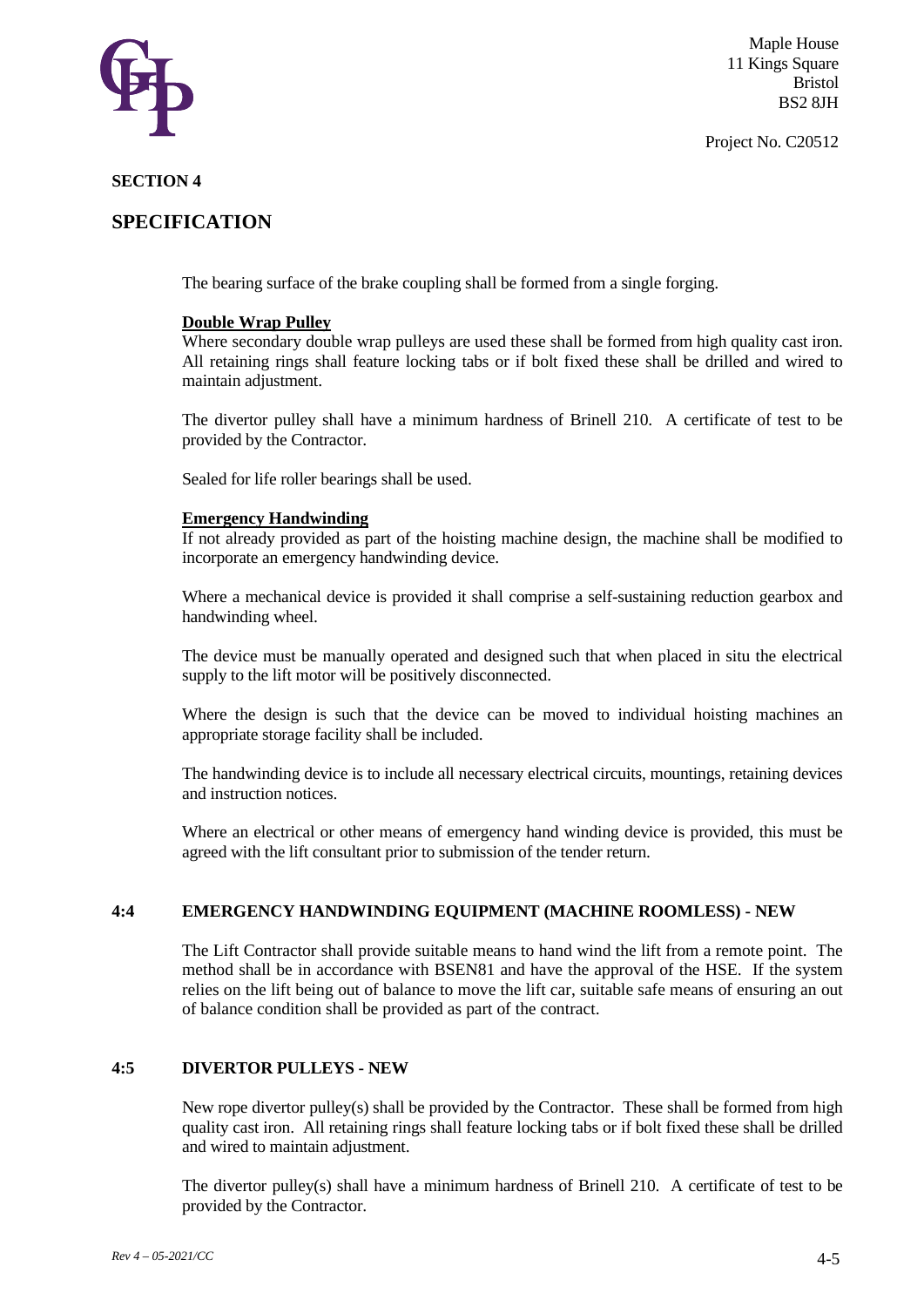

Project No. C20512

#### **SECTION 4**

## **SPECIFICATION**

Rope retainers are to be provided to the pulley wheels, which shall prevent the main hoisting ropes leaving their respective grooves, through rope bounce or the application of the safety gear.

Sealed for life roller bearings shall be used.

#### **4:6 TOP PULLEY WHEELS - NEW**

New Pulleys shall be installed. They shall be manufactured from high quality cast iron. All retaining rings shall feature locking tabs or if bolt fixed these shall be drilled and wired to maintain adjustment.

The rope pulleys shall have a minimum hardness of Brinell 210. A certificate of test to be provided by the Contractor.

The lift contractor shall provide all necessary new supporting steel work where required.

Rope retainers are to be provided to the top pulley wheels which shall prevent the main hoisting ropes leaving their respective grooves, through rope bounce or the application of the safety gear.

Sealed for life roller bearings shall be used.

#### **4:7 VARIABLE FREQUENCY MOTOR (0.63m/s and above) - NEW**

The motor shall be induction AC type incorporating forced ventilation.

The control of the motor shall be achieved, through power transistors, by finite adjustment to the frequency and voltage of an AC power supply through a Pulse Width Modulator incorporating minimum four-quadrant regeneration.

Current EMC standards and regulations shall be complied with.

The motor and its control shall be compatible to the power supply to the machine room/space and is to incorporate a sound filter to dampen the Pulse Width Modulator enabling the Lift to run at all loads/speed without appreciable noise or hum.

The motor drive shall be by means of a **Closed Loop** System incorporating Field Orientation Flux Vector Control that must be fully adjustable to give optimum performance throughout the intended travel of the Lift. Suitable rotational shaft position and speed information is to be provided by a high resolution encoder mounted on the non-drive end of the motor shaft.

All speed referencing devices shall be directly driven and must not incorporate drive belts or spur gears.

The regulator will respond to feedback signals derived from the motor speed, motor voltage, distance to travel and load within the Lift car.

Lift position information is to be provided by a digital reference device located either on the Overspeed Governor or Driving Machine.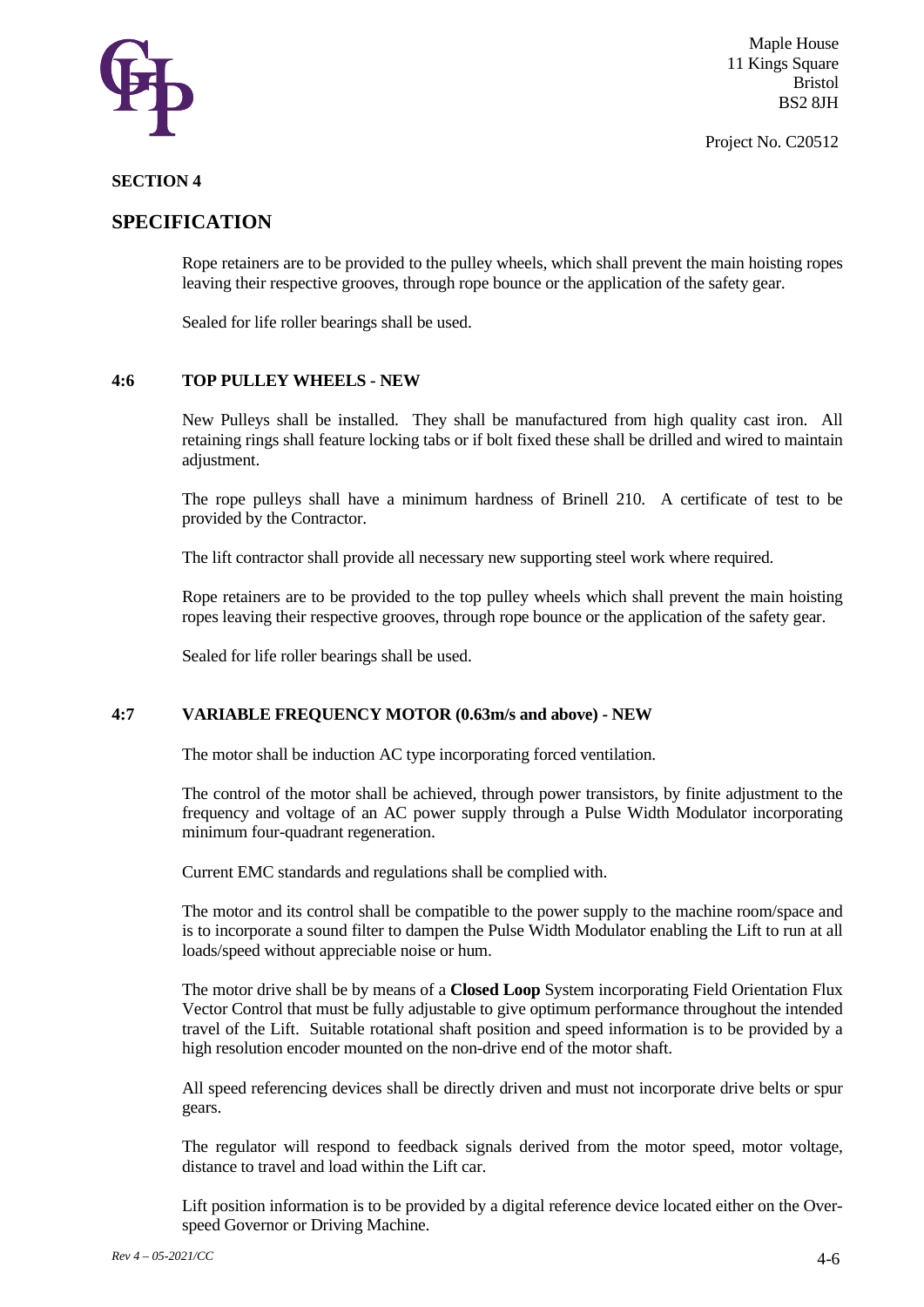

Project No. C20512

#### **SECTION 4**

## **SPECIFICATION**

The system is to have an accurate method of controlling acceleration and the rate of change in acceleration. The acceleration should initially be set at 0.8 mps<sup>2</sup>. It shall be adjustable to between  $0.8 \text{ mps}^2$  and  $1.2 \text{ mps}^2$ .

The motor control shall incorporate direct floor approach and stopping, with the machine brake being applied only after the car is stationary.

The system shall maintain its speed between -2% and +2% of its designed operating speed.

Protection to the motor windings shall be in the form of thermistors with additional protection provided by the inverter should any of the following occur:

- 1. Over-current in the drive circuit.
- 2. Over-voltage of the intermediate circuit.
- 3. Under-voltage of the intermediate circuit.
- 4. Network voltage asymmetry not correct.
- 5. Temperature rise of the semi-conductor cooling plates.
- 6. Regulator electronic voltages incorrect.
- 7. Operation of the electronic braking network incorrect.
- 8. The speed of regulator becomes saturated.

The motor shall bear the actual manufacturers name and data plate. All motor terminals shall be readily accessible and of screw fixed or bolted design located within a terminal box.

Lifting eyes are to be provided to the motor casing.

The motor shall be rated for a Lift duty of 240 starts per hour.

Motor bearings shall be of the roller type.

In the event the driving machine requires site assembly it must be carried out by the manufacturer or approved agent.

The levelling accuracy shall have a tolerance of +/- 3mm.

The encoder or other means of speed reference shall be so sited that easy access is provided and the items are not subject to accidental damage.

In the event of loss of feedback from the speed reference device, under normal conditions and on car top control, the lift will immediately shut down and the brake will be applied. The Lift will no longer attempt to respond to calls until the speed reference device has been satisfactorily reinstated.

Where the hand winding wheel is separate from the driving machine, tacho-generators or other feedback encoders should not be mounted at the motor end of the high speed shaft.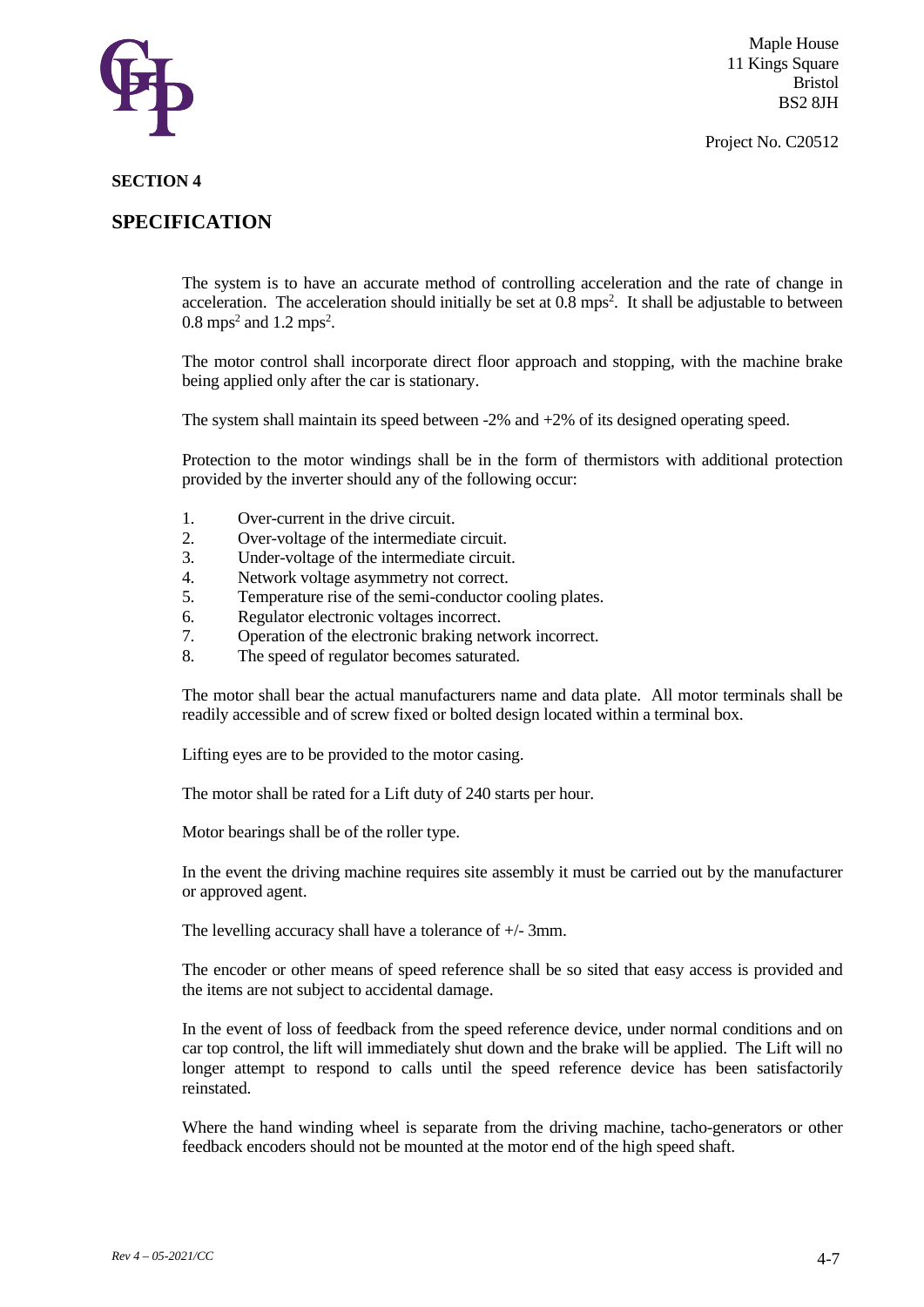

#### **SECTION 4**

### **SPECIFICATION**

#### **4:8 INSTALLATION WIRING**

The contractor shall provide all new wiring from the fused mains disconnector for the lift installation unless otherwise specified.

Under no circumstances will it be permitted to run conduits or trunking above floor level in the motor room/space where this will constitute a tripping hazard.

When floor trunking is used it will lie flush with the floor level and incorporate chequer plate covers, which shall be removable for their entire length.

All cables shall be enclosed throughout their length in heavy gauge galvanised steel conduit or trunking. Any conduit finishes where disturbed shall be re-coated with galvafroid or similar.

No machine or control panel isolation shall be bridged by conduit or trunking systems.

Trailing cables are to be suspended without the use of junction boxes. They shall be suspended from a cable hanger incorporating clamps that will secure the cable without damage or undue pressure on the conductors or insulation.

The cable anchorage shall be installed at the top and approximately halfway position of travel. Beyond the halfway point additional intermediate clamps are to be fitted every 3 metres which shall be carried from the shaft wall or guides. Clamps must be in accordance with the manufacturer instructions.

Each trailing cable shall contain a minimum of 20% spare ways, together with 2 twisted screened pairs.

Trailing cables will be terminated direct to the controller, at one end and either within the car station panel or in a junction box on the car top at the other.

Under no circumstances will junction boxes in alternative locations be permitted.

Flexible metallic conduit shall be used only as approved by the Engineer in cases where it is necessary to provide for adjustment or to reduce the transmission of noise and vibration. Flexible conduit length to be a maximum of 450 mm. Where such approval is given the flexible conduit shall terminate in suitable couplings and shall positively grip the flexible conduit, and an additional earth continuity conductor shall be run outside the conduit between lengths.

The conduit shall be screwed between lengths and into all boxes and fittings and where bends or sets are required they shall be made from the conduit.

Hexagonal male brass bushes shall be used to terminate new conduit in boxes where an adequate screwed spout outlet is not provided.

All cables and wiring shall be of the same manufacturer and only one make of cable shall be used on the entire installation. All new cables shall be multi-strand and the minimum area of any one conductor shall not be less than 1mm sq (except travelling cables).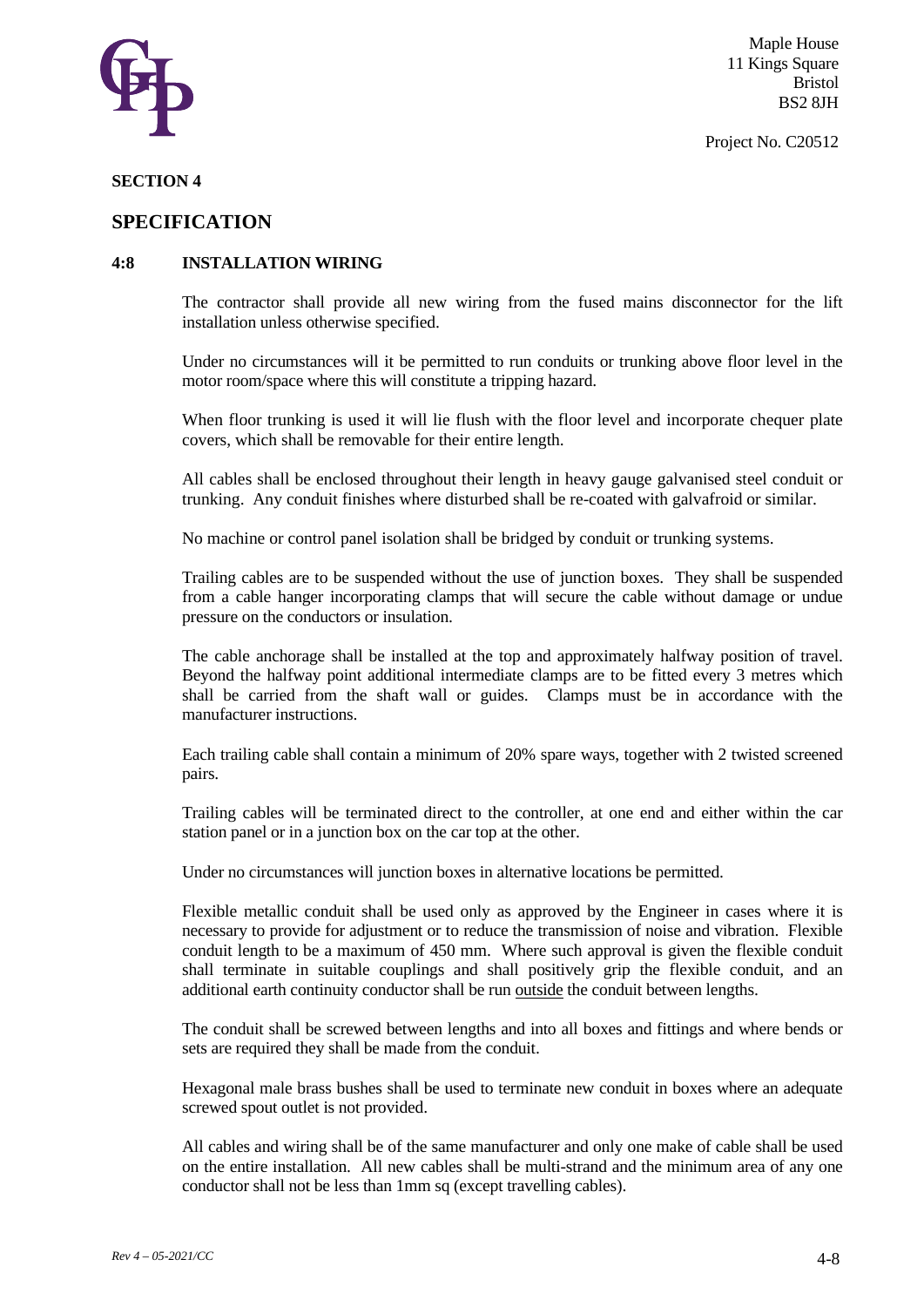

Project No. C20512

#### **SECTION 4**

### **SPECIFICATION**

All wiring and travelling cables shall be 600/1000 grade having low smoke and fume insulation (LSF).

It must not be possible for any travelling cable to foul any fittings or equipment in the lift shaft and a suitable screen shall be fitted up to the halfway point in the shaft constructed from a noncombustible material. The cable screen must be of maximum width for the area of the shaft occupied by the cable and if of weld mesh, must be of continuous length, having a grid size no greater than 13mm. Any form of flexible screen must be fitted with an adjustable tensioning device capable of having adjustment of at least 100mm.

All cables and travelling cables shall be subjected at the maker's Works to the appropriate voltage tests, tests for thickness of insulation, insulation resistance, fire resistance and flexibility.

Screened ways are to be incorporated for intercom and car telephones terminated separately in the machine room/space and Lift car as approved by the Engineer.

The terminations to car lighting, Air Purifier System and fan supplies are to be shrouded and labelled.

All fixed items and components are to be fully earth bonded using 6mm insulated cable, the earthing to include such items as pit ladders, guards, lifting beams, &c.

To ensure EMC compliance the lift contractor shall provide all necessary earthing in accordance with the control panel, drive and motor manufacturer requirements. This may require change to the existing earthing arrangements within the building and the lift contractor shall be satisfied that the existing mains supply earthing is adequate.

The use of armoured cable is to be discussed and approved with the Engineer.

All trunking fittings shall be of a standard proprietary manufacture except where special fittings are necessary.

A cable strainer is to be provided in every 3 metre length of trunking.

Existing trunking and conduit may be reused where the existing run is not subject to extensive modification and where it is rigidly fixed, not corroded and in good condition and where the earth continuity satisfies current earthing requirements.

#### **4:9 STOP / RUN SWITCHES**

Stop/run lock down switches shall be supplied and installed in accordance with the following. When placed in the stop position they will cause the lift to stop and prevent it being started until returned to the run position. It must not be possible for the switch to be accidentally returned to the run position.

The switch knob is to be of a push/pull type and coloured red, it shall be a minimum of 50 mm in diameter and must clearly indicate when the switch is in the OFF position.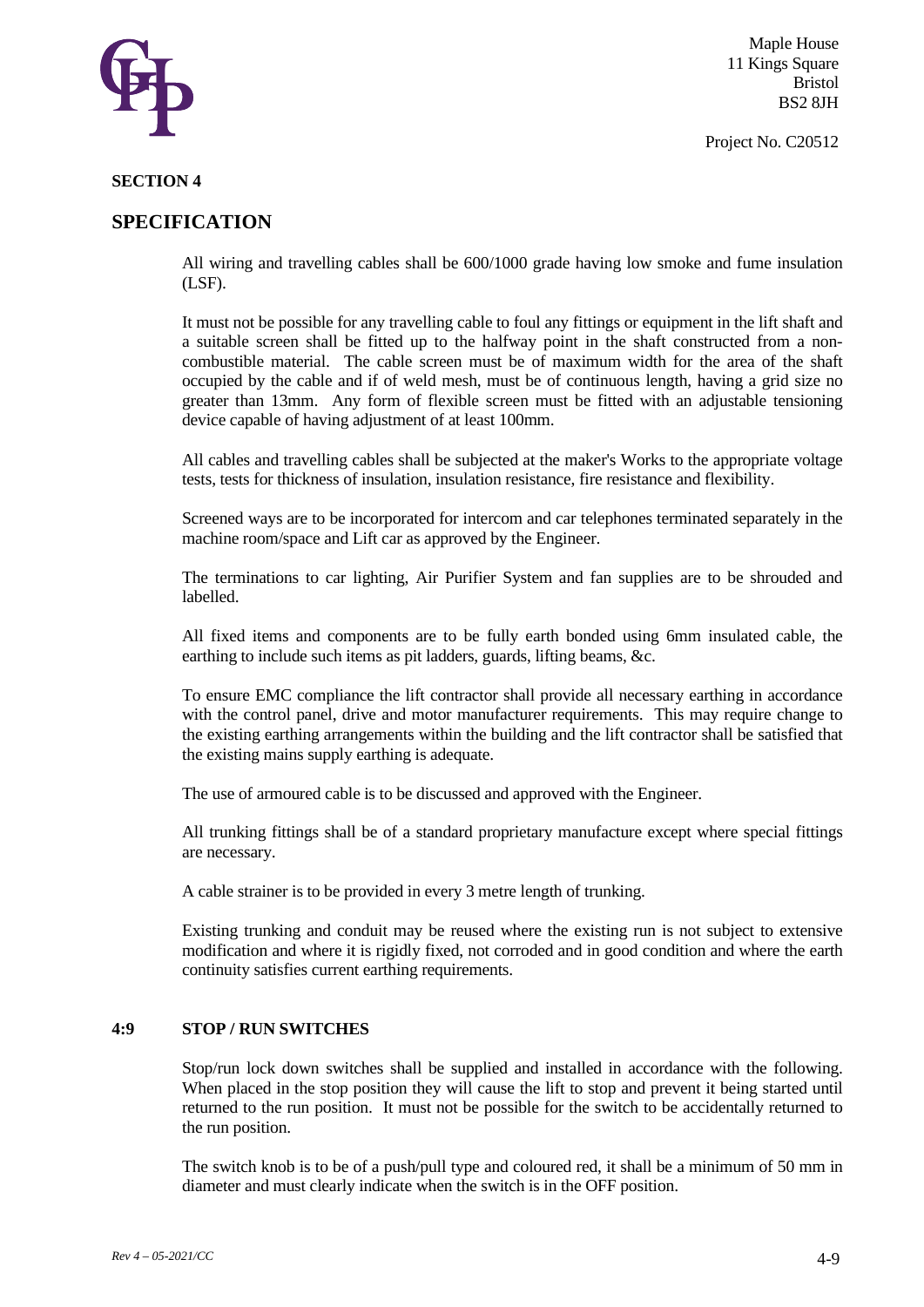

#### Project No. C20512

#### **SECTION 4**

## **SPECIFICATION**

- 1. In the lift pit and within 1 metre of the entrance installed 1.3 metres above the lowest floor level served.
- 2. At low level within the lift pit where the normal stop/run switch is inaccessible from the pit floor.
- 3. Adjacent to the traction sheave side of the main hoisting machine.
- 4. Within the top pulley wheel area.
- 5. In the secondary level of the machine room/space.
- 6. On the car top within 1 metre of any landing entrance.

#### **4:10 SUSPENSION ROPES**

New suspension ropes are to be provided.

No design shall carry less than four 11mm diameter ropes.

The safety factor of the suspension ropes shall be at least 12.

Where design deviates from the Code Standard proof of Notified Body approval shall be provided by the Lift Contractor upon request.

The ropes shall be delivered to site suitably wrapped and protected and all shall be cut from a common length.

The Lift Contractor shall provide appropriate test certification applicable to the method of suspension.

An automatic device shall be provided for equalizing the tension of suspension ropes.

Where other means of suspension are employed e.g. synthetic ropes or steel cored belts etc. the Lift Contractor shall provide a permanent means of checking/testing their integrity.

#### **4:11 ROPE TERMINATIONS**

The rope terminations shall be:

- a) Ferrule secured eyes shall be terminated in accordance with the manufacturers requirements (EN 13411-3).
- b) Self-tightening wedge sockets shall be terminated in accordance with the manufacturers requirements (EN 13411-6 or 7).
- c) Swage terminals shall be terminated in accordance with the manufacturers requirements (EN 13411-8).

Car and counterweight hitches shall be of a multi-point design.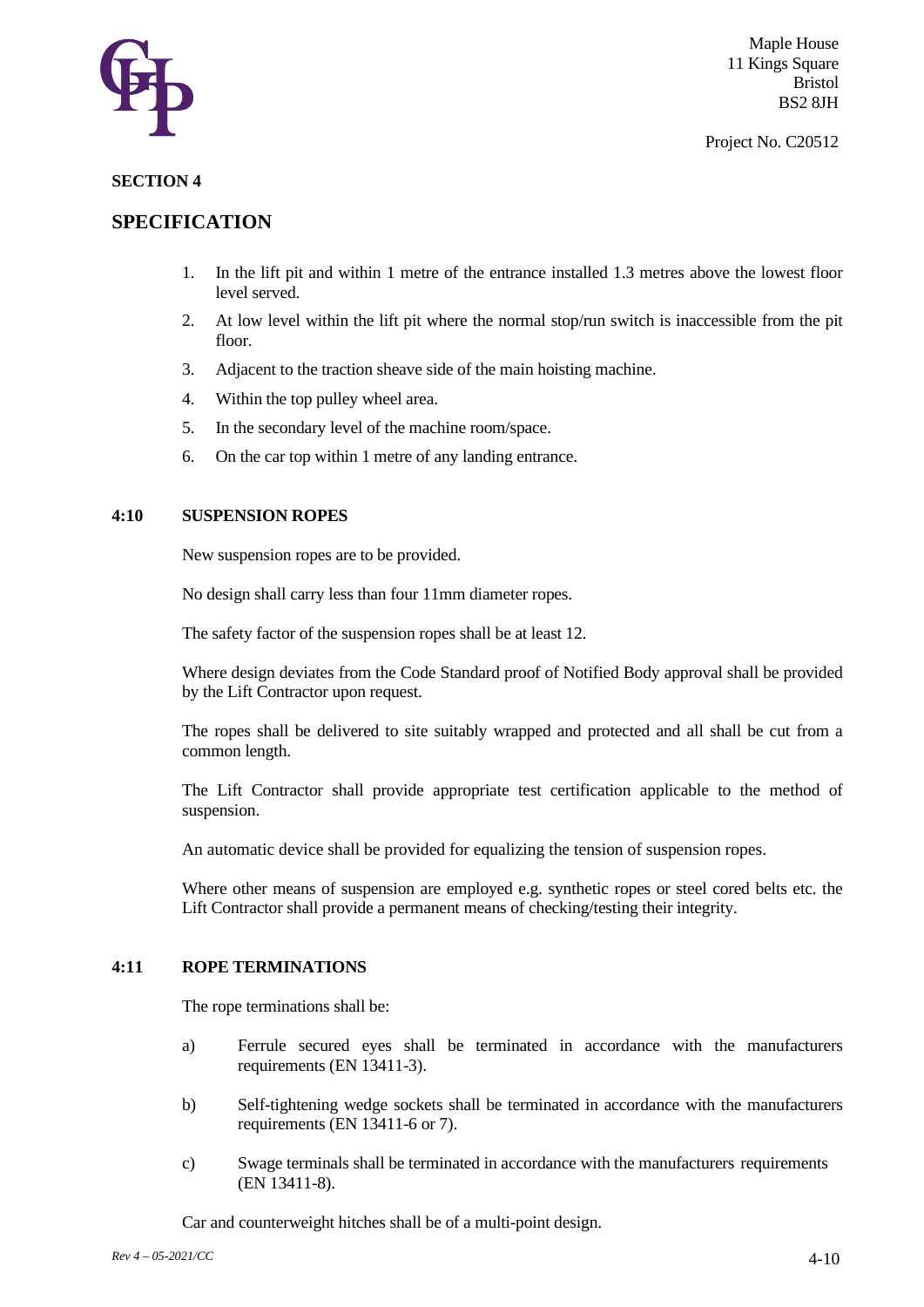

Project No. C20512

#### **SECTION 4**

## **SPECIFICATION**

Rope terminations shall be provided with a means of ensuring the uniform tensioning of each rope fall.

Two removable extension stools (where over-travels permit), 150mm maximum in length, are to be mounted on the underside of the counterweight to allow for initial rope stretch.

Adjustment of the locknuts on rope terminations shall allow for raising the counterweight by 150mm relative to its suspension ropes.

Following completion of the installation and having given time for rope stretch, the Contractor shall return to site to shorten the ropes to maintain the necessary over travels. Any necessary overtime premium shall be included within the tender sum. (This shall also relate to governor and compensating ropes where fitted).

Wire lanyards are to be run through the car and counterweight terminations to prevent twisting. This is to be done as soon as the ropes have been fitted and properly tensioned.

Rope tails shall be between 150mm and 300mm long with the ends whipped and tied back.

#### **4:12 ASCENDING OVERSPEED PROTECTION**

The lift shall be provided with a means of protection against over-speeding in the up direction (Ascending overspeed protection).

The means shall comprise of speed monitoring and speed reducing elements, these shall detect an overspeed of the lift car in the up direction and shall cause the lift to stop, or at least reduce its speed to that for which the counterweight buffer is designed. The means shall be active during normal or manual rescue operations.

The following systems will be accepted to fulfil the above criteria on the understanding that the lift contractor shall demonstrate compliance of the system installed within the operating and maintenance manuals.

- Bi-directional safety gear.
- Dual brake systems.
- Sheave brake system.
- Rope brake system (Excluding compressed air systems).
- Dynamic braking of the motor (gearless).

#### **4:13 SAFETY GEAR (CAR) - NEW**

A new safety gear is to be provided which shall be designed to protect against uncontrolled movement of the lift car and any overspeed, in both directions and under all conditions, unless other means of ascending overspeed protection has been provided e.g. Dual brake systems or Dynamic braking (gearless machines). The lift contractor shall demonstrate compliance of the system installed within the operating and maintenance manuals.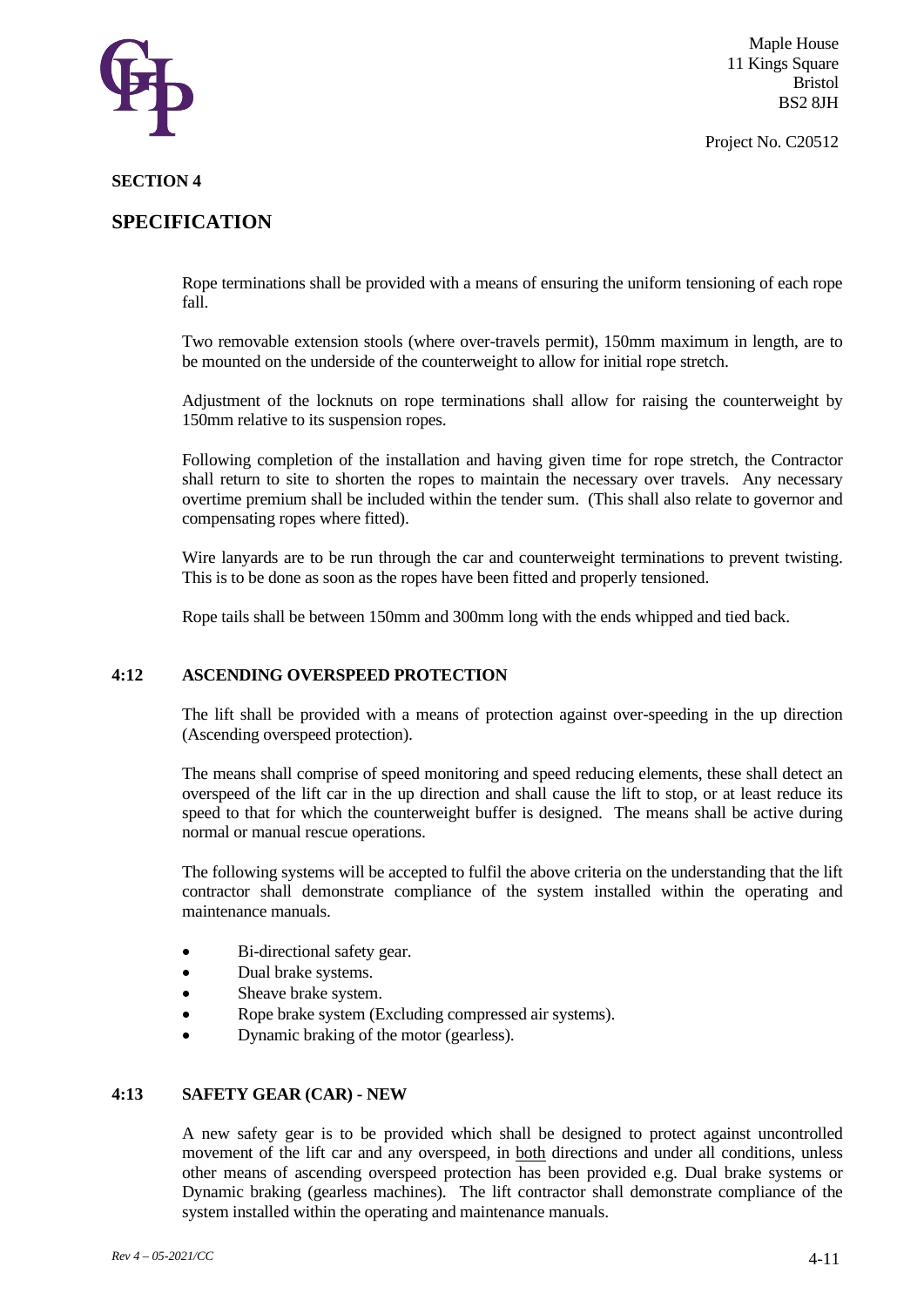

Project No. C20512

#### **SECTION 4**

## **SPECIFICATION**

The safety gear shall be mounted on the lift car frame and where appropriate the counterweight.

Where suitable the car safety gear may be of a bi-directional design.

At speeds up to 0.63 m/s they may be instantaneous types.

At speeds of 0.63 m/s and above a progressive type shall be provided.

Each safety gear shall be provided with a positively operating switch that does not rely on spring tension, such that in the event of the safety gear being engaged, supply to the motor and brake will be disconnected and require manual resetting.

The safety gear mechanism, when engaged, shall be released, without the need to remove any load from the lift car, either through the raising of the car or counterweight as required.

#### **4:14 UNCONTROLLED MOVEMENT OF LIFT WITH OPEN CAR DOORS**

The lift shall be provided with a means of protection against unintended movement of the car away from floor level in the up and down direction with the landing door/s not in a locked position and the car door/s not in the closed position.

The means shall:

- a. Detect unintended movement of the car, causing the car to stop and keep it stopped.
- b. Capable of performing as required without assistance from any lift component that, during normal operation, controls the speed or retardation, stops or keeps it stopped, unless there is built-in redundancy and correct operation is self-monitored.
- c. Activate at the latest when the car leaves the unlocking zone.
- d. Act on the car or counterweight or rope system
- e. Stop the car at a distance of not more than 1.2m away from the landing.
- f. The vertical distance between the landing sill and the lowest part of the car apron shall not exceed 200mm.
- g. The free distance from the car sill to the landing door lintel or from the landing sill to the car door lintel shall not be less than 1m.
- h. Stop the car with a maximum retardation of 1g.
- i. Require the intervention of a competent person for release.
- j. Operate an electrical safety device.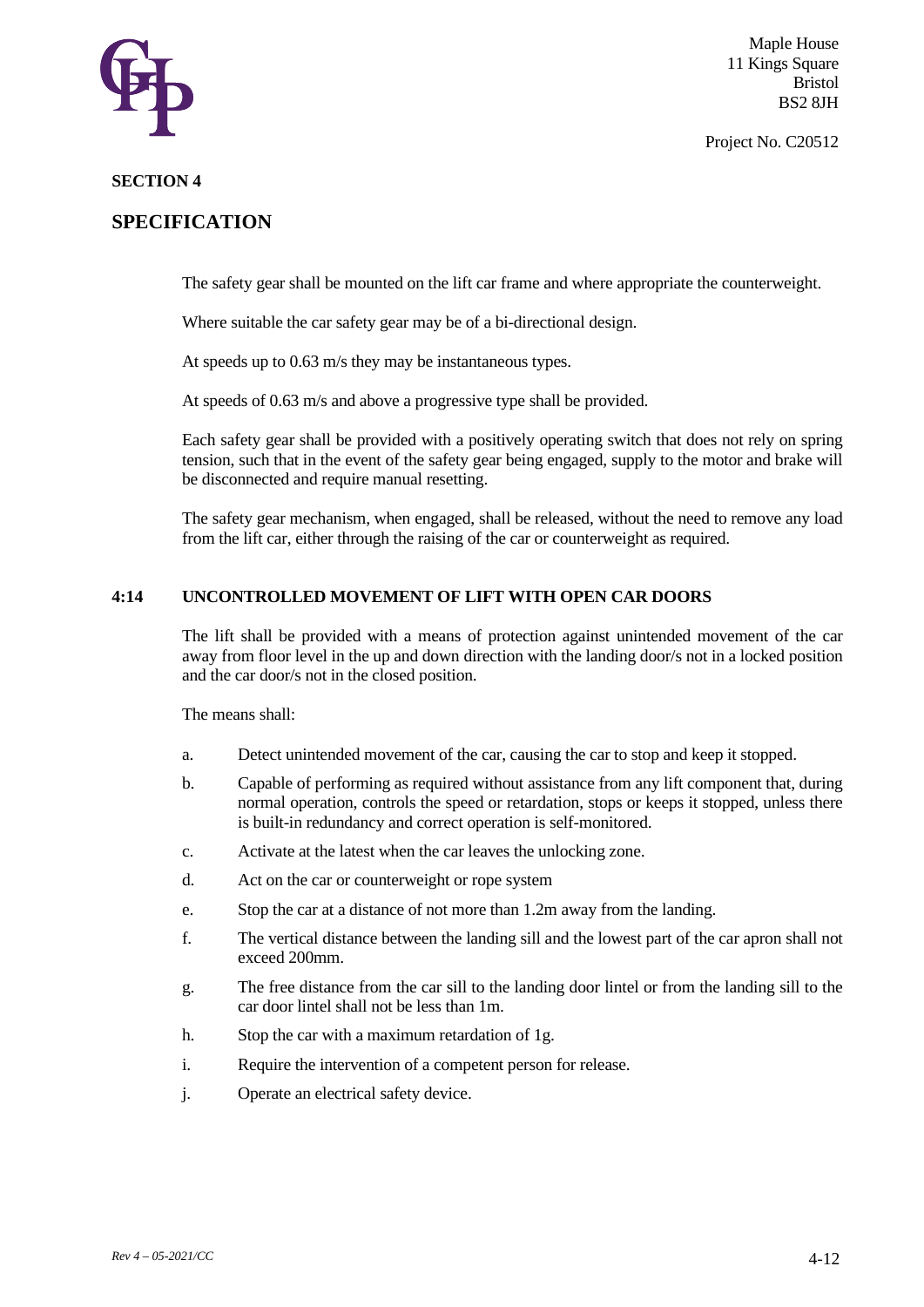

Project No. C20512

#### **SECTION 4**

## **SPECIFICATION**

#### **4:15 OVERSPEED GOVERNOR (CAR) - NEW**

The safety gear is to be operated by an overspeed governor which shall come complete with operating rope and tension weight frame.

The operating rope shall be a minimum of 8.0mm diameter and the sheave diameter is to be a minimum of 30 times the rope diameter.

The over-speed governor shall be of a design compatible with the safety gear.

An electrical contact shall be fitted to the governor tension weight, which shall operate to interrupt the safety circuit before the loss of rope tension. The contact shall be lock-off type.

The governor is to be totally enclosed mounted on a steel baseplate so designed to spread the fixing points away from the governor rope holes.

The idler pulley shall be provided with a solid debris guard.

A test groove shall be provided to demonstrate governor and safety gear operation at contract speed.

The governor shall be provided with an electrical contact, which will operate before the governor reaches the mechanical tripping speed.

Where the overspeed governor is in an inaccessible location it shall be capable of being remotely tripped and reset from a key switch mounted on the control panel.

#### **4:16 CONTROL SYSTEM GENERAL REQUIREMENTS (ENERGY SAVING)**

#### **Control Cabinet**

A new control panel shall be provided being of the enclosed steel cabinet type with louvered ventilation, finished internally and externally in powder coating or plastic skin plate. The identity of all the contactors, relays, solenoids, and other equipment in the controller shall be clearly indicated by means of permanent, heat resistant non-fade, plastic labels. A nomenclature to abbreviations and symbols used will be affixed to the inside of the control panel or control panel door.

Access shall be from the front only unless complexity of equipment necessitates rear entry also. The doors shall be full height and width of the panel and shall be of double hinged mechanically latched type.

The enclosure shall provide protection to IP23 Standard.

All cable entry shall be from below.

The new controller must be designed and constructed to pass through the building without any alteration to the building fabric. Notwithstanding this requirement, the controller shall be of a suitable design to be comfortably accommodated within the motor room.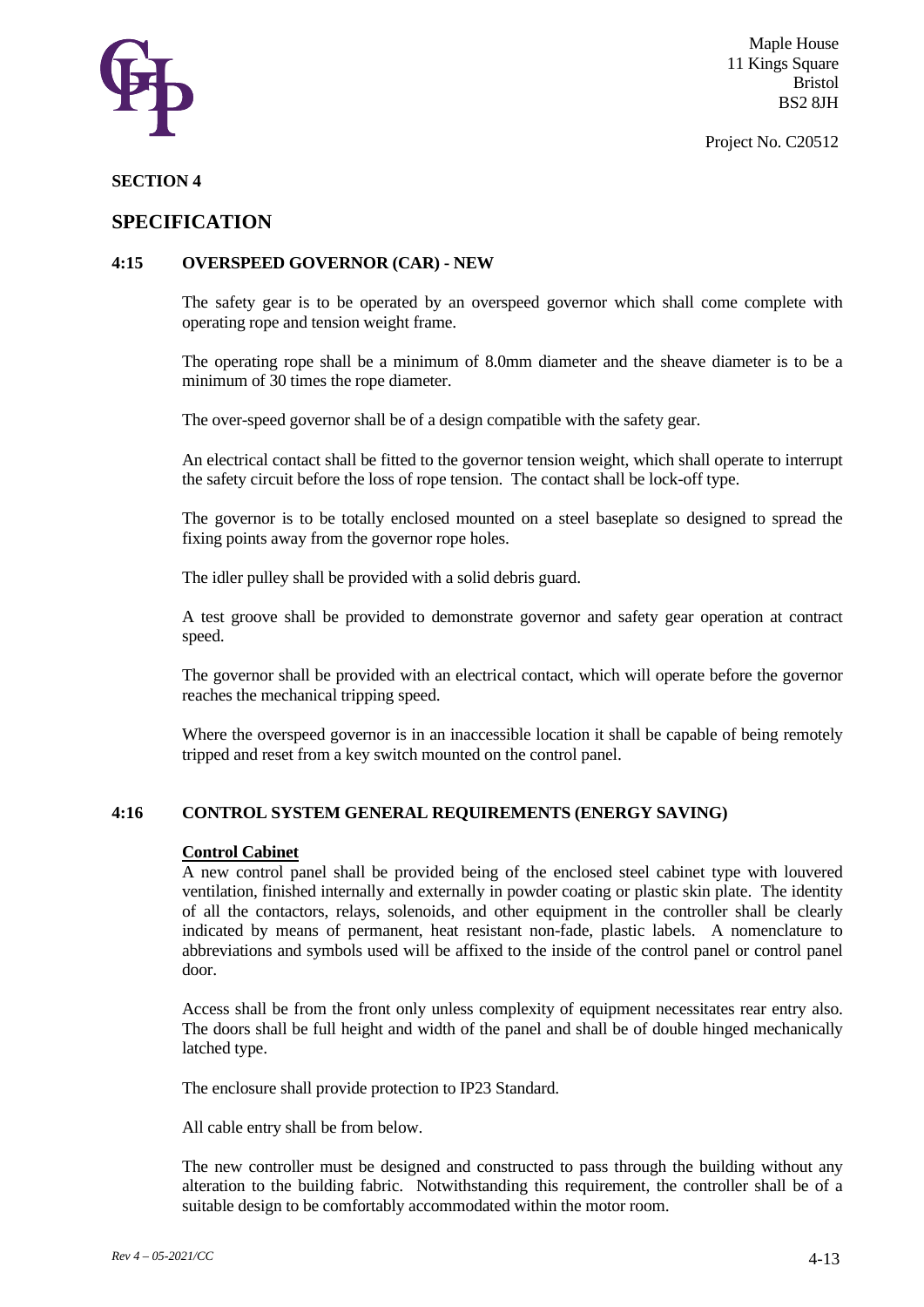

Project No. C20512

#### **SECTION 4**

## **SPECIFICATION**

Two external lifting eyes are to be fitted to the top of the controller cabinet to allow lifting without distortion.

All resistors are to be mounted externally to the main control equipment in a housing mounted to suit the site conditions and with suitable ventilation.

Doors shall not be of the lift-off type and shall be separately earthed.

A notice shall be permanently attached to the inside of the control panel door detailing the final torque settings of the drive motor programmed into the inverter.

Where location dictates, control panel(s) shall be sound isolated.

#### **Control Components**

The system shall be microprocessor controlled.

Electrical safety devices shall be implemented in an intrinsically fail safe manner via electromechanical devices.

Means of residual current protective device (RCD) not exceeding 30 mA shall be provided for all circuits over 50 V AC on the lift car, landing controls & indicators, and safety circuits.

Solid state controllers shall always revert to a safe condition under all failure modes.

The microprocessor section of the control panel shall be separately mounted, such that the inadvertent connections of high voltages or physical damage from falling objects are prevented.

All input/output lines must be capable of withstanding short circuits and the application of 500v for short duration i.e. megger tests, without permanent damage.

An electronic permanent display, non-resettable, digital trip counter shall be provided to record the number of journeys for the lift.

Each control panel is to be provided with a visual display showing the operating status of the Lift and incorporating LED indicators which show each of the following sequences:

- Power on.
- Power to each processor board.
- Lift in service.
- Lift direction.
- Calls registered for car and landing.
- Door open/door close.
- Door Detector operation.
- Lift overload.
- Lift on car preference.
- Lift on door hold.

### **Eco-Mode**

The control system shall incorporate an Eco-Mode which shall be programmable by time of day.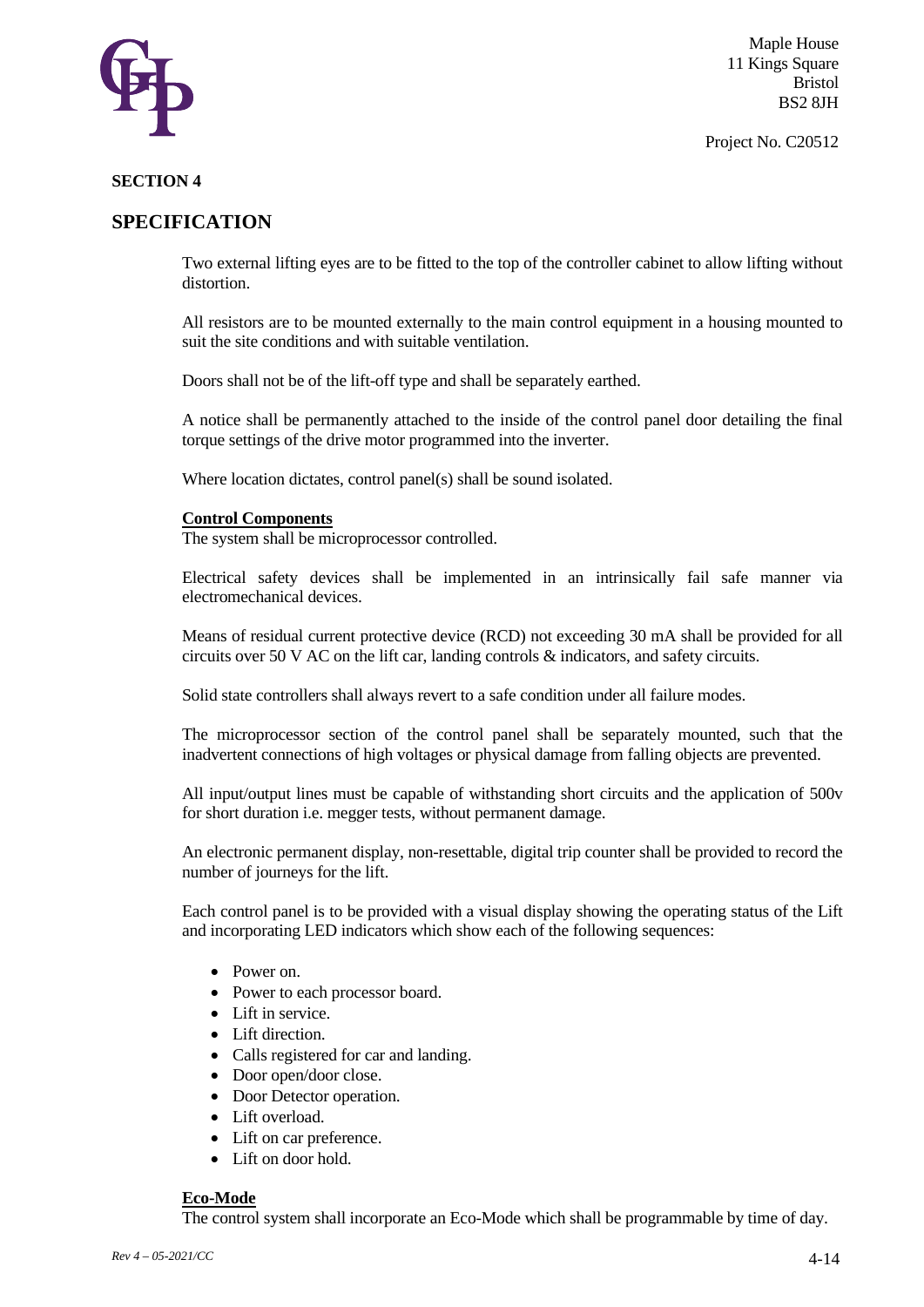

Project No. C20512

#### **SECTION 4**

## **SPECIFICATION**

The Eco-Mode system shall provide various stages of shut down of non-essential supplies/control circuitry. Typically, this will require the car light/fan/air purifier/indicators/speech controls and other peripherals being turned off after pre-determined periods of inactivity.

Normal resumption of these supplies are to be made upon the activation of a car/landing call, special service or inspection control.

If any push button is pressed, either within the car or on a landing, or a fault condition arises the car lights shall switch on. When the car is on Car Preference Control the car lights shall remain switched on at all times. This facility shall be provided in conjunction with a permanently illuminated Alarm Push Button.

When in Eco-Mode the system shall evaluate the demand and where this is deemed to be 'light' then the control of the acceleration, jerk and speed of the lift will be reduced for single call journeys.

#### **Over-ride Controls**

The control cabinet shall be provided with an external changeover switch to convert from NORMAL to INSPECTION operation, together with UP and DOWN buttons, and an OVER-RIDE button.

When switched to INSPECTION all safety circuits will be in use. On operating the continual pressure OVER-RIDE button, the safety gear switch on the car, slack rope and chains switches, buffer switches, over travel limits, and governor switch shall be over-ridden. This OVER-RIDE button is to assist in the release of the safety gear or to move the Lift from the over travel limits.

This INSPECTION/NORMAL switch will NOT OVER-RIDE the mechanics control stations or any other part of the safety circuit.

#### **Landing & Car Door By-Pass**

A bypass device shall be provided to facilitate maintenance of the car and landing door electrical contacts. The device shall be protected against unintended use by mechanical movable means. The device shall be clearly identified for purpose and only function where the required criteria within EN81 has been satisfied.

#### **Maintenance/Normal Service Switch**

For each individual Lift a MAINTENANCE/NORMAL SERVICE switch is to be provided on the control cabinet which will prevent the Lift answering its landing calls.

#### **Door Isolation Switch**

A door isolation switch is to be provided on the control cabinet which will prevent operation of the car doors.

#### **Terminal Floor Calls**

Provision to facilitate the input of at least terminal calls shall be provided for maintenance purposes.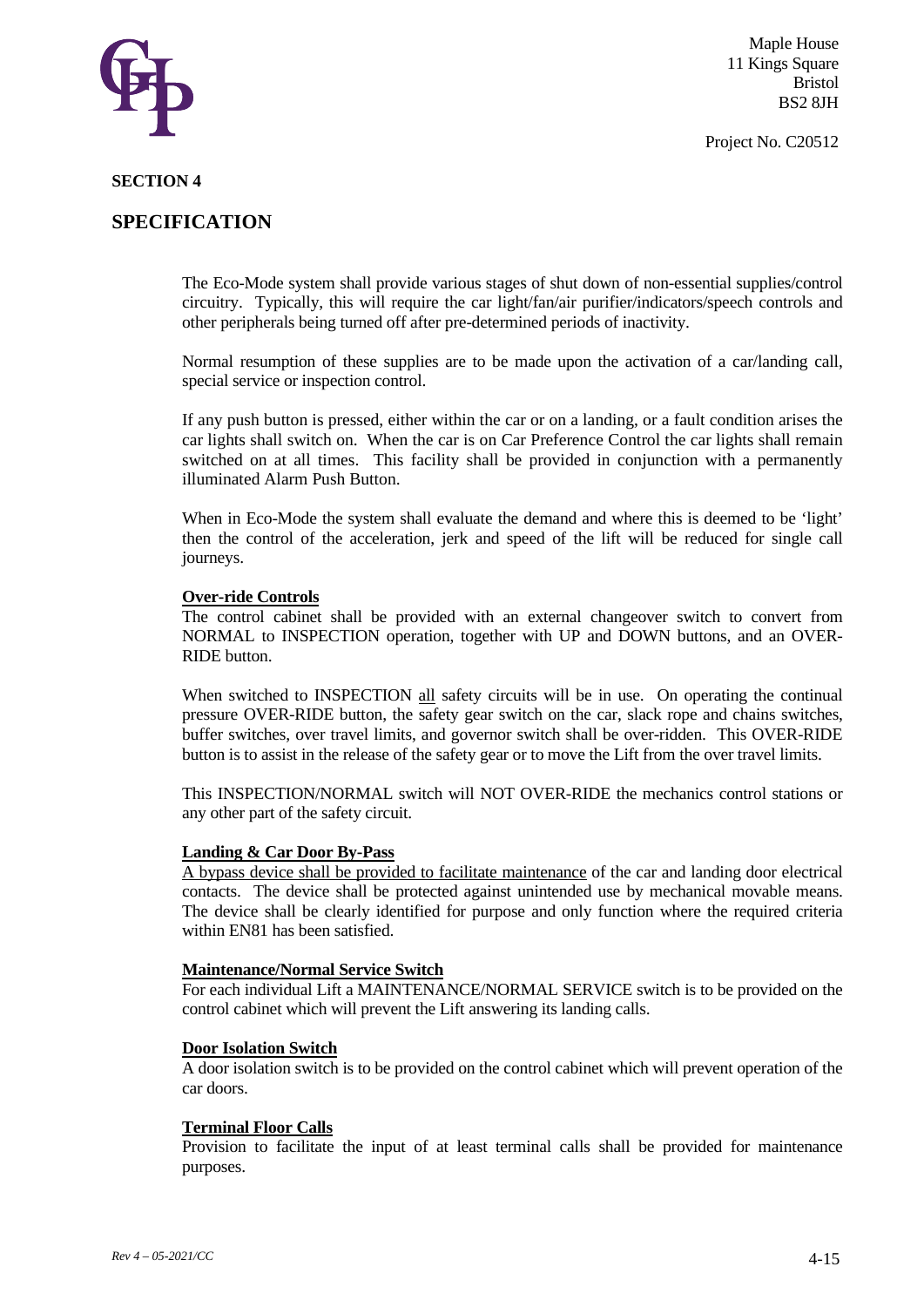

Project No. C20512

#### **SECTION 4**

## **SPECIFICATION**

### **Car Lighting**

The car lighting shall switch off automatically when there has been no activity of the lift car for more than a 5 minute period (adjustable). If any push button is pressed, either within the car or on a landing, the car lights shall switch on. If a fault condition arises or when the car is on Car Preference Control the car lights shall remain switched on at all times. This facility shall be provided in conjunction with a permanently illuminated Alarm Push Button.

Emergency lighting shall be provided, in the event of a power failure the emergency car lighting will continue to operate normally under emergency supply for 3 hours at a minimum of 5 lux from the same source as the alarm, air purifier and fan, but separately fused.

#### **Remote Overspeed Governor Operation**

Where a remote overspeed governor is installed which cannot be easily accessed from outside the lift shaft, a key switch shall be provided on the control cabinet to operate and reset the governor.

Where the Contractor's standard custom-built control system is proposed all items detailed in the specification are features and components that will be required as a minimum.

#### **Interrogation/Service Tool**

Where the preferred method for interrogating the lift control system when fault finding or altering specific lift operating parameters is by the use of a portable or handheld device, then any such device shall be permanently located within the controller cabinet and shall become the employer's property. It shall be site specific and any unique identification number shall be recorded on the device.

Where the method of interrogation is through 'on board' diagnostic systems, any security devices/codes required to gain access to the system in order to retrieve information from the control panel shall be provided with full explanation on their use.

Such interrogation equipment shall not allow unauthorised personnel to alter parameters on the control system which may affect lift safety. Different levels of secure access facility on interrogation equipment is therefore permissible.

The Contractor's control system must be of proven design. No prototype equipment or components will be accepted. Any system with a RESTRICTED design protocol will not be acceptable.

Special cooling and/or filtration equipment is to be incorporated to reduce the spread of dust through the controller and to maintain satisfactory ambient temperatures and prevent local hotspots.

The following items are required:

- Phase failure/phase reversal protection.
- Double journey timers.
- Automatic homing [switched].
- Door nudging with audible signal.
- All control equipment to be protected by miniature circuit breakers not fuses.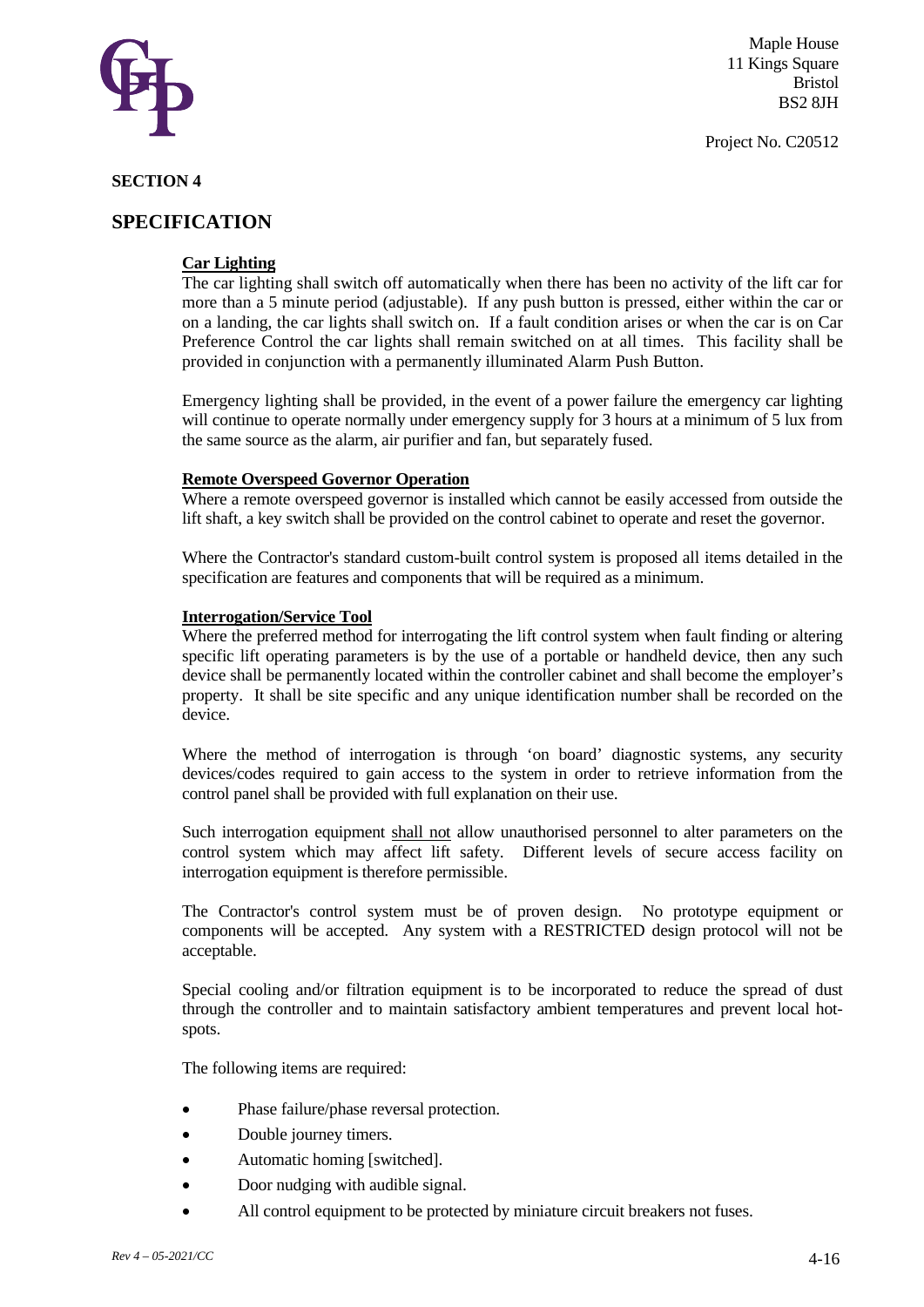

#### **SECTION 4**

## **SPECIFICATION**

- Door open/door close timers fully adjustable for dwell and operating speeds.
- Anti-interference features for all car controls.
- Earth terminals and full earth bonding.
- Supplies to printed circuit boards shall be protected by miniature circuit breakers.
- Microprocessor based car position reference system.
- Thermal overloads for main motor protection or alternatively protection within the controller software.
- Car and landing door lock short-circuit protection.
- A device shall be fitted that determines the lift machine and machine room/space temperature. An over temperature will cause the lift to shut down at the next floor in a controlled manner.
- Lift alarm push button to be permanently illuminated even in the event of a power failure.
- The door open push button shall illuminate during the door close cycle.
- Suitable outputs shall be provided to initiate speech generation. The processor shall provide advanced signals to highlight such items as "Doors Closing" etc.

#### **Speed Reference Device Failure**

In the event of loss of feedback from the speed reference device, under normal conditions and on car top control, the lift will immediately shut down and the brake will be applied. The Lift will no longer attempt to respond to calls until the speed reference device has been satisfactorily reinstated.

#### **Equipment Reliability**

The control circuit where fed from an alternating current source shall be greater than 110V and not greater than 240V.

On relay components the "VOLTAGE RELIABILITY" shall be at least 80%, i.e. the control circuits must operate at 25% below design voltage.

The "COMPONENT RELIABILITY" shall not be less than three million, i.e. the expected number of operations between two failures.

All timers shall be of solid state design.

All car and landing call acceptance indicators will illuminate until the call is answered.

The lift should not interfere with the reception of radio and television programmes or the supply of computer-related equipment. The lift equipment shall be fitted with the necessary interference suppression and filtration components during manufacture.

Car position reference systems shall be actuated by one of the following:

Digital Encoders; Transducers

Any other proposed system shall be with the approval of the engineer.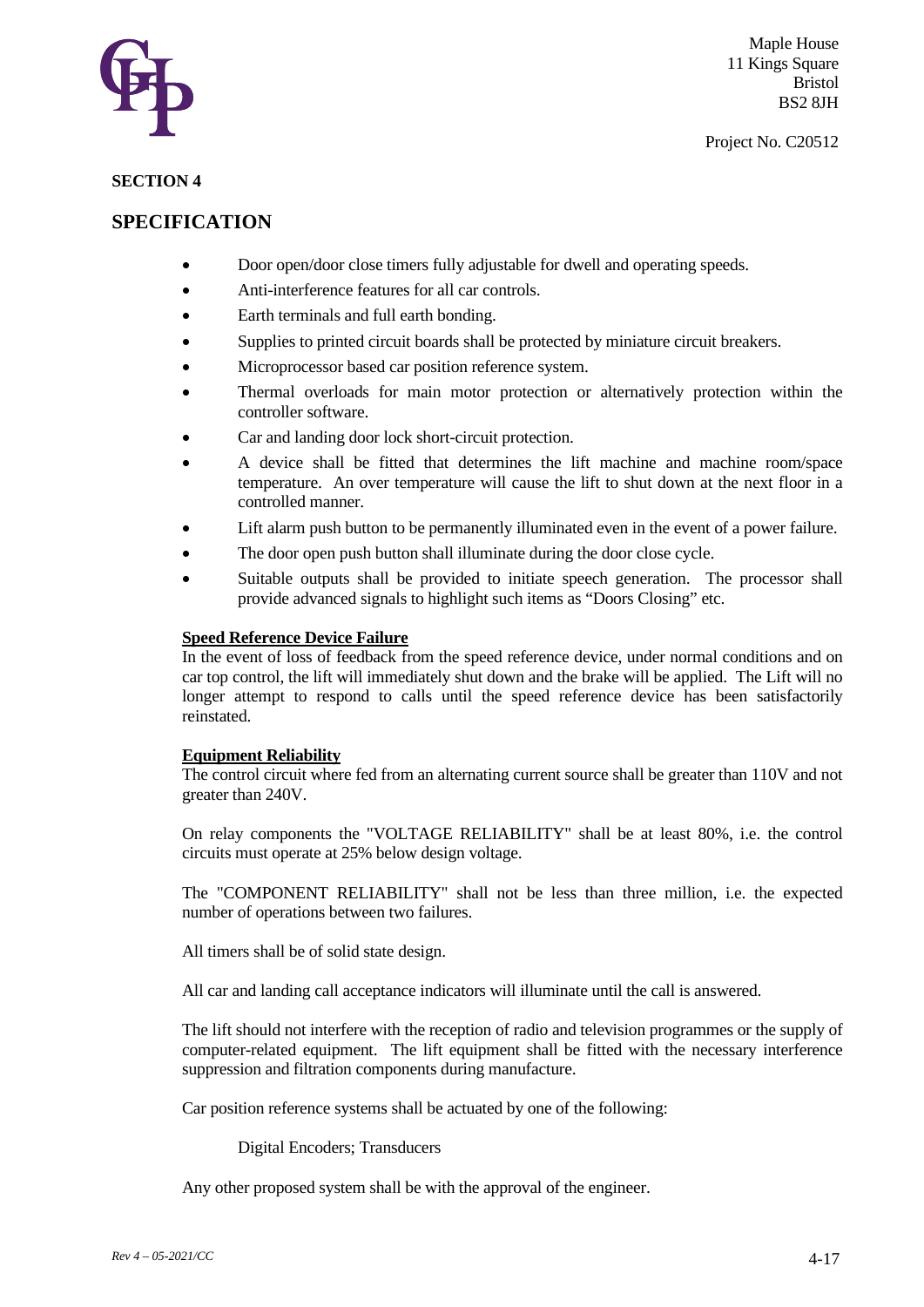

Project No. C20512

#### **SECTION 4**

## **SPECIFICATION**

#### **Car Preference**

Car preference operation will be provided. With the key in the ON position the Lift will be removed from NORMAL operation and will respond only to car calls and will ignore all other automatic operations. The key will be captivated when in the "ON" position.

When under car preference the Lift will park with both car and landing doors open.

The Lift will respond to continuous pressure on the selected car floor push only and only the first call will be answered. For any subsequent call it will be necessary to press the car button to achieve further door closing.

#### **Wiring Diagrams**

Contract specific, including authorised and recorded post-test revisions, plastic encapsulated wiring diagrams are to be provided within the machine room/space in addition to those supplied with the  $O & M$  Manuals.

#### **4:17 HANDWINDING SYSTEM**

An electronic handwinding system shall be provided which shall incorporate both audible and LED illumination. The equipment shall be wall-mounted adjacent to its corresponding hoisting machine and shall be easily viewed from the normal handwinding position. Where the control panel is situated close to the hoisting machine, the handwinding system may form part of the control panel if the landing floor level indicators can be easily seen from the normal handwinding position.

A control switch mounted on the handwinding unit shall initiate the operation of the handwinding system. When switched "ON" and under handwinding operation, it will indicate both visually and audibly as the Lift becomes level with a landing floor level. The unit shall display the position of the lift car relative to its position within the lift shaft.

Supply to the handwinding system shall be from an independent low-voltage source incorporating an emergency supply which automatically becomes available in the event of mains power failure.

Irrespective of the position of the mains supply switch, the operation of the ON/OFF switch on the handwinding buzzer system shall render all other controller components inoperative and an illuminating indicator shall be sited adjacent to the handwinding switch to notify that the system is switched on.

#### **4:18 FULLY COLLECTIVE CONTROL**

Following registration of a landing call, the Lift will respond to that call only when it is travelling in the direction of the call.

It will store this call in memory if travelling in the opposite direction and answer it sequentially when travelling in the direction of the call.

If the Lift responds to a floor where both UP and DOWN calls are registered (lift 1 only) it will respond only to the call in the direction in which it is committed to travel.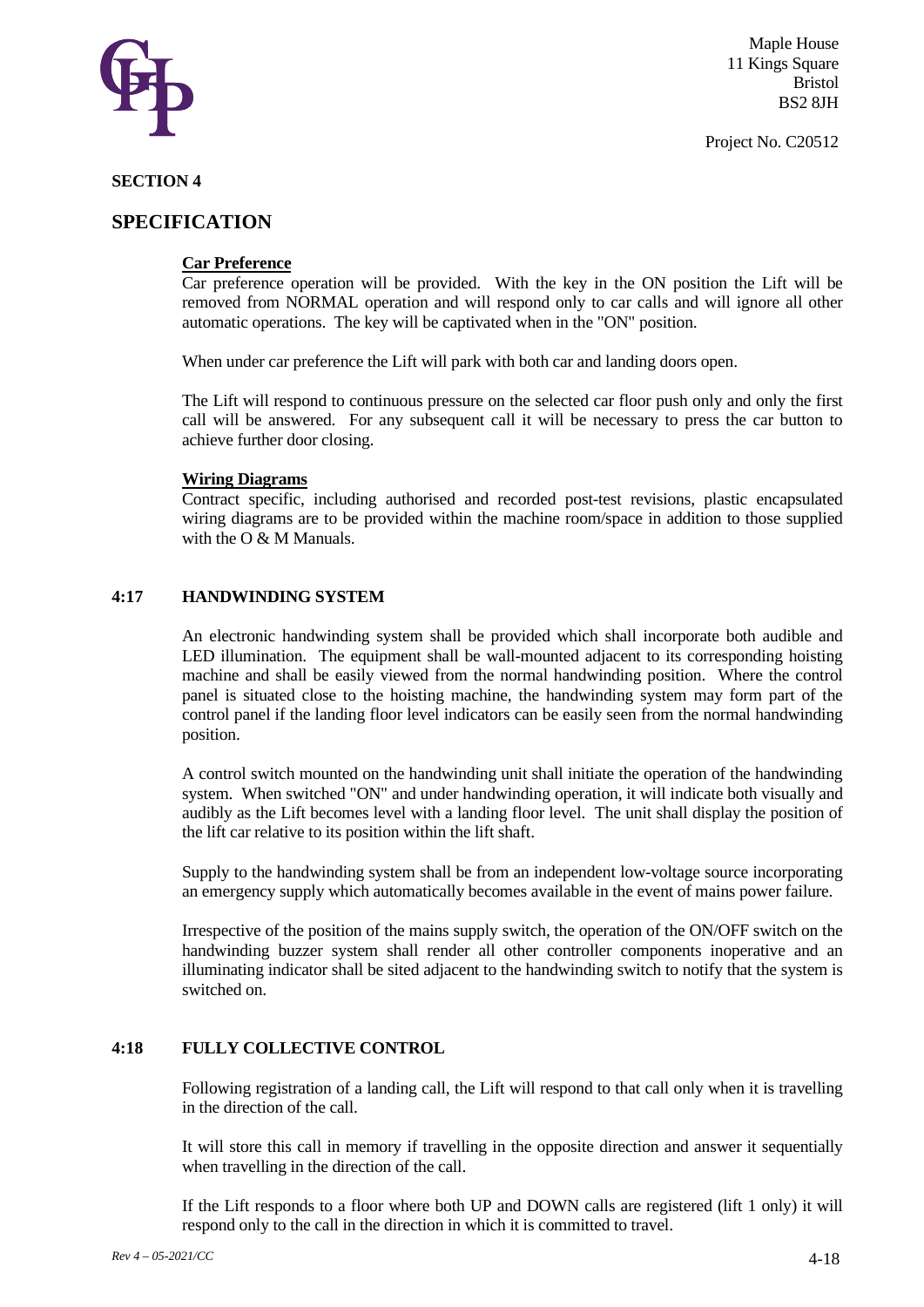

Project No. C20512

#### **SECTION 4**

## **SPECIFICATION**

If no car call is then placed and there are no further hall calls in that committed direction, the doors will re-open, and its committed direction will reverse and it will respond to the other call.

Car calls will be answered sequentially as their destinations are reached irrespective of the order in which they were registered. As each car call is answered it will be cancelled.

Each controller is to incorporate automatic logging which will have an indicator display board to show a record of events covering the following Lift functions:

Primary safety circuit failure. Primary loop failure. Car door switch fault. Landing door lock fault. Failure of doors to open. Lift overloaded condition. Landing and car calls cancelled. Shutdown due to successive failed attempts to start. Limited force door closing having been operated. Memory failure. Programme error. Stuck landing/car call button. Service to engineers visit. Two spare signal/record facilities.

#### **4:19 FIRE RECALL SYSTEM (EN81-73:2005)**

On the operation of the Fire Control switch or Building Fire Alarm system, if a lift is travelling away from the Fire Service Access Level it shall stop (without opening its doors) at the next available floor according to the lift speed and minimum slow down distance of the drive system. The lift shall then reverse direction and travel without stopping to the appropriate Fire Service Access Level.

When returning to the designated landing lift doors shall open on all lifts to allow any passengers to exit and shall remain open. Where national regulations do not permit the doors to remain open a means shall be provided to open the doors even with the power on to allow Fire Fighters to check that lift cars are empty.

All control push buttons shall remain inoperative until the Fire Control Switch or Building Fire Alarm has been reset.

A 'No Entry' sign shall be displayed at the designated floor to indicate that the lift/s shall not be used.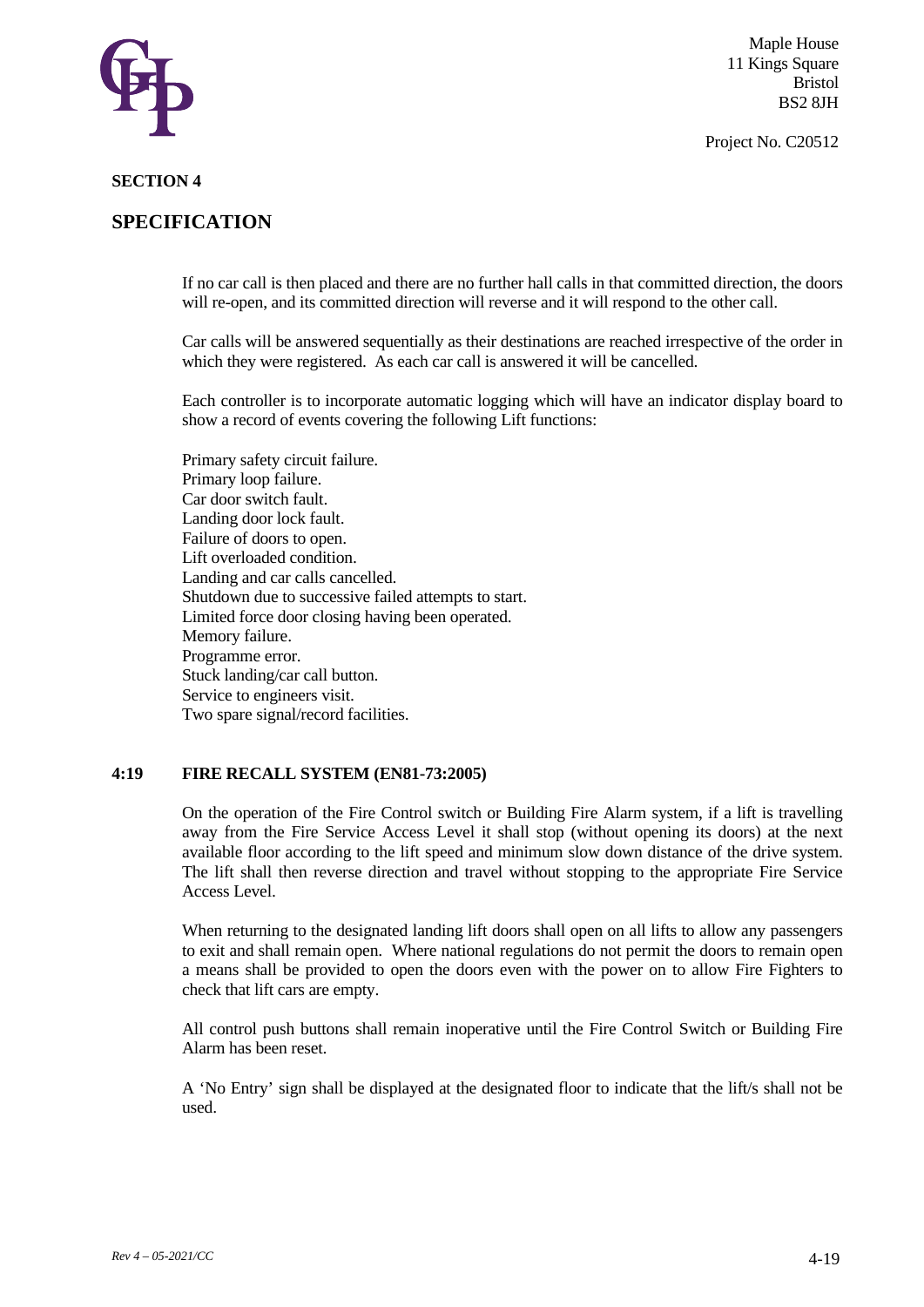

Project No. C20512

#### **SECTION 4**

### **SPECIFICATION**

#### **4:20 GUIDE RAILS, SUPPORT BRACKETS AND FIXINGS - NEW**

Car and counterweight guides shall be of tee section.

The guides shall be smooth, plumb and straight and their fixings and brackets secure in all respects.

Guides and their fixings shall withstand the application of the safety gear without deformation when stopping a fully laden car or counterweight. Under all operating conditions guide rail deflection shall not be greater than the Code Standard requirements.

Where cantilever car arrangements are provided the contractor shall be required to provide sufficient information to the engineer that the guide brackets and fixings are suitable for their intended application. The design shall consider the need to provide a smooth and quiet operation during lift movement.

Their faces shall be of machined steel having a minimum section T89B.

The back of each guide is to be machined at the point of connection to allow for the guides to be coupled and interlocked with tongued or grooved sections on their respective ends.

The base of the guides shall be carried within the lift pit on steel channel sections which will also act to locate and support the car and counterweight buffers.

The guides shall be delivered to site with a waterproof protective coating on all machined surfaces and where practicable all protective coverings shall remain in place during construction.

The base of each guide shall be fitted with a purpose manufactured drip tray, unless guide shoes are of the roller type.

The guide brackets shall be of substantial RSA or RSC steelwork sections.

Flat steel bar is permitted in restricted situations only.

The brackets shall be designed to support the guides without undue flexing.

The car guide brackets whether of the adjustable or of single piece design shall not require packing for a distance in excess of 13mm unless such packing is required to accommodate discrepancy in the verticality or winding of the Lift shaft.

Where adjustable brackets are used, the adjustable section shall be pinned after alignment.

Where guide fixing brackets are of the "flat strap" type that are not set to cover distance in their design, then only solid packing having a bearing surface of no less than 100mm sq shall be provided. The means of packing flat strap brackets with the use of locking nuts on continuously threaded studding will not be acceptable.

Where solid packing is used in excess of 25mm, 75% of all packing shall be as single piece.

Sliding guide clips shall be used.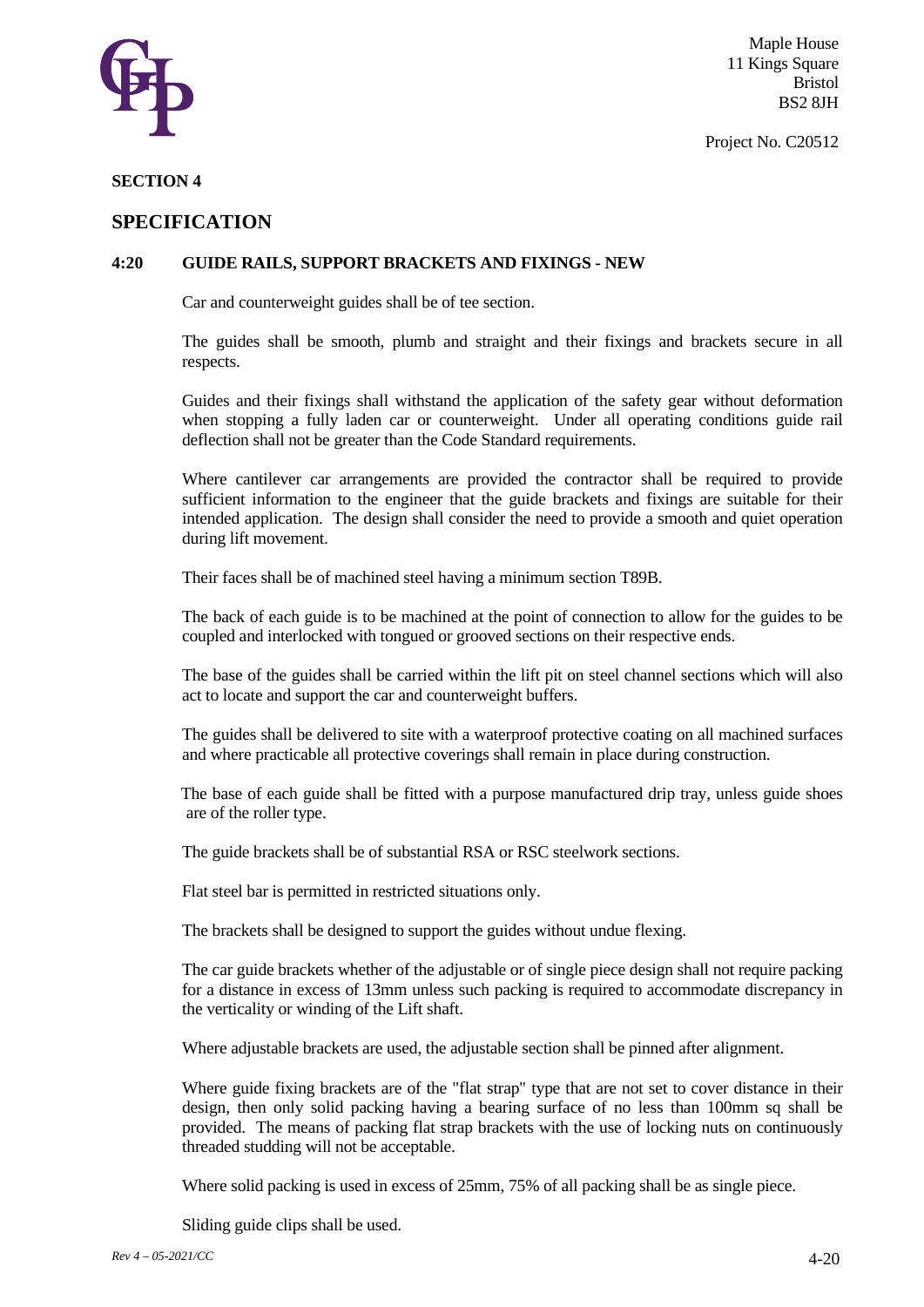

Project No. C20512

#### **SECTION 4**

## **SPECIFICATION**

The guides shall terminate within 75mm of the underside of the top of the shaft and fitted with a physical stop.

The guides shall be pinned to the lowest guide brackets to prevent any movement during the application of the up direction safety gear where installed.

The setting out of each lift shaft shall take into account all discrepancies and tolerance should be allowed for any out of plumb or twist conditions presented by the shaft construction.

Where counterweights are positioned to the rear of the car, they shall be positioned on centre lines parallel to the car guides.

Where counterweights are contained within combination brackets to the side of the Lift car the guide system shall be set out as a single exercise.

On group systems all Lifts shall set out to the established site grid lines.

The Engineer may call for a set of the actual shaft plumbing's taken on site by the site operatives so these must be retained by the Contractor for reference purposes.

#### **4:21 ENERGY ACCUMULATION BUFFERS - NEW**

The buffers shall be capable of bringing the car/counterweight to a gradual and positive stop.

Energy accumulation buffers shall be located in the pit beneath car and counterweight and securely fixed to the base support.

The steel buffer supports shall be of robust construction securely fixed between their respective guides and be of sufficient height to maintain the necessary over travel of the Lift and maximise man clearance.

Spring buffers, when provided, shall incorporate an impact cap.

In the cases where buffers are fixed to the underside of the Counterweight or Car the impact area shall form an obstacle (pedestal) of a height not less than 300mm. Unless the Cwt screen extends to within 50mm of the pit floor.

### **4:22 COUNTERWEIGHT - NEW**

The counterweight shall be of steel framed bolted or welded construction with multiple section cast iron weights, which shall be suitably clamped.

Where makeweights are employed, they shall be full width and depth of the counterweight frame and secured by the same clamping device.

The counterweight shall adequately withstand buffer impact.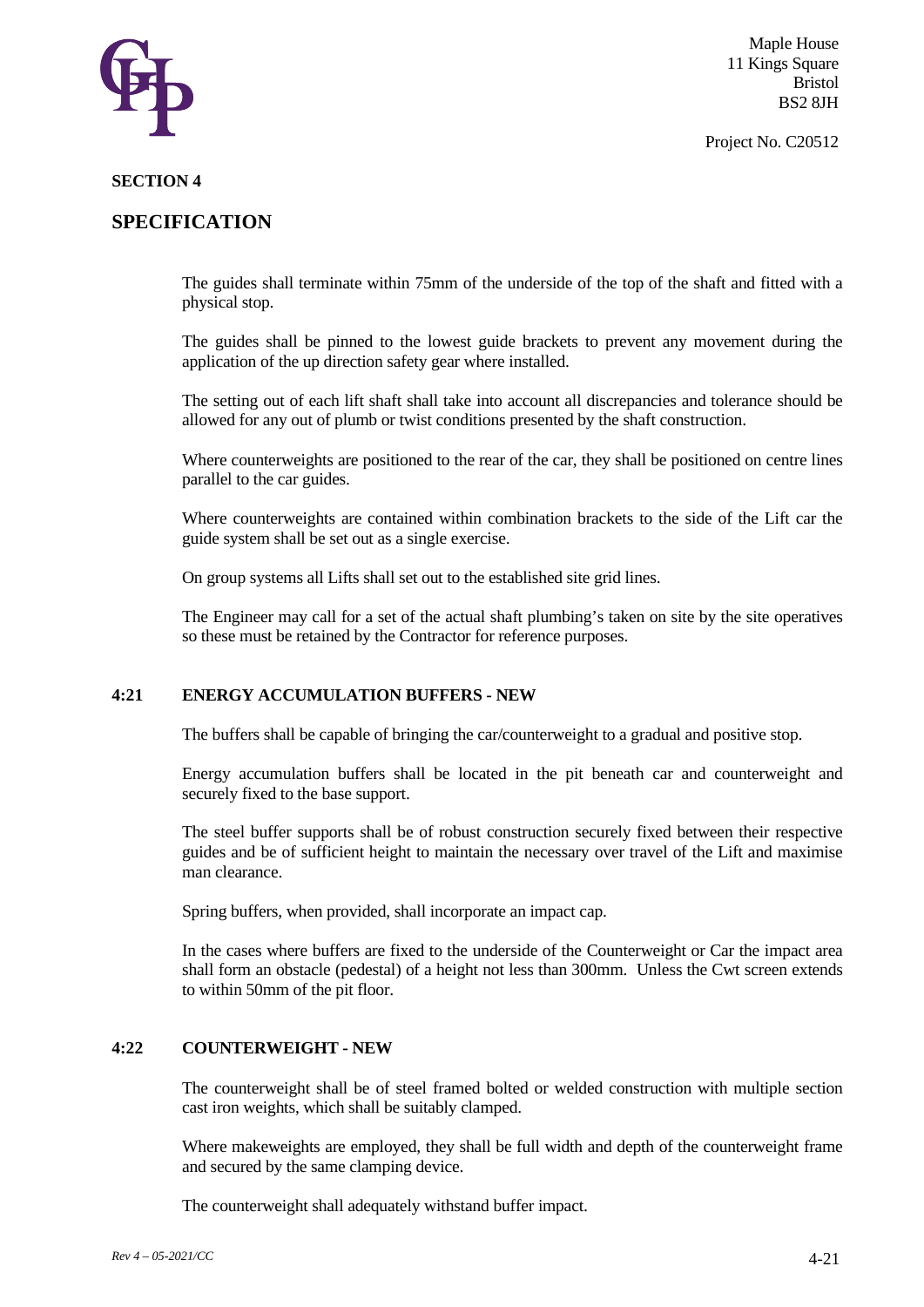

Project No. C20512

#### **SECTION 4**

## **SPECIFICATION**

Where any accessible spaces exist below the well, the counterweight shall be equipped with a safety gear, and the pit shall be designed for an imposed load of 5000 N/²m.

### **4:23 PASSENGER LIFT CAR FRAME & PLATFORM - NEW**

The car frame shall be of rolled or pressed channel and angle construction and shall be capable of sustaining a fully loaded car without permanent deformation with an evenly distributed load. The frame shall be of bolted or welded construction and the use of set screws or rivets is strictly forbidden.

The design of the car frame shall incorporate a load weighing device.

The load weighing device shall prevent operation of the lift in the event of the contract load being exceeded.

The load weighing device shall provide auto-bypass information to the control system in addition to conventional load weighing. When overloaded the Lift car shall be prevented from moving.

For call transfer the load weighing device shall be operational when the load is 80% or more of the contract load. Load weighing devices shall automatically reset.

When of a cantilever construction, the car frame and guide shoes shall be designed to minimise guide shoe/roller shoe pressure to ensure a smooth and quiet operation.

The platform shall be of steel frame supporting a timber sub-floor of exterior grade plywood of 25mm thickness. The underside of the timber sub-floor shall be fully lined in sheet steel which shall be fixed at 150mm centres.

Car isolation is to be provided between platform and car frame. The isolation shall be of oilresistant resilient compound pads of suitable density for the contract load and car weight.

Isolation shall be fitted to the top of the car enclosure and may be of an adjustable design. It shall not be fitted until the Lift car has been plumbed and levelled with all ancillary items and components attached.

Plumbing and alignment shall be made by packing to the floor frame, not by jacking of the top of car isolation.

The frame shall be of bolted or welded construction and the use of setscrews or rivets is strictly forbidden. Adequate clearance must be provided beneath the crosshead section to allow adjustment of the hoist ropes.

Buffer plates shall be provided to the underside of the car frame.

The design of the car frame shall ensure that the rope termination pick-up point shall be as close to balanced as possible.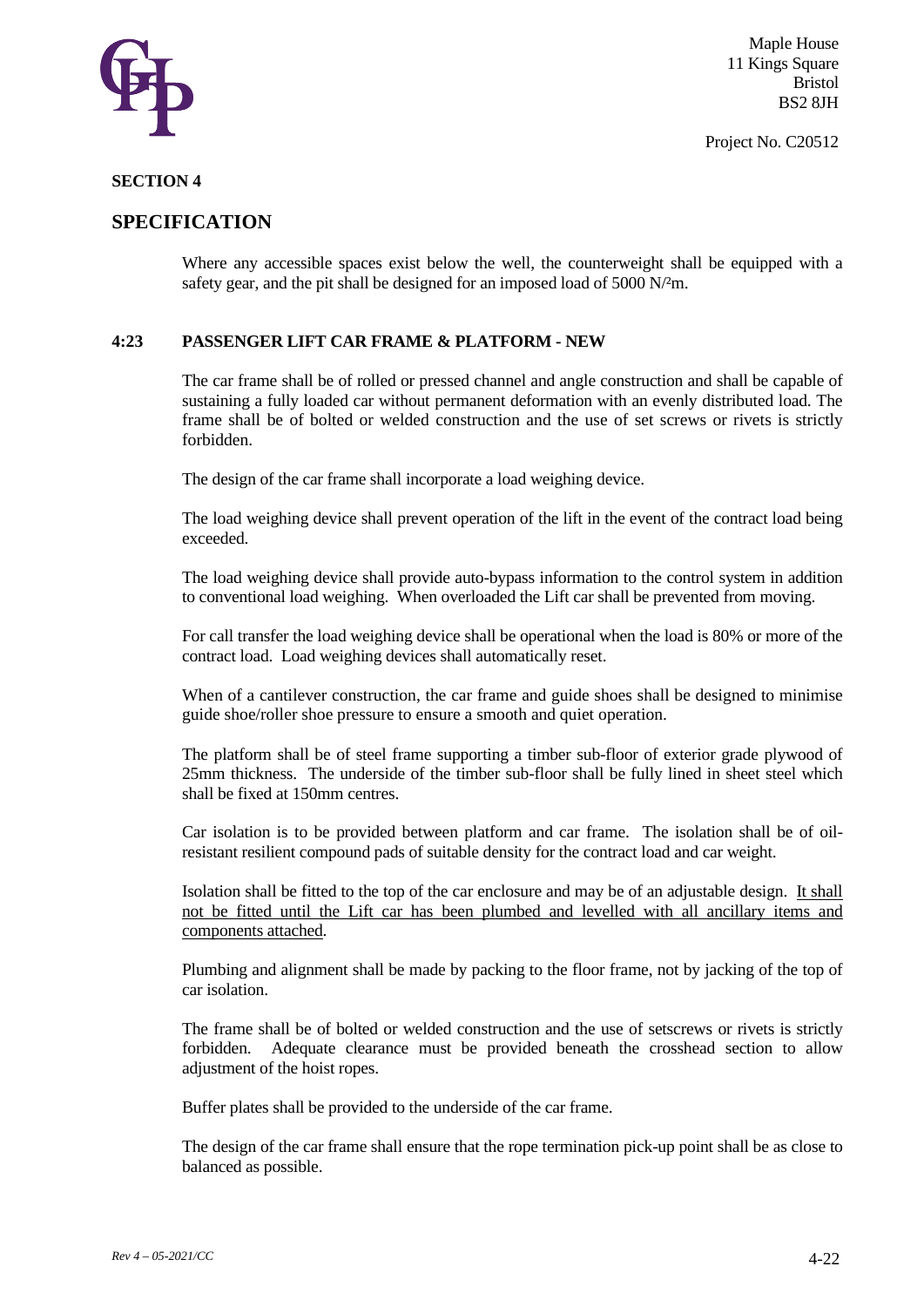

#### **SECTION 4**

### **SPECIFICATION**

#### **4:24 GUIDE SHOES - NEW**

The car shall be provided with four self-adjusting guide shoes with renewable liners, adjustable stops and lubricators as the design requires.

The counterweight will be provided with fixed guide shoes with renewable liners and lubricators as the design requires.

The car guide shoes shall be designed to withstand at least 125% normal guide shoe pressure.

#### **4:25 STATIC BALANCING**

Prior to the final adjustment of the guide shoes the lift car shall be statically balanced to ensure even weight distribution with the unrestrained car suspended vertically.

Additional weights shall be provided as needed to achieve satisfactory static balancing. Weights shall be of steel or cast iron, secured to channels which are fixed to the lift car.

The contractor is to ensure that any additional weight added to the car and counterweight must not compromise the safety gear capacity, machine sheave shaft loadings and rope calculations.

#### **4:26 LIFT CAR CONSTRUCTION - NEW**

Lift cars will be constructed in sheet steel, but the mechanical strength shall be sufficient to withstand a force of 300N applied at right angle over an area of 5cm² at any point from the inside towards the outside, without permanent deformation greater than 1mm, or elastic deformation greater than 15mm.

Also withstand a force of 1000N applied at right angle over an area of 100cm² at any point from the inside towards the outside, without permanent deformation greater than 1mm.

The sheet steel where applied to the exterior of the lift car must return around all external angles and where sections are joined, an overlap of at least 50mm is required.

Wedge fixings where used at corner junctions shall be screw fixed and shall not rely on the wedging only.

Sheet steel construction the panels are to be 16 swg sheet steel each being a maximum of 300mm wide, each fully treated with anti-drumming compound which shall be fire resistant.

A suitable composite infill material shall be provided between abutting steel panels.

All steel panels shall be of rigid construction to prevent twisting, warping or flexing during operation.

Flanges shall be bolted at 200mm centres.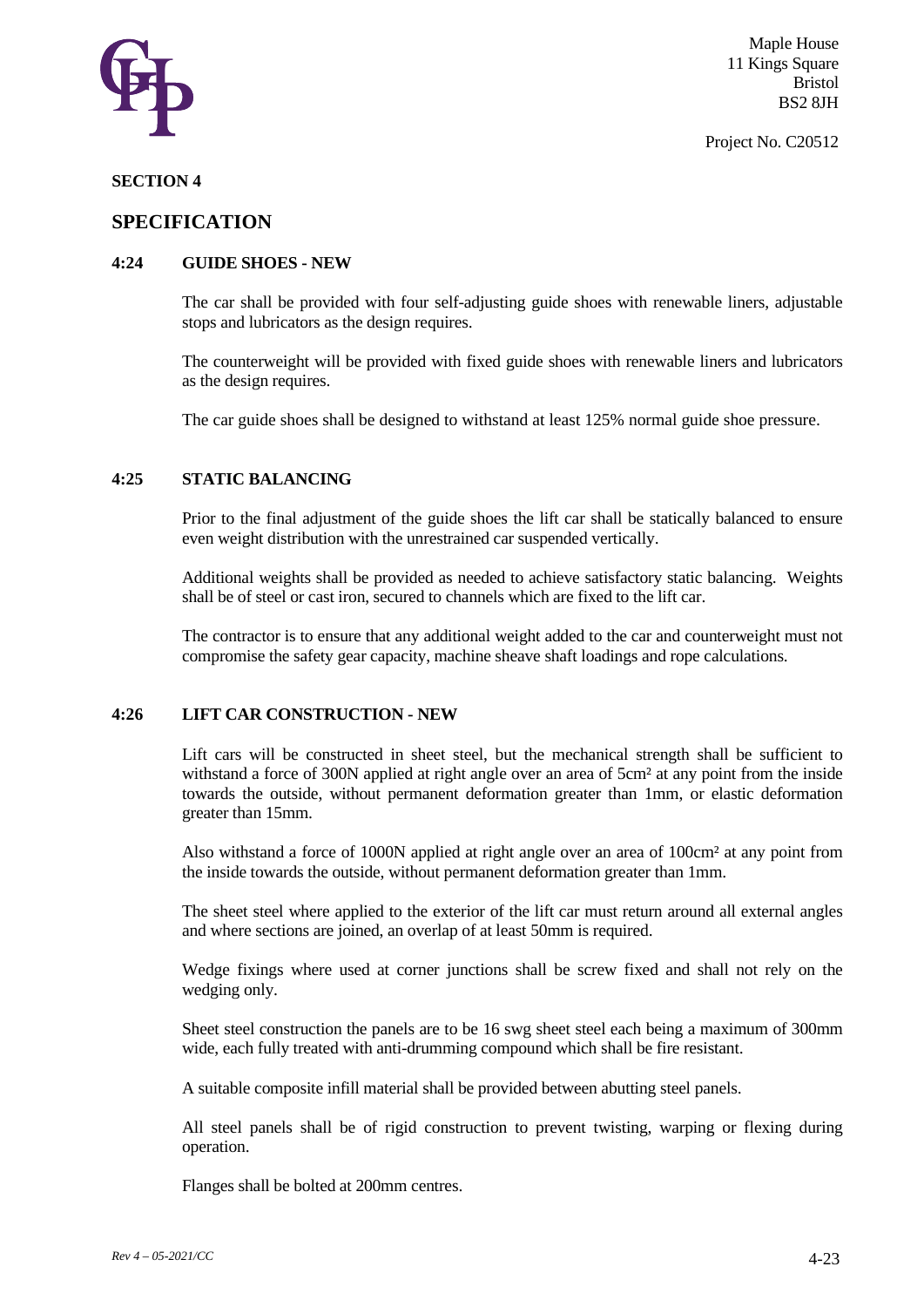

Project No. C20512

#### **SECTION 4**

## **SPECIFICATION**

The lift car roof shall be constructed in sheet steel and internally finished in accordance with the schedule of finishes.

An inductive loop cable shall be fitted and wired to all speech units within the lift car.

Ventilation shall be provided to the side and rear walls at upper and lower levels which shall be fitted with back scoops to assist air circulation and to prevent the insertion of objects which may touch any fixed or moving equipment in the lift shaft.

The car station panel design and arrangement shall be to the approval of the Engineer.

The car station panel shall be of a hinged design there shall be a minimum of 3 tensioned locking points and when unlocked, the hinged return shall spring open. It shall be possible to snap lock the car station panel from within the Lift car.

Where the lift operates within an environment which has a high risk of vandalism, the car station panel shall be unlocked from the car roof and shall be equipped with a retaining chain and/or wire lanyard.

The car entrance sill shall be fully supported across its length and shall be raised above the subfloor level to suit the floor finish thickness indicated in the *Schedule of Finishes,* which form part of the works.

The car lighting shall switch off automatically when there has been no activity of the lift car for more than a 5 minute period (adjustable). If any push button is pressed, either within the car or on a landing, the car lights shall switch on. If a fault condition arises or when the car is on Car Preference Control the car lights shall remain switched on at all times. This facility shall be provided in conjunction with a permanently illuminated Alarm Push Button.

Emergency lighting shall be provided, in the event of a power failure the emergency car lighting will continue to operate normally under emergency supply for 3 hours at a minimum of 5 lux from the same source as the alarm, air Purifier and fan, but separately fused.

#### **4:27 CAR OPERATING PANEL**

The facilities and features shown elsewhere within the specification shall be provided, with the design and final layout to be approved by the Engineer. The push buttons shall be installed at a height of between 900mm & 1100mm from the finished car floor and positioned on the side wall 400mm from the front return. Push button pressels shall be in contrast to their surroundings.

Where applicable a CE marking and notified body identification number shall be displayed in a position to be agreed by the engineer.

Where called for the following will be provided:

#### **Alarm Button**

The alarm button shall be permanently illuminated and yellow in colour and shall incorporate a tactile bell shape symbol. It shall be fully illuminated during power failure.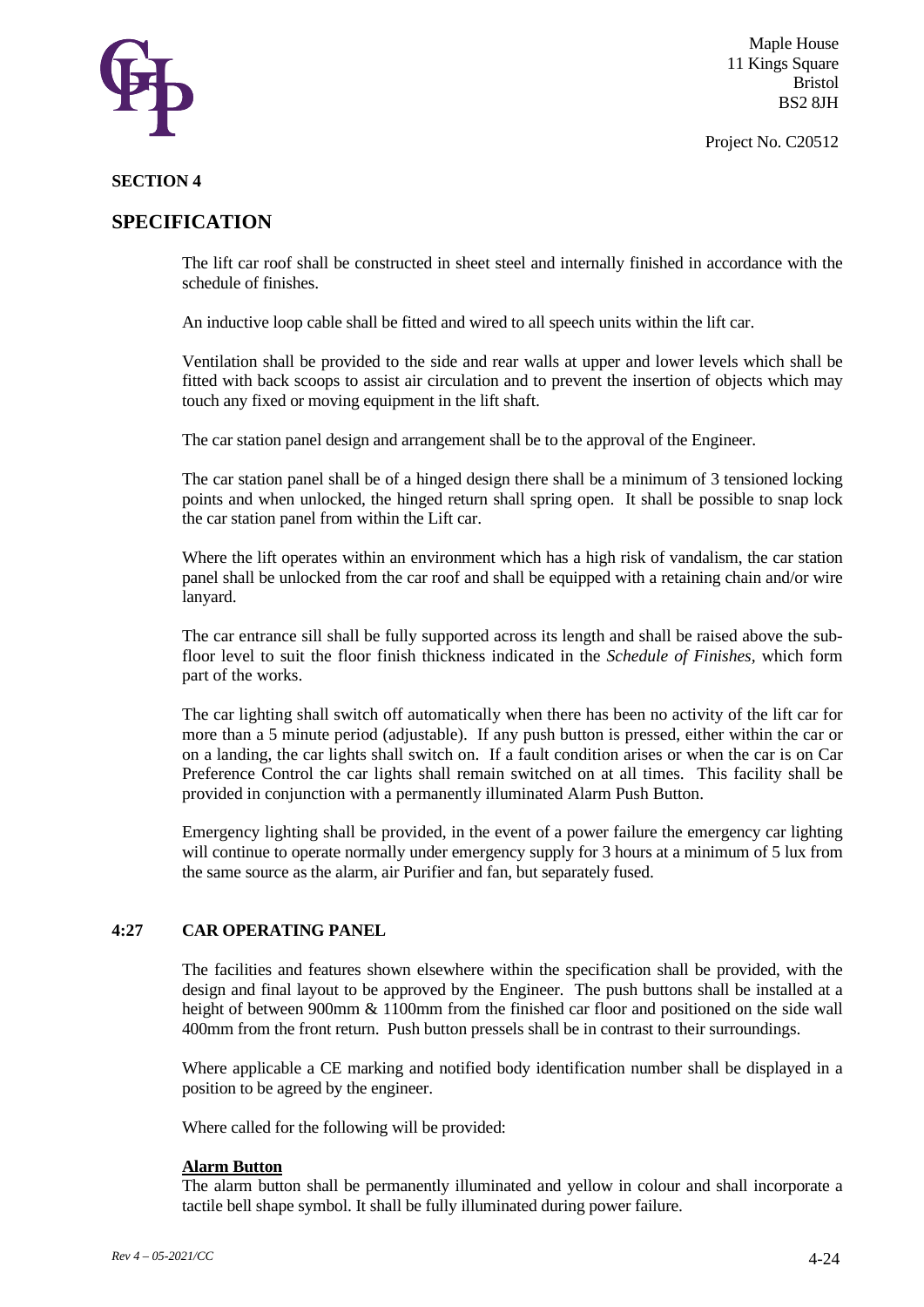

#### Project No. C20512

#### **SECTION 4**

## **SPECIFICATION**

The alarm button shall be located below the car call push buttons.

#### **Audible Annunciator**

A programmable audible annunciator is to be incorporated which shall be simply and easily recorded to provide a variety of messages within the lift car. The volume shall be adjustable and as a minimum the available messages shall comprise '*Doors Opening', 'Doors Closing', 'Lift Going Up', 'Lift Going Down',' Lift Overloaded' and 'Floor N' where N is the actual floor where the lift is positioned.*

The voice messages shall be of high quality and clarity.

#### **Emergency Communication System**

In the event of the alarm button being pressed an Auto-Dial system will be activated and will sequentially dial a minimum of three preset numbers, which shall be notified by the employer.

Communication from the auto dial unit shall be to a 24 hour manned call centre.

The emergency alarm device shall be equipped with both visual and audible signals, integrated into the car operating panel, comprising of:

- A yellow illuminating pictogram in addition to the audible signal for the emergency alarm transmission to indicate that the alarm has been given.
- A green illuminating pictogram in addition to the audible signal normally required (voice link), to indicate that the emergency call/alarm has been registered. The audible signal (voice link) shall have a sound level between 35dB(A) and 65dB(A), adjustable to suit site conditions.
- An induction loop shall be provided to aid people with impaired hearing.

The type and manufacturer of the auto-dial system shall be an approved device and shall be of such design which does not prevent other contractors from maintaining or reprogramming the system.

The auto-dial unit shall be installed behind the car operating panel faceplate or front return panel.

The operational procedure of the auto-dialler shall be engraved on to the car station panel.

The auto-dialler is to be enabled by the operation of the alarm bell push button and disabled at the receiver terminal.

With the exception of a time-out facility that will be initiated by operation of the alarm push button, it shall not be possible to enable the system to listen into the Lift car.

A timer unit capable of 0 to 60 minute setting shall be incorporated which will allow the receiving station to communicate with the car at any time during the agreed set period, which can only commence on operation of the alarm push button.

The alarm push button will also operate a "comfort" alarm bell mounted on the car top and a separate Alarm Bell mounted at Main Floor level.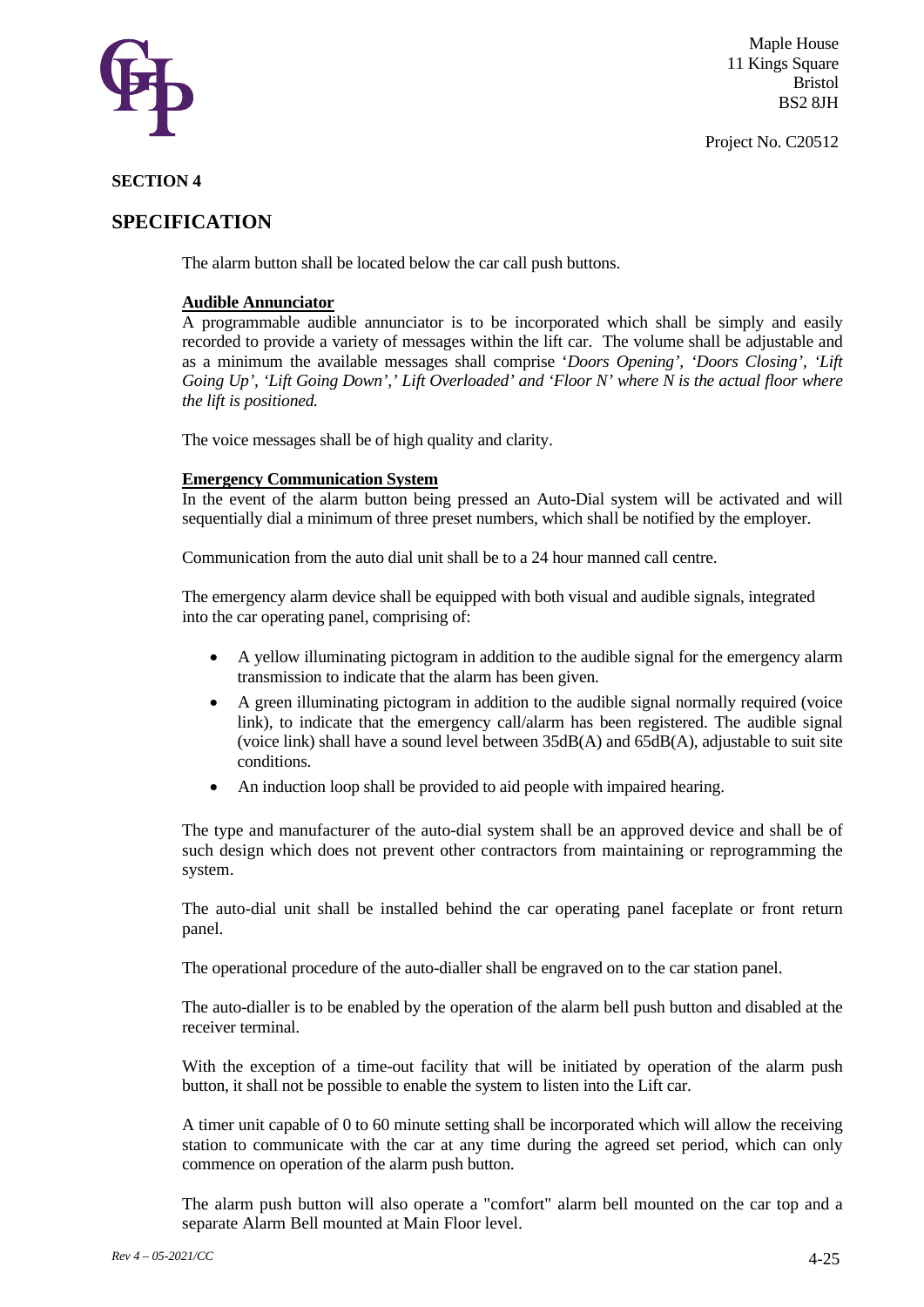

# **SECTION 4**

# **SPECIFICATION**

# **Car Light Switch**

The car light switch shall comprise a three position double pole switch within a unit of similar size to the car pushes.

Position 1 is to be ON Position 2 is to be OFF Position 3 is to be TEST which will test the emergency lighting unit within the lift car.

## **Car Position Indicator**

A visual display unit incorporating a colour TFT position indicator behind a coloured diffuser shall be located in the car station panel. It shall be a minimum of 50mm in height and shall incorporate a scrolling feature as well as separate direction of travel indication.

The visual display unit shall be located within the car operating panel positioned at a height between 1600mm and 1800mm above the car finished floor level.

The visual display unit shall be easily visible and legible and shall be capable of displaying a variety of standard messages, as well as floor position, including but not restricted to:

Lift Overloaded Lift Out of Service Lift on Preference Control Lift on Fire Control Lift Returning to Main Floor

## **Car Preference**

A key operated car preference switch is to be incorporated in the car operating panel. The key shall be captivated when in the "ON" position.

## **Car Push Buttons**

The car push buttons shall be of micro movement design with raised tactile facility and shall have both audible and visual call registration indication.

The push buttons shall have dual LED illumination and their pressels shall be in contrast to their surroundings.

A single operation of the push buttons shall register a call on the lift control system, whilst subsequent operation of the push shall initiate quick close of the doors.

The main exit floor push button shall be green in colour and project from the car operating panel by 5mm.

# **Door Open Push**

A door open push shall be provided with LED illuminated halo which shall be activated during the door closing cycle.

## **Door Close Push**

A door close push shall be provided.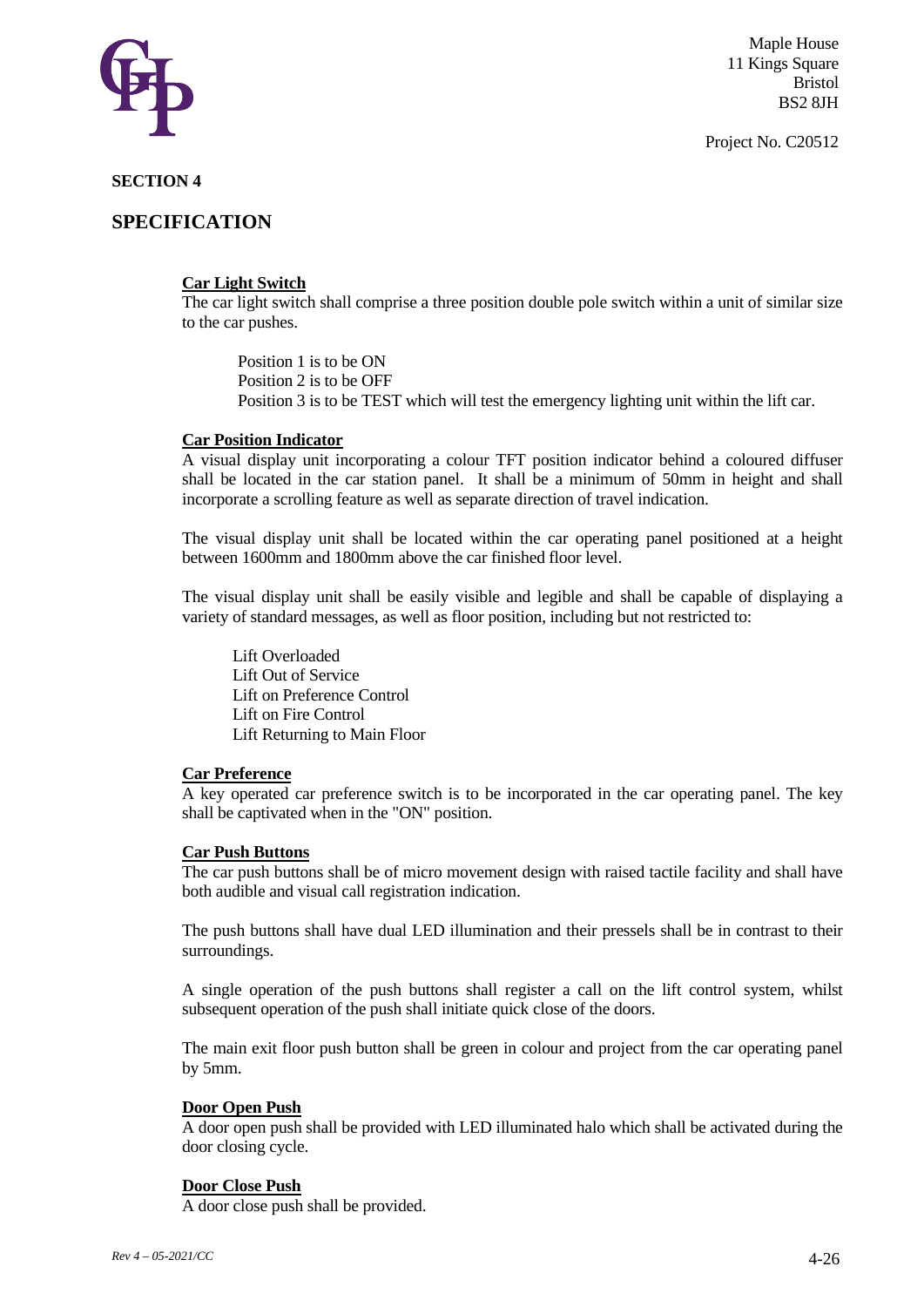

Project No. C20512

# **SECTION 4**

# **SPECIFICATION**

# **Overload Warning Indicator**

A message shall be announced when the lift car becomes overloaded and the visual indicator shall display a standard message to advise of the overload condition. Both audible and visual messages will cease when the overload condition has been corrected.

## **4:28 MECHANICS CONTROL STATION – CAR TOP**

The mechanics car top control station shall be mounted vertically within 1m of the landing entrance, and easily accessible from the landing threshold (where a through car condition exists it shall be accessible from the side with the majority of landing entrances).

The mechanics car top control station shall contain maintenance and test switches, direction push buttons, a 13amp switch socket outlet with RCD protection, and a proprietary brand of 16 watt twin fluorescent bulkhead light fitting with polycarbonate or similar shatter resistant diffuser.

The light fitting shall also be provided with an emergency power source from an independent supply of 3 hours duration with a minimum of 5 lux.

It is permissible to feed the emergency car lighting from this source provided that 3-hour duration is maintained in each case.

All car top lighting and power points shall come from a common source but shall be individually fused.

All switches and push buttons shall be clearly marked with their functions, with the push buttons being distinguished by colour also.

Operation of these switches and push buttons shall be as follows:

## **Roof Light Switch**

Control of Roof Light

#### **Shaft Light Switch**

In addition to the shaft lighting switch circuits specified for machine room/space and lift shaft, an intermediate switch shall be incorporated on or near the mechanics car top control, which will provide the shaft lighting system with a third point of operation.

#### **Stop / Run Switch**

The stop switch shall be a push/pull type (push to stop pull to run). The button shall be at least 50mm in diameter and coloured red.

The stop button shall be proud of its shroud only in the "run" position.

The button shall show visual indication of both operational positions and incorporate the word STOP placed on or near it.

The stop button shall be position at the extreme top right position on the car top control panel.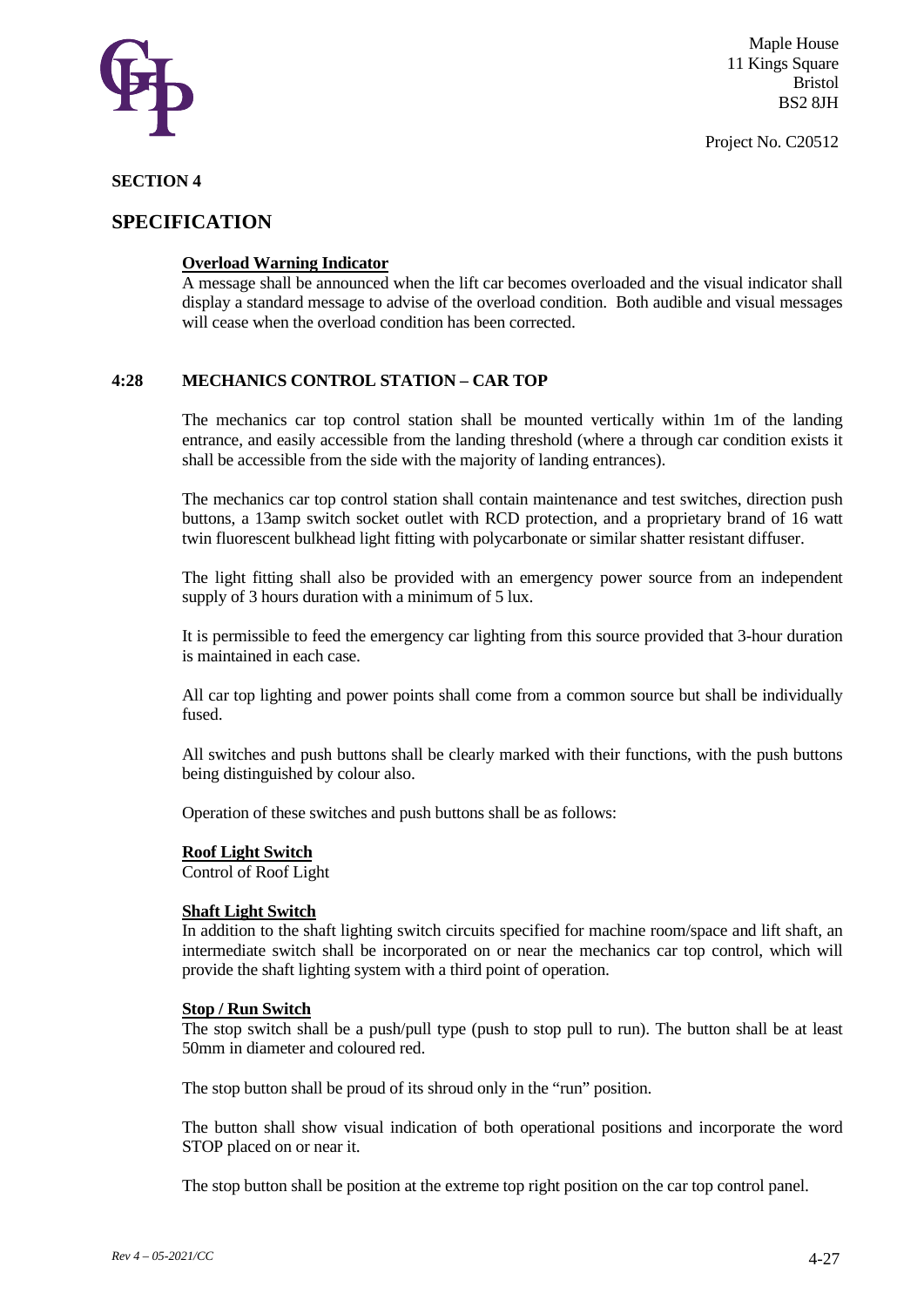

# **SECTION 4**

# **SPECIFICATION**

## **Inspection/Normal Operation Switch**

NORMAL - Normal operation

INSPECTION - Car and landing push buttons isolated: push buttons on mechanics control panel become operative, and the Inspection/Normal Operation switch becomes illuminated.

The words NORMAL and INSPECTION shall be clearly marked on or near the switch.

The switch is to be protected against involuntary operation and of a bi-stable design. The switch shall be shrouded.

The switch shall be positioned in the extreme top left on the car top control panel.

Returning to normal shall only be effected by switching all the inspection switches back to normal.

#### **Door Control Switch**

The words DOOR OPEN AND CLOSED placed on or near the switch and shall be position to the extreme bottom left on the car top control panel.

#### **Up, Run and Down Direction Buttons**

The up direction button, the run button and the down direction button shall be arranged centrally and vertically in line with the up direction button positioned at the top of the car top control panel, it shall be possible to activate the run and direction buttons with one hand.

When pressed the car shall move at the designed test speed in the UP or DOWN direction (only whilst the respective direction button and the intermediate run button are depressed). These shall operate under constant pressure.

# **Engineers Alarm Button**

An enshrouded continuously illuminated alarm push in yellow and engraved **alarm** over a red back ground and located below the stop button.

#### **Up Inspection Safety Limit**

A mechanically operated UP inspection limit is to be incorporated in the control circuit so that when the INSPECTION switch is in the INSPECTION position and the UP button is depressed, the car shall stop at the top of the lift shaft low enough to ensure that a 2 metre tall person standing on the top of the car shall be in no danger of coming into accidental contact with any overhead equipment or structure. Immediately after the UP test limit has been set and checked for final position the limit supporting arm, in addition to the conventional clip fixings, is to be twice pinned through the guide flange. In addition, a notice is to be fitted with the wording WARNING - DO NOT MOVE UP INSPECTION SAFETY LIMIT.

# **4:29 MECHANICS CONTROL STATION – PIT AREA**

The mechanics pit control station shall be mounted vertically within 0.30m of the pit refuge space.

The mechanics pit control station shall contain maintenance and test switches, direction push buttons. All switches and push buttons shall be clearly marked with their functions, with the push buttons being distinguished by colour also.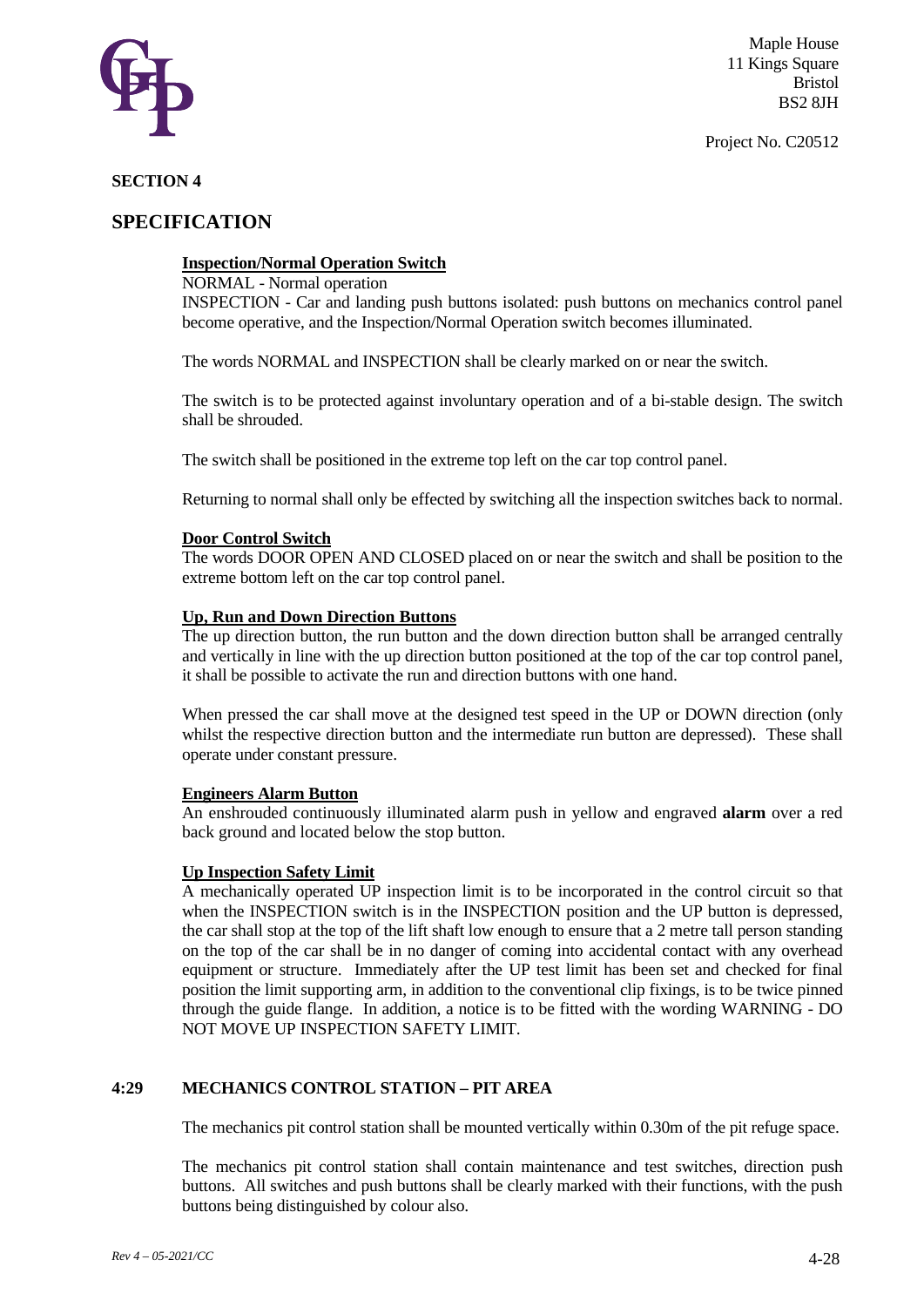

#### Project No. C20512

# **SECTION 4**

# **SPECIFICATION**

Operation of these switches and push buttons shall be as follows:

## **Stop/Run Switch**

The stop switch shall be a push/pull type (push to stop pull to run). The button shall be at least 50mm in diameter and coloured red.

The stop button shall be proud of its shroud only in the "run" position.

The button shall show visual indication of both operational positions and incorporate the word STOP placed on or near it.

The stop button shall be position at the extreme top right position on the car top control panel.

#### **Inspection/Normal Operation Switch**

#### NORMAL - Normal operation

INSPECTION - Car and landing push buttons isolated: push buttons on mechanics control panel become operative, and the Inspection/Normal Operation switch becomes illuminated.

The words NORMAL and INSPECTION shall be clearly marked on or near the switch.

The switch is to be protected against involuntary operation and of a bi-stable design. The switch shall be shrouded.

The switch shall be positioned in the extreme top left on the car top control panel.

Returning to normal shall only be effected by switching the inspection switch back to normal, and in conjunction with the electrical reset device located on the landing mechanical release device or within a locked cabinet in close proximity to the pit access door (where provided).

#### **Up, Run and Down Direction Buttons**

The up direction button, the run button and the down direction button shall be arranged centrally and vertically in line with the up direction button positioned at the top of the car top control panel, it shall be possible to activate the run and direction buttons with one hand.

When pressed the car shall move at the designed test speed in the UP or DOWN direction (only whilst the respective direction button and the intermediate run button are depressed). These shall operate under constant pressure.

Note; where mechanics control stations are provided within lift pit area, these shall be installed in conjunction with the following:

- Pit prop safety devices.
- Safe man clearances identified.
- Access control monitoring (mechanical lock release).
- Resetting of access control monitoring switches via reset button on the switch or electro mechanical means within the lift lobby area, together with resetting required at the control panel.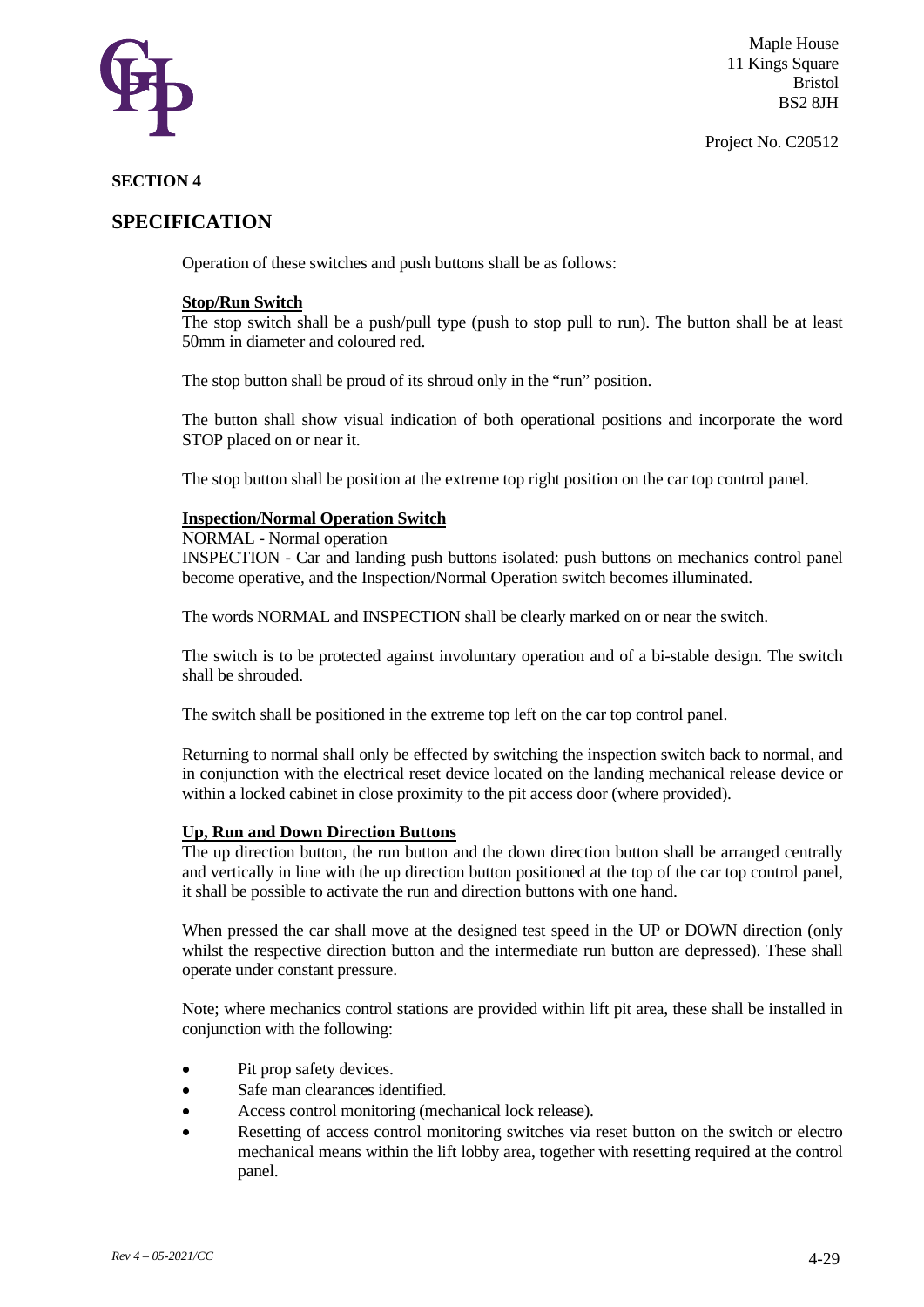

Project No. C20512

## **SECTION 4**

# **SPECIFICATION**

# **4:30 INFRA-RED ENTRANCE PROTECTION**

A protective device shall be fitted to the full height of the leading edge of the car doors. Its field of operation shall be a minimum of 50mm from the leading edge and it shall initiate re-opening before any contact with obstruction.

It shall comprise a curtain of intersecting beams and shall continue to function with up to 25% failure in any of the modules.

# **4:31 CAR DOOR OPERATOR - NEW**

The new door operator(s) shall provide a high speed, smooth and quiet motion of the car and landing doors.

The door speed during operation shall have sinusoidal characteristics with variable speed control.

The doors shall be driven by an AC Variable Frequency or Linear controlled motor in both opening and closing directions.

The lift shall normally park with the doors closed.

All couplers shall be of metal construction, and where moving skates are used then, for rigidity in door coupling, twin pick-ups are to be used.

All door gear components shall be of the same manufacture.

The car top door operating equipment shall be provided with suitable removable mechanical protection constructed to withstand a force of 1000 Newton's without permanent deformation or damage.

## **4:32 CAR ENTRANCE - NEW**

The car doors are to be constructed in 16 swg sheet steel.

The doors shall be of welded construction incorporating purpose-designed mounting plates, crossbracing and fire-retardant anti-drumming compound.

The steel mounting plates shall be of a minimum 6mm thick suitable for drilling and tapping. [*The use of RIVNUTS or similar fixings will not be acceptable*].

Door hangers shall be fixed with bolted fixings into the door panel and will allow a minimum of 15mm penetration.

The door panels shall incorporate additional stiffening at their base for the fitting of door shoes.

The finished faces of the door panels shall show no visible fixings or weld marks and, where facing material is applied, it shall be fully wrapped and riveted in addition to the bonding material. [*See Sketch SK No 2*].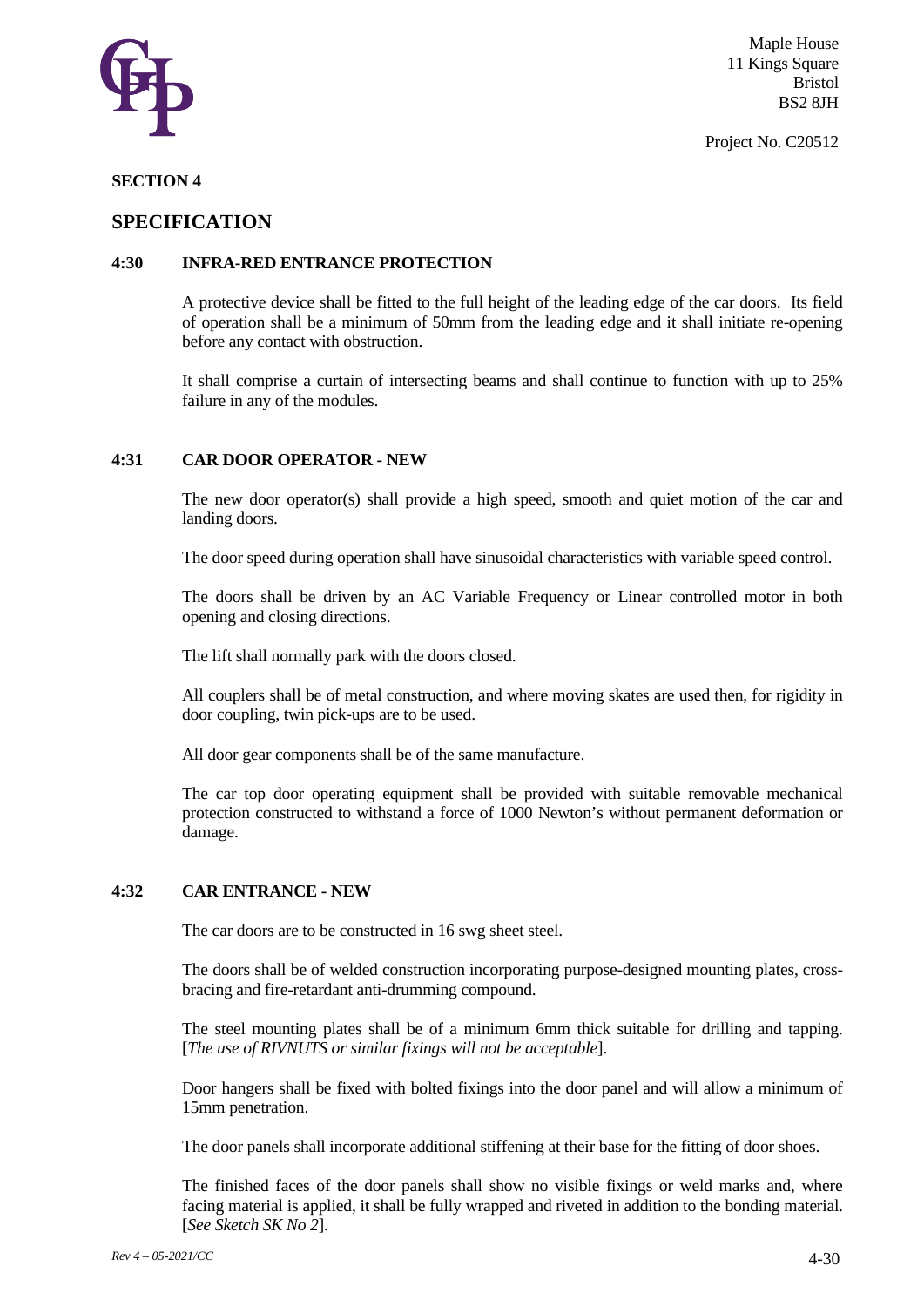

Project No. C20512

# **SECTION 4**

# **SPECIFICATION**

It is permissible to profile the leading edge of the door panels.

The top track shall be separately fixed to the header to allow for replacement.

All rollers shall be polyurethane tyred with a steel boss and shall incorporate a minimum of 2 bolted fixings into the door assembly.

Provision shall be made to adjust the door height by 5mm.

Where the design of the top track does not prevent the rollers from leaving the tracks or tipping, anti-kicking rollers will be required.

Two sliding shoes per door panel shall be provided each having an offset vertical flange secured to the well side of the door so that the shoes can easily be replaced without lifting the doors.

In the event of the failure of the door shoes and/or fixings the doors must be retained in their bottom track.

The bottom track shall be machined, supported throughout its length and all packing used is to be steel full size of the track section.

Where dissimilar metals abut they shall be separated by a plastic membrane to prevent electrolytic corrosion.

The door contact for each door panel shall be housed within a substantial casing and shall be easily adjustable. It must *not* be possible to open the car doors while the Lift is in motion.

The clearance between door panel and surrounds shall be between a minimum of 3mm and a maximum of 6mm.

The back edge of the doors shall overlap the clear entrance width by a minimum of 15mm [*See Sketch SK No 2*].

Where the entrances are arranged as 2-speed, an approved mechanical link shall be provided between the fast and slow speed doors, and the slam post is to be formed as a rebate for the fast speed door.

The fast and slow speed doors shall each overlap by a minimum of 15mm and shall overlap the architraves by 15mm.

Where any doors contain glass vision panels these shall be of approved Laminated Safety Glass only.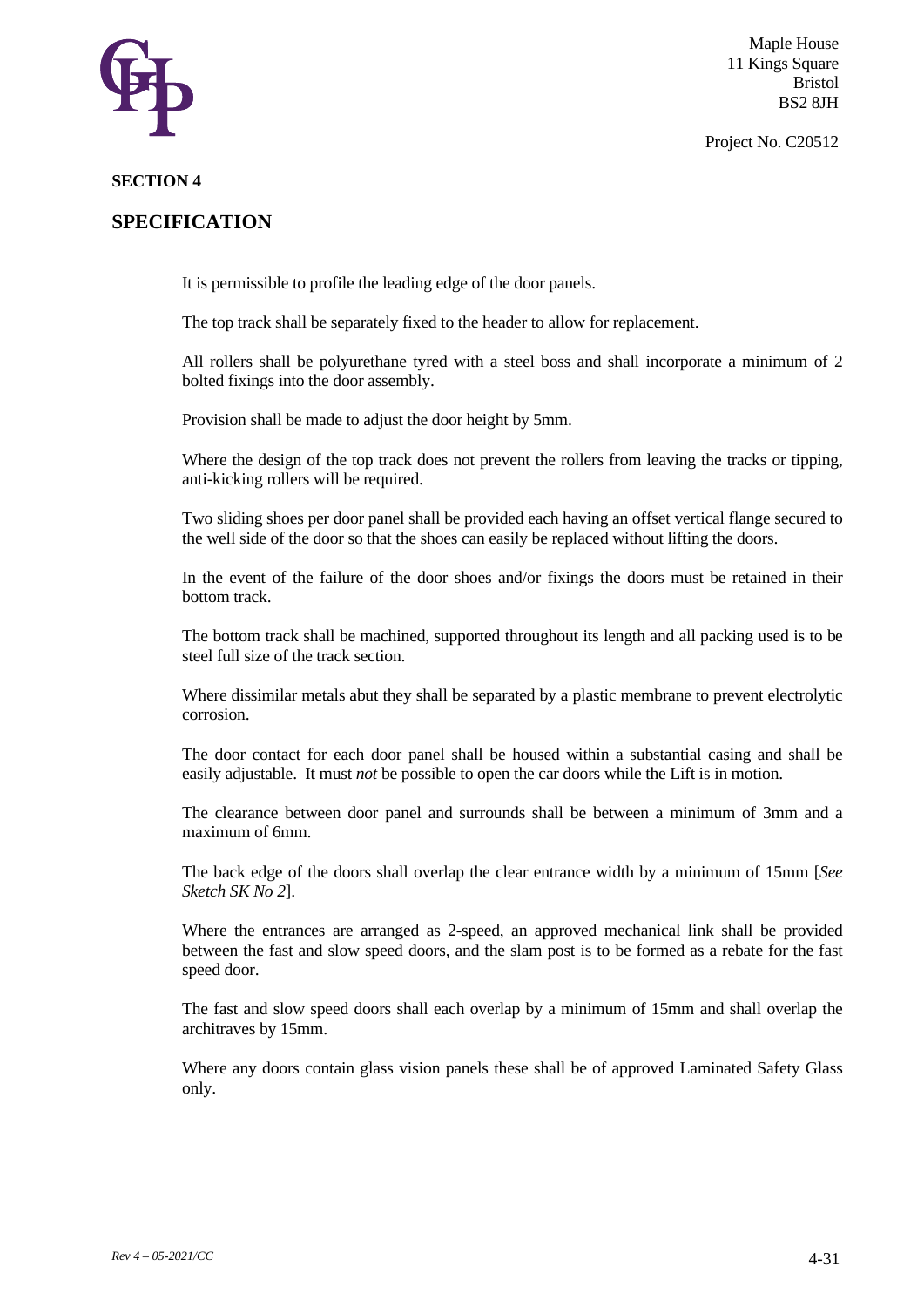

Project No. C20512

#### **SECTION 4**

# **SPECIFICATION**

# **4:33 LANDING ENTRANCE - NEW**

The landing doors are to be constructed in 16 swg sheet steel.

The doors shall be of welded construction incorporating purpose-designed mounting plates, crossbracing and fire-retardant anti-drumming compound.

The steel mounting plates shall be of a minimum 6mm thick suitable for drilling and tapping. [*The use of RIVNUTS or similar fixings will not be acceptable*].

Door hangers shall be fixed with bolted fixings into the door panel and will allow a minimum of 15mm penetration.

The door panels shall incorporate additional stiffening at their base for the fitting of door shoes.

The finished faces of the door panels shall show no visible fixings or weld marks and, where facing material is applied, it shall be fully wrapped and riveted in addition to the bonding material. [*See Sketch SK No 2*].

It is permissible to profile the leading edge of the door panels.

The top track shall be separately fixed to the header to allow for replacement.

All rollers shall be polyurethane tyred with a steel boss and shall incorporate a minimum of 2 bolted fixings into the door assembly.

Provision shall be made to adjust the door height by 5mm.

Where the design of the top track does not prevent the rollers from leaving the tracks or tipping, anti-kicking rollers will be required.

Two sliding shoes per door panel shall be provided each having an offset vertical flange secured to the well side of the door so that the shoes can easily be replaced without lifting the doors.

In the event of the failure of the door shoes and/or fixings the doors must be retained in their bottom track.

The bottom track shall be machined, supported throughout its length and all packing used is to be steel full size of the track section.

Where dissimilar metals abut, they shall be separated by a plastic membrane to prevent electrolytic corrosion.

The gate contact for each door panel shall be housed within a substantial metal casing and shall be easily adjustable. It must *not* be possible to open the doors while the Lift is in motion.

The clearance between door panel and surrounds shall be between a minimum of 3mm and a maximum of 6mm.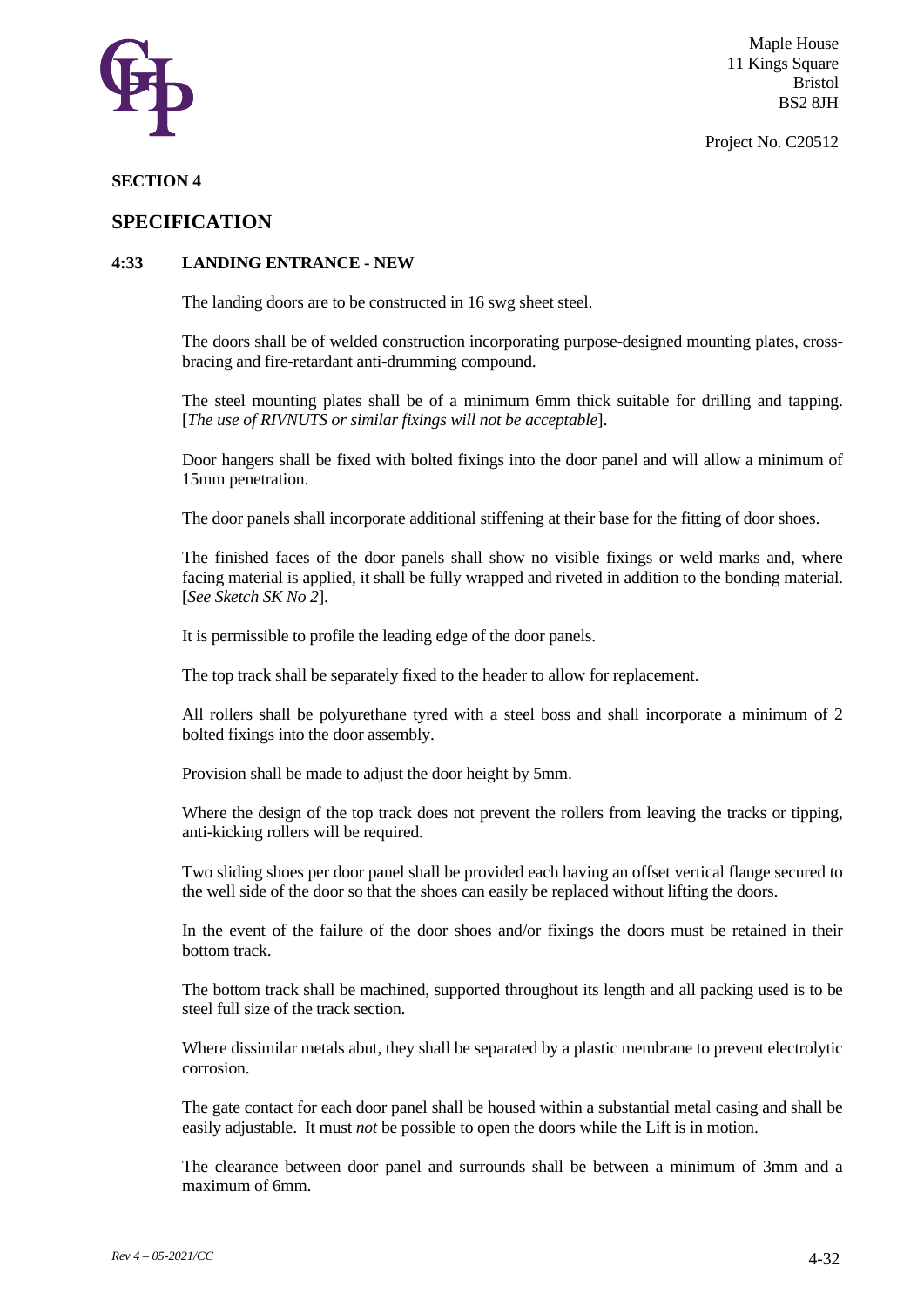

Project No. C20512

# **SECTION 4**

# **SPECIFICATION**

The back edge of the doors shall overlap the clear entrance width by a minimum of 15mm [*See Sketch SK No 2*].

Where the entrances are arranged as 2-speed, an approved mechanical link shall be provided between the fast and slow speed doors, and the slam post is to be formed as a rebate for the fast speed door.

The fast and slow speed doors shall each overlap by a minimum of 15mm and shall overlap the architraves by 15mm.

All landing entrance assemblies are to be certified for 2-hour fire rating. **The submission of a valid Fire Test Certificate and entrance design is required at tender submission stage.** 

**All landing entrance designs and method of installation must be compatible with the lift shaft front wall construction, and installed in accordance with the manufacturer design requirements.** 

The landing doors shall be located within a bolted angle section frame, which shall consist of two side angles, a bottom sill and a connecting header.

The wall anchors shall be designed to suit the building fabric.

Where sills are fitted to concrete nosing's the recesses are to be cleaned prior to the positioning of the sill and a bonding agent applied prior to the bedding in of the sill. (Bonding agents must be applied in accordance with the manufacturer's instructions).

Where tracks are fitted to a steel angle nosing the angles are to be provided by the contractor and any steel packing used shall be full size track section.

Electro mechanical interlocks shall be provided to each door panel and these shall be provided with metal removable covers. The locks shall be pinned following final positioning. All contacts shall be enclosed.

A triangular lock release mechanism shall be provided at each landing door panel.

A spring loaded lever action automatic door closer shall be provided to each door panel.

Alternatively, gravity type closers may be incorporated. These however, must be metal weights running within plastic tubes fixed to the door frame or other fixed position. Tubes fixed to the rear of the moving door panels will not be acceptable.

Rubber buffers shall be provided to the rear of the doors to prevent them opening more than 5mm beyond the clear opening width.

A full height sight guard shall be fixed to the edge of the leading door panel and shall be finished in the same material as the landing doors. The sight guard may be formed as part of the door panel folding process.

Where any doors contain glass vision panels these shall be of approved Laminated Safety Glass only.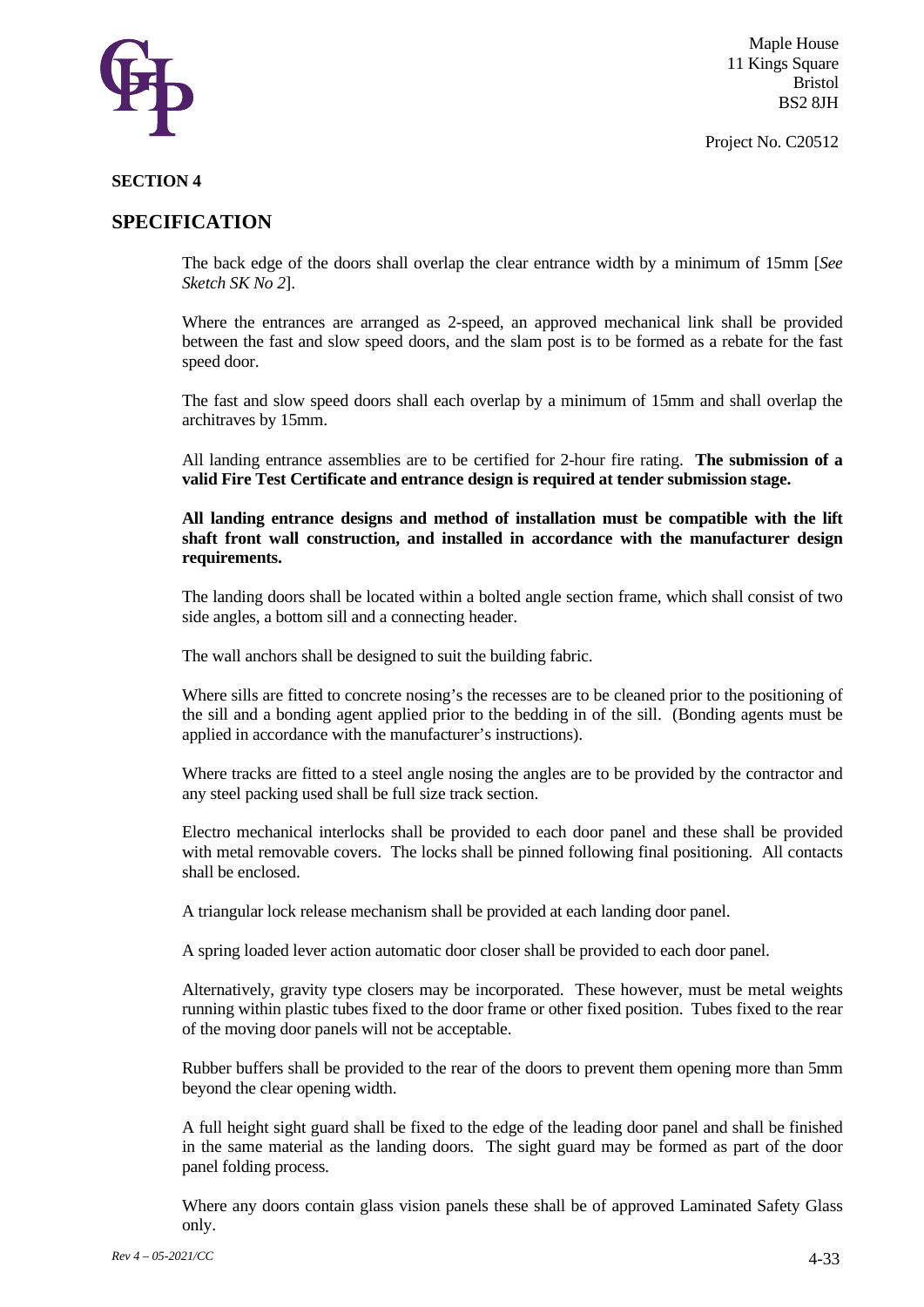

Project No. C20512

# **SECTION 4**

# **SPECIFICATION**

# **4:34 STEEL ARCHITRAVES - NEW**

The architraves shall be constructed in 3 pieces.

They shall be of steel construction of a minimum 14 swg.

Architraves shall be back filled with concrete.

Steel reinforcing is to be provided at the top of the uprights to securely fix the soffit panel across its full depth.

Fixings shall be designed to suit site conditions.

The architraves shall incorporate additional ties to the 2 uprights to ensure satisfactory bonding of the infill material.

The structural integrity of the architrave shall not be less than that of the original entrance / architrave.

The architraves shall project from between 20mm and 25mm form the finished front wall.

Where the entrance is fire certified the installation of the architrave and any associated fixings shall not compromise the fire integrity of the entrance.

## **4:35 STEEL ENTRANCE TRIM - NEW**

A rectangular section steel trim is to be fitted within the entrance reveals.

In addition to the vertical fixings, the trim shall be fixed to the header of the door frame and all fixings shall be concealed.

The trim shall be of 16 swg steel.

An allowance shall be made for the trims to be made measuring 100mm deep and to project by 13mm from the entrance reveals. The final size of the reveals has yet to be established and may be varied from the above.

# **4:36 PROTECTIVE SCREENS & GUARDS**

1. Equipment guards shall comprise a profiled rod frame with 10 SWG welded mesh infill. Mesh shall be a maximum of 20mm grid. The fixings for the guards are to be easily removable. All fixings shall be of a standard size and require the use of a specific tool for releasing. The tool shall be provided and kept mounted on the machine room/space toolboard. Framed hinged access flaps shall be provided, sensibly sited for ease of inspection and maintenance.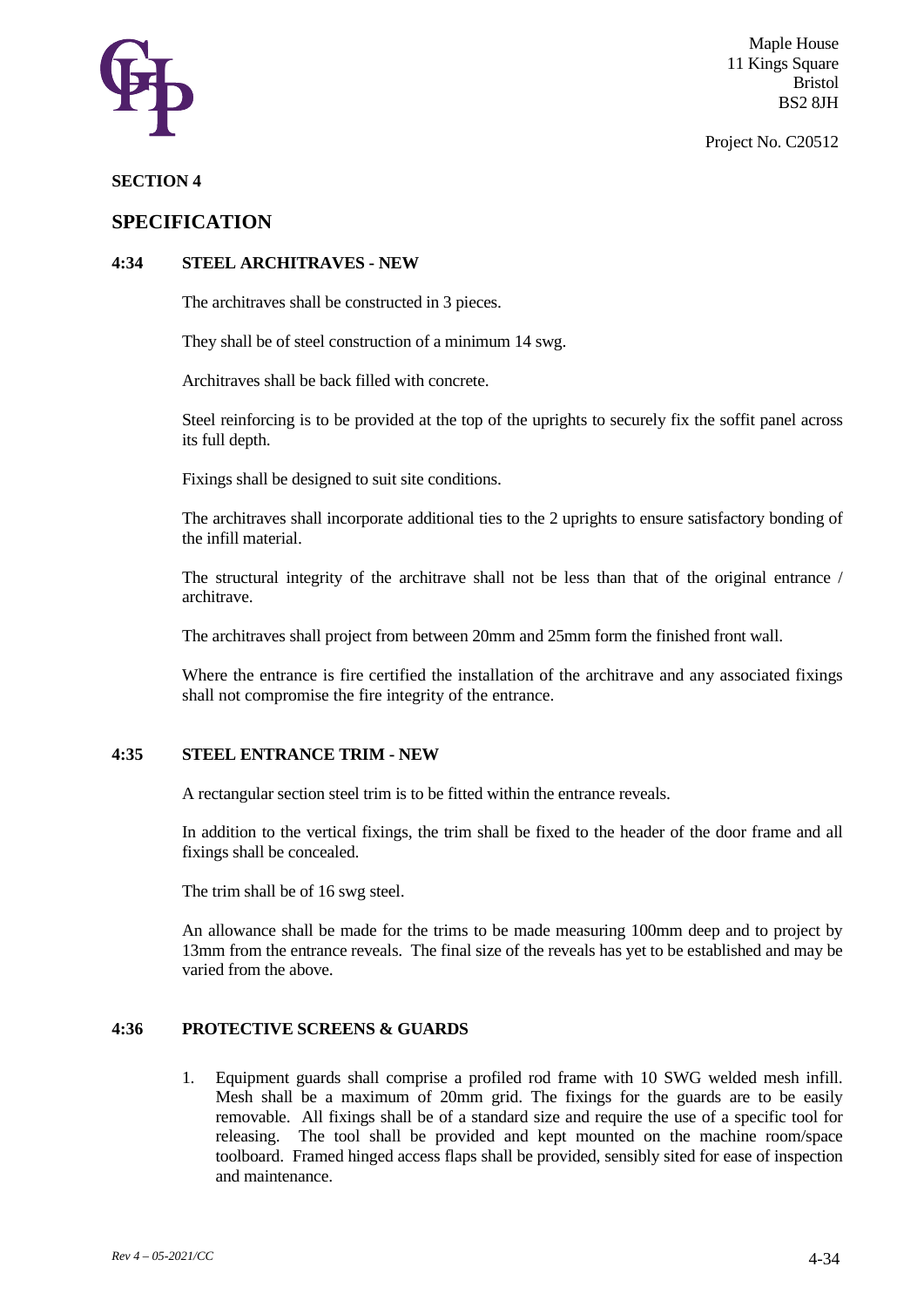

#### **SECTION 4**

# **SPECIFICATION**

- 2. Where light fittings are suspended giving less than 2.1 metres clearance they shall be provided with a wire mesh guard.
- 3. Steel fascias of a minimum 16 SWG shall be provided the full width of the header. Bracing and stiffening is to be provided to prevent distortion. The header is to extend from sill level to the header of the floor below.
- 4. A ramped toe-guard shall be fitted to the underside of the car of sheet steel construction. It shall extend 50mm beyond each side of the clear opening and be ramped and braced back to the underside of the car. The toe-guard shall be 16 SWG steel sheet minimum and extend 750mm below the car sill. Countersunk screw fixings shall be used at 150mm centres.

Where a shallow pit depth prevents the use of a standard 750mm fixed length toe guard, a sliding multi-leaf toe guard shall be installed to provide maximum protection for the given dimensions. This design of toe guard shall incorporate an electro-mechanical locking mechanism, released through the use of a standard euro key, such that the lift will only operate normally when the toe guard is in its raised position.

Instructions on the release of the toe guard to its full length shall be mounted on the face of the toe guard.

5. The counterweight screen shall be of sufficient rigidity to ensure that when a force of 300N is applied over an area of 5cm²the screen shall not deflect to cause the counterweight to collide with the screen. The screen can be of imperforate sheet metal or weld steel mesh, but shall, include an inspection panel to assess the over-travel between the counterweight and buffer. Where clearance does not permit the use of an angle frame, either a flat bar or rod frame is permissible.

The counterweight screen shall extend from the lowest point of the counterweight when resting on a fully compressed buffer, and a position of no more than 300mm above the pit floor, to a height of no less than 2.5 metres from this point. Where the counterweight guide rails are greater than 150mm from the shaft wall, this area shall also be guarded, apertures for compensation are permitted.

- 6. A permanent pit access ladder shall be fitted. It shall comprise flat steel steps and a separate grab rail and shall be easily accessible from the lowest terminal landing. Where a removable ladder is provided it shall be electrically interlocked.
- 7. A balustrade shall be fixed to the rear and sides of the car roof where a void of 300mm or more exists around the perimeter of the car roof. The height of the balustrade shall be 700mm where the void is 500mm or less and 1100mm high where the void is in excess of 500mm. The balustrade shall not run greater than 150mm of the perimeter of the Lift car. The rail shall be a minimum of 35mm square section and when a force of 1000N is applied at any point on the top edge of the balustrade in shall resist without elastic deformation greater than 50mm, also it shall not bridge the car isolation.

In addition, a 100mm kicking board shall be provided to the car top, which shall be painted in black and yellow diagonal stripes. Where the overhead clearances do not permit the installation of fixed height balustrades, purpose designed folding balustrades shall be provided. Folding balustrades shall incorporate electrical interlocks such that the balustrades must be secured in their folded/stored position before the lift is able to return to normal operation. Advisory/warning signs are to be fixed to the car top and/or balustrades to inform users of the safety procedures when entering the lift shaft.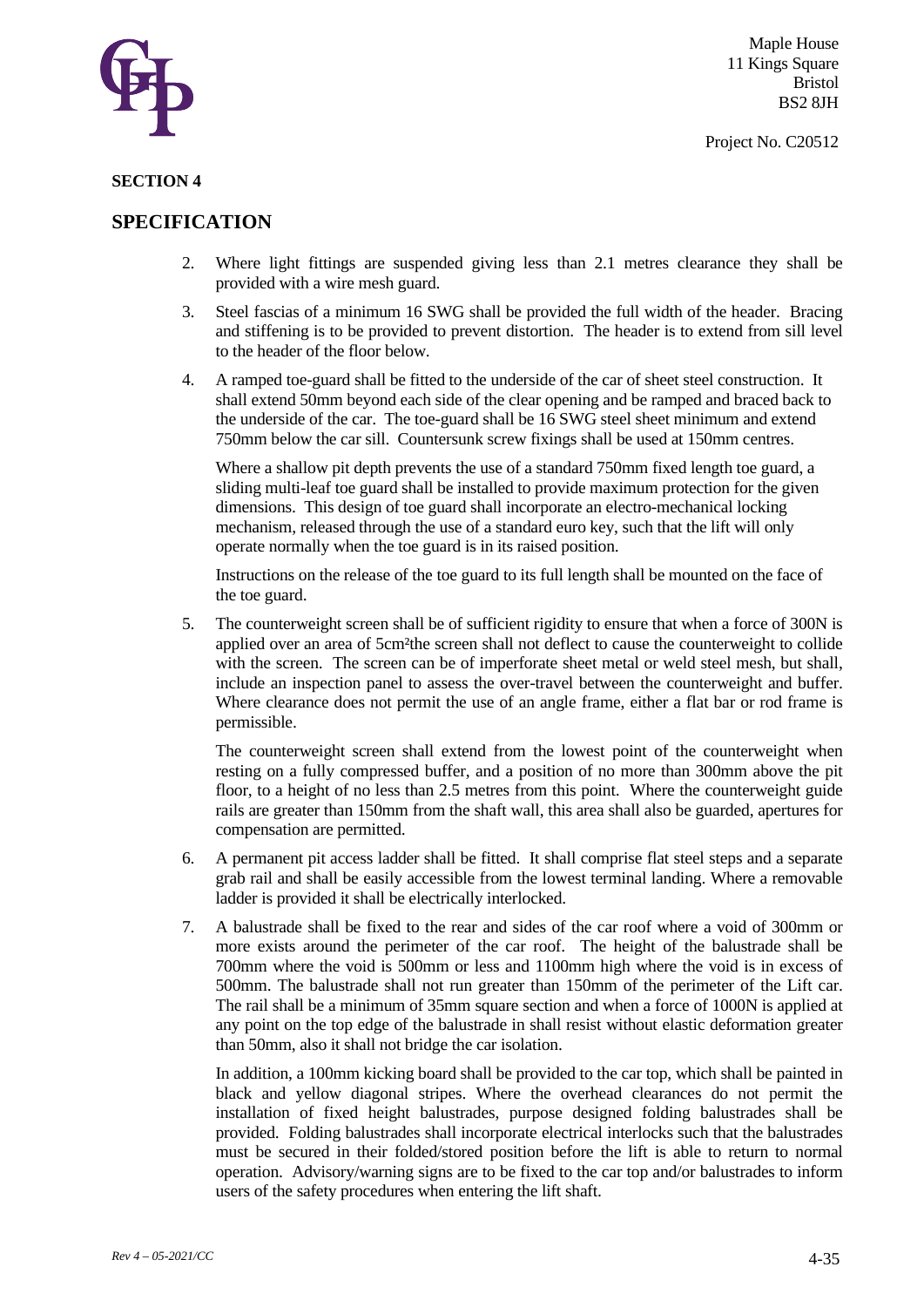

#### Project No. C20512

# **SECTION 4**

# **SPECIFICATION**

# **4:37 HALL FIXTURES**

#### **General**

The fixtures shall be fitted within plastic or steel back boxes.

The back boxes shall be keyed before building-in and lie flush with the finished front wall. Where existing back boxes can accommodate the units specified they may be re-used.

Faceplates shall be of 3mm thickness with edges bevelled at an angle of 30° to the face.

Faceplates shall be secured by at least 2 tamper-proof fixings and shall be directly earthed.

#### **Push Buttons**

The push buttons shall be of micro movement design with raised tactile facility and shall have both audible and visual call registration indication.

The push buttons shall have dual LED illumination and their pressels shall be in contrast to their surroundings.

Push buttons shall be of the same type and design as the car pushes.

The push buttons shall be installed at a height of between 900mm-1100mm from finished floor level.

#### **Direction of Travel/Position Indicator [Hall Lanterns]**

The Hall Lantern shall comprise a visual display unit incorporating a colour TFT indicator behind a coloured diffuser. The display will show the intended direction of travel and car position.

The illumination shall have a minimum size of 50mm x 40mm.

The unit shall incorporate an electronic and audible adjustable tone generator which shall sound once when the committed direction of travel is UP, and twice when the committed direction of travel is DOWN.

The display shall remain illuminated while the Lift is at the floor and until the doors have commenced to close.

The display shall incorporate a scrolling feature as well as separate position and direction of travel indication.

The visual display unit shall be easily visible and legible and shall be capable of displaying a variety of standard messages, including but not restricted to:

Lift Overloaded Lift Out of Service Lift on Preference Control Lift on Fire Control Lift Returning to Main Floor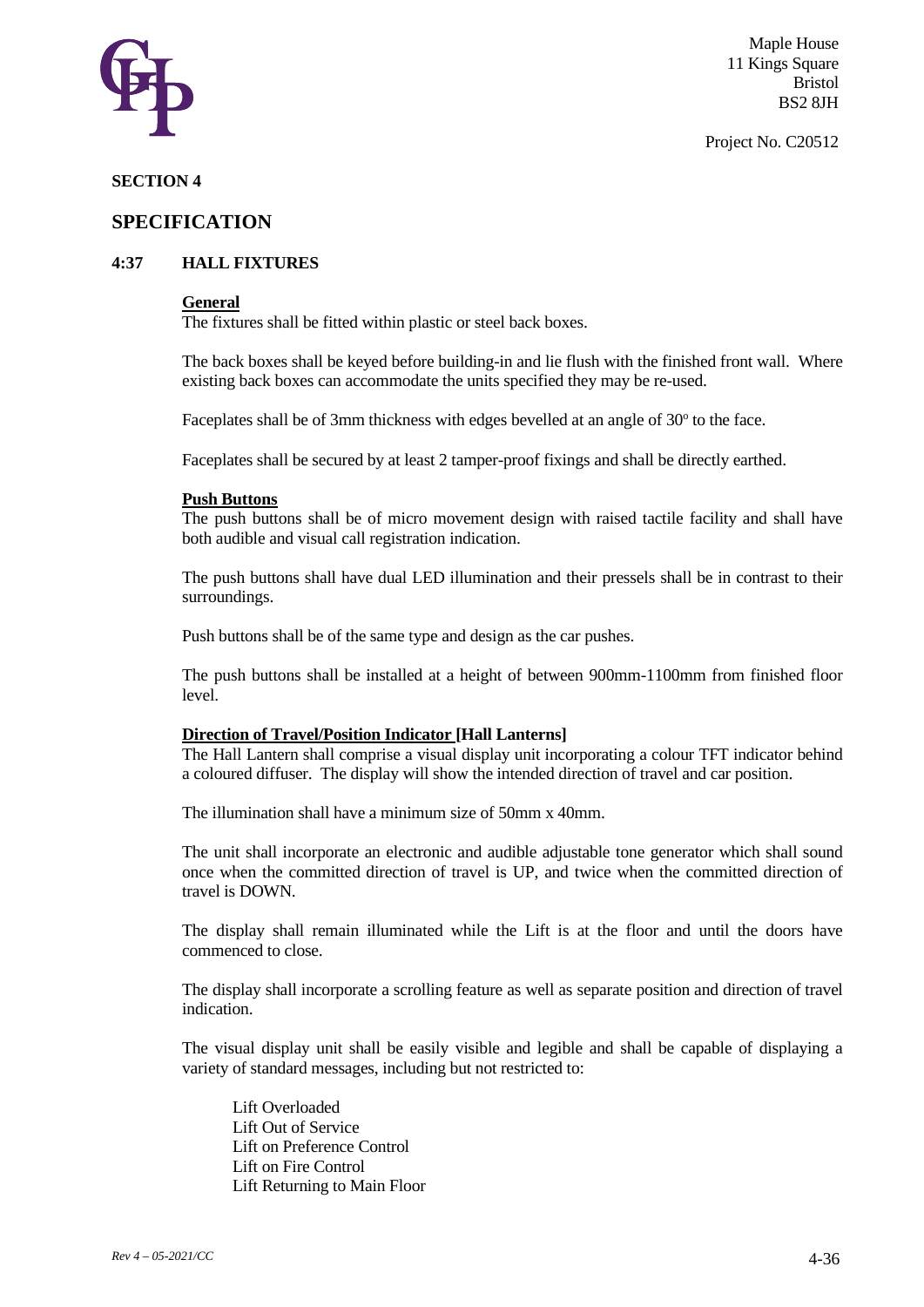

# **SECTION 4**

# **SPECIFICATION**

# **Alarm**

The lift audible alarms shall be clearly identifiable from other building signals. The alarms shall be located within 6 metres of the lift shaft at the main floor and on the car top.

## **4:38 3-PHASE ELECTRICAL SUPPLY - NEW**

The electrical installation shall conform to current IET Wiring Regulations and shall be tested and certified in accordance with these Regulations.

The Contractor shall install a new electrical supply to the machine room/space, terminating in a suitably rated HRC switched fused disconnector, adjacent to the machine room/space access point [one supply per lift].

The new mains supply shall be 415 volts 3-phase, neutral and separate earth rated to suit the new lift equipment.

The new disconnector shall incorporate a facility to lock the switch in the "OFF" position.

In order to avoid potential problems with the control and motor drive systems it is vital that the buildings earthing arrangements are checked and verified for compatibility with the new equipment.

## **4:39 SINGLE-PHASE ELECTRICAL SUPPLY - NEW**

The electrical installation shall conform to current IET Wiring Regulations and shall be tested and certified in accordance with these Regulations.

A certificate from a NICEIC registered electrician is to be issued confirming the adequacy of the new supply.

A new single phase supply will be provided which is to be terminated in a suitable consumer unit per lift or group to separately supply the following:

- (a) Car lighting and car emergency lighting.
- (b) Shaft lighting.
- (c) Machine space/pulley room lighting.
- (d) Machine space /pulley room/pit emergency lighting.
- (e) Machine space heating.
- (f) Machine space ventilation.
- (g) Alarm supply.
- (h) Machine space, lift pit and/or pulley room power sockets.

The lift contractor shall install the new supply and all necessary wiring.

It is vital that the buildings earthing arrangements are checked and verified for compatibility with the new equipment.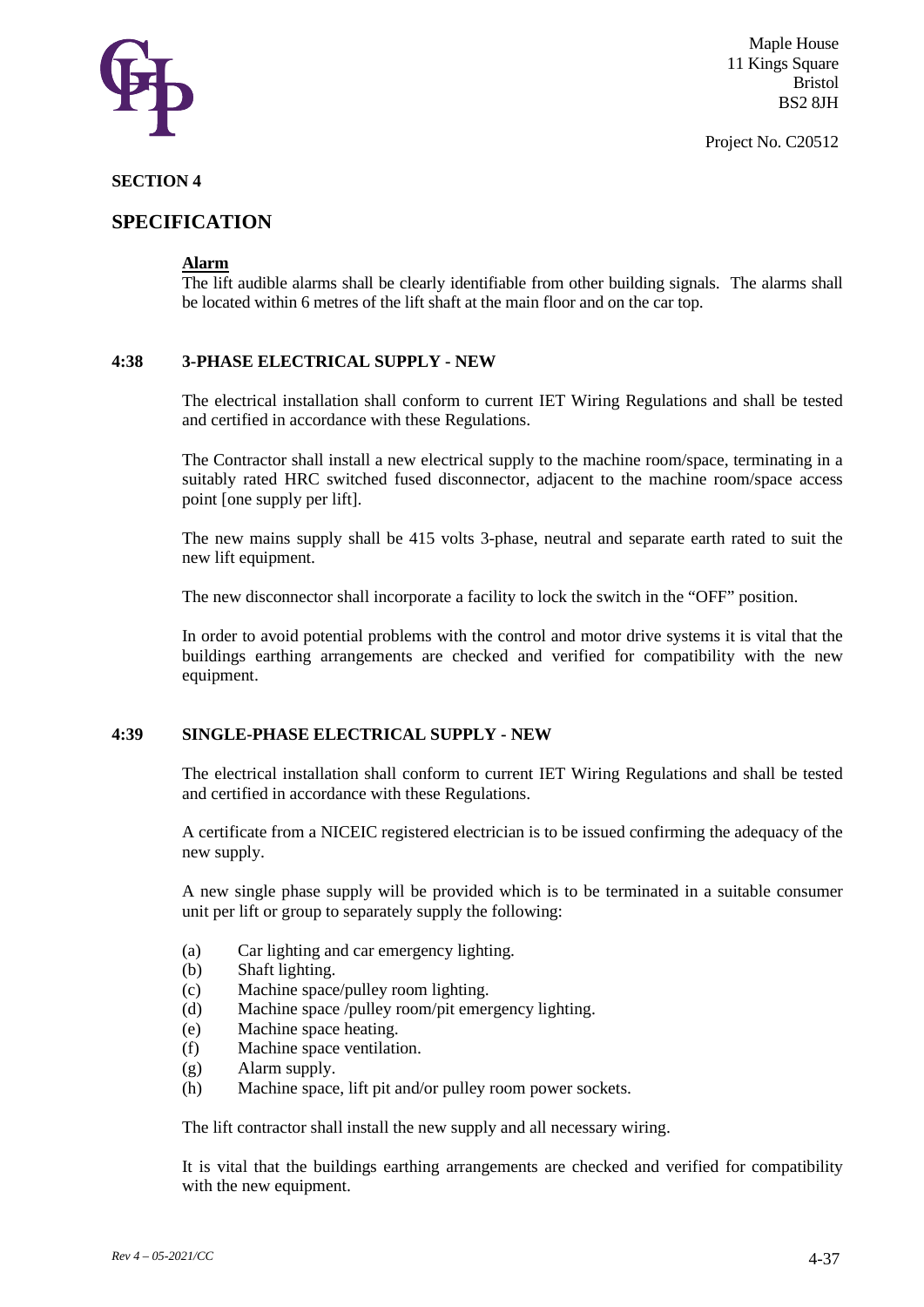

Project No. C20512

# **SECTION 4**

# **SPECIFICATION**

# **4:40 SINGLE PHASE ELECTRICAL REQUIREMENTS**

The electrical installation shall conform to current IET Wiring Regulations and shall be tested and certified in accordance with these Regulations.

The following is to be provided by the Lift Contractor:

#### **Machine Space Lighting**

Machine Space lighting shall comprise double tube fluorescent fittings sensibly sited to give an even spread of light with a minimum of 200 lux at floor level in all work areas.

It is permissible to retain existing fluorescent light fittings where these are in good condition and sensibly sited, but new tubes and starters are to be fitted.

All machine space lighting shall be switched from a position adjacent to the normal machine space access. The switch to incorporate an emergency machine space light test facility.

Light fittings adjacent to control equipment, hoisting machines and access door shall incorporate an emergency light conversion unit to operate either existing or new luminaires giving 3 hours maintained illumination.

Secondary machine spaces shall be provided with light fittings of similar characteristics. All fittings to be approved by the Engineer.

#### **Machine Space Heating**

Enclosed tubular heaters with remote thermostatic controls shall be wall mounted and positioned safely.

The heaters shall be fed from a separately protected supply.

The heater must be capable of maintaining the machine room/space at a minimum of 5ºC with an outside ambient air temperature of 0ºC.

A suitable protective guard shall be provided.

All fittings to be approved by the Engineer.

#### **Power Outlets**

13 amp socket outlets shall be provided close to the position of the main switch in the machine space and adjacent to the stop/run switch in the lift pit and secondary machine rooms.

The socket outlet is to be switched and shall incorporate an illuminated indicator to show power ON.

If the supply for the emergency lighting of the Lift car is taken from the machine room/space, it shall be from a switched outlet point incorporating an illuminated indicator and positioned adjacent to the main switch.

All power socket outlets shall have RCCD protection.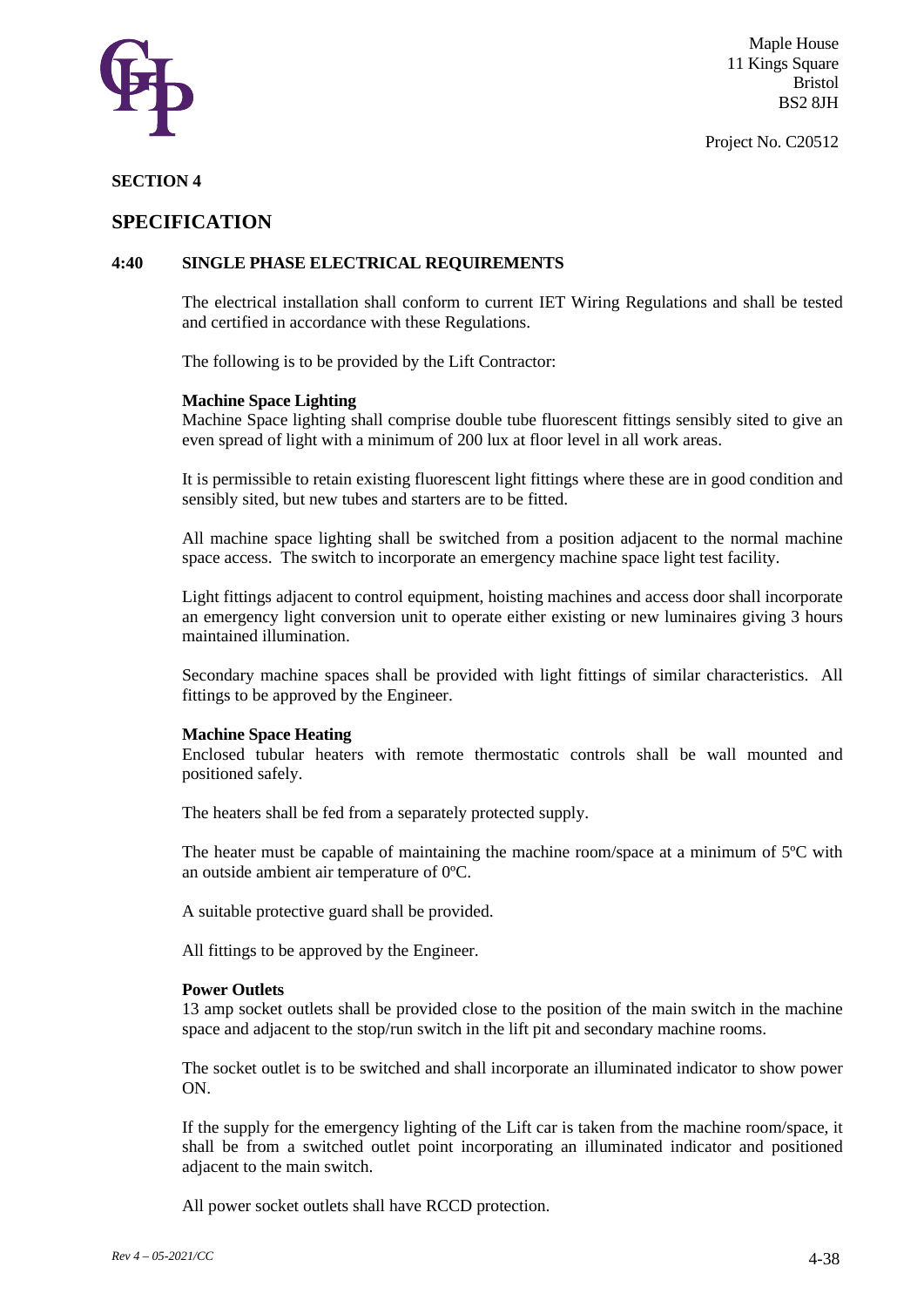

Project No. C20512

# **SECTION 4**

# **SPECIFICATION**

All fittings to be approved by the Engineer.

#### **Lift Shaft Lighting**

Shaft lighting shall comprise twin bulkhead fluorescent fittings with each lamp wired to operate independently should either lamp fail. The level of lighting shall be at least 50 lux, 1 metre above the car roof and the pit floor even when all doors are closed, and a minimum of 20 lux within all other areas.

Diffusers shall be of a high impact resistant prismatic type held by captive screws.

Fittings shall be located at 500mm from the head of the shaft, 500mm from the pit floor and one at each floor level.

The shaft lights shall be positioned such that lamps or tubes can be easily replaced from the car top.

All fittings to be approved by the Engineer.

The luminaire within the pit area and top of shaft shall incorporate an emergency back-up supply providing 3 hours maintained illumination.

Shaft lighting shall be 2-way and intermediate switched. The switches shall be located as follows:

One in the machine space.

One on the car top (on or adjacent to the car top control unit).

One within the lift shaft accessible from the lowest terminal floor landing. The lowest terminal floor shaft light switch shall incorporate a facility to test the pit emergency luminaire.

The wiring shall be within galvanised steel conduits, and all bends and elbows shall be completed with the use of access boxes fitted with screwed covers.

#### **4:41 LIFTING BEAMS - NEW**

Suitable lifting facilities shall be installed in the machine space/top of the shaft, marked with their Safe Working Load upon a traffolyte label secured to the beam and a copy of the Test Certificate(s) shall be plastic encapsulated and displayed in the machine space.

# **4:42 LIFTING BEAM – RETAIN & OVERHAUL**

The existing lifting facilities if to be reused are to be inspected, tested and marked with their Safe-Working Load upon a traffolyte label secured to the beam and a copy of the Test Certificate(s) shall be plastic encapsulated and displayed in the machine space.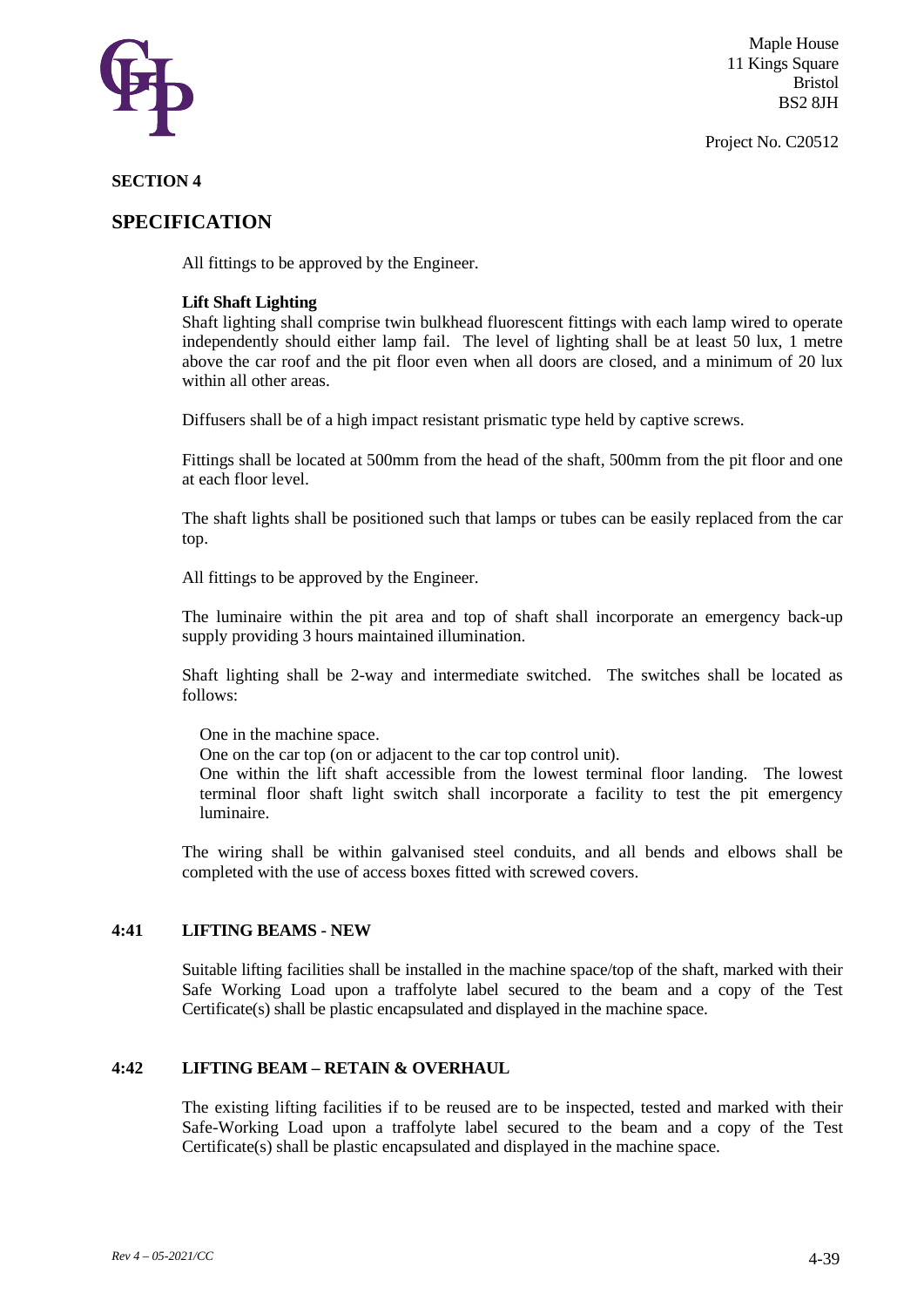

Project No. C20512

## **SECTION 4**

# **SPECIFICATION**

# **4:43 GENERAL STEELWORK**

Where the specification provides for equipment requiring supporting, adapting or additional steelwork the Lift Contractor shall be responsible for supply and fit. The location, position of all such steelwork shall be identified on the Lift Contractors drawings.

#### **4:44 STRUCTURAL ASSESSMENT**

**The lift contractor shall allow for cost and arrange with an appropriate specialist** to verify the adequacy of the existing building fabric to suit the loadings imposed by the new equipment. The structural survey and report is to be carried out by a qualified Structural Engineer and provided with the layout drawings.

#### **4:45 ASBESTOS SURVEY**

**The lift contractor shall allow for cost and arrange with an appropriate specialist to undertake a full (type 2) Asbestos survey of the lift housing structure and associated working areas.** 

#### **4:46 PAINTING**

**The following schedule of painting is for guidance and pricing purposes only. The final finish colours may vary and will be advised by the Engineer prior to work being undertaken.**

All painting including priming and undercoating shall be completed in accordance with the paint manufacturer's instructions.

Any factory-sprayed equipment shall be to the standard contractor's colour. If any factory-sprayed equipment becomes damaged then it must be properly re-sprayed on site to leave the equivalent of a factory applied finish.

Where equipment to be painted on site has become rusted, or is otherwise coated in some form of protection, it shall be solvent cleaned, all rust and deposits removed and then painted in accordance with the paint manufacturer's instructions.

All spray painting shall be undertaken outside of normal working hours.

All paint shall be non-toxic and low fume.

#### **Final Finish Colours**

Royal Blue Gloss: Complete hoisting machine. Generator.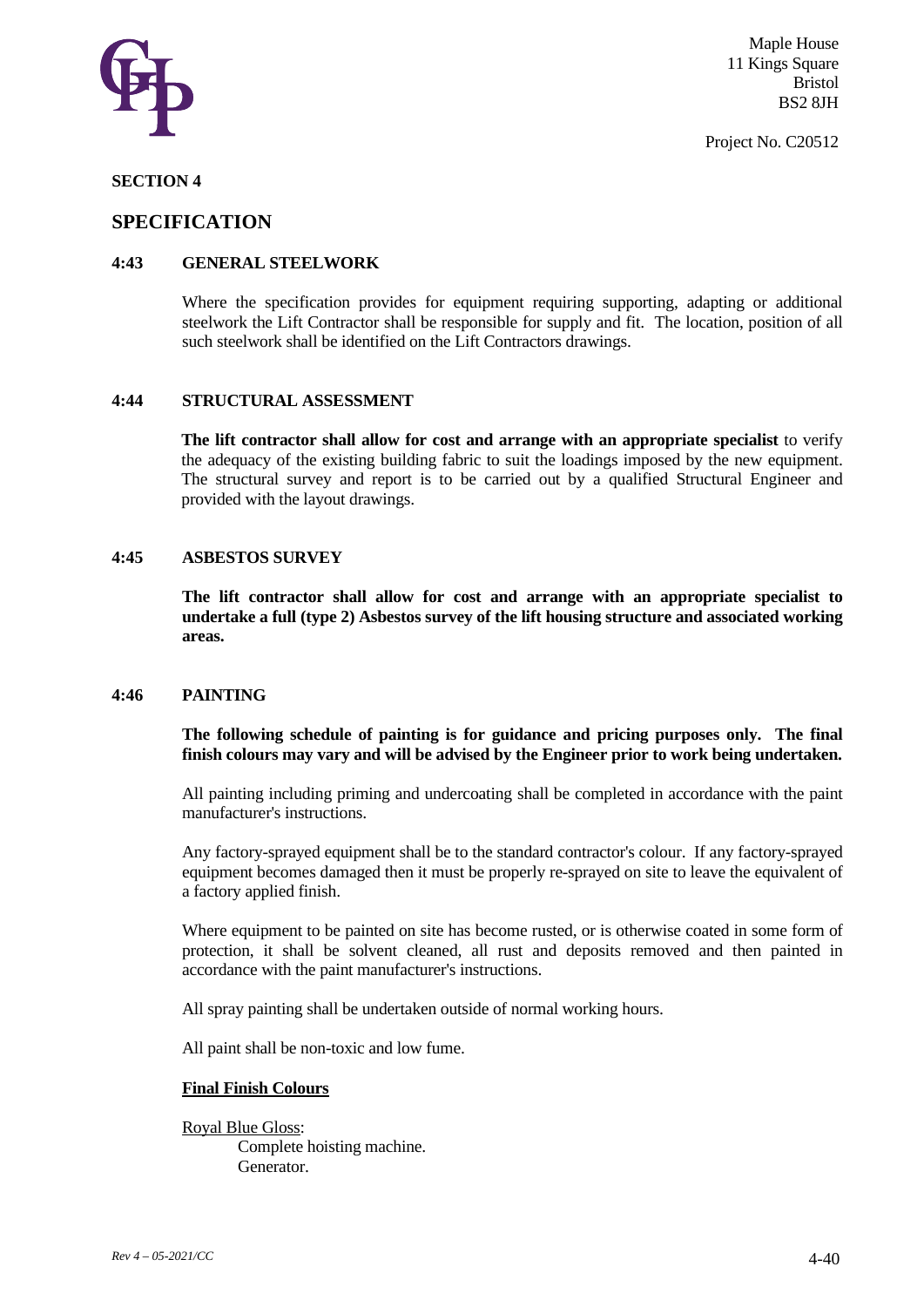

Project No. C20512

# **SECTION 4**

# **SPECIFICATION**

Black Gloss oil-based enamel to BS4800 BS No 00-E-53 All machine supporting steels. Machine bedplate. Diverter mountings. Machine room/space access ladders and barriers. Rope hole reducers. Toolboard. Lifting beams (where less than 2.1 metres clear headroom, 2" YELLOW diagonal stripes to be added). Matt Black shaft side of car and landing doors. Door frames and angle nosing's. Guide brackets and guides. Car and balance weight frames. Fascia's and toe-guards. Buffer channels and drip trays. Decking. External faces of lift car (unless Zintec or stainless steel sheet) and car top equipment.

# Grey Gloss oil-based enamel to

BS4800 BS No 00-A-01 Shaft division steels and top steels. Shaft screen framing and screens.

Yellow Reflective to BS4800

All rotating pulleys, sheaves, flywheels. Brake release device. Counterweight frame and fillers. Car top perimeter. Access ladders. Car top and pit area refuge spaces.

Orange Reflective to BS4800

All wire mesh guards except shaft division screens. 2:1 pulley guards. Car top barriers. Rope traverse guards.

Spray cellulose semi-gloss to BS4800 colour to selection

Landing entrances. Car entrances. Lift car.

## Machine space, shaft and pulley rooms

At the commencement of site works all machine, shaft and pulley room walls and ceilings shall be sealed with a suitable sealant and one coat of white emulsion applied.

At the conclusion of the installation two further coats of white emulsion are to be applied to machine, shaft, ceilings and pulley rooms and two coats of proprietary floor dressing are to be applied to each floor.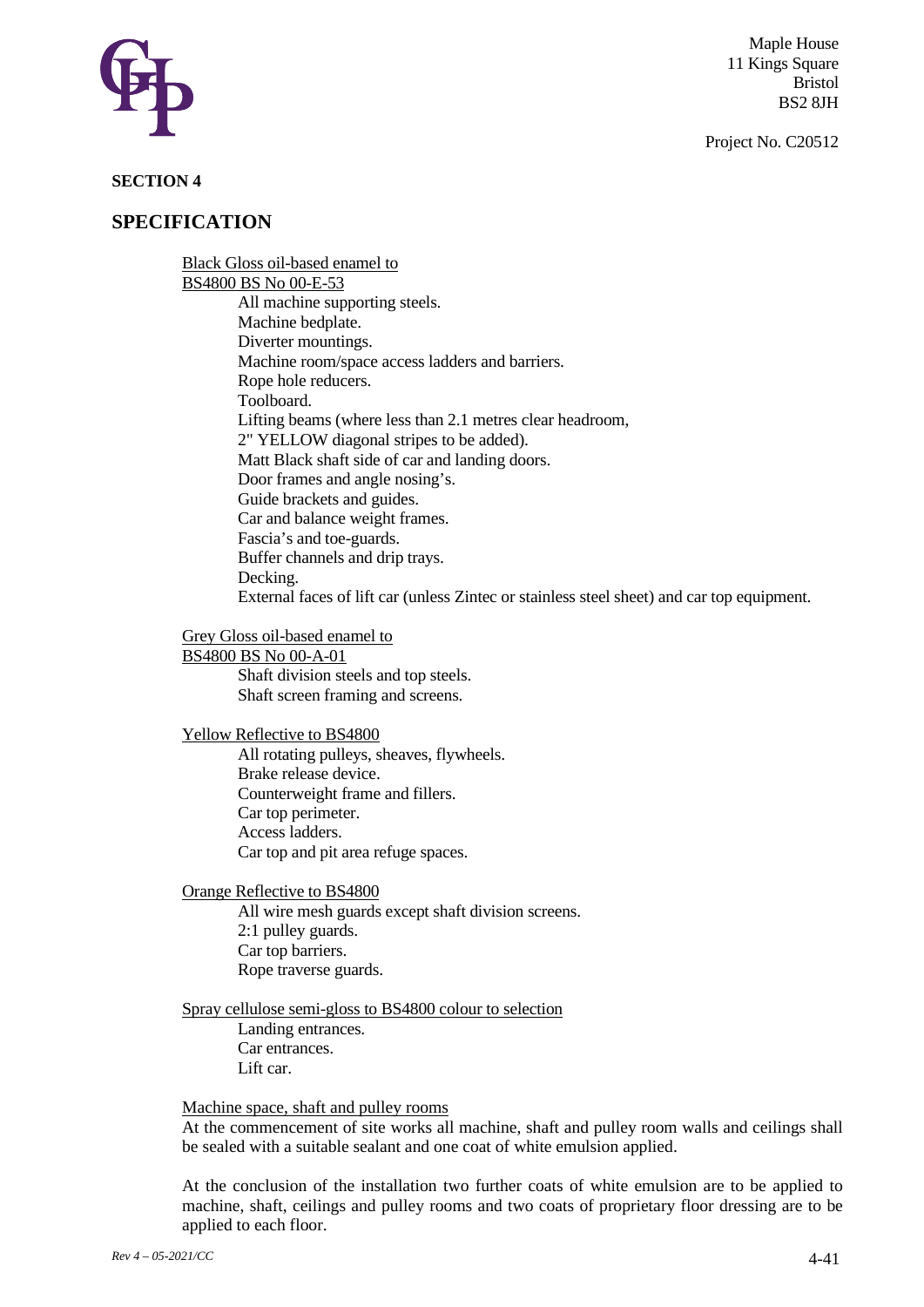

#### Project No. C20512

# **SECTION 4**

# **SPECIFICATION**

Lift Pit

The lift pit is to be cleaned, degreased and painted with two coats of proprietary floor dressing, up to 300mm from the pit floor upon completion.

# **4:47 NOTICES** [See Sketch SK No1]

Where standard wording is used notices shall be of the prescribed standard size.

#### *All notices shall be in English.*

Notices shall be screw fixed.

Notices shall be screw fixed or engraved on the relevant item.

All non-standard signs shall be manufactured from Paxolene, Traffolyte or Fibrolyte, or similar purpose-made material.

They should be engraved through the face of the base material to display the colour of the middle layer.

A suitable notice, above the ground floor entrance, shall be fitted, to advise that the lift car has been wired with an inductive loop system.

## **The colours of signs and notices shall be as follows:**

| <b>Prohibition:</b>              | White script on red background.    |
|----------------------------------|------------------------------------|
| <b>Warning:</b>                  | Black script on yellow background. |
| <b>Mandatory:</b>                | White script on blue background.   |
| <b>Emergency/Safe Condition:</b> | White script on green background.  |
| <b>Information:</b>              | Black script on white background.  |

# **Machine Space Notices:**

Notices of the appropriate kind shall be fitted to the following, where applicable:

Machine room/space door and access traps. Controller doors advising of live condition. To consumer units and all controlled electrical circuits. Identification of each machine controller isolator, governor & generator. Direction of rotation of hoisting motor. Gear lubricant type. All run/stop switches. Wheelhouse doors. Fully detailed and illustrated handwinding instructions incorporating the use of the emergency handwinding floor level indicator system. Emergency passenger release procedure. Electric shock notices. Asbestos / Asbestos free brake linings.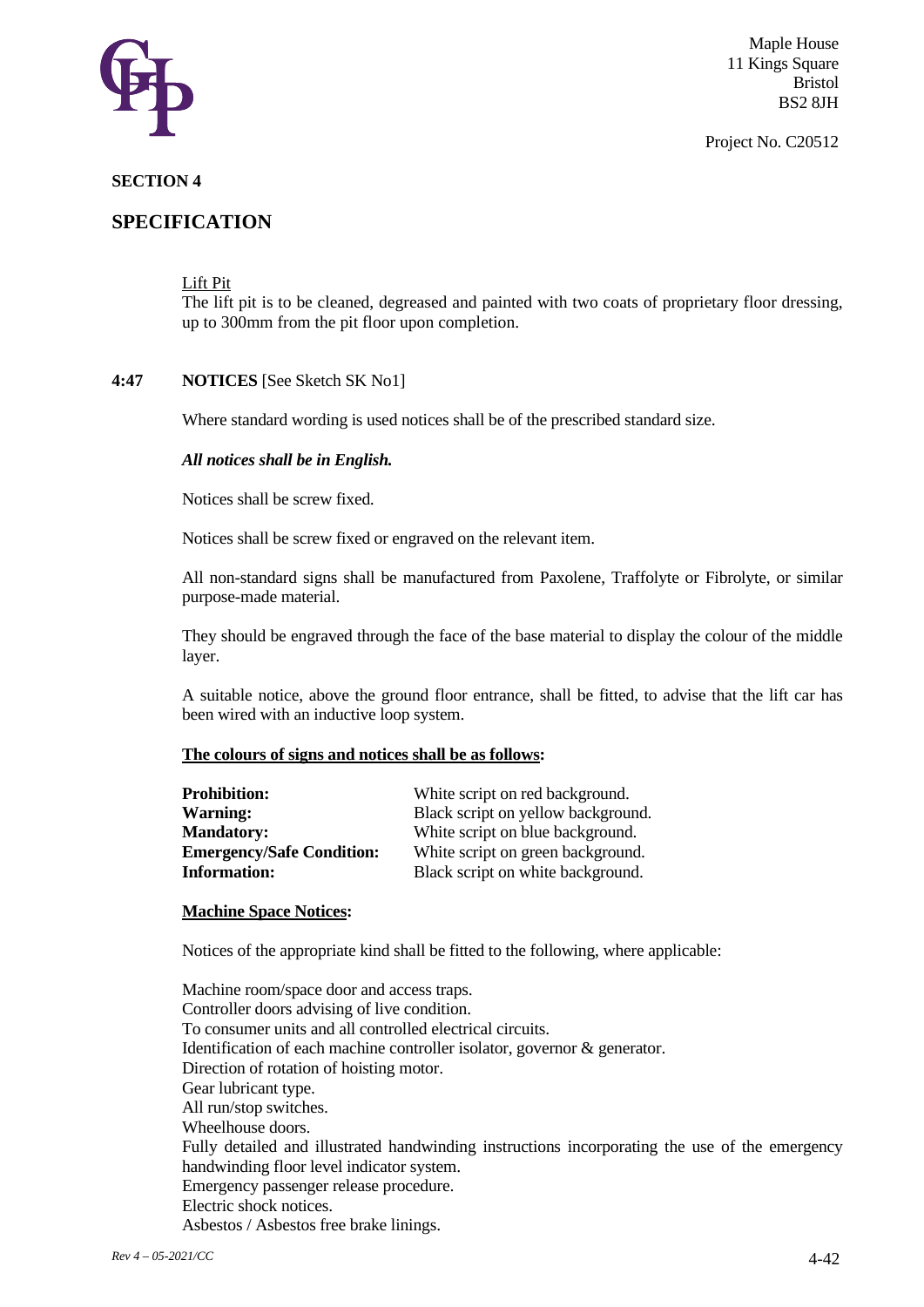

Project No. C20512

# **SECTION 4**

# **SPECIFICATION**

Tool board identification. Governor data plate information. Intercom and telephone terminations and systems.

Safe working loads on lifting beams. The load details must be in the form of a separate notice and painting of this information on the steels will not be acceptable.

Where applicable, a notice shall be displayed to advise the correct procedure, when gaining access to the lift car top from the landing entrance, to operate the lift on test control and to return the lift to normal service when exiting the shaft.

All electrical junction box terminals shall be identified with a permanent label.

#### **Lift Shaft Notices:**

Restricted headroom. Advising clearance from crosshead and where applicable restricted headroom. UP test limit. Pit switch. Shallow or deep pit configuration. Shaft lighting switch. Hydraulic buffer oil type. Buffer data plate. Sump pump details. Car crosshead data plate. All mechanics car control station switches. To the rear of each landing entrance the relevant floor number will be stencilled in 75mm high white numerals.

## **4:48 MISCELLANEOUS**

**Control Panel mats**, appropriately marked with their safe insulation value, are to run the full width of the control cabinet and to a minimum of 1 metre to the front of the cabinet. Where rear access is required then a suitable insulating mat shall be provided.

**Tool Board.** The board shall accommodate the landing door release key, tool for release of all guarding, hand winding wheel brake release device and padlock for mains disconnector. Each component shall be clearly identified by permanent labels and the design of the complete unit shall be approved by the Engineer. A pocket enclosure shall be provided for the Maintenance Log Cards and Supplementary Test Certificates.

Legend for all controller components.

#### **Maintenance Log Cards**.

**A portable collapsible entrance barrier** complete with requisite danger notice, stored within the machine room/space.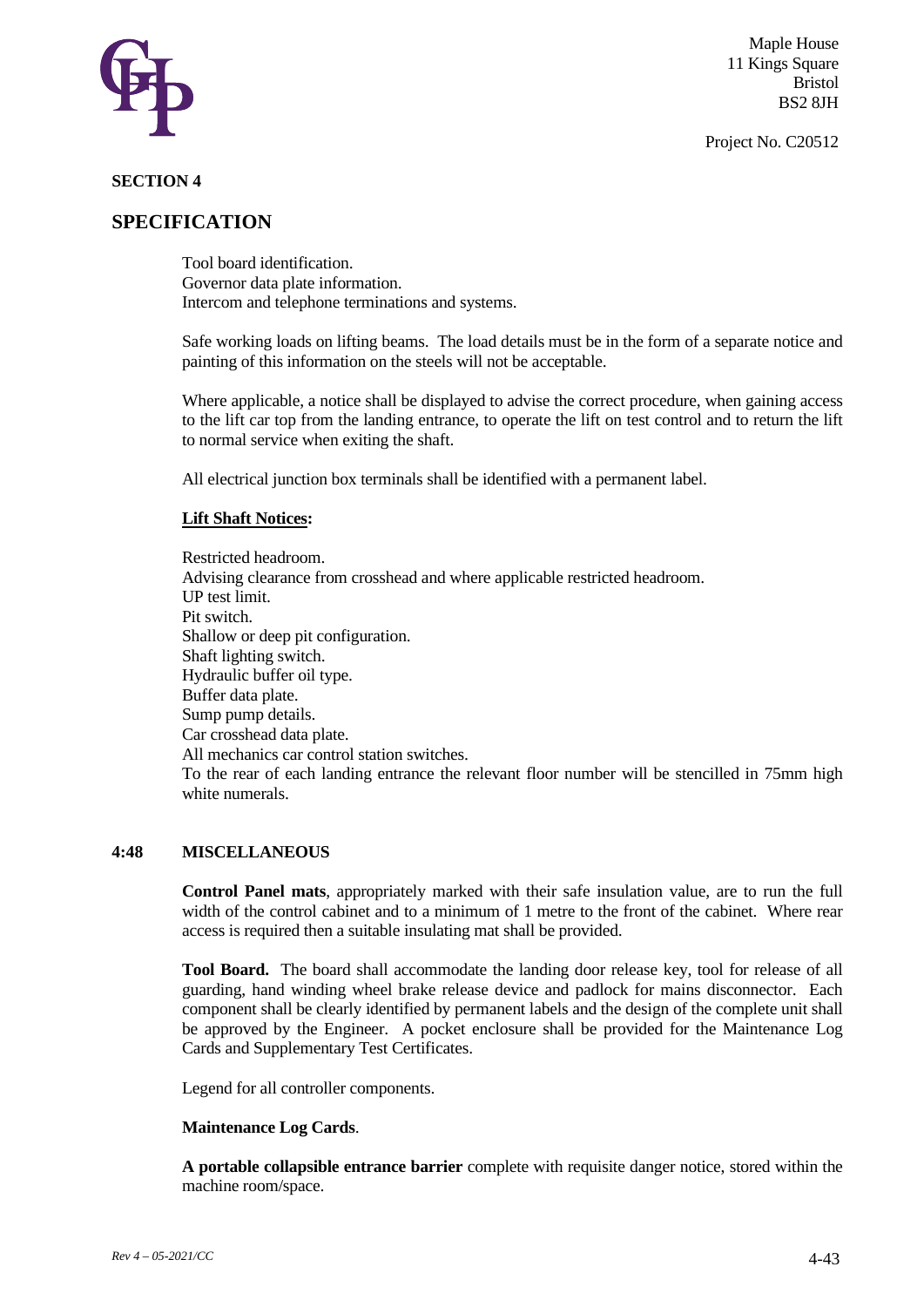

Project No. C20512

# **SECTION 4**

# **SPECIFICATION**

**A mechanical restraint** where the safe man clearance space beneath or on top of the car is below the minimum requirements as defined within the Harmonised European Standard.

**A wall mounted spares cabinet** is to be provided of sheet steel construction having a key lockable door and adjustable shelf to be approximately 600mm high, 600mm wide, 300mm deep. The cabinet shall be similar in design and finish to the control panel cabinet. (This will only be required on group installations).

**3 sets of operating and emergency keys** with all identifying labels.

**A handwinding wheel and brake release** lever shall be provided.

The **safe refuge spaces** shall be clearly marked and identified within the pit and on the car top.

Where equipment or procedures require a preset sequence or events these shall be detailed on notices in appropriate locations as required by the Lift Consultant.

A facility shall be provided to enable **emergency manual movement** of the lift car under all load conditions.

## **4:49 TESTING, WITNESS TESTING & HANDING OVER**

After installation the Contractor shall carry out his own testing and commissioning procedures following which they shall complete any outstanding items. A copy of the Contractor's items list and completed test sheet must be supplied to the Engineer appointed to carry out the Witness Test. Only after this has been received will witness testing be undertaken.

Where the lift contractor has not completed this procedure, resulting in the failure of the witness test, where the unit requires subsequent retesting, we reserve the right to contra charge the lift contractor for the abortive test/visit by a negative variation order.

Witness Testing will be carried out in accordance with the appropriate Sections of British Standard Specification 5655: Part 10.1.1:1995, PAS 32-1:1995 and/or BS8486-3:2017 plus all subsequent revisions. It will be carried out in the presence of the Engineer and shall incorporate all requirements as set out in the Specification.

Full dynamic tests shall form part of the full witness test procedures. These shall be but not necessarily confined to:

- Rated load/rated speed buffer tests to car and counterweight.
- Minimum rated load/rated speed or lower (depending on Code Standard Requirements) car and counterweight safety gear test.
- Uncontrolled upward movement test.
- Movement away from landing with car door open test.
- 125% rated load brake test.
- Rope brake test.
- Traction test.
- Door pressure test.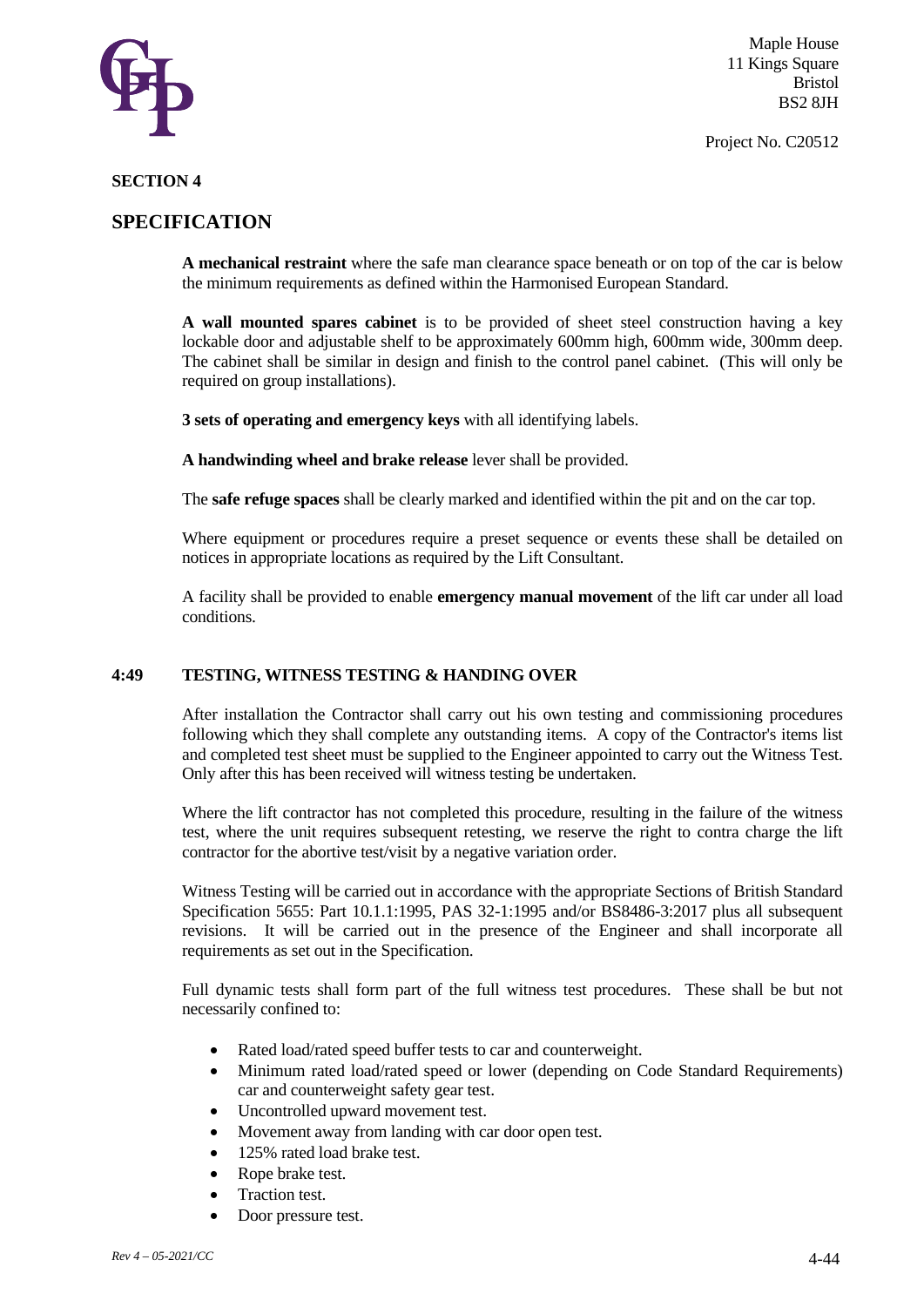

Project No. C20512

# **SECTION 4**

# **SPECIFICATION**

Full control and dispatching systems check shall be undertaken upon completion of each lift in any group.

The cost of any consequential damage to the lift car, finishes and equipment shall be covered by the Lift Contractor.

All test weights, thermometers, instruments and personnel shall be provided together with the appropriate "Test and Examination" Certificates duly completed including all Certificates required.

Personnel carrying out the witness tests shall be the Test Engineer who tested on behalf of the Contractor.

Items requiring rectification following the test shall be carried out by the installing engineers who should also be present during the witness testing procedure.

The Contractor shall not offer the installation for witness testing until all works are completed including the Contractor's own testing and application of all finishes.

The Contractor shall give a minimum of one weeks' notice to the Engineer prior to the date for testing and immediately advise of any changes.

If the installation is not ready for testing at the appointed time then any subsequent visits by the Engineer may be to the cost of the Lift Contractor. [*It is to be noted that test items are considered to be adjustments and minor rectifications only*].

Following completion of the witness testing a date will be set for the completion of any outstanding items. When these have been confirmed by the Contractor as completed, the Engineer will accept the installation at a formal handover in the presence of the Contractor.

Tenderers are to note that their programme must include for the testing and snagging periods and completion will not be granted until all items have been accepted.

A full set of Test Certificates and where appropriate CE marking and Declaration of Conformity shall be provided upon completion including a grading certificate for all stainless steel, plus Certificates for all electrical services.

## **4:50 TWELVE MONTHS DEFECTS LIABILITY & MAINTENANCE PERIOD**

From the date of **Completion** on the project the contractor shall commence the fully comprehensive maintenance and defects liability which shall continue for 12 months or as otherwise agreed.

Regular maintenance shall be carried out monthly and shall include the cleaning, oiling, greasing, adjustment and replacement or repair of all parts of the installation and accessories as necessary to ensure satisfactory operation of the installation, including checking of levelling and making any necessary adjustments. Maintenance visits must be carried out strictly on a one visit per Lift, per month basis and under no circumstances will the routine maintenance visit be incorporated with the periods of attendance for breakdowns or other specific requests.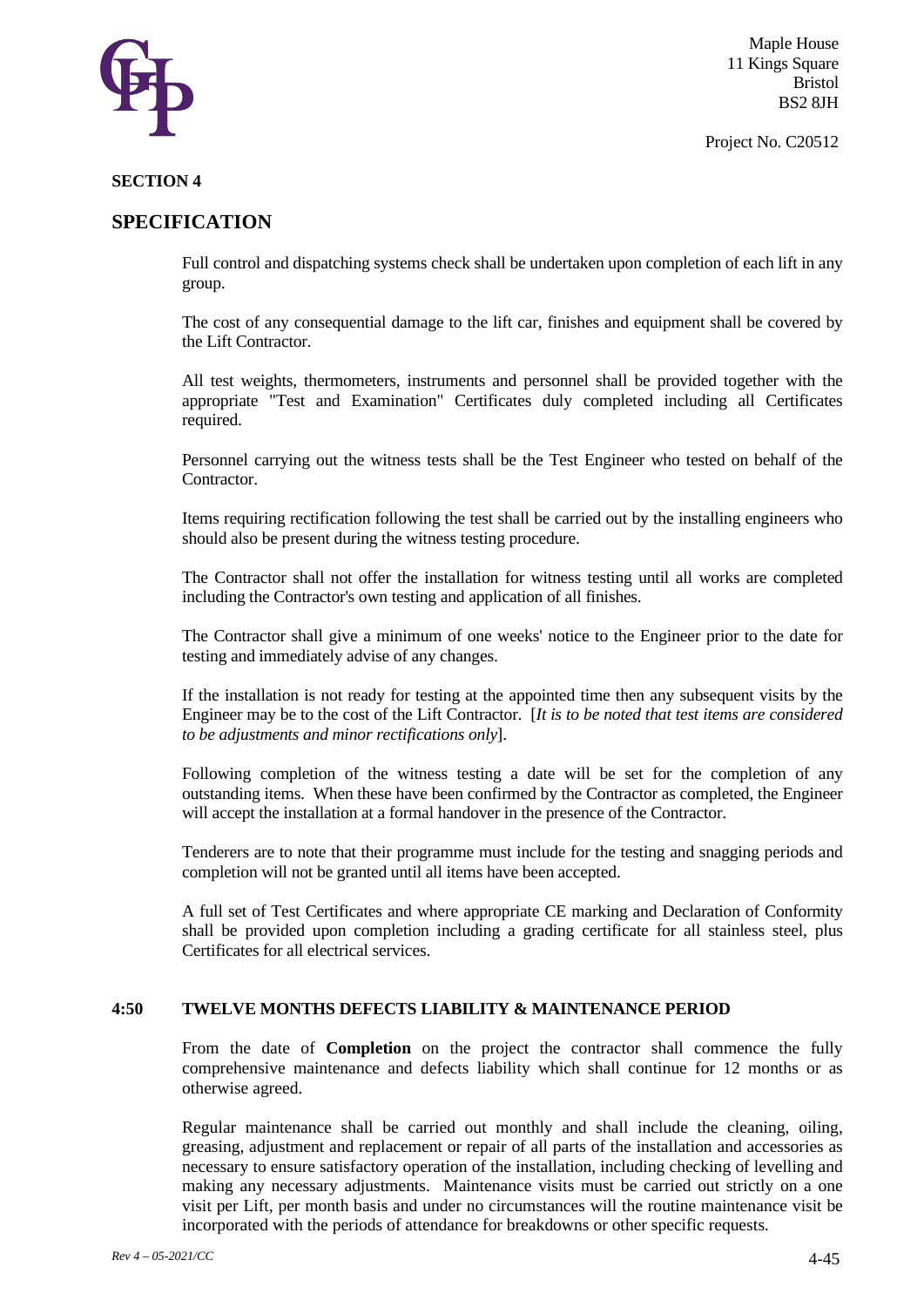

Project No. C20512

#### **SECTION 4**

# **SPECIFICATION**

Any components which become necessary but are not covered by the Defects Liability shall be provided at no extra cost.

The servicing of the Lift during the initial twelve months Defects Liability & Maintenance Period shall include the full cleaning of the lift machine room/space, lift pit and lift shaft and shall include the cleaning and dusting of all voids, ledges, and internal building fabric in addition to the installed Lift equipment.

The Contractor will not be permitted to store cleaning material, grease or oil in the lift shaft or machine room/space.

The Contractor shall renew all lamps which may be found at the time of any inspection to be defective. This includes shaft lighting, machine and car lighting.

A report shall be made available, upon request, which shall provide details of the following:

The service visits performed and their dates.

Whether the installation is in a satisfactory and serviceable condition.

A detailed list of all breakdowns and other site attendance together with the remedial action taken.

The Contractor must attend to breakdowns and emergency visits on a 24-hour a day basis at no extra cost.

The Contractor shall include for giving full instructions as to the running, operation and hand winding of the installation to the Employer's appointed staff or their client's appointed employees.

Failure to submit the reports as requested will result in the final payment not being released. [Refer to appropriate section in this Specification].

#### **4:51 ASSOCIATED SPECIFIC WORKS**

The information and requirements of the INTRODUCTION  $&$  PREAMBLE form an integral part of the Contract requirements**.**

- Protective covering to landing architraves.
- Fire stopping around fire rated entrances.
- A colour/shade differential between car and landing floor finishes.
- Making good of any holes in lift shaft or machine room/space, including any fire stopping where applicable.
- Protective covering to existing finishes.
- Making good of existing finishes to agreed demarcation line.
- Special key switch operations.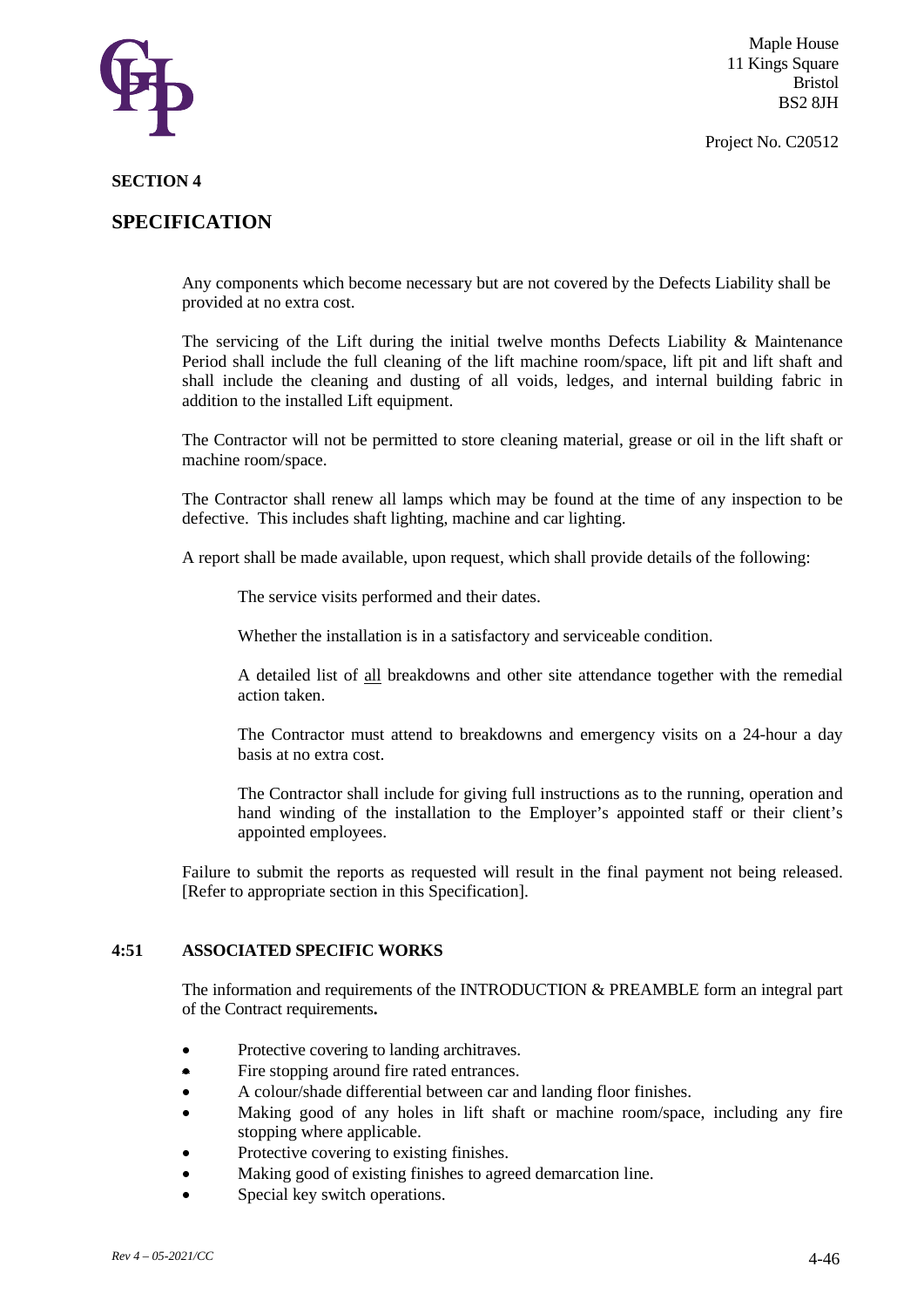

Project No. C20512

# **SECTION 5**

# **TECHNICAL & CONSTRUCTIONAL DETAILS OF EQUIPMENT**

The following information, where appropriate to the installation, shall be supplied by the Contractor when submitting his tender:

| <b>HOIST MOTOR</b>             | Lift No. |
|--------------------------------|----------|
| Make & Type                    |          |
| Starts per hour                |          |
| Motor R.P.M.                   |          |
| Lift Speed                     |          |
| Type of Ventilation            |          |
| Protection                     |          |
| <b>Starting Current</b>        |          |
| Full Load Running Current      |          |
| <b>KW</b> Rating               |          |
| <b>HRC Disconnecter Rating</b> |          |
| <b>Heat Output</b>             |          |
| Average Power Factor           |          |
| Drive System                   |          |
| Open or Closed Loop            |          |
| <b>Initial Jerk Rate</b>       |          |

| <b>BRAKE</b> | Lift No. |
|--------------|----------|
| Type         |          |
| Size         |          |

| <b>SAFETY DEVICE (DOWNWARD</b><br><b>MOVEMENT</b> ) | Lift No. |
|-----------------------------------------------------|----------|
| Manufacturer & Type                                 |          |
| Location                                            |          |
| <b>Method of Release</b>                            |          |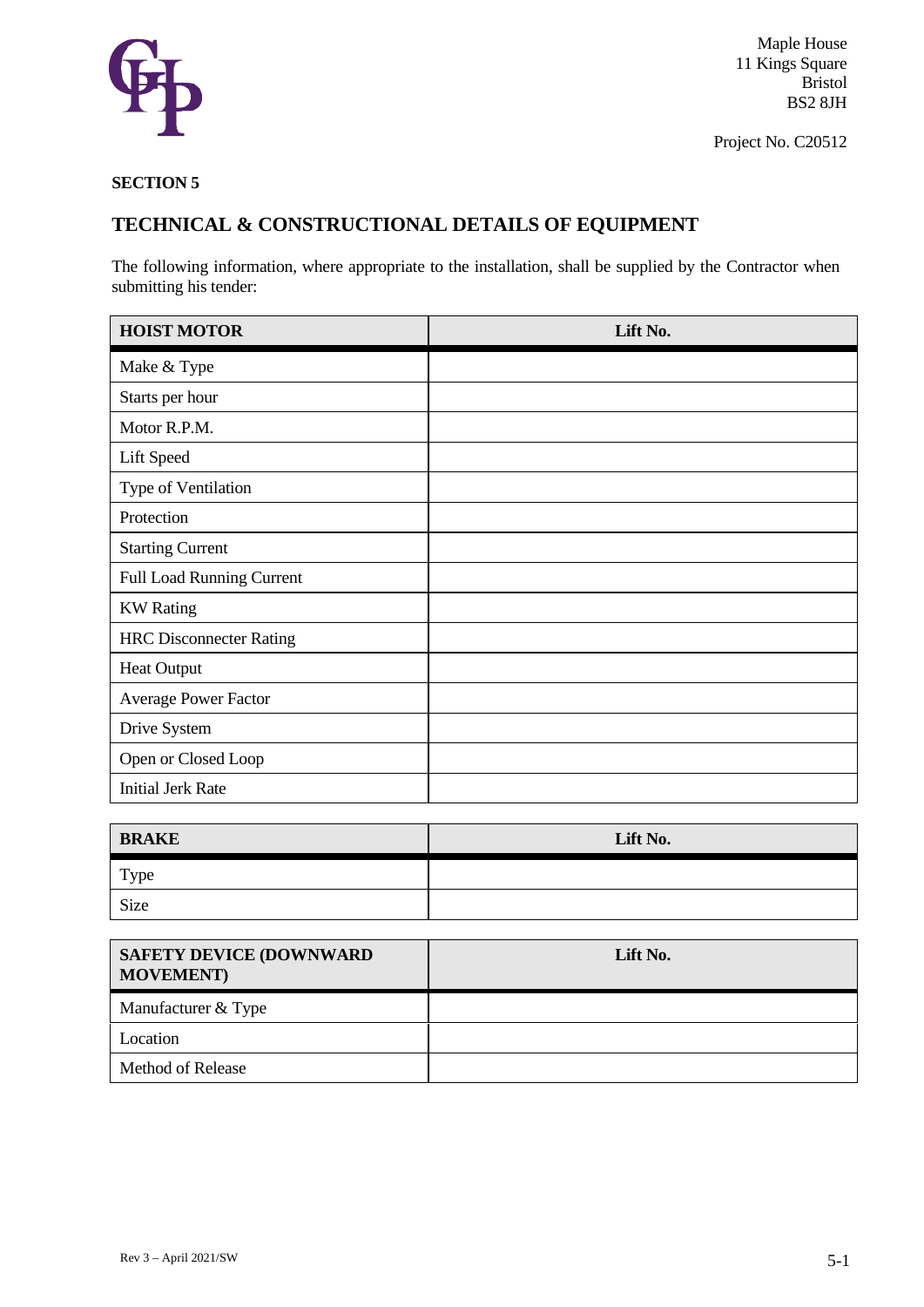

Project No. C20512

# **SECTION 5**

| <b>SAFETY DEVICE (UPWARD)</b><br><b>MOVEMENT</b> ) | Lift No. |
|----------------------------------------------------|----------|
| Manufacturer & Type                                |          |
| Location                                           |          |
| <b>Method of Release</b>                           |          |

| <b>SUSPENSION ROPES / BELTS</b> | Lift No. |
|---------------------------------|----------|
| Manufacturer & Type             |          |
| Number & Arrangement            |          |
| Diameter                        |          |
| <b>Tensile Strength</b>         |          |
| Construction & Lay              |          |
| <b>Breaking Strain Per Rope</b> |          |
| Type of Anchorage               |          |
| Number of Compensating Ropes    |          |
| Diameter of Compensating Ropes  |          |

| PROTECTION AGAINST<br><b>INVOLUNTARY MOVEMENT FROM</b><br><b>LANDING WITH DOORS OPEN</b> | Lift No. |
|------------------------------------------------------------------------------------------|----------|
| Manufacturer & Type                                                                      |          |
| Location                                                                                 |          |
| <b>Method of Release</b>                                                                 |          |

| REDUCED PIT AND HEADROOM<br><b>REFUGE SPACE PROTECTIVE</b><br><b>DEVICES</b> | Lift No. |
|------------------------------------------------------------------------------|----------|
| Manufacturer                                                                 |          |
| Гуре                                                                         |          |
| Location                                                                     |          |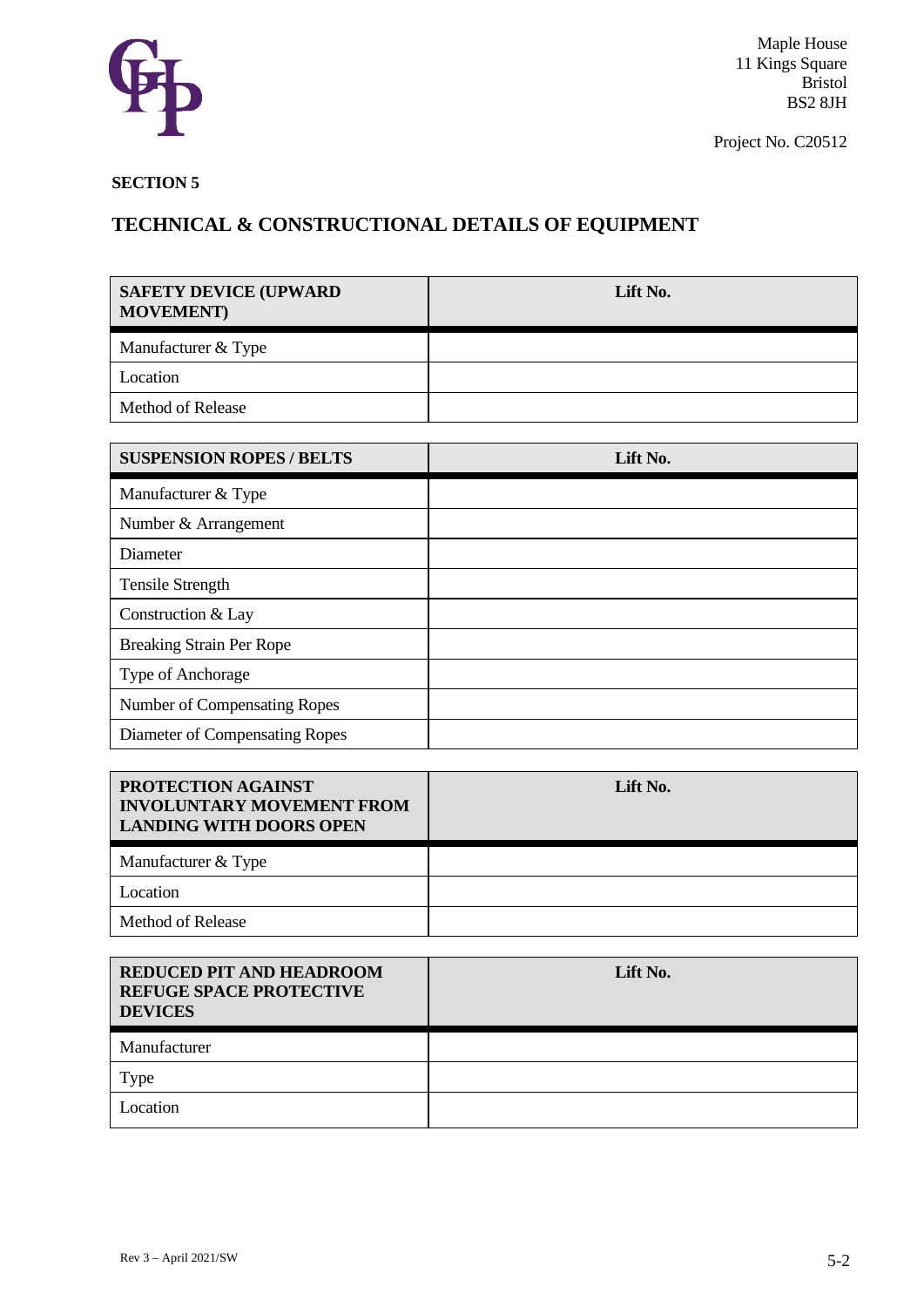

Project No. C20512

# **SECTION 5**

| <b>GOVERNOR (CAR)</b>            | Lift No. |
|----------------------------------|----------|
| Manufacturer & Type              |          |
| <b>Mechanical Tripping Speed</b> |          |
| <b>Electrical Tripping Speed</b> |          |

| <b>GOVERNOR ROPE (CAR)</b> | Lift No. |
|----------------------------|----------|
| Manufacturer               |          |
| Diameter                   |          |
| <b>Tensile Strength</b>    |          |
| Construction & Lay         |          |
| <b>Breaking Strain</b>     |          |
| Form of Anchorage          |          |

| <b>CONTROL PANEL</b>              | Lift No. |
|-----------------------------------|----------|
| Manufacturer                      |          |
| <b>Type</b>                       |          |
| <b>Control Voltage</b>            |          |
| Eco-Mode Incorporated?            | YES / NO |
| Regeneration Module Incorporated? | YES / NO |
| Floor/Wall Mounted                |          |
| <b>Front/Rear Access</b>          |          |

| <b>SHAFT POSITIONING REFERENCE</b><br><b>SYSTEM</b> | Lift No. |
|-----------------------------------------------------|----------|
| Manufacturer                                        |          |
| Type                                                |          |
| <b>Control Voltage</b>                              |          |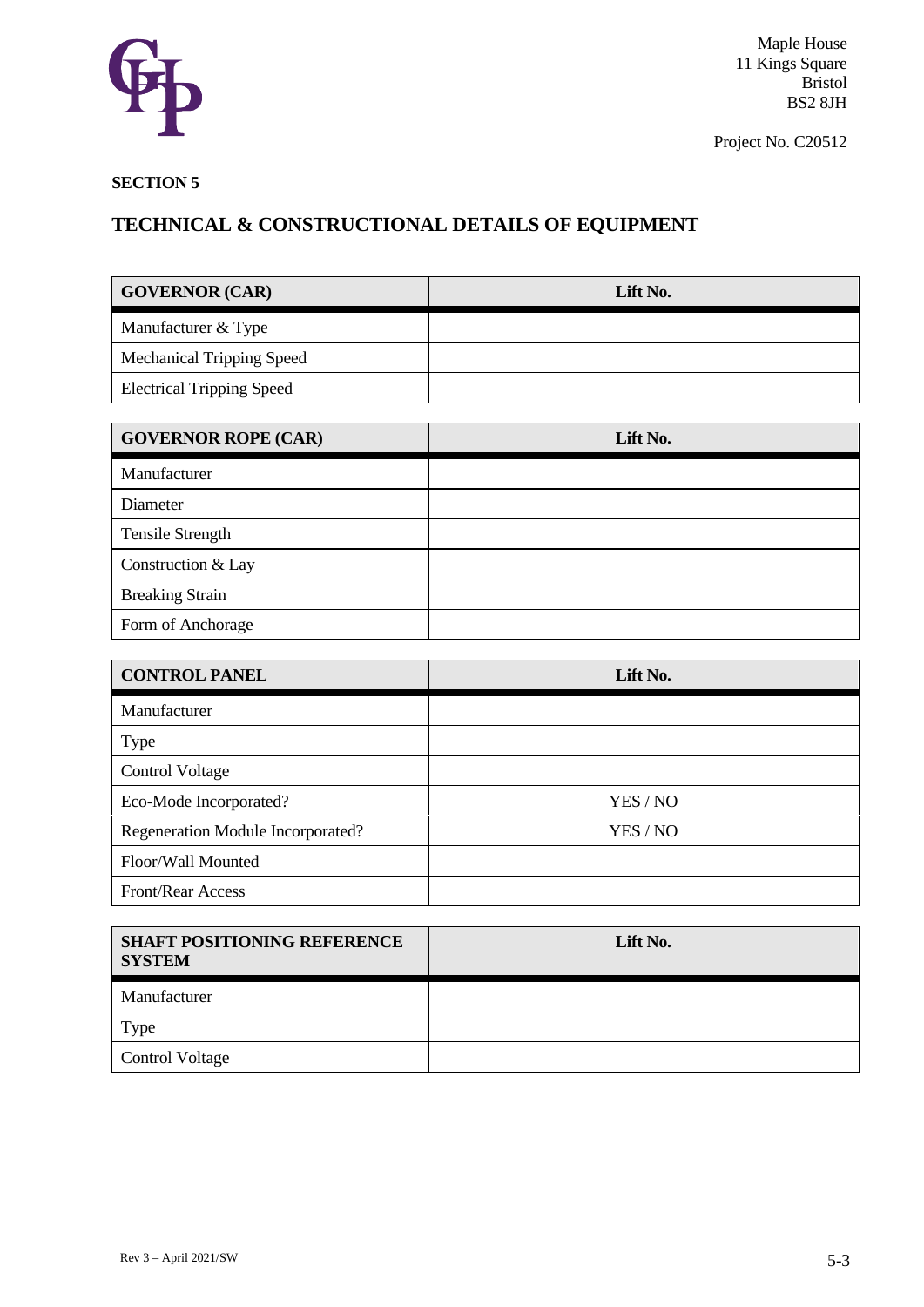

Project No. C20512

# **SECTION 5**

| <b>GUIDES &amp; FIXINGS</b>                              |         | Lift No. |
|----------------------------------------------------------|---------|----------|
| Manufacturer                                             |         |          |
| Car Guide Size                                           |         |          |
| Pitch of Fixings                                         |         |          |
| Counterweight Guide Size                                 |         |          |
| Pitch of Fixings                                         |         |          |
| Independent or Combination<br>Car/Counterweight Brackets |         |          |
| <b>BUFFERS (CAR)</b>                                     |         | Lift No. |
| Manufacturer & Type                                      |         |          |
| Number                                                   |         |          |
| Rate of Retardation                                      |         |          |
| <b>Stroke</b>                                            |         |          |
|                                                          |         |          |
| <b>BUFFERS (CWT)</b>                                     |         | Lift No. |
| Manufacturer & Type                                      |         |          |
| Number                                                   |         |          |
| Rate of Retardation                                      |         |          |
| <b>Stroke</b>                                            |         |          |
|                                                          |         |          |
| <b>COUNTERWEIGHT</b>                                     |         | Lift No. |
| Type                                                     |         |          |
| Type of Rope Anchorage                                   |         |          |
| <b>CAR &amp; CAR FRAME</b>                               |         | Lift No. |
| Approximate Weight of Car and Sling                      |         |          |
| Isolation                                                |         |          |
| <b>Internal Car Sizes:</b>                               | Width:  |          |
|                                                          | Depth:  |          |
|                                                          | Height: |          |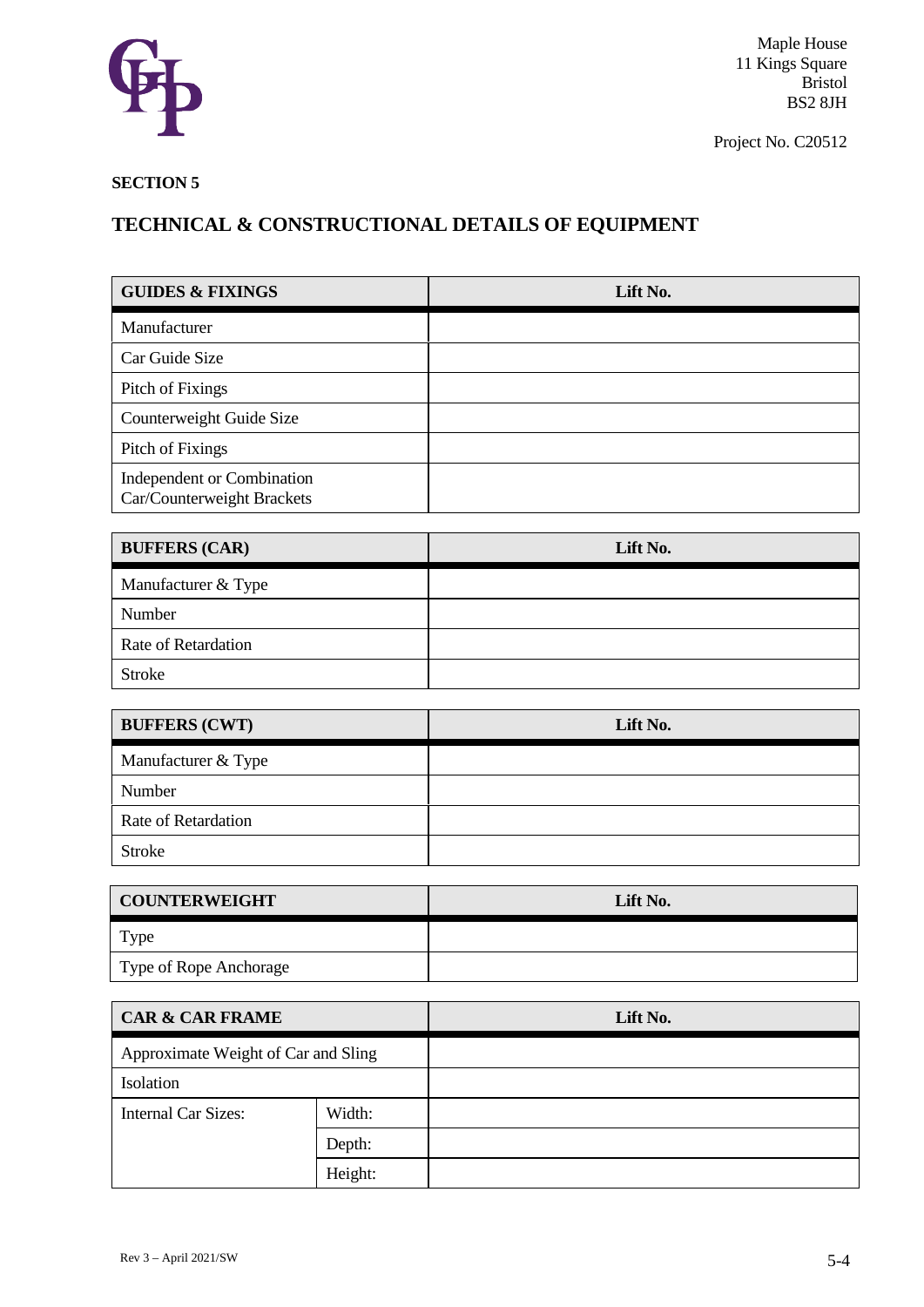

Project No. C20512

# **SECTION 5**

| <b>LIFT SHAFT</b>            |           | Lift No.                         |
|------------------------------|-----------|----------------------------------|
| Existing / New               |           | Existing / New                   |
| Construction                 |           | Masonry / Concrete / Steel Frame |
| <b>Internal Shaft Sizes:</b> | Width:    |                                  |
|                              | Depth:    |                                  |
|                              | Pit:      |                                  |
|                              | Headroom: |                                  |

| <b>GUIDE SHOES</b>           | Lift No. |
|------------------------------|----------|
| Manufacturer & Type          |          |
| Length of Sliding Shoe       |          |
| <b>Insert Material</b>       |          |
| Number & Diameter of Rollers |          |
| Spring Loaded?               | YES / NO |

| <b>DOOR OPERATOR (FRONT)</b>        | Lift No. |
|-------------------------------------|----------|
| Manufacturer                        |          |
| Type                                |          |
| Type of Door Motor Protection       |          |
| <b>Type of Passenger Protection</b> |          |
| Type of Car/Landing Door Coupler    |          |
| Out of Floor Zone Locking           | YES/NO   |

| <b>CAR &amp; LANDING ENTRANCES</b>     |         | Lift No. |
|----------------------------------------|---------|----------|
| Manufacturer                           |         |          |
| <b>Type</b>                            |         |          |
| <b>Clear Entrance</b>                  | Width:  |          |
| Dimensions:                            | Height: |          |
| Type of Emergency Release              |         |          |
| UK Certificated Fire Rating (Landings) |         | YES/NO   |
| Sill Type and Support                  |         |          |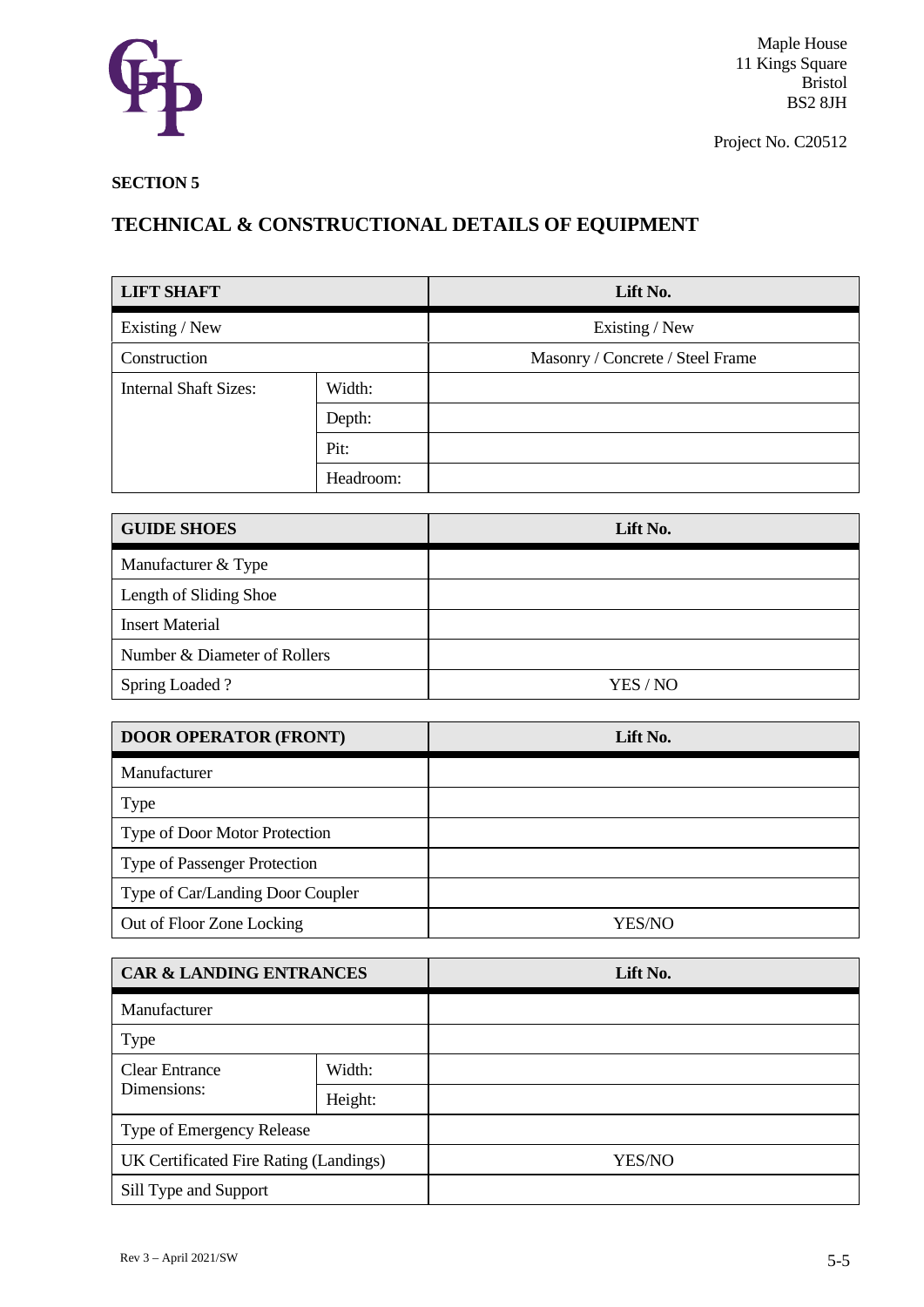

Project No. C20512

# **SECTION 5**

# **TECHNICAL & CONSTRUCTIONAL DETAILS OF EQUIPMENT**

| <b>OPERATING FIXTURES</b>                  |         | Lift No. |
|--------------------------------------------|---------|----------|
| Manufacturer (Car and Landing)             |         |          |
| Type (Car and Landing)                     |         |          |
| <b>Type of Position Indicators</b>         |         |          |
| <b>Manufacturer of Position Indicators</b> |         |          |
| <b>Indicator Display Size:</b>             | Width:  |          |
|                                            | Height: |          |

| <b>COMMUNICATION SYSTEM</b> | Lift No |
|-----------------------------|---------|
| Manufacturer                |         |
| Type                        |         |

# **TELEPHONE NUMBERS TO BE USED FOR EMERGENCY CASES:**

# **NAMES AND ADDRESSES OF PREMISES WHERE INSTALLATIONS SIMILAR TO THOSE BEING OFFERED MAY BE INSPECTED BY THE LIFT CONSULTANT:**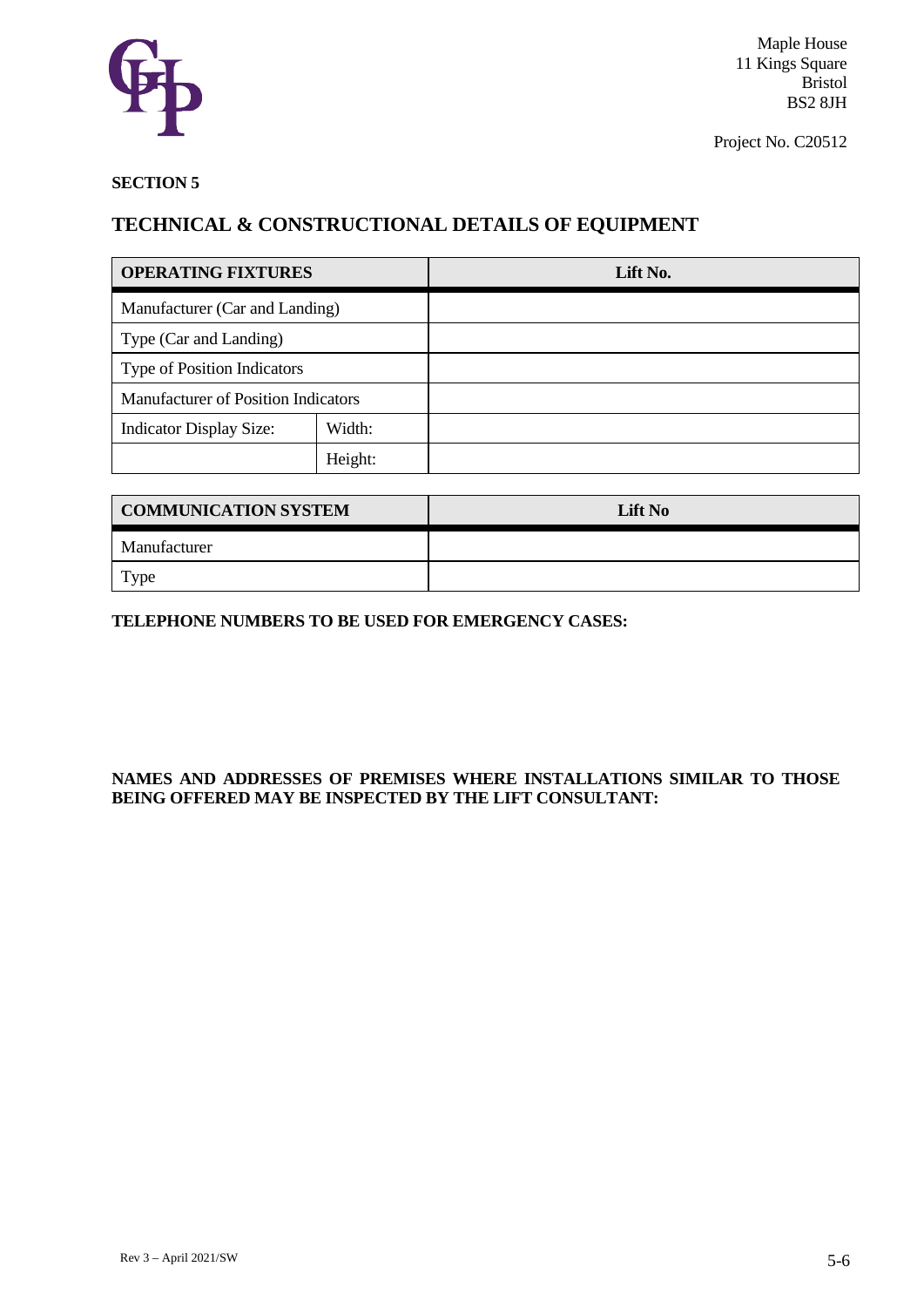

Project No. C20512

# **SECTION 6**

# **PERFORMANCE DATA**

The tenderer is to complete the following information to evaluate Lift Performance, Handling Capacity and Ride Comfort.

|     | <b>Detail</b>                                             |          |
|-----|-----------------------------------------------------------|----------|
| 1.  | Full door opening time.                                   | Secs     |
| 2.  | Full door closing time.                                   | Secs     |
| 3.  | Door dwell time.                                          | Secs     |
| 4.  | Is advanced door opening included?                        | Yes / No |
| 5.  | Acceleration from zero to full speed.                     | Secs     |
| 6.  | Deceleration from full speed to zero.                     | Secs     |
| 7.  | Floor to floor flight times [door open to door open] for: |          |
|     | [i]<br>Single floor run                                   | Secs     |
|     | Two floor run<br>[ii]                                     | Secs     |
|     | iii]<br>Three floor run                                   | Secs     |
| 8.  | Jerk rate initial setting.                                | Secs     |
| 9.  | Adjustment in jerk rate.                                  | Secs     |
| 10. | Vibration                                                 | Secs     |
| 11. | Noise Levels                                              | Secs     |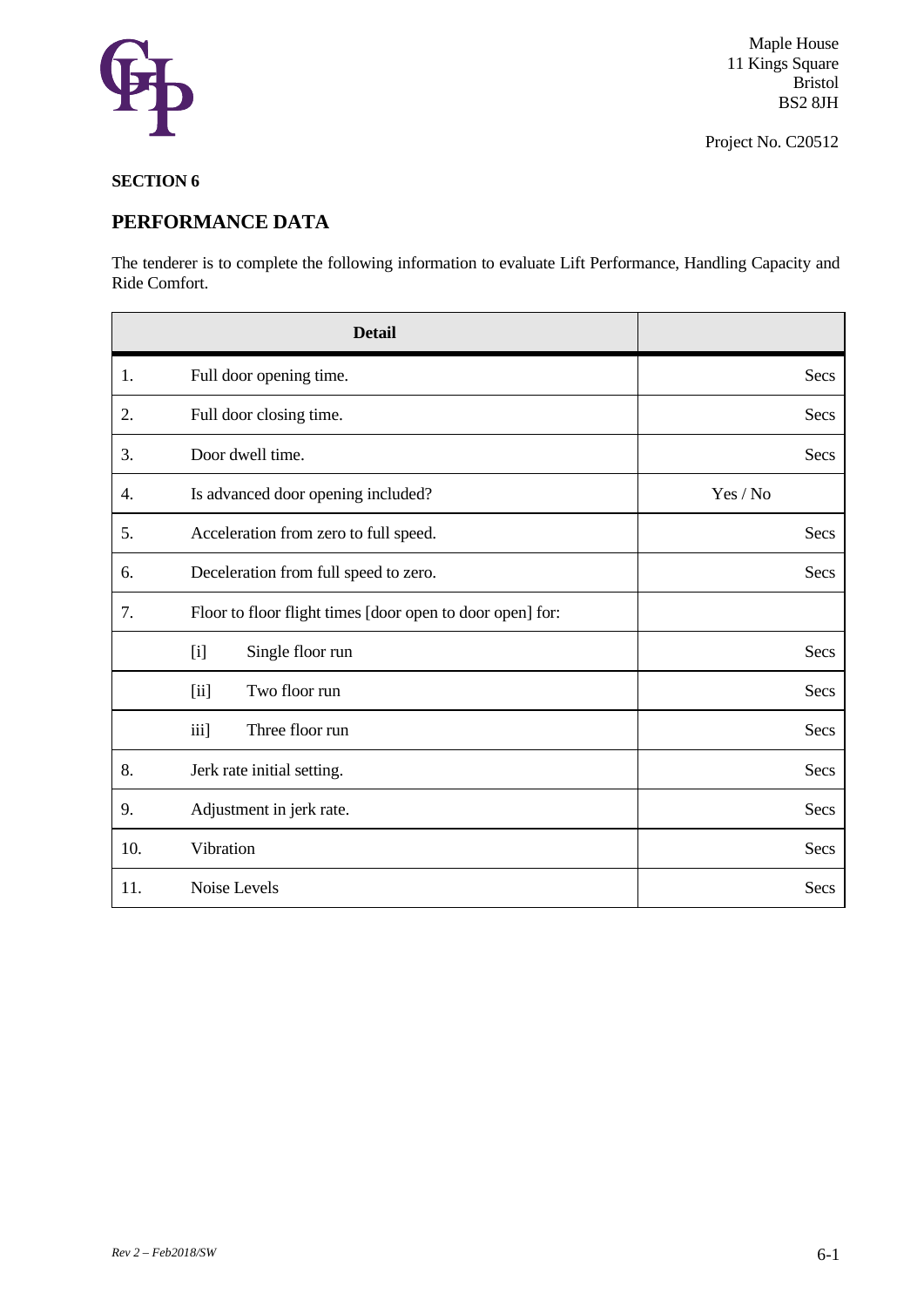

Project No. C20512

#### **SECTION 7**

# **APPROVED SUB-CONTRACTORS AND SPECIALISTS**

The following list of suppliers and sub-contractors is offered to the Contractor as a guide to the preferred specialists who are known by the Engineer. This list is not to be considered definitive and does not prevent the tenderer from offering his own equipment where this is of approved and equal design and performance or putting forward an alternative from a different source.

The Engineer, however, reserves the right to sanction the use of equipment or sub-contractors at all times, whether mentioned in this list or not and it is to be noted that all sub-contractors are to be quality assured to ISO 9001 – 2000.

The tenderer shall not, without the written authority of the Engineer, put forward a product or sub-contractor at the tender stage and then substitute an alternative product or sub-contractor when the work proceeds.

At all times the tenderer will be responsible for the performance and design of equipment and/or subcontractors.

#### **Builders & Associated Works**

Drurycourt Ltd P H Jackson & Son (Building) Ltd Elevator Building Services M D Construction (Bolton) Ltd

#### **Steel Structures**

Drurycourt Ltd Evans Turner (Finishes) Ltd Propbrook Ltd Scott Fabrications Major Lift Services Ltd Essex Wire Works Ltd

#### **General Guarding**

As Steel Structures, plus Liftech Ltd Cocare Ltd Delmark Surrey Engineering Seagrave Metal Works Triple A Lift Refurbishment (NW) Limited Bramptons Lift Manufacturers Ltd

#### **Hoisting Machines**

Hollister-Whitney Elevator Corporation Sassi Lift Systems Ltd. Lift Components Ltd Leroy Somer - Gearless Global Lift Equipment

#### **Motors**

Loher Sassi Ziehl Abegg

*Rev 3 – May2021/CC* 7-1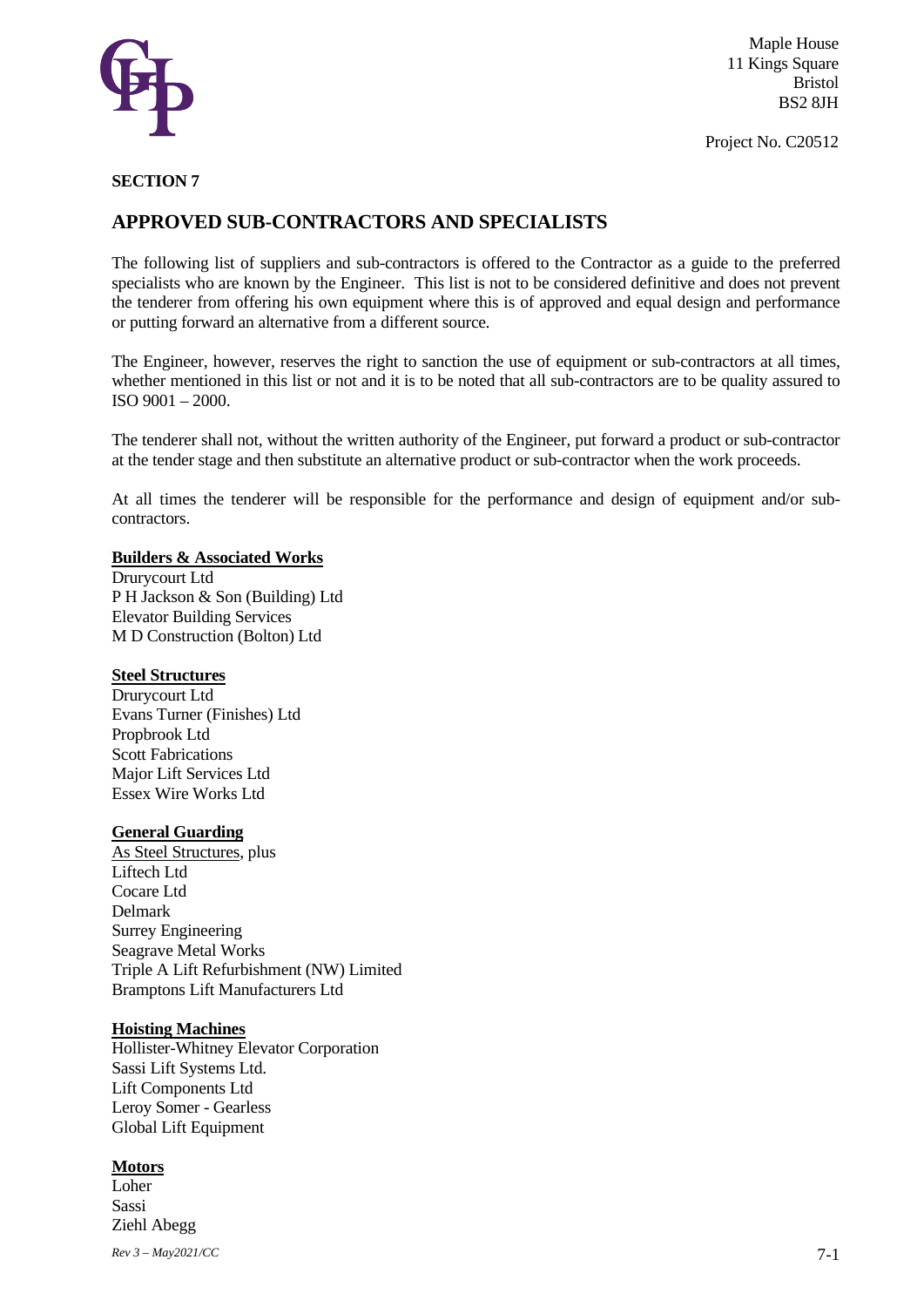

Project No. C20512

# **SECTION 7**

# **APPROVED SUB-CONTRACTORS AND SPECIALISTS**

# **Pulleys & Divertors**

Pye London Brownings Electric Hollister Whitney Sassi

## **Door Operators (Speed to be electronically adjustable)**

GAL Manufacturing MAC Propbrook Selcom Sematic Prisma

# **Car/Landing Entrances**

**GAL** MAC Propbrook Selcom Sematic Prisma Mullhouse Meiller Earlswood

## **Control Systems**

International Lift Equipment Ltd Kollmorgen UK Ltd Lester Controls Ltd Lifteknic Ltd Liftstore (Thames Valley Controls Ltd) Motion Control Engineering (MCE) NEW Digital Advanced

# **Specialist Finishes [Lift Cars, Entrances &c]**

Evans Turner (Finishes) Ltd P H Jackson & Son (Building) Ltd Mulhouse Ltd H H Martyn Lift Cars Ltd Triple A MarCo Specialist Interiors Ltd Stirling GB Lifts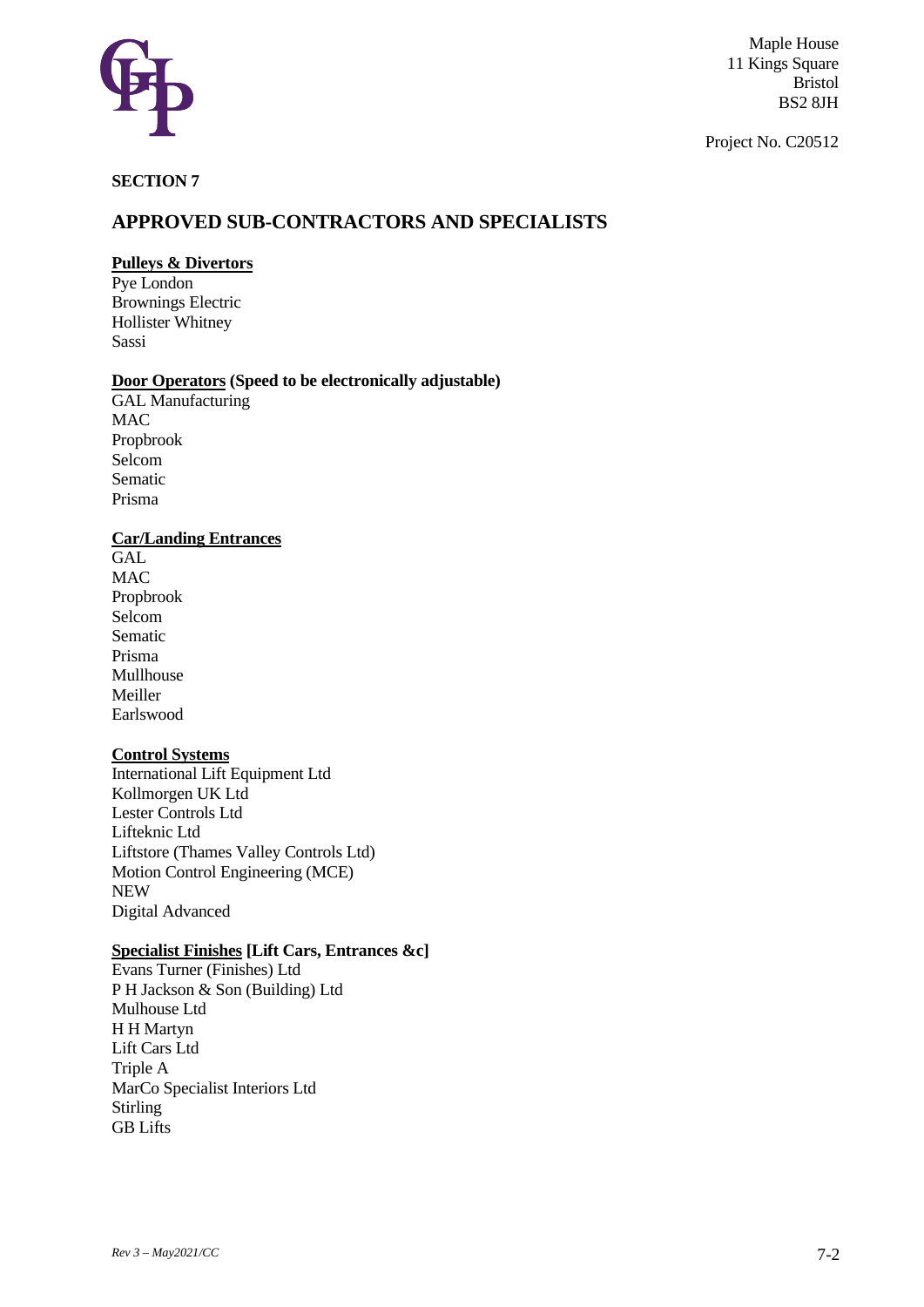

Project No. C20512

# **SECTION 7**

# **APPROVED SUB-CONTRACTORS AND SPECIALISTS**

# **Pushes & Indicators**

**Liftstore** GAL Schaffer Drucegrove Adams Switching Components Lift Components C.E.Electronics  $A & A$ Stentorgate

# **Car Door Protection / Detectors**

Memco Sonaray Visulux Drucegrove/Formula Systems T L Jones

# **Lift Factors (where not listed above).**

International Lift Equipment Ltd Sassi Lift Components Ltd. Shorts Lifts Global Lift Equipment Ltd Wittur **CTV** NEW Atwell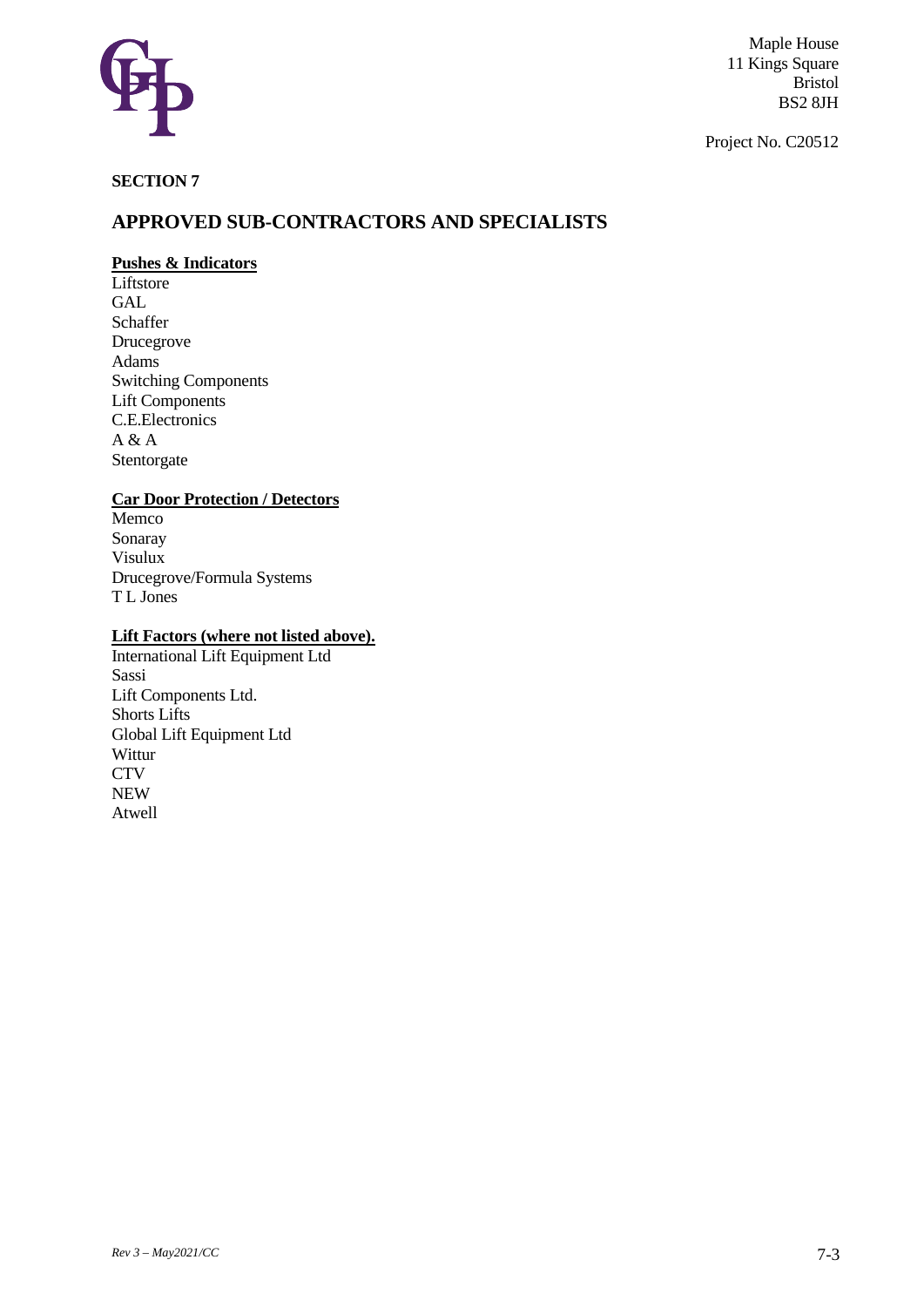

Project No. C20512

**SECTION 8**

# **FORM OF TENDER & SUMMARY**

| <b>FINANCIAL</b>                                     |   |
|------------------------------------------------------|---|
| LIFT INSTALLATION AS SPECIFIED:                      | £ |
| Lift 1                                               | £ |
| <b>Builders Works</b>                                | £ |
| <b>Electrical Works</b>                              | £ |
| <b>Asbestos Survey</b>                               | £ |
| <b>Structural Survey</b>                             | £ |
| <b>TOTAL COST AS SPECIFIED</b>                       | £ |
| <b>CONTINGENCY</b>                                   | £ |
| <b>COST PER LIFT PER MONTH FOR EXTENDED WARRANTY</b> | £ |
| <b>CURRENT FULLY COMPREHENSIVE CONTRACT SUM</b>      | £ |
| <b>CURRENT LEIA SERVICE INDEX</b>                    |   |
| <b>CURRENT LEIA - INSTALLATION INDEX</b>             |   |

Working Director's Signature:

Name & Address of Company Tendering:

Date: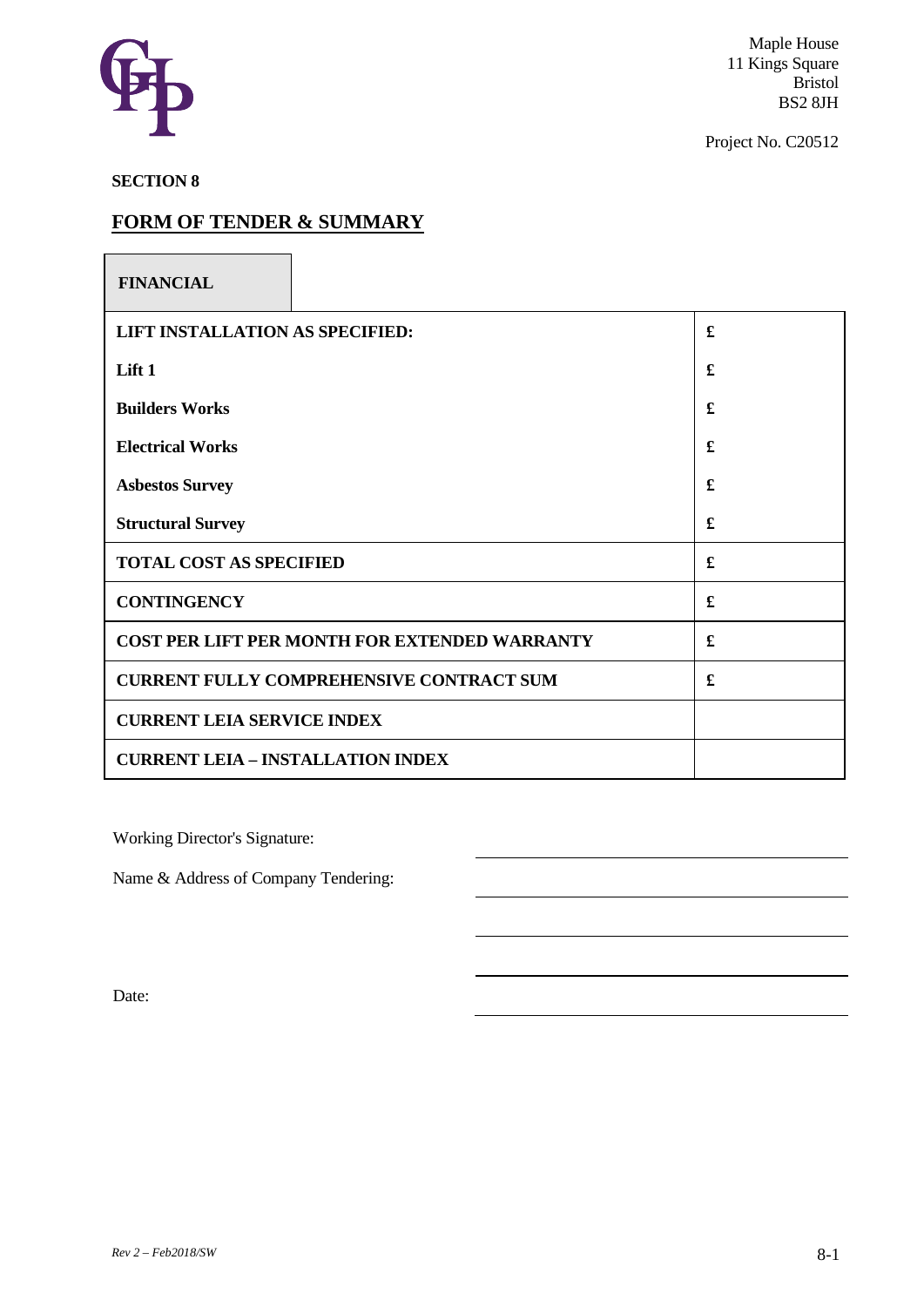

Project No. C20512

# **SECTION 8**

 $\sqrt{ }$ 

# **FORM OF TENDER & SUMMARY**

| <b>PROGRAMME</b>                                                                                                                                       |              |
|--------------------------------------------------------------------------------------------------------------------------------------------------------|--------------|
| <b>DRAWING PRODUCTION FROM RECEIPT OF ORDER</b>                                                                                                        | <b>Weeks</b> |
| <b>CLIENT DRAWING APPROVAL PERIOD</b>                                                                                                                  | Weeks        |
| <b>MANUFACTURING PERIOD FROM APPROVAL OF DRAWING</b><br>(Including delivery to site).                                                                  | Weeks        |
| <b>LIFT INSTALLATION PERIOD:</b>                                                                                                                       |              |
| LIFT <sub>1</sub>                                                                                                                                      | <b>Weeks</b> |
| [This shall be the full period on site including preliminary works and electrical work<br>through to completion of the Contractor's testing procedure] |              |
| <b>Builders / Electrical Works</b>                                                                                                                     | Weeks        |
| <b>Consultant's Test</b>                                                                                                                               | 1 Day        |
| <b>Snagging Period</b>                                                                                                                                 | Weeks        |
| <b>TOTAL CONTRACT PERIOD</b>                                                                                                                           | Weeks        |
| <b>FIXED PRICE EXPIRES</b>                                                                                                                             |              |
| <b>TENDER OPEN FOR ACCEPTANCE</b>                                                                                                                      | 26 Weeks     |

Working Director's Signature:

Name & Address of Company Tendering:

Date: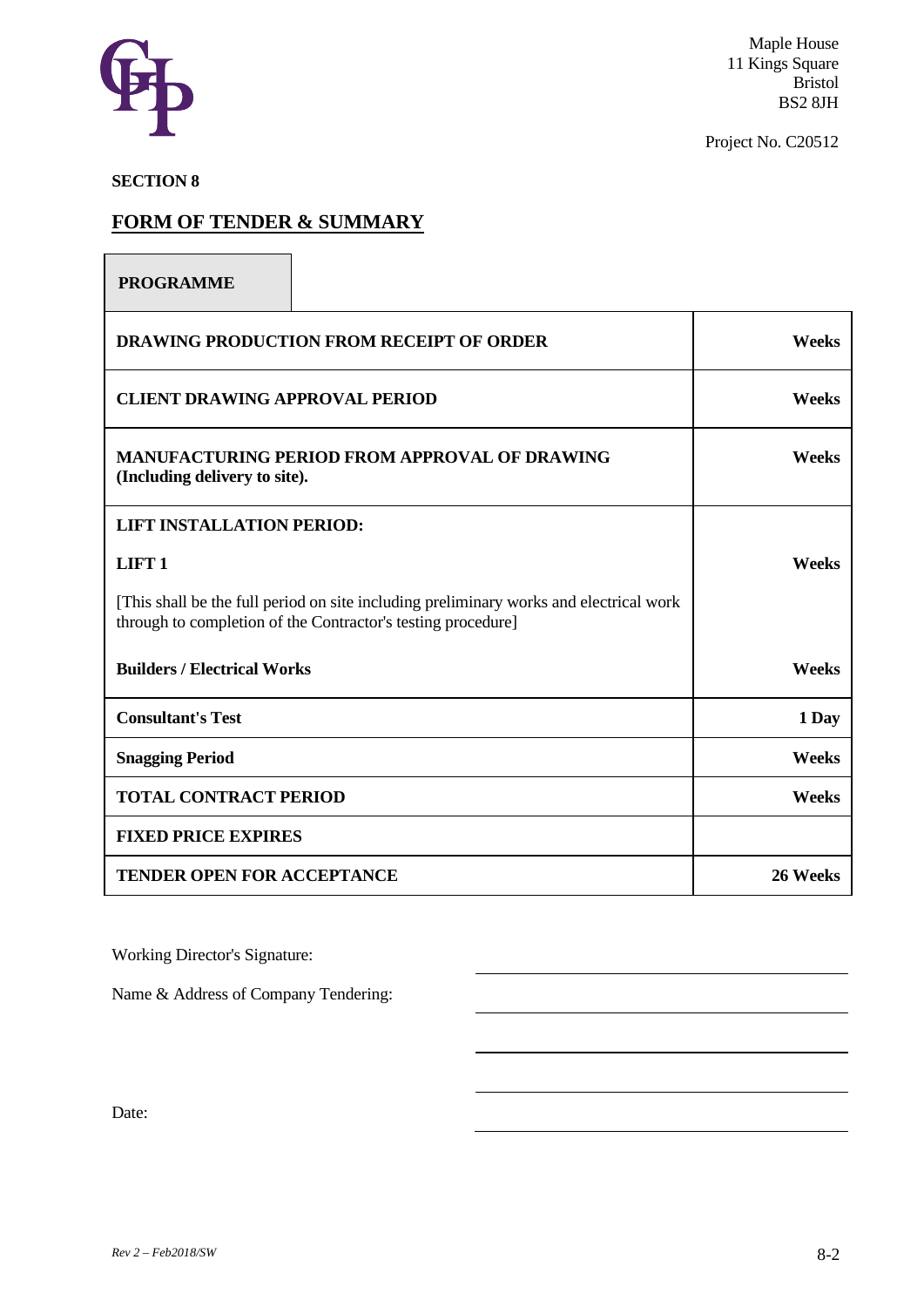

Project No. C20512

# **SECTION 9**

# **DECLARATION**

**I/WE** declare that the tender submitted is a bona fide tender and has not been prepared in collusion with other tenderers.

The tender fully covers the order, design, manufacture, supply, installation and maintenance as detailed in the Specification and covered by the Conditions of Contract and Contract Documents and it will be my/our intention to complete the said works in an efficient and workmanlike manner within the period stated, subject to there being no delays on the part of others.

**I/WE** confirm that we have made sufficient allowance in this tender for the resources of both time and money in order to undertake the works in a safe manner and have included in our Safety Plan the requirements of the Pre-Tender Safety Plan.

**I/WE** will also ensure that the methods employed with the installation and all completed works will meet the highest level of quality for the given item/component and the installation as a whole.

**I/WE** declare that in submitting this tender, Ref: I/WE confirm having a full understanding of the works/equipment involved and I/WE have familiarised myself/ourselves with the scope and intent of all works covered by my/our tender.

Signature [Director's signature only]:

For & On Behalf of:

Date: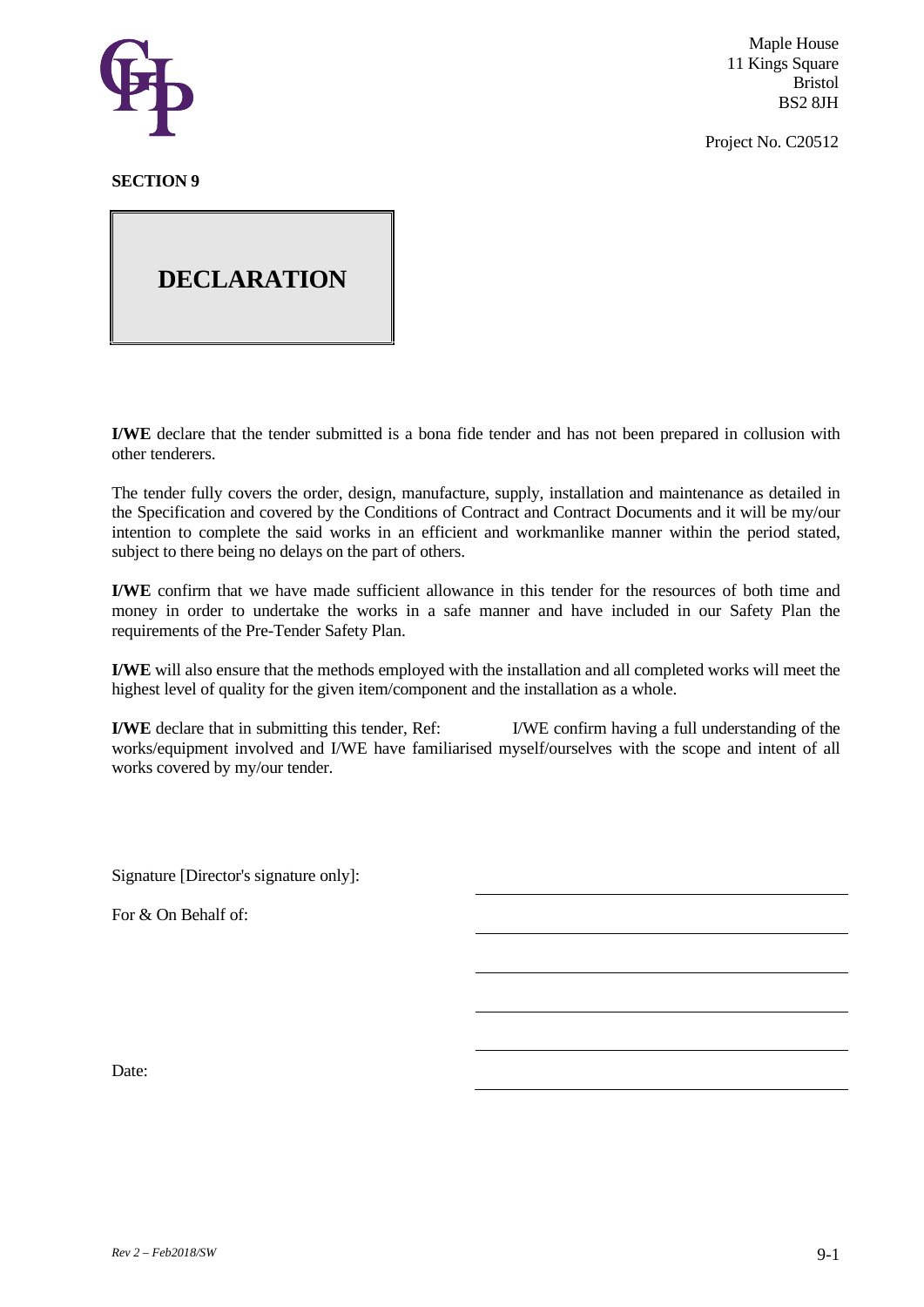

Project No. C20512

# **SECTION 9**

# **SCHEDULE OF DEVIATIONS FROM THE CONTRACT**

[To be completed by the Lift Contractor]

| Clause $\mathbf{N}^{\text{o}}$ | <b>Deviation</b> |
|--------------------------------|------------------|
|                                |                  |
|                                |                  |
|                                |                  |
|                                |                  |
|                                |                  |
|                                |                  |
|                                |                  |
|                                |                  |
|                                |                  |
|                                |                  |
|                                |                  |
|                                |                  |
|                                |                  |
|                                |                  |
|                                |                  |
|                                |                  |
|                                |                  |
|                                |                  |
|                                |                  |
|                                |                  |
|                                |                  |
|                                |                  |
|                                |                  |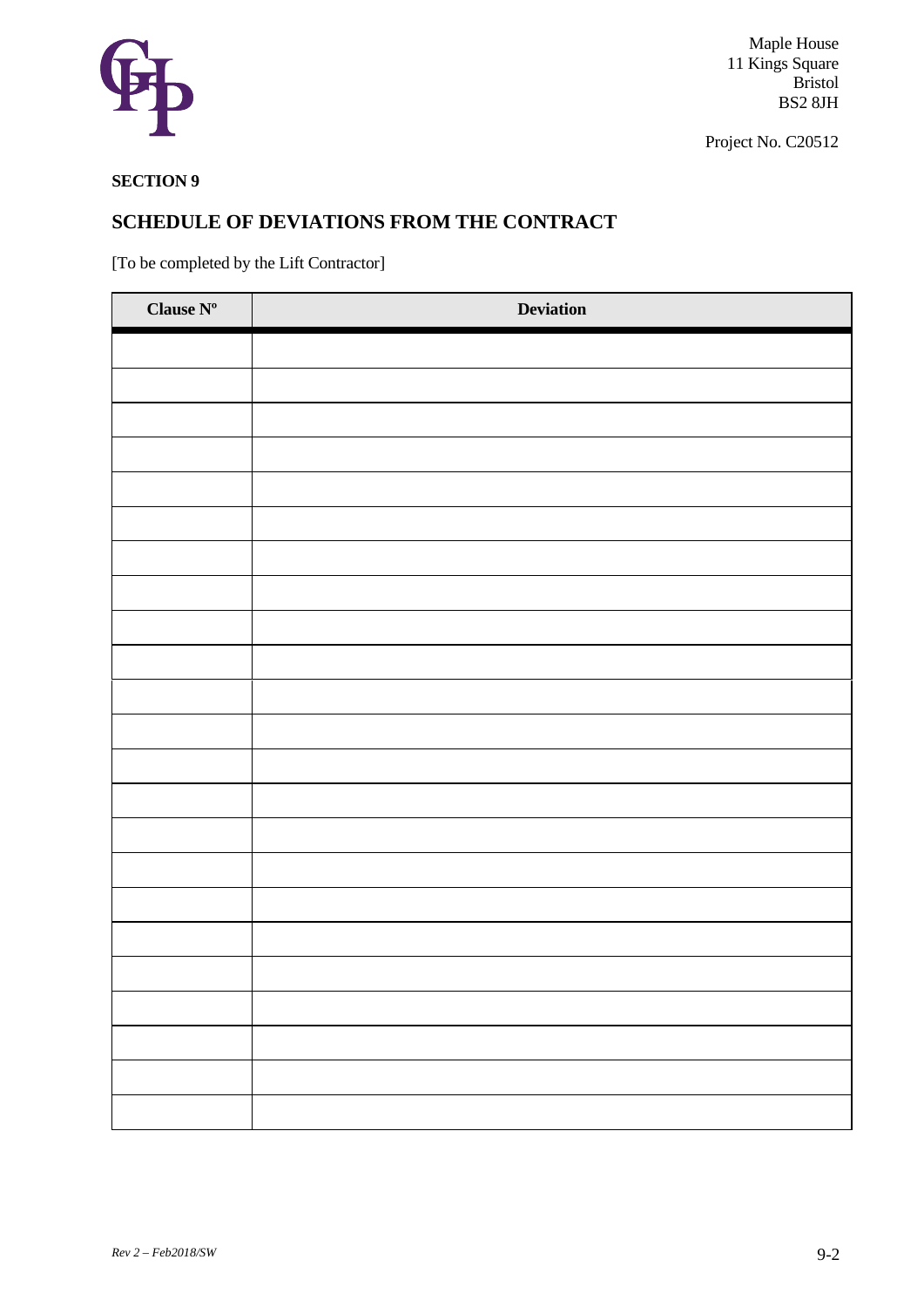

Project No. C20512

# **SECTION 9**

# **SCHEDULE OF DEVIATIONS FROM THE CONTRACT**

[To be completed by the Lift Contractor]

| Clause $\mathbf{N}^{\text{o}}$ | <b>Deviation</b> |
|--------------------------------|------------------|
|                                |                  |
|                                |                  |
|                                |                  |
|                                |                  |
|                                |                  |
|                                |                  |
|                                |                  |
|                                |                  |
|                                |                  |
|                                |                  |
|                                |                  |
|                                |                  |
|                                |                  |
|                                |                  |
|                                |                  |
|                                |                  |
|                                |                  |
|                                |                  |
|                                |                  |
|                                |                  |
|                                |                  |
|                                |                  |
|                                |                  |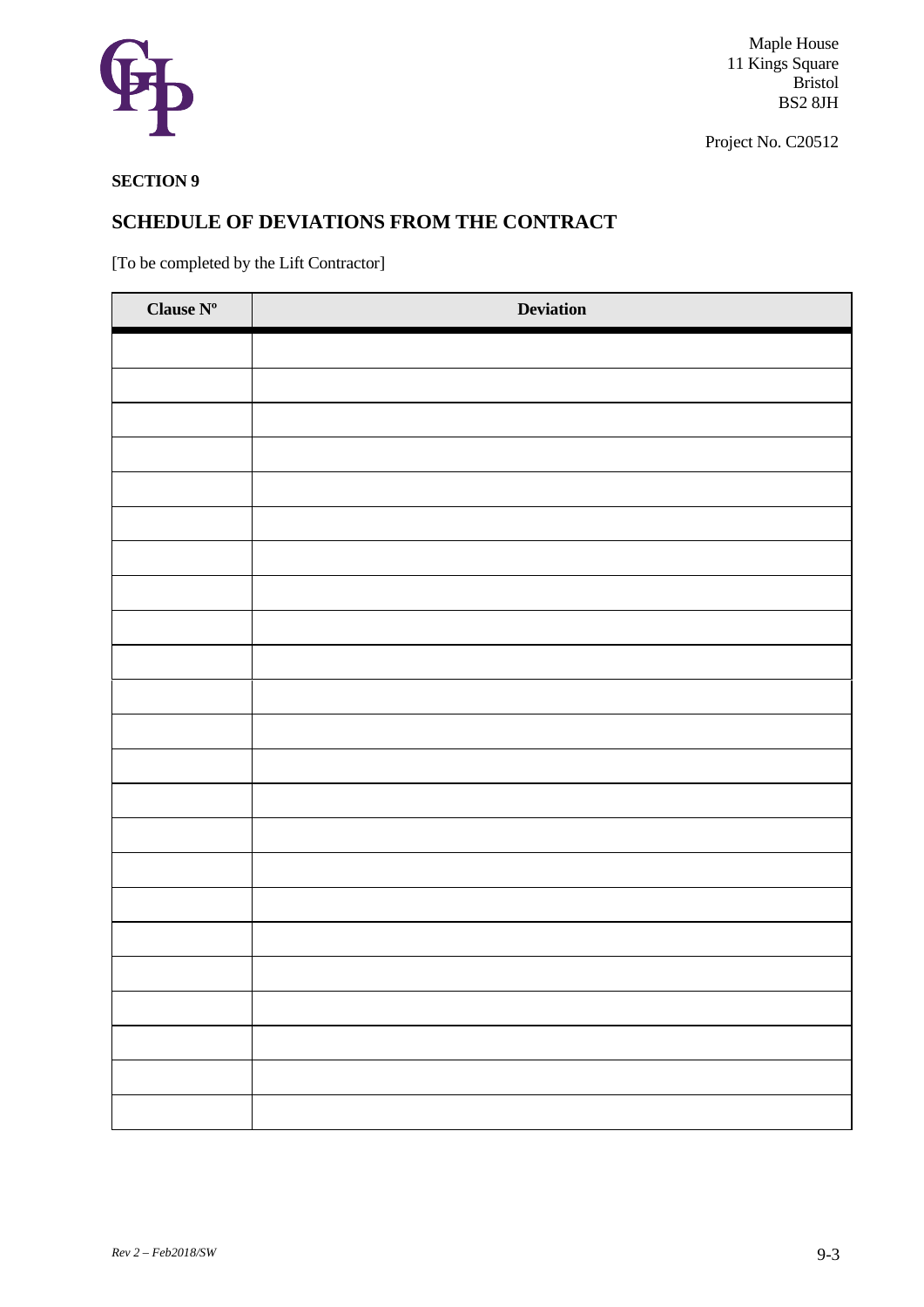

Maple House 11 Kings Square Bristol BS2 8JH

Project No. C20512

#### **SECTION 10**

## **DETAILS OF PROPOSED SUB-CONTRACTORS & SPECIALISTS**

Where the sub-contractors proposed are not from the approved list the Contractor must confirm details so that they can be approved by the Engineer.

| Name and Address of Proposed Sub-Contractor | <b>Scope of Proposed Sub-Contract Works</b> |
|---------------------------------------------|---------------------------------------------|
|                                             |                                             |
|                                             |                                             |
|                                             |                                             |
|                                             |                                             |
|                                             |                                             |
|                                             |                                             |
|                                             |                                             |
|                                             |                                             |
|                                             |                                             |
|                                             |                                             |
|                                             |                                             |
|                                             |                                             |
|                                             |                                             |
|                                             |                                             |

Working Director's Signature:

Name & Address of Company Tendering:

Date: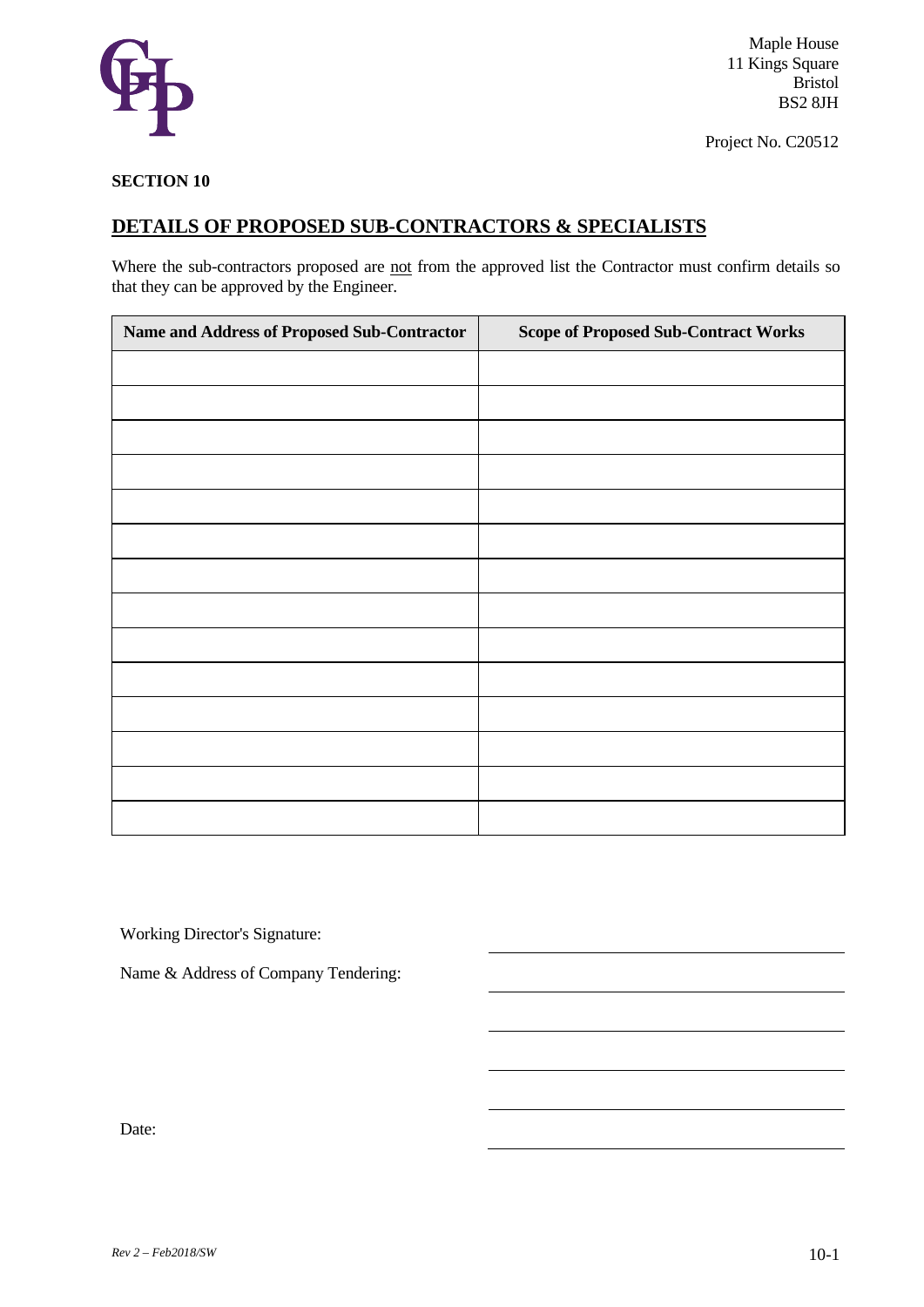

### **SECTION 11**

# **FORMAL AGREEMENT**

| This Agreement is made the                                                                                                                                                |                                                                                      |  | day of<br>*between |  |  |  |  |
|---------------------------------------------------------------------------------------------------------------------------------------------------------------------------|--------------------------------------------------------------------------------------|--|--------------------|--|--|--|--|
| [hereinafter called "the Employer"] on the one part and                                                                                                                   |                                                                                      |  |                    |  |  |  |  |
| of<br>[hereinafter called "the Contractor"] whereby the following is agreed in respect of the Lifts<br>as shown in the Schedules of the tender documents.<br>installed at |                                                                                      |  |                    |  |  |  |  |
| <b>Accepted Tender Sum £</b><br>p.a.                                                                                                                                      |                                                                                      |  |                    |  |  |  |  |
|                                                                                                                                                                           |                                                                                      |  |                    |  |  |  |  |
| <b>Qualifications and amendments agreed</b> [leave blank pending agreement being made*]                                                                                   |                                                                                      |  |                    |  |  |  |  |
|                                                                                                                                                                           | Doc Ref: Qualification Ref: Qualification Ref: Qualification Ref: Qualification Ref: |  |                    |  |  |  |  |

\* Where indicated the Contractor to leave blank

| Client Signature:   | Contractor's Signature: |  |
|---------------------|-------------------------|--|
| Title of Signatory: | Title of Signatory:     |  |
| Witness Signature:  |                         |  |
| Title of Signatory: |                         |  |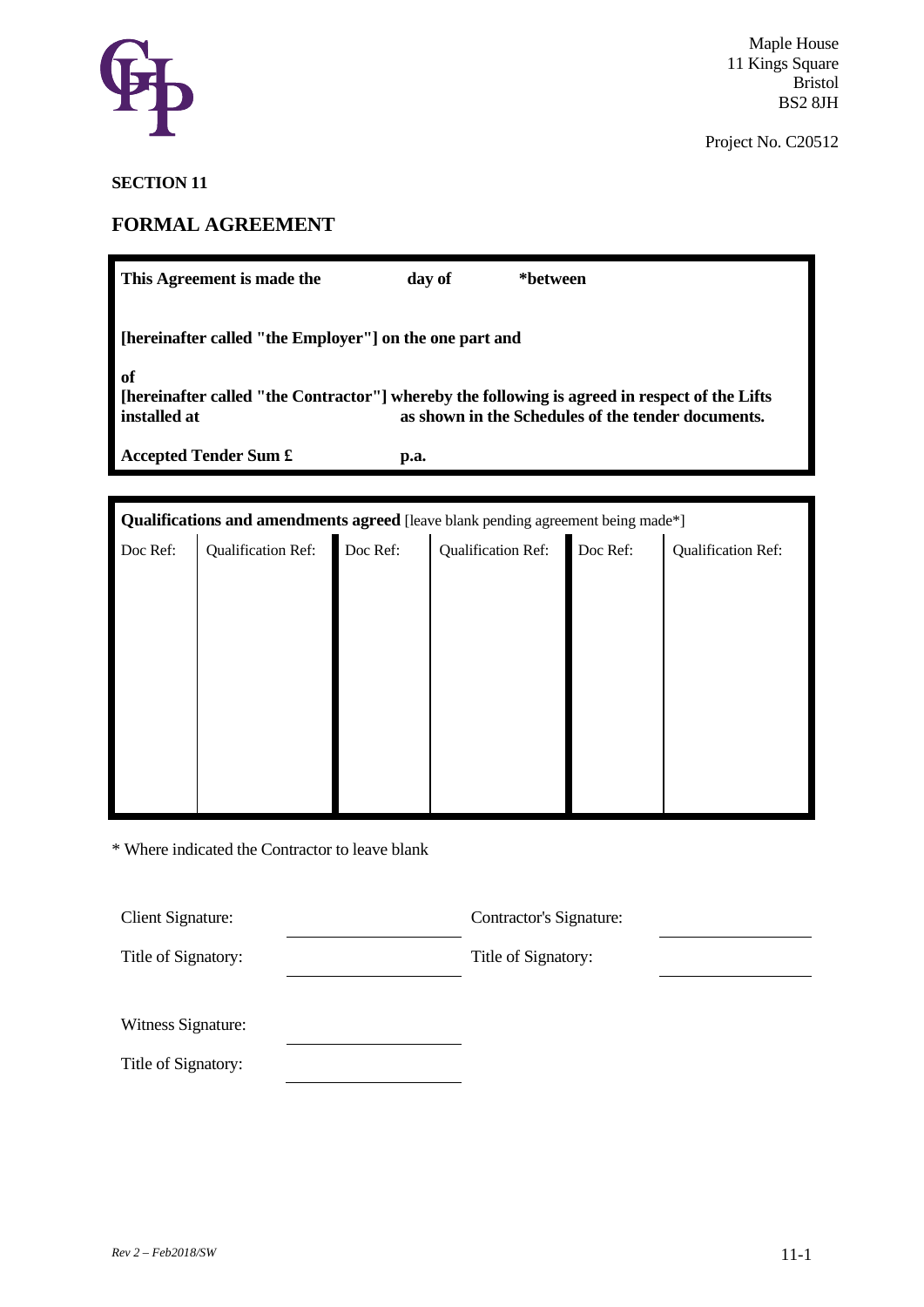

Maple House 11 Kings Square Bristol BS2 8JH

Project No. C20512

#### **APPENDIX 1**

## **SCHEDULE OF ATTENDANCES AND ASSOCIATED WORKS**

The Lift Sub-Contractor is to make due allowance within his tender for the following associated works and attendances:

| <b>SCHEDULE OF ATTENDANCES AND ASSOCIATED WORKS</b> |                                                               |                 |                 |     |                              |
|-----------------------------------------------------|---------------------------------------------------------------|-----------------|-----------------|-----|------------------------------|
|                                                     | <b>Item</b>                                                   | <b>By</b><br>LC | By<br><b>MC</b> | N/A | <b>Remarks</b>               |
| 1.                                                  | Use of shared welfare facilities.                             |                 | ✓               |     |                              |
| 2.                                                  | Space only for materials and plant.                           |                 | $\checkmark$    |     |                              |
| 3.                                                  | Unloading.                                                    | $\checkmark$    |                 |     |                              |
| 4.                                                  | Secure storage.                                               | ✓               |                 |     |                              |
| 5.                                                  | Distribution to proximity of works.                           | $\checkmark$    |                 |     |                              |
| 6.                                                  | Site Safety lighting.                                         | $\checkmark$    |                 |     |                              |
| 7.                                                  | Three phase and single phase power supply<br>for the lift.    |                 | ✓               |     | New riser by lift contractor |
| 8.                                                  | Setting out.                                                  | $\checkmark$    |                 |     |                              |
| 9.                                                  | Working drawings.                                             | ✓               |                 |     |                              |
| 10.                                                 | Comment on drawings.                                          |                 | ✓               |     |                              |
| 11.                                                 | Fire proofing to service holes passing through<br>fire walls. | $\checkmark$    |                 |     |                              |
| 12.                                                 | Special access / hard standing.                               | $\checkmark$    |                 |     |                              |
| 13.                                                 | Hoisting / craneage.                                          | $\checkmark$    |                 |     |                              |
| 14.                                                 | Testing.                                                      | ✓               |                 |     |                              |
| 15.                                                 | Power during testing and commissioning.                       |                 | $\checkmark$    |     |                              |
| 16.                                                 | Protection of unfinished/completed works.                     | $\checkmark$    |                 |     |                              |
| 17.                                                 | Provision of tools.                                           | $\checkmark$    |                 |     |                              |
| 18.                                                 | Competent full time supervisor.                               | $\checkmark$    |                 |     |                              |
| 19.                                                 | Safety officer.                                               | $\checkmark$    |                 |     |                              |